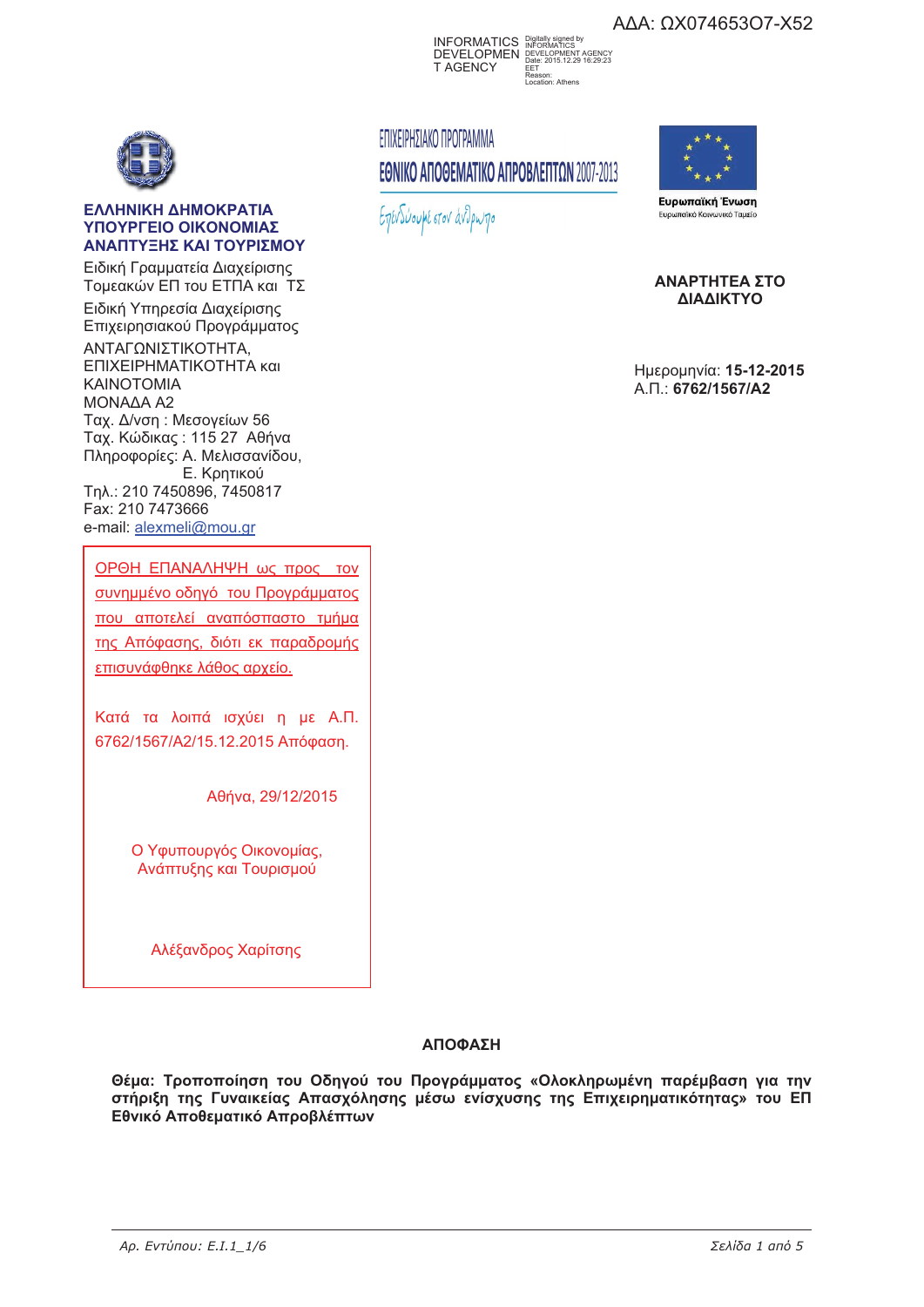#### Ο ΥΦΥΠΟΥΡΓΟΣ ΟΙΚΟΝΟΜΙΑΣ, ΑΝΑΠΤΥΞΗΣ ΚΑΙ ΤΟΥΡΙΣΜΟΥ

Έχοντας υπόψη:

- 1. Το άρθρο 90 του «Κώδικα Νομοθεσίας για την Κυβέρνηση και Κυβερνητικά Όργανα» που κυρώθηκε με το άρθρο πρώτο του Π.Δ. 63/2005 (ΦΕΚ 98/Α/22-4-2005).
- 2. Το N.3614/2007 (ΦΕΚ Α' 267/ 3.12.2007) «Διαχείριση, έλεγχος και εφαρμογή αναπτυξιακών παρεμβάσεων για την προγραμματική περίοδο 2007 - 2013», όπως ισχύει.
- 3. Το N.4314/2014 (ΦΕΚ Α΄ 265/23.12.2014) «Για τη διαχείριση, τον έλενχο και την εφαρμονή αναπτυξιακών παρεμβάσεων για την προγραμματική περίοδο 2014-2020», όπως ισχύει.
- 4. Το Π.Δ. 70/2015 (ΦΕΚ 114/Α/22.09.2015) «Ανασύσταση των Υπουργείων Πολιτισμού και Αθλητισμού, Υποδομών, Μεταφορών και Δικτύων, Αγροτικής Ανάπτυξης και Τροφίμων. Ανασύσταση του Υπουργείου Ναυτιλίας και Αιγαίου και μετονομασία του σε Υπουργείο Ναυτιλίας και Νησιωτικής Πολιτικής. Μετονομασία του Υπουργείου Πολιτισμού, Παιδείας και Θρησκευμάτων σε Υπουργείο Παιδείας, Έρευνας και Θρησκευμάτων, του Υπουργείου Οικονομίας, Υποδομών, Ναυτιλίας και Τουρισμού σε Υπουργείο Οικονομίας, Ανάπτυξης και Τουρισμού και του Υπουργείου Παραγωγικής Ανασυγκρότησης, Περιβάλλοντος και Ενέργειας σε Υπουργείο Περιβάλλοντος και Ενέργειας. Μεταφορά Γενικής Γραμματείας Βιομηχανίας στο Υπουργείο Οικονομίας, Ανάπτυξης και Τουρισμού».
- 5. Το Π.Δ. 73/2015 (ΦΕΚ Α 116) «Διορισμός Αντιπροέδρου της Κυβέρνησης, Υπουργών, Αναπληρωτών Υπουργών και Υφυπουργών».
- 6. Τον υπ. αριθμ. 34686/27.03.2015 (ΥΟΔΔ 178) Διορισμό της μετακλητής Ειδικής Γραμματέως της Ειδικής Γραμματείας Διαχείρισης Τομεακών Ε.Π. του ΕΤΠΑ και ΤΣ του Υπουργείου Οικονομίας, Υποδομών, Ναυτιλίας και Τουρισμού.
- 7. Την με Α.Π. 67743/ΕΥΘΥ 615/24.06.2015 (Β1248) απόφαση του Υπουργού Οικονομίας, Υποδομών, Ναυτιλίας και Τουρισμού "Αναδιάρθρωση της Ειδικής Υπηρεσίας Διαχείρισης του Προγράμματος ΑΝΤΑΓΩΝΙΣΤΙΚΟΤΗΤΑ, ΕΠΙΧΕΙΡΗΜΑΤΙΚΟΤΗΤΑ Επιχειρησιακού **KAI** ΚΑΙΝΟΤΟΜΙΑ" του άρθρου 5 παρ 1 του Ν.4314/2014 και κατάργηση της με αριθμ. 1121/408Δ/Φ03/2012 (Β 655) κοινής υπουργικής απόφασης.
- 8. Την με Α.Π. 11301/05.11.2015 Απόφαση του Υπουργού Οικονομίας, Ανάπτυξης και Τουρισμού «Ανάθεση αποκλειστικών καθηκόντων Προϊσταμένης της Ε.Υ.Δ ΕΠΑΝΕΚ»
- 9. Την με Α.Π. 1121/408 Δ/Φ03.2.3.2012 (ΦΕΚ Β 655/07.03.2012) απόφαση των Υπουργών Διοικητικής Μεταρρύθμισης και Ηλεκτρονικής Διακυβέρνησης, Οικονομικών και Ανάπτυξης, Αντανωνιστικότητας και Ναυτιλίας "Αντικατάσταση της υπ' αριθμ. 15636/2938Δ/Φ.03/16.12.2008/ ΦΕΚ Β΄ 2555/17.12.2008 ΚΥΑ σύστασης της Ειδικής Γραμματείας για την Ανταγωνιστικότητα και της Ειδικής Υπηρεσίας Διαχείρισης του Επιχειρησιακού Προγράμματος ΑΝΤΑΓΩΝΙΣΤΙΚΟ-ΤΗΤΑ KAI EΠΙΧΕΙΡΗΜΑΤΙΚΟΤΗΤΑ (ΕΥΔ ΕΠΑΕ)".
- 10. Τον Κανονισμό (ΕΚ) 1998/15.12.2006 της Επιτροπής των Ευρωπαϊκών Κοινοτήτων για την εφαρμογή των άρθρων 87 και 88 της Συνθήκης στις Ενισχύσεις Ήσσονος Σημασίας (De Minimis) όπως ισχύει.
- 11. Τον Κανονισμό (ΕΚ) 1081/2006 του Ευρωπαϊκού Κοινοβουλίου και του Συμβουλίου της 5<sup>ης</sup> Ιουλίου 2006 «νια το Ευρωπαϊκό Κοινωνικό Ταμείο και την κατάργηση του Κανονισμού (ΕΚ) αριθ. 1784/1999», όπως ισχύει.
- 12. Τον Κανονισμό ΕΚ 1083/2006 του Συμβουλίου της 11.7.2006 (ΕΕΕΕ L 210/31.7.2006) "περί καθορισμού γενικών διατάξεων για το Ευρωπαϊκό Ταμείο Περιφερειακής Ανάπτυξης, το Ευρωπαϊκό Κοινωνικό Ταμείο και το Ταμείο Συνοχής και την κατάργηση του ΕΚ 1260/1999", όπως ισχύει.
- 13. Τον Κανονισμό ΕΚ 1828/2006 της Επιτροπής της 8.12.2006 (ΕΕΕΕ L 317/27.12.2006) "για τη θέσπιση κανόνων σχετικά με την εφαρμογή του κανονισμού ΕΚ 1083/2006 του Συμβουλίου της 11.7.2006 περί καθορισμού γενικών διατάξεων για το Ευρωπαϊκό Ταμείο Περιφερειακής Ανάπτυξης, το Ευρωπαϊκό Κοινωνικό Ταμείο και το Ταμείο Συνοχής και του κανονισμού ΕΚ 1080/2006 του Ευρωπαϊκού Κοινοβουλίου και του Συμβουλίου για το Ευρωπαϊκό Ταμείο Περιφερειακής Ανάπτυξης, όπως ισχύει.
- 14. Την με αριθμό C(2008) 6479/03.11.2008 Απόφαση της Ευρωπαϊκής Επιτροπής για την έγκριση του Επιχειρησιακού Προγράμματος «Εθνικό Αποθεματικό Απροβλέπτων» (2007GR051RV001) όπως ισχύει κάθε φορά.
- 15. Τη με Α.Π. 14053/ΕΥΣ1749/27.03.08 Υπουργική Απόφαση Συστήματος Διαχείρισης, όπως ισχύει.
- 16. Το με Α.Π. 23105/ΓΔΑΑΠ4632/ΕΥΘΥ1/23.05.2008 Εγχειρίδιο Διαδικασιών Διαχείρισης και Ελέγχου Συγχρηματοδοτούμενων Πράξεων, όπως ισχύει.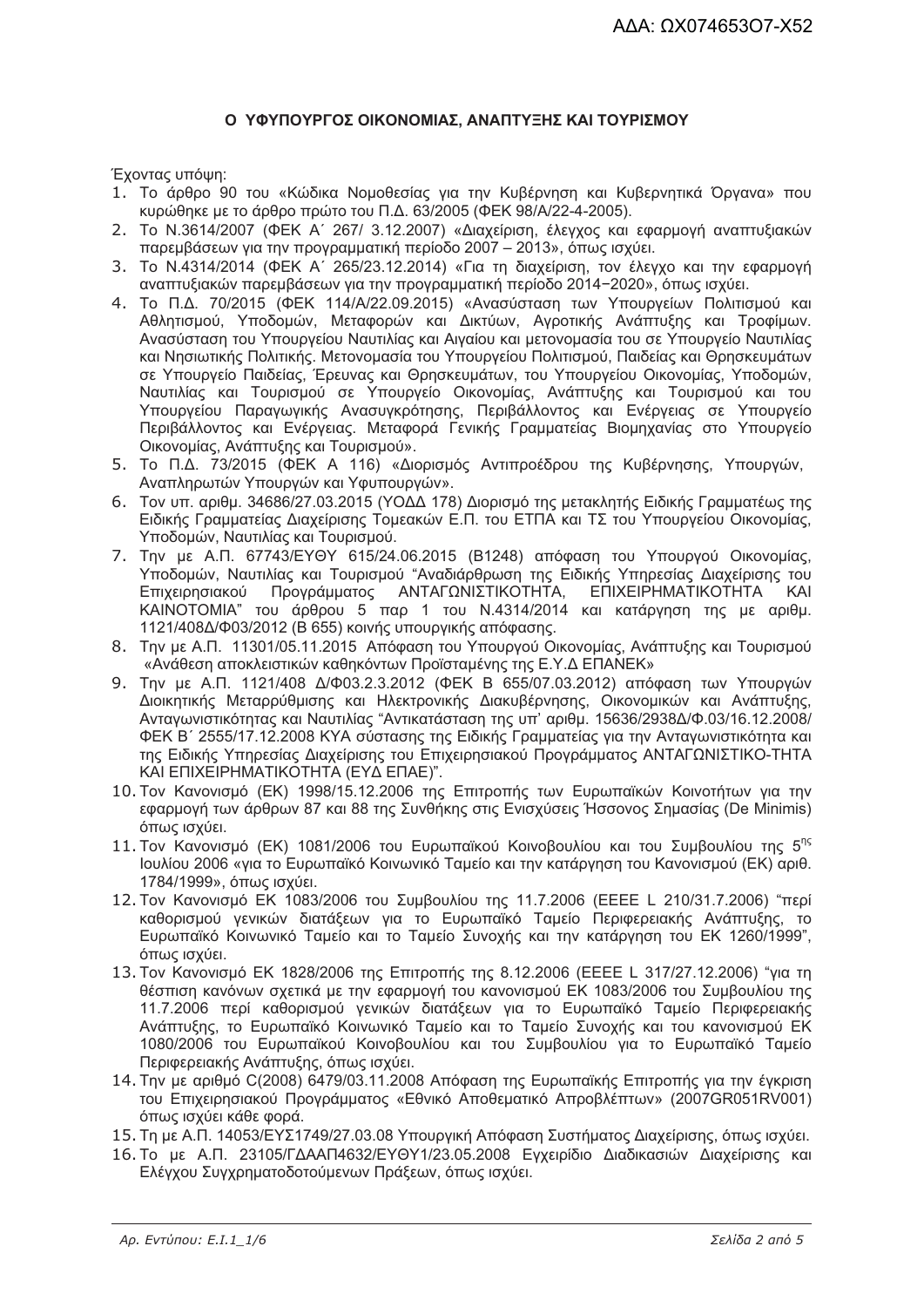- 17. Τον με Α.Π. 37135/ΓΔΑΠΠΠ 5537/08.08.2008 Οδηγό Συστήματος Διαχείρισης & Ελέγχου Συνχρηματοδοτούμενων Πράξεων, όπως ισχύει,
- 18. Την με Α.Π. 7682/1854Δ/Φ03/4.11.2010 (ΦΕΚ Β' 1826/22.11.2010) απόφαση του Υπουργού Οικονομίας, Ανταγωνιστικότητας και Ναυτιλίας "Μεταβίβαση στον Ειδικό Γραμματέα της Ειδικής Γραμματείας για την Ανταγωνιστικότητα, στον Προϊστάμενο της Ειδικής Υπηρεσίας Διαχείρισης (ΕΥΔ) του Επιχειρησιακού Προγράμματος ΑΝΤΑΓΩΝΙΣΤΙΚΟΤΗΤΑ και ΕΠΙΧΕΙΡΗΜΑΤΙΚΟΤΗΤΑ, στους Προϊσταμένους των Μονάδων της ΕΥΔ, του δικαιώματος υπογραφής «Με εντολή Υπουργού»".
- 19. Την υπ' αριθμ. 11770/ΕΥΣ 2102/28.03.2013 (ΦΕΚ 696/Β/28.03.2013) Υπουργική Απόφαση σχετικά με την «Εκχώρηση αρμοδιοτήτων διαχείρισης για Πράξεις του Επιχειρησιακού Προγράμματος «Εθνικό Αποθεματικό Απροβλέπτων» στην Ειδική Υπηρεσία Διαχείρισης του Επιχειρησιακού Προγράμματος «Ανταγωνιστικότητα και Επιχειρηματικότητα», όπως ισχύει.
- 20. Την Απόφαση του Ειδικού Γραμματέα για την Ανταγωνιστικότητα για την ανάθεση του έργου: «Επιλογή Ενδιάμεσων Φορέων Διαχείρισης Κρατικών Ενισχύσεων του ΕΠΑΕ, σύμφωνα με το Άρθρο 4 του Ν. 3614/2007 και του ΠΔ 98/96» στον ΕΦΕΠΑΕ (Αρ. Πρωτ. 4226/1019Δ/14.4.2009).
- 21. Την σύμβαση μεταξύ ΕΥΔ ΕΠΑΕ και ΕΦΕΠΑΕ με Α.Π. 4226/1019Δ/14.04.2009, «Επιλογή Ενδιάμεσου Φορέα Διαχείρισης Κρατικών Ενισχύσεων του ΕΠΑΕ, σύμφωνα με το Άρθρο 4 του Ν. 3614/2007 και του ΠΔ 98/96».
- 22. Την υπ' αριθμ. 1496/286<sup>^</sup>1/0020-A10/04.03.2013 (ΦΕΚ 604/Β/15.03.2013) Υπουργική Απόφαση σχετικά με την «Εκχώρηση αρμοδιοτήτων για κατηγορίες πράξεων του Επιχειρησιακού Προνράμματος ΕΘΝΙΚΟ ΑΠΟΘΕΜΑΤΙΚΟ ΑΠΡΟΒΛΕΠΤΩΝ (ΕΠΕΑΑ) του ΕΣΠΑ στον Ενδιάμεσο Φορέα Επιχειρησιακού Προγράμματος Ανταγωνιστικότητα και Επιχειρηματικότητα (ΕΦΕΠΑΕ).
- 23. Την από 21.11.2012 Απόφαση της 4<sup>ης</sup> Συνεδρίασης της Επιτροπής Παρακολούθησης του Ε.Π. ΕΘΝΙΚΟ ΑΠΟΘΕΜΑΤΙΚΟ ΑΠΡΟΒΛΕΠΤΩΝ (ΕΠΕΑΑ) για την έγκριση των κριτηρίων αξιολόγησης πράξεων του σχεδίου δράσης «Ολοκληρωμένη παρέμβαση για την στήριξη της Γυναικείας Απασχόλησης μέσω ενίσχυσης της Επιχειρηματικότητας»
- 24. Την με Α.Π. 316/49/Α2/18.01.2013 Απόφαση του Υπουργού Ανάπτυξης, Ανταγωνιστικότητας, Υποδομών, Μεταφορών & Δικτύων με θέμα: Πρόσκληση υποβολής αιτήσεων υπαγωγής επενδυτικών σχεδίων/ενισχύσεων στη Δράση «Ολοκληρωμένη παρέμβαση για την στήριξης της Γυναικείας Απασχόλησης μέσω ενίσχυσης της Επιχειρηματικότητας» και στα Παραρτήματα αυτού του Επιχειρησιακού Προγράμματος «Εθνικό Αποθεματικό Απροβλέπτων», όπως τροποποιήθηκε και ισχύει.
- 25. Την με Α.Π. 5794/1403/Α2/23.08.2013 Απόφαση του Υπουργού Ανάπτυξης  $K$  $\alpha$ Αντανωνιστικότητας με θέμα: Ένταξη και ένκριση χρηματοδότησης των έργων στο Πρόνραμμα «Ολοκληρωμένη παρέμβαση για την στήριξη της Γυναικείας Απασχόλησης μέσω ενίσχυσης της Επιχειρηματικότητας», όπως τροποποιήθηκε και ισχύει.
- 26. Το αίτημα του ΕΦΕΠΑΕ 13442/10.11.2015 με Α.Π. (Α.Π. ΕΥΔ ΕΠΑΕ 5946/1384/Α2/10.11.2015) με θέμα: Εισήγηση ΕΦΕΠΑΕ για Τροποποίηση Οδηγού του Προγράμματος «Ολοκληρωμένη παρέμβαση για την στήριξη της Γυναικείας Απασχόλησης μέσω ενίσχυσης της **Επιχειρηματικότητας»**
- 27. Το από 1/12/2015 (Α.Π. ΕΥΔ ΕΠΑΕ 6405/1484/Α2/02.12.2015) ηλεκτρονικό μήνυμα της Ειδικής Υπηρεσίας Διαχείρισης του ΕΠΕΑΑ με το οποίο παρέχει τη σύμφωνη γνώμη της για την προτεινόμενη τροποποίηση του Οδηγού.

#### ΑΠΟΦΑΣΙΖΟΥΜΕ

**A.** Την τροποποίηση του Οδηγού του Προγράμματος «Ολοκληρωμένη παρέμβαση για την στήριξη της Γυναικείας Απασχόλησης μέσω ενίσχυσης της Επιχειρηματικότητας», όπως αναφέρεται αναλυτικά παρακάτω:

 $1<sub>1</sub>$ Αντικατάσταση της τελευταίας παραγράφου του Κεφαλαίου 14, ΥΠΟΧΡΕΩΣΕΙΣ ΕΝΙΣΧΥΟΜΕΝΩΝ ΕΠΙΧΕΙΡΗΣΕΩΝ, ώστε να είναι σύμφωνη με το Άρθρο 57 του Ευρωπαϊκού Κανονισμού 1083/2006 και τον Ευρωπαϊκό Κανονισμό 1828/2006.

Συνκεκριμένα, η παράνραφος:

#### Υπογρεώσεις Δημοσιότητας

Με την ολοκλήρωση του έργου και για τρία (3) έτη από την ημερομηνία ολοκλήρωσης του φυσικού και οικονομικού αντικειμένου ο επενδυτής υποχρεούται με βάση τον Κανονισμό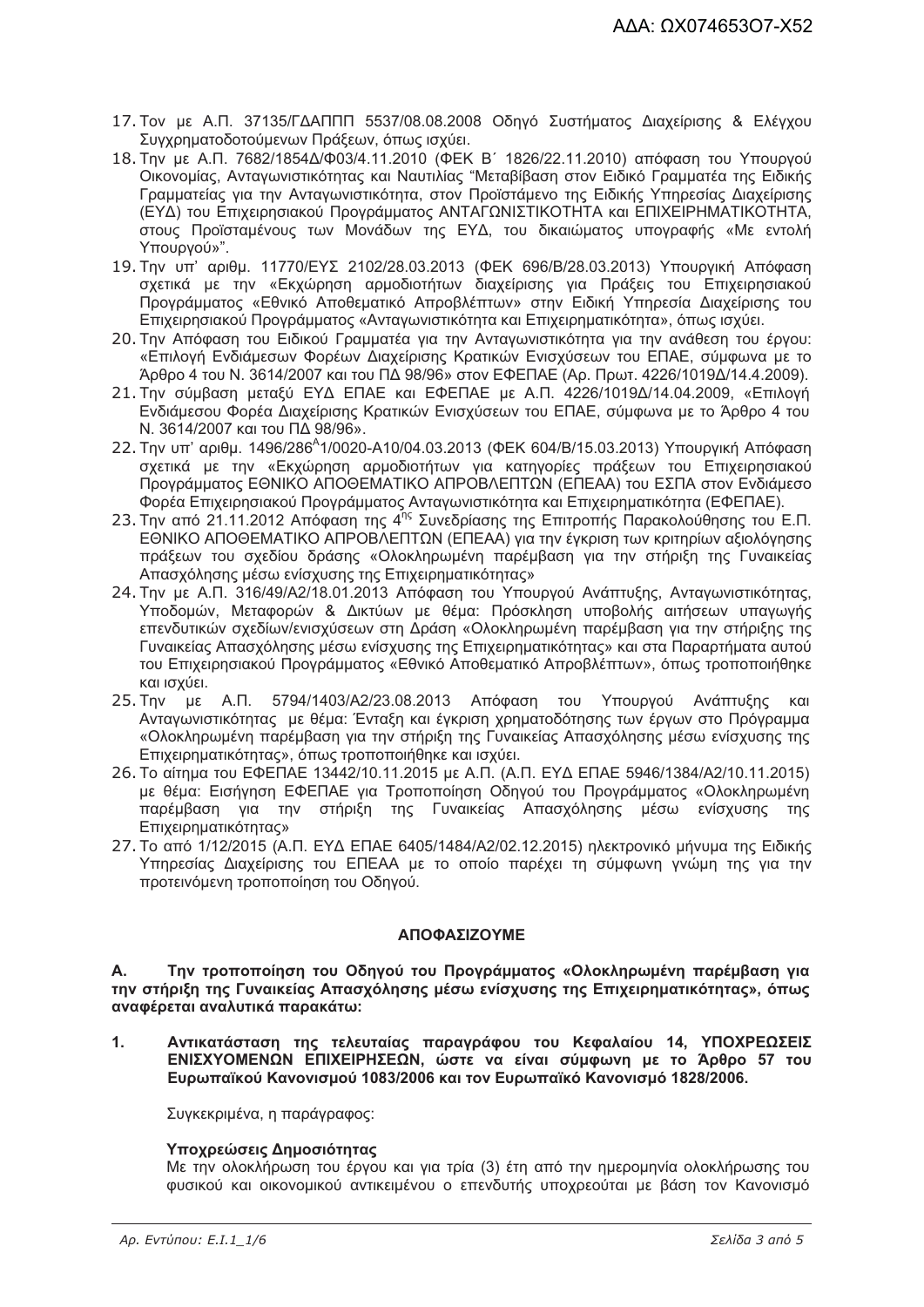(ΕΚ)1828/2006 της Ε.Ε. να τοποθετήσει σε εμφανές σημείο της επιχείρησης του αναμνηστική πινακίδα σύμφωνα με τις προδιαγραφές που θα του υποδειχθούν από τον ΕΦΕΠΑΕ. Υποχρεούται επίσης να παρέχει στοιχεία για στατιστικές και μελέτες που διενεργούν δημόσιες αρχές.

#### Αντικαθίσταται ως εξής:

#### Υποχρεώσεις Δημοσιότητας

Ο επενδυτής κατά τη διάρκεια υλοποίησης της πράξης, αναρτά πινακίδα αναφορικά με τη συνδρομή του διαρθρωτικού ταμείου στην υλοποίηση του έρνου του, σύμφωνα με τις προδιαγραφές που θα του υποδειχθούν από τον ΕΦΕΠΑΕ. Υποχρεούται επίσης να παρέχει στοιχεία για στατιστικές και μελέτες που διενεργούν δημόσιες αρχές.

 $2<sub>1</sub>$ Επαναδιατύπωση του Κεφ. Δ του Παραρτήματος ΙΙΙ του οδηγού του προγράμματος, ως προς το τελευταίο σημείο που αφορά στην υποβολή της απόδειξης είσπραξης από τον δικαιούχο δεδομένου ότι οι πληρωμές των δικαιούχων πραγματοποιούνται πλέον μέσω τραπέζης, ηλεκτρονικά και επομένως εκ τούτου δεν είναι απαραίτητη η προσκόμιση του συγκεκριμένου παραστατικού, εφόσον υπάρχει το παραστατικό της ηλεκτρονικής συναλλαγής.

Συγκεκριμένα, απαλείφεται η πρόταση «Αθεώρητη Απόδειξη είσπραξης σφραγισμένη από την επιχείρηση, με αναγραφή του ποσού που θα λάβει η επιχείρηση και ημερομηνία ίδια με αυτή του τιμολογίου επιχορηγήσεων» και **αντικαθίσταται από την παρακάτω**: «Η πιστοποίηση της πληρωμής πρανματοποιείται με την έκδοση της αντίστοιχης τραπεζικής απόδειξης πληρωμής του δικαιούχου, από τον μοναδικό λογαριασμό της δράσης. Η απόδειξη πληρωμής είναι στοιχείο που καταχωρείται και στο ΟΠΣ».

- Β. Αναπόσπαστο τμήμα της απόφασης είναι ο συνημμένος Οδηγός του Προγράμματος και τα Παραρτήματα αυτού όπου έχουν ενσωματωθεί όλες οι μέχρι τώρα τροποποιήσεις.
- Γ. Ο ΕΦΕΠΑΕ θα ενημερώσει κάθε ένα από τους ενδιαφερόμενους νια την απόφαση αυτή.
- $\Lambda$  H απόφαση δημοσιευθεί ιστοσελίδες **FYA FNA<sub>V</sub>FK**  $\mathbf{v}$ στις  $inc$ http://www.antagonistikotita.gr, TOU EXTIA www.espa.gr, TOU EQETIAE www.efepae.gr, TOU **ENEAA** www.epeaa.gr.

Ο Υφυπουργός Οικονομίας, Ανάπτυξης και Τουρισμού

#### Αλέξανδρος Χαρίτσης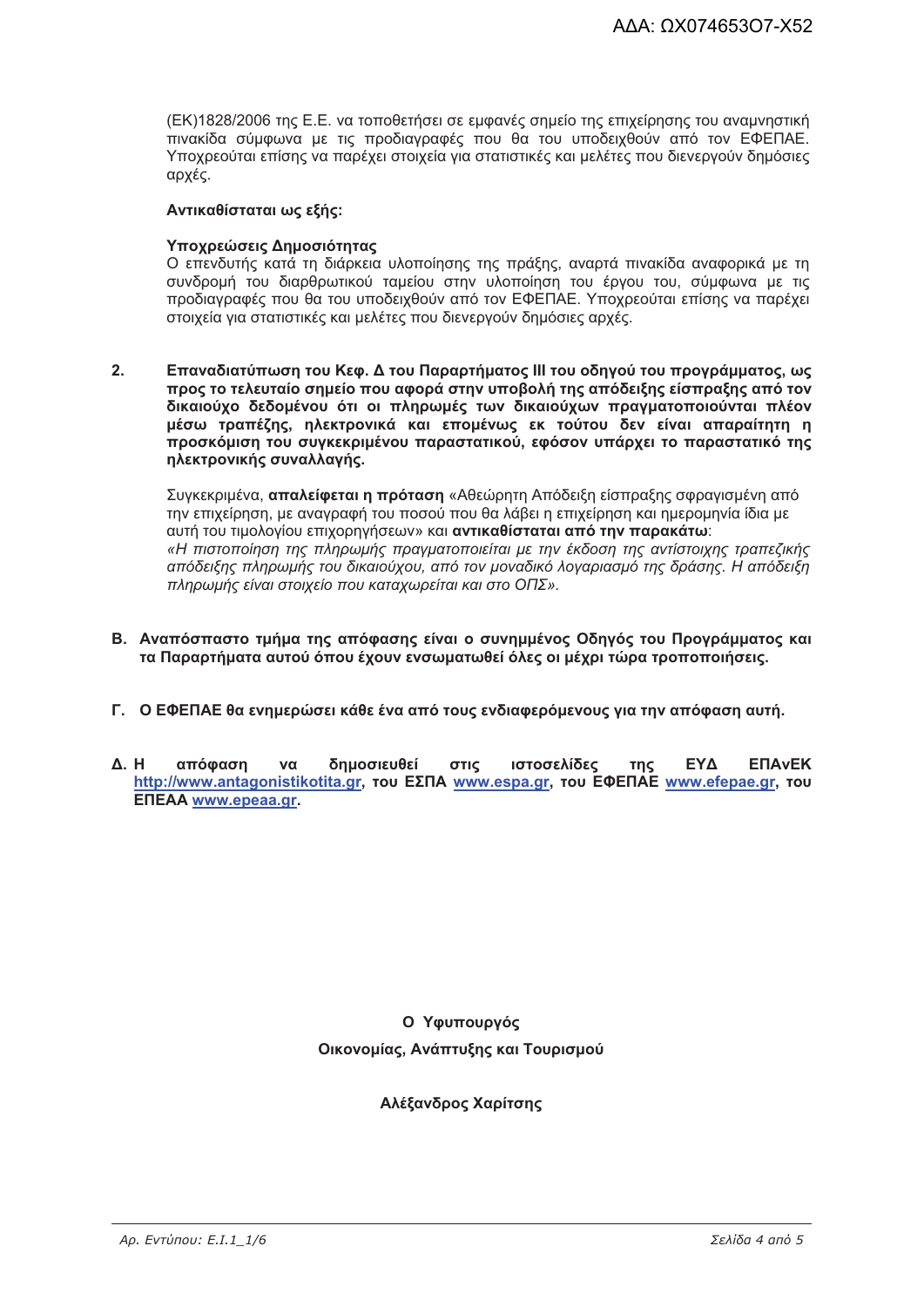- <mark>Κοινοποίηση:</mark><br>> Γραφείο Υφυπουργού Οικονομίας, Ανάπτυξης και Τουρισμού κ. Αλέξανδρου Χαρίτση<br>> Γραφείο Ειδικής Γραμματέως Διαχείρισης Τομεακών ΕΠ του ΕΤΠΑ και ΤΣ
- 
- $\blacktriangleright$
- Γραφείο Εισικής Γραμματεώς Διαχειρισής Τυμεακών ΕΓΓΙου ΕΤΓΙΑ και Τ<br>Εθνική Αρχή Συντονισμού, Νίκης 5-7, 10180 Αθήνα<br>ΕΥΔ ΕΠΕΑΑ, Ειδική Υπηρεσία Συντονισμού, Νίκης 5-7, 10180 Αθήνα<br>Αρχή Πιστοποίησης, Ναυάρχου Νικοδήμου & Βου  $\blacktriangleright$
- $\blacktriangleright$
- $\checkmark$ EYΣ EKT
- ЕФЕПАЕ

- <u>Εσωτερική διανομή:</u><br>> Γραφείο Προϊσταμένης ΕΥΔ ΕΠΑνΕΚ<br>> Μονάδες Α1, Α2, Β3, Δ
-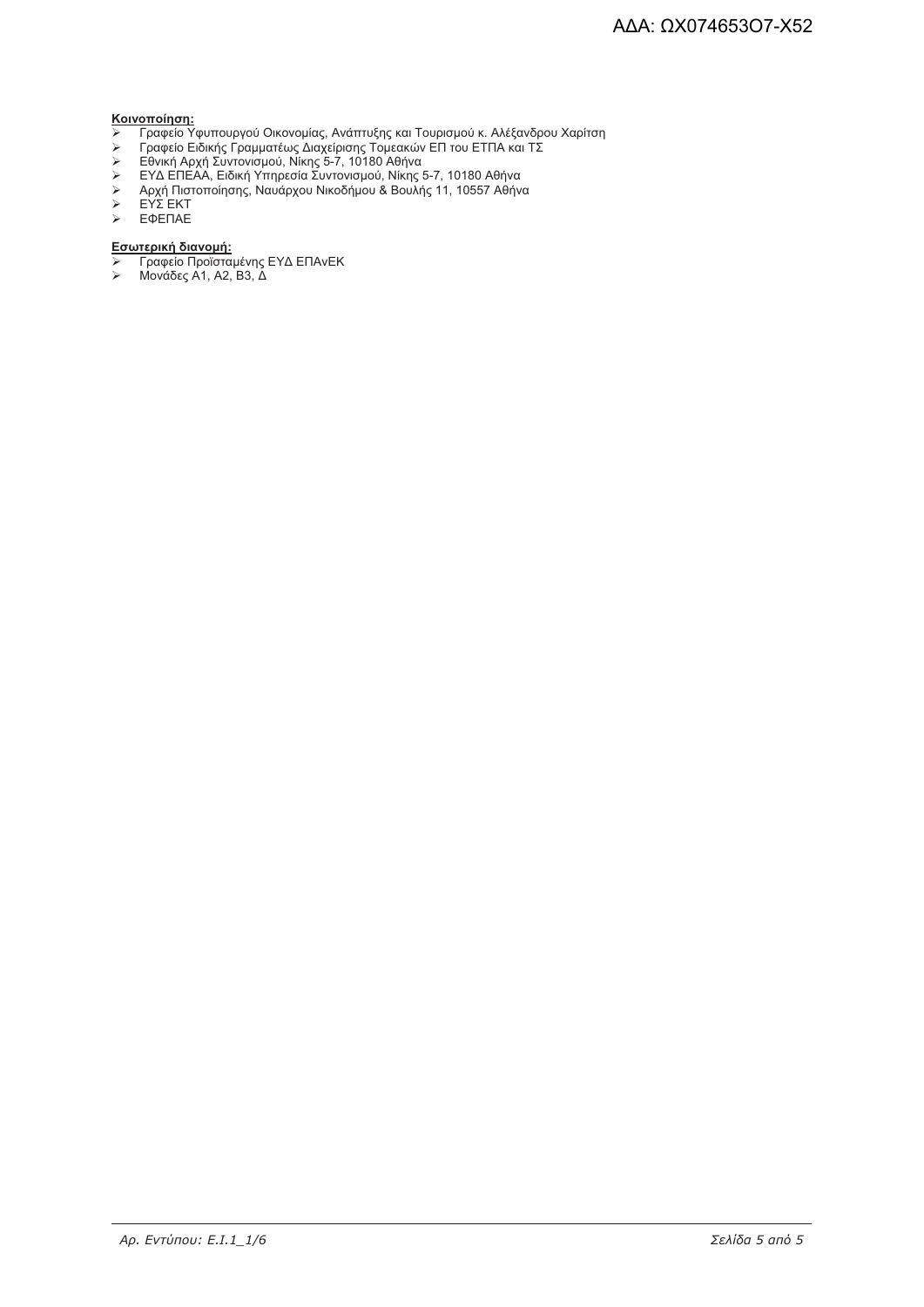ΑΔΑ: ΩΧ074653Ο7-Χ52



ΕΙΔΙΚΗ ΥΠΗΡΕΣΙΑ ΔΙΑΧΕΙΡΙΣΗΣ ΕΠΙΧΕΙΡΗΣΙΑΚΟΥ ΠΡΟΓΡΑΜΜΑΤΟΣ «ΑΝΤΑΓΩΝΙΣΤΙΚΟΤΗΤΑ, ΕΠΙΧΕΙΡΗΜΑΤΙΚΟΤΗΤΑ ΚΑΙ ΚΑΙΝΟΤΟΜΙΑ»

Τουρισμού

## ΕΠΙΧΕΙΡΗΣΙΑΚΟ ΠΡΟΓΡΑΜΜΑ

### «ΕΘΝΙΚΟ ΑΠΟΘΕΜΑΤΙΚΟ ΑΠΡΟΒΛΕΠΤΩΝ»

ΕΘΝΙΚΟ ΣΤΡΑΤΗΓΙΚΟ ΠΛΑΙΣΙΟ ΑΝΑΦΟΡΑΣ ΕΣΠΑ 2007-2013

ΤΡΟΠΟΠΟΙΗΜΕΝΟΣ ΟΔΗΓΟΣ ΠΡΟΓΡΑΜΜΑΤΟΣ ΔΕΚΕΜΒΡΙΟΣ 2015

«ΟΛΟΚΛΗΡΩΜΕΝΗ ΠΑΡΕΜΒΑΣΗ ΓΙΑ ΤΗ ΣΤΗΡΙΞΗ ΤΗΣ ΓΥΝΑΙΚΕΙΑΣ ΑΠΑΣΧΟΛΗΣΗΣ ΜΕΣΩ ΕΝΙΣΧΥΣΗΣ ΤΗΣ ΕΠΙΧΕΙΡΗΜΑΤΙΚΟΤΗΤΑΣ»



ΕΠΙΧΕΙΡΗΣΙΑΚΟ ΠΡΟΓΡΑΜΜΑ ΕΘΝΙΚΟ ΑΠΟΘΕΜΑΤΙΚΟ ΑΠΡΟΒΛΕΠΤΩΝ 2007-2013





Επενδύουμε στον άνθρωπο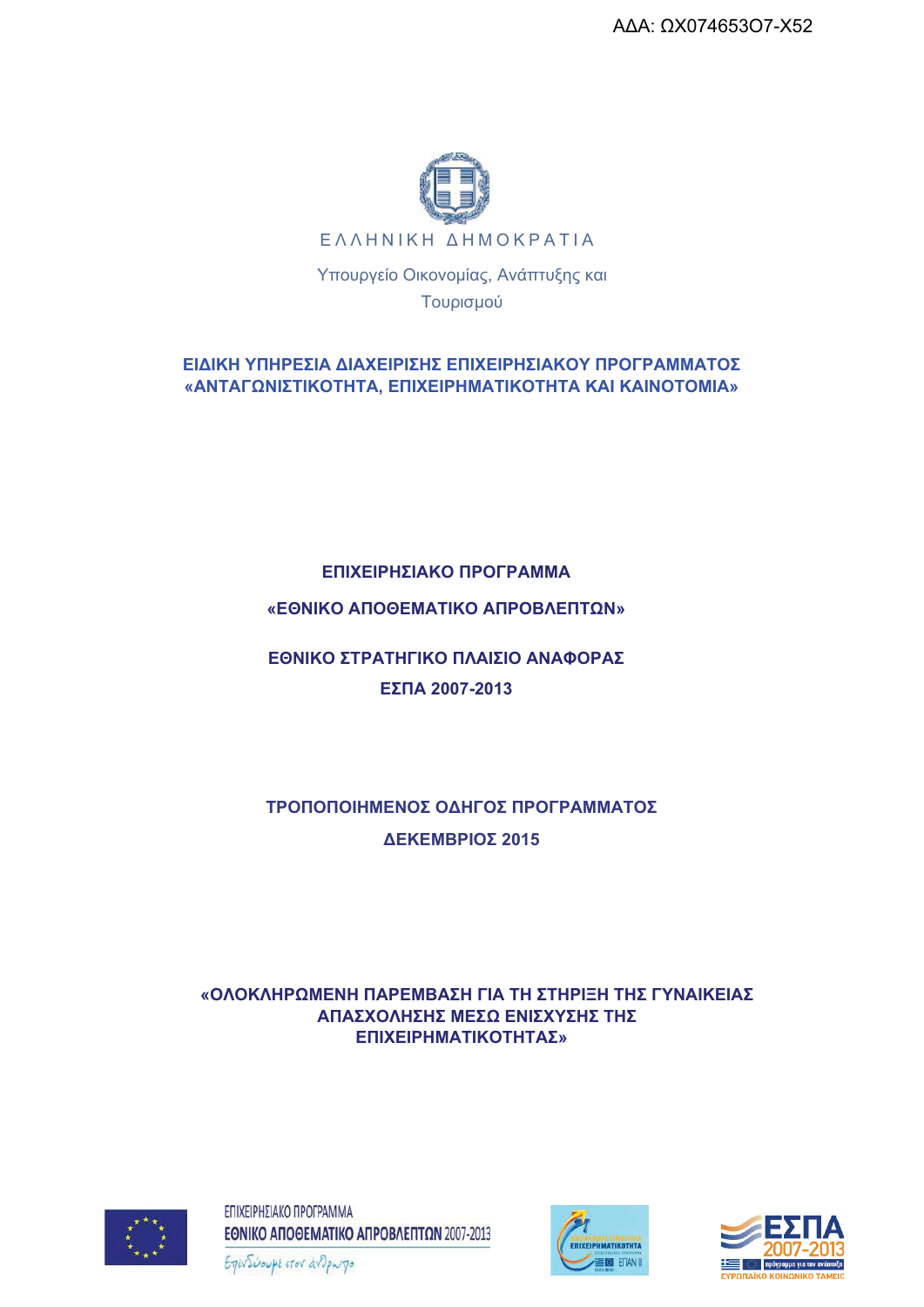| AµEA                   | Άτομα με αναπηρία. Ο όρος αναφέρεται σε άτομα με κινητική ή/και αισθητηριακή                                                                                               |  |
|------------------------|----------------------------------------------------------------------------------------------------------------------------------------------------------------------------|--|
|                        | αναπηρία (προβλήματα όρασης και ακοής) ή/και ψυχική/νοητική/ γνωστική κ.λπ.                                                                                                |  |
|                        | αναπηρίες.                                                                                                                                                                 |  |
| Αναθέτουσα αρχή        | Υπουργείο Ανάπτυξης Ανταγωνιστικότητας και Ναυτιλίας                                                                                                                       |  |
| Ανάκτηση               | Η επιστροφή των αχρεωστήτως ή παρανόμως καταβληθέντων ποσών από τον λαβόντα<br>για μη νόμιμη αιτία.                                                                        |  |
| ΑП                     | Άξονας Προτεραιότητας: Μια από τις προτεραιότητες της στρατηγικής στο πλαίσιο                                                                                              |  |
|                        | Επιχειρησιακού Προγράμματος που έχει συγκεκριμένους μετρήσιμους στόχους και                                                                                                |  |
|                        | περιλαμβάνει ομάδα πράξεων οι οποίες σχετίζονται μεταξύ τους.                                                                                                              |  |
| Αχρεωστήτως            | Κάθε δαπάνη στην οποία δεν αντιστοιχεί ίσης αξίας παραδοθέν προϊόν, έργο ή υπηρεσία,                                                                                       |  |
| Καταβληθέν Ποσό        | σύμφωνα με τους όρους της σχετικής απόφασης ένταξης με την οποία αναλήφθηκε η                                                                                              |  |
|                        | υποχρέωση υλοποίησης του επενδυτικού σχεδίου.                                                                                                                              |  |
| ΔA                     | Διαχειριστική Αρχή: Εθνική, περιφερειακή ή τοπική δημόσια αρχή ή δημόσιος ή ιδιωτικός                                                                                      |  |
|                        | φορέας, που ορίζεται από το κράτος μέλος για τη διαχείριση του Επιχειρησιακού                                                                                              |  |
|                        | Προγράμματος.                                                                                                                                                              |  |
| Δημόσια Δαπάνη         | Κάθε δημόσια<br>συνεισφορά<br>χρηματοδότηση πράξεων<br>στη<br>από<br><b>TOV</b><br>κρατικό<br>προϋπολογισμό, τον προϋπολογισμό περιφερειακών ή τοπικών αρχών ή τον         |  |
|                        | προϋπολογισμό των Ευρωπαϊκών Κοινοτήτων στα πλαίσια των διαρθρωτικών ταμείων και                                                                                           |  |
|                        | του Ταμείου Συνοχής, καθώς και κάθε παρόμοια δαπάνη. Κάθε συμμετοχή στη                                                                                                    |  |
|                        | χρηματοδότηση από τον προϋπολογισμό πράξεων φορέων ή ενώσεων του δημόσιου                                                                                                  |  |
|                        | τομέα, μίας ή περισσοτέρων περιφερειακών ή τοπικών αρχών ή φορέων του δημόσιου                                                                                             |  |
|                        | τομέα που ενεργούν σύμφωνα με την οδηγία 2004/18/ΕΚ του Ευρωπαϊκού Κοινοβουλίου                                                                                            |  |
|                        | και του Συμβουλίου, της 31 <sup>ης</sup> Μαρτίου 2004, περί συντονισμού των διαδικασιών σύναψης                                                                            |  |
|                        | δημοσίων συμβάσεων έργων, προμηθειών και υπηρεσιών νοείται ως παρεμφερής                                                                                                   |  |
|                        | δαπάνη.                                                                                                                                                                    |  |
| Δημοσιονομική Διόρθωση | Η ακύρωση του συνόλου ή μέρους της Κοινοτικής και Εθνικής συμμετοχής σε ένα έργο ή                                                                                         |  |
|                        | πράξη, στο πλαίσιο της συγχρηματοδότησής του από τα επιχειρησιακά προγράμματα της                                                                                          |  |
|                        | περιόδου 2007-2013 η οποία είναι ανάλογη της παράβασης που διαπιστώνεται.                                                                                                  |  |
| Δικαιούχος             | Δημόσιος ή ιδιωτικός οργανισμός, φορέας ή επιχείρηση, αρμόδιος για την έναρξη ή την                                                                                        |  |
|                        | έναρξη και υλοποίηση πράξεων. Στα πλαίσια των καθεστώτων ενίσχυσης δυνάμει του                                                                                             |  |
|                        | άρθρου 87 της Συνθήκης, οι δικαιούχοι είναι δημόσιες ή ιδιωτικές επιχειρήσεις που                                                                                          |  |
|                        | εκτελούν μεμονωμένο έργο και λαμβάνουν δημόσια ενίσχυση.                                                                                                                   |  |
| EE<br><b>EME</b>       | Ευρωπαϊκή Ένωση<br>Ετήσια Μονάδα Εργασίας.                                                                                                                                 |  |
|                        |                                                                                                                                                                            |  |
|                        |                                                                                                                                                                            |  |
|                        | Η <b>μία (1) ετήσια μονάδα εργασίας</b> αντιστοιχεί σε ένα άτομο που εργάστηκε στην                                                                                        |  |
|                        | επιχείρηση, η για λογαριασμό της επιχείρησης, με καθεστώς πλήρους απασχόλησης                                                                                              |  |
|                        | κατά τη διάρκεια ολόκληρου του εξεταζόμενου έτους. Η εργασία των προσώπων που δεν                                                                                          |  |
|                        | έχουν εργαστεί καθ' όλη τη διάρκεια του έτους ή που εργάστηκαν με καθεστώς μερικής                                                                                         |  |
| ЕП                     | απασχόλησης η εποχιακά, υπολογίζεται ως κλάσματα ΕΜΕ.                                                                                                                      |  |
|                        | Επιχειρησιακό Πρόγραμμα: Έγγραφο το οποίο υποβάλλεται από το Υπουργείο<br>Οικονομίας, Ανταγωνιστικότητας και Ναυτιλίας και εγκρίνεται από την Επιτροπή και το              |  |
|                        | οποίο καθορίζει μία αναπτυξιακή στρατηγική με τη χρήση ενός συνεκτικού συνόλου                                                                                             |  |
|                        | προτεραιοτήτων, που θα επιτευχθεί με τη συνδρομή ενός Ταμείου ή, στην περίπτωση του                                                                                        |  |
|                        | στόχου<br>«Σύγκλιση»<br>ειδικότερα<br>Επιχειρησιακά<br>Προγράμματα<br>και<br>για<br>тα                                                                                     |  |
|                        | «Προσπελασιμότητα» και «Περιβάλλον και αειφόρος ανάπτυξη 2007-2013», με τη                                                                                                 |  |
|                        | συνδρομή του Ταμείου Συνοχής και του ΕΤΠΑ.                                                                                                                                 |  |
| ΕΠΕΑΑ                  | Επιχειρησιακό Πρόγραμμα «Εθνικό Αποθεματικό Απροβλέπτων»                                                                                                                   |  |
| ΕΣΔΕΚ                  | Ενιαίο Σύστημα Διαχείρισης, Αξιολόγησης, Παρακολούθησης και Ελέγχου των Ενεργειών                                                                                          |  |
|                        | Επαγγελματικής Κατάρτισης συγχρηματοδοτούμενων από το ΕΚΤ στο πλαίσιο του ΕΣΠΑ                                                                                             |  |
|                        | (2007-2013) για όλα τα Επιχειρησιακά Προγράμματα που εμπεριέχουν δράσεις                                                                                                   |  |
|                        | κατάρτισης                                                                                                                                                                 |  |
| ΕΣΠΑ                   | Εθνικό Στρατηγικό Πλαίσιο Αναφοράς: Το έγγραφο που καταρτίζεται από το Υπουργείο                                                                                           |  |
|                        | Οικονομίας, Ανταγωνιστικότητας και Ναυτιλίας σε διάλογο με την Επιτροπή των<br>Ευρωπαϊκών Κοινοτήτων και το οποίο αποτελεί μέσο αναφοράς για την εκπόνηση του              |  |
|                        | προγραμματισμού του Ευρωπαϊκού Ταμείου Περιφερειακής Ανάπτυξης (ΕΤΠΑ), του                                                                                                 |  |
|                        | Ευρωπαϊκού Κοινωνικού Ταμείου (ΕΚΤ) και του Ταμείου Συνοχής                                                                                                                |  |
| ΕΥΔ ΕΠΑΕ               | Ειδική Υπηρεσία Διαχείρισης του ΕΠ «Ανταγωνιστικότητα-Επιχειρηματικότητα»                                                                                                  |  |
| Ευρωπαϊκή Επιτροπή     | Ευρωπαϊκή Επιτροπή (εφεξής Επιτροπή)                                                                                                                                       |  |
|                        | Ενδιάμεσος Φορέας Διαχείρισης, ως ορίζεται στο Ν.3614/07 (ΦΕΚ 267/Α) (άρθρο 4 παρ.                                                                                         |  |
|                        | 4γ): Κάθε δημόσιος ή ιδιωτικός φορέας ή υπηρεσία, η οποία ενεργεί υπό την ευθύνη                                                                                           |  |
|                        | διαχειριστικής αρχής ή αρχής πιστοποίησης, και εκτελεί καθήκοντα για λογαριασμό μιας                                                                                       |  |
| ΕΦΔ                    | τέτοιας αρχής σε σχέση με δικαιούχους που υλοποιούν πράξεις. Ως ενδιάμεσος φορέας                                                                                          |  |
|                        | διαχείρισης δύναται να επιλεγεί νομικό πρόσωπο ιδιωτικού δικαίου μη κερδοσκοπικού                                                                                          |  |
|                        | χαρακτήρα, ή αναπτυξιακή ανώνυμη εταιρεία ΟΤΑ, μετά από διαγωνιστική διαδικασία και                                                                                        |  |
|                        | ο οποίος, μεταξύ άλλων, πρέπει να πληροί και τις παρακάτω προϋποθέσεις: α) να έχει<br>φερεγγυότητα και να παρέχει εγγυήσεις όσον αφορά την ικανότητά του για τη διοικητική |  |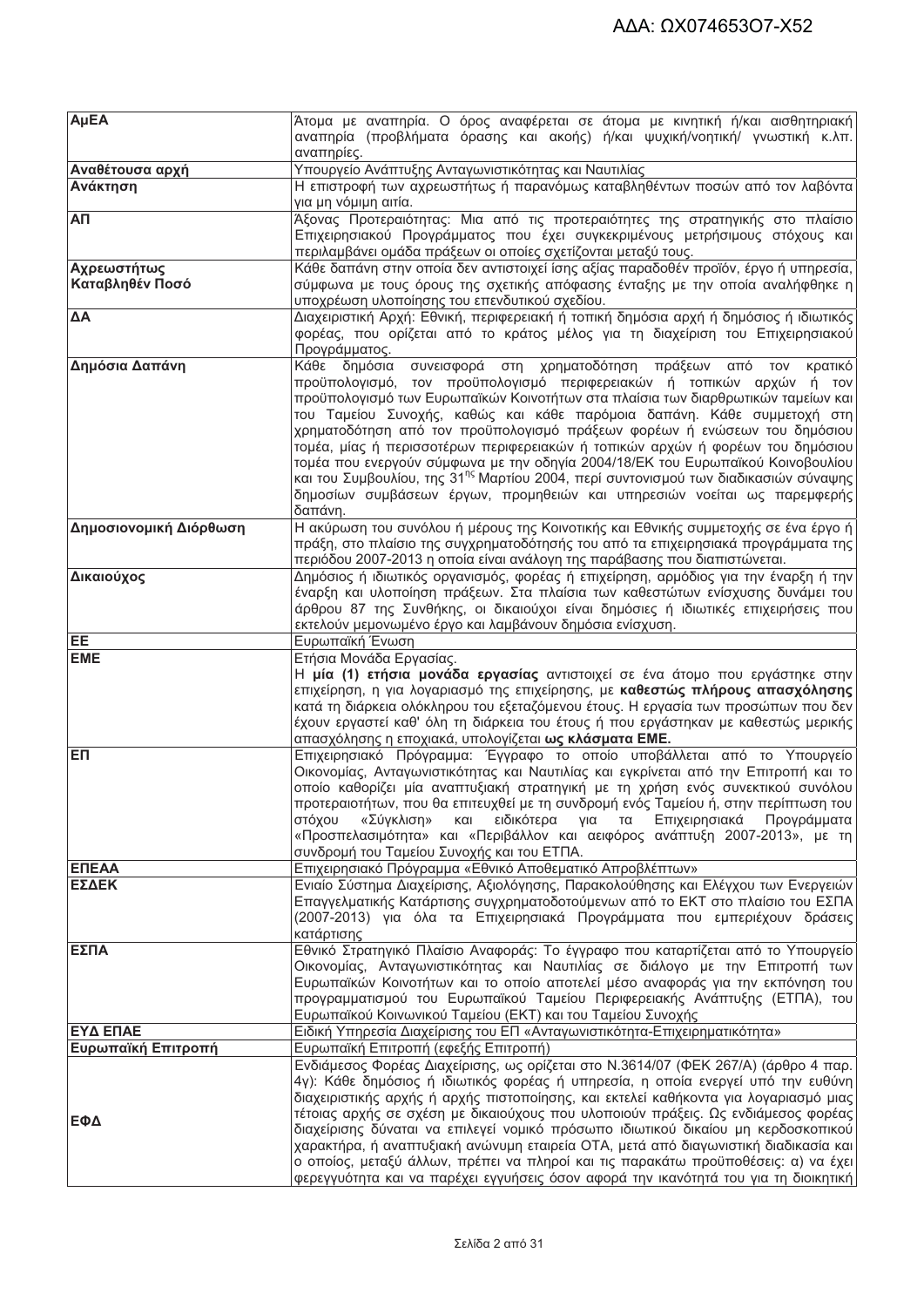|                       | και οικονομική διαχείριση του έργου που θα του ανατεθεί, β) να διαθέτει εμπειρία στον |  |  |  |
|-----------------------|---------------------------------------------------------------------------------------|--|--|--|
|                       | τομέα που αφορά το αντικείμενο του προγράμματος ή τμήματός του. Στην περίπτωση που    |  |  |  |
|                       | ο ενδιάμεσος φορέας επιλέγεται μετά από διαγωνιστική διαδικασία, απαιτείται σύναψη    |  |  |  |
|                       | σύμβασης ανάθεσης. Η σύμβαση ανάθεσης υπογράφεται μεταξύ της οικείας διαχειριστικής   |  |  |  |
|                       | αρχής και του ενδιάμεσου φορέα διαχείρισης.                                           |  |  |  |
| ΕΦΕΠΑΕ                | Ενδιάμεσος φορέας διαχείρισης του Επιχειρησιακού Προγράμματος Ανταγωνιστικότητα       |  |  |  |
|                       | και Επιχειρηματικότητα 2007-2013 (ΕΠΑΕ).                                              |  |  |  |
| l€                    | Ευρώ.                                                                                 |  |  |  |
| ΠΣΚΕ                  | Πληροφοριακό Σύστημα Κρατικών Ενισχύσεων.                                             |  |  |  |
| Παρατυπία             | Κάθε παράβαση διάταξης του κοινοτικού δικαίου η οποία προκύπτει από πράξη ή           |  |  |  |
|                       | παράλειψη οικονομικού φορέα και η οποία ζημιώνει ή ενδέχεται να ζημιώσει το γενικό    |  |  |  |
|                       | προϋπολογισμό της Ευρωπαϊκής Ένωσης, με τον καταλογισμό στον κοινοτικό                |  |  |  |
|                       | προϋπολογισμό αδικαιολόγητης δαπάνης.                                                 |  |  |  |
| ПДЕ                   | Πρόγραμμα Δημοσίων Επενδύσεων.                                                        |  |  |  |
| Πράξη/Έργο ΕΠΕΑΑ      | Έργο ή ομάδα έργων που επιλέγονται από τη διαχειριστική αρχή του οικείου              |  |  |  |
|                       | επιχειρησιακού προγράμματος ή με ευθύνη της, σύμφωνα με κριτήρια που καθορίζονται     |  |  |  |
|                       | από την επιτροπή παρακολούθησης και υλοποιούνται από έναν ή περισσότερους             |  |  |  |
|                       | δικαιούχους, προκειμένου να επιτευχθούν οι στόχοι του άξονα προτεραιότητας με τον     |  |  |  |
|                       | οποίο σχετίζονται.                                                                    |  |  |  |
| ΣΑΕ                   | Συλλογική Απόφαση Έργου.                                                              |  |  |  |
| ΣΔΕ                   | Σύστημα Διαχείρισης Ελέγχου.                                                          |  |  |  |
| <b>TNE</b>            | Τεχνολογίες Πληροφορικής και Επικοινωνίας                                             |  |  |  |
| ΥΠΑΣΥΔ                | Απόφαση του Υπουργού Οικονομίας Ανταγωνιστικότητας και Ναυτιλίας, εκδιδόμενη σε       |  |  |  |
|                       | εφαρμογή του άρθρου 2 του Ν.3614/07, με την οποία προσδιορίζονται οι βασικοί κανόνες  |  |  |  |
|                       | του Συστήματος διαχείρισης των επιχειρησιακών προγραμμάτων του ΕΣΠΑ. Η ισχύουσα       |  |  |  |
|                       | είναι η 14053/ΕΥΣ 1749/27.03.08 (ΦΕΚ 540 Β'), όπως τροποποιήθηκε με την Υ.Α.          |  |  |  |
|                       | 43804/ΕΥΘΥ 2041 (ΦΕΚ 1957/Β/09.09.2009) και με την Υ.Α 28020/ΕΥΘΥ1212 (ΦΕΚ            |  |  |  |
|                       | 1088/B/19.07.2010).                                                                   |  |  |  |
| Φορέας χρηματοδότησης | Το Υπουργείο ή η Περιφέρεια ή η Νομαρχιακή Αυτοδιοίκηση, ο οποίος έχει την ευθύνη     |  |  |  |
|                       | απόδοσης των πιστώσεων στο δικαιούχο ή στον ενδιάμεσο φορέα διαχείρισης στην          |  |  |  |
|                       | περίπτωση πράξεων κρατικών ενισχύσεων.                                                |  |  |  |
| Φορέας της            | Άτυπος, εναλλακτικός τρόπος περιγραφής των δικαιούχων στο πλαίσιο των καθεστώτων      |  |  |  |
| Επένδυσης/Φορέας      | ενίσχυσης δυνάμει του άρθρου 87 της Συνθήκης.                                         |  |  |  |
| υλοποίησης            |                                                                                       |  |  |  |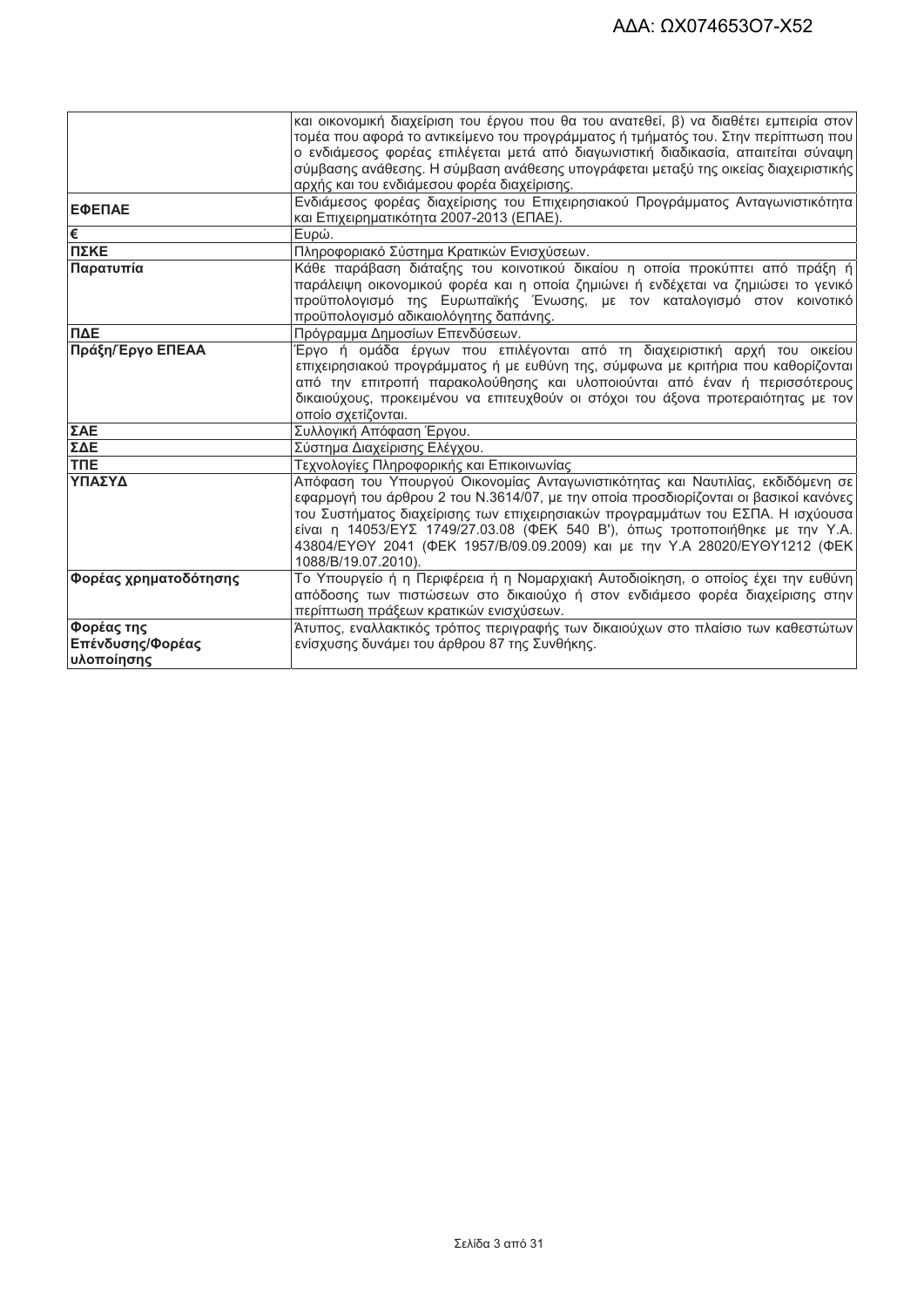### ΠΙΝΑΚΑΣ ΠΕΡΙΕΧΟΜΕΝΩΝ

| 1. ΣΤΡΑΤΗΓΙΚΗ ΚΑΙ ΣΤΟΧΟΙ ΤΟΥ ΕΠΙΧΕΙΡΗΣΙΑΚΟΥ ΠΡΟΓΡΑΜΜΑΤΟΣ «ΕΘΝΙΚΟ<br>ΑΠΟΘΕΜΑΤΙΚΟ ΑΠΡΟΒΛΕΠΤΩΝ» | 6  |
|----------------------------------------------------------------------------------------------|----|
| 2. ΠΕΡΙΓΡΑΦΗ ΥΦΙΣΤΑΜΕΝΗΣ ΚΑΤΑΣΤΑΣΗΣ                                                          | 7  |
| 3. ΣΤΟΧΟΣ ΠΡΟΓΡΑΜΜΑΤΟΣ                                                                       | 8  |
| 4. ΕΠΙΛΕΞΙΜΕΣ ΠΕΡΙΟΧΕΣ - ΠΡΟΥΠΟΛΟΓΙΣΜΟΣ ΤΟΥ ΠΡΟΓΡΑΜΜΑΤΟΣ                                     | 9  |
| 5. ΥΨΟΣ ΔΗΜΟΣΙΑΣ ΔΑΠΑΝΗΣ - ΔΗΜΟΣΙΑ ΧΡΗΜΑΤΟΔΟΤΗΣΗ                                             | 9  |
| 6. ΝΟΜΟΘΕΤΙΚΟ – ΚΑΝΟΝΙΣΤΙΚΟ ΠΛΑΙΣΙΟ ΥΛΟΠΟΙΗΣΗΣ ΤΟΥ ΠΡΟΓΡΑΜΜΑΤΟΣ                              | -9 |
| 7. ΦΟΡΕΙΣ ΥΛΟΠΟΙΗΣΗΣ ΤΟΥ ΠΡΟΓΡΑΜΜΑΤΟΣ                                                        | 11 |
| 8. ΔΙΑΔΙΚΑΣΙΑ ΥΛΟΠΟΙΗΣΗΣ ΠΡΟΓΡΑΜΜΑΤΟΣ ΕΩΣ ΤΗΝ ΕΝΤΑΞΗ ΤΩΝ ΕΡΓΩΝ                               | 11 |
| 9. ΠΕΡΙΓΡΑΦΗ ΔΡΑΣΕΩΝ                                                                         | 11 |
| 9.1 Δικαιούχοι - Προϋποθέσεις Συμμετοχής                                                     | 11 |
| 9.2 Επιλέζιμες Κατηγορίες Επιχειρήσεων και Επιχειρηματικών Δραστηριοτήτων                    | 14 |
| 9.3 Επιλέξιμες Δαπάνες                                                                       | 15 |
| 9.4 Ποσό Επιχορήγησης - Διάρκεια Υλοποίησης                                                  | 16 |
| 9.5 Διευκρινίσεις Επιλεξιμότητας Δαπανών                                                     | 17 |
| 10. ΔΙΑΔΙΚΑΣΙΑ ΥΠΑΓΩΓΗΣ ΣΤΟ ΠΡΟΓΡΑΜΜΑ                                                        | 18 |
| 10.1 Διαδικασία υποβολής «αίτησης υπαγωγής στο πρόγραμμα»                                    | 18 |
| 10.2 Οργανα Υλοποίησης Διαδικασίας Αξιολόγησης                                               | 20 |
| 10.3 Έλεγχος Τυπικών Προϋποθέσεων Συμμετοχής                                                 | 21 |
| 10.4 Έλεγχος Δικαιολογητικών                                                                 | 21 |
| 10.5 Αξιολόγηση σε επίπεδο κατηγορίας κριτηρίων                                              | 22 |
| 10.6 Ολοκλήρωση αξιολόγησης – βαθμολόγησης                                                   | 26 |
| 11. ΥΛΟΠΟΙΗΣΗ – ΟΛΟΚΛΗΡΩΣΗ ΠΡΟΓΡΑΜΜΑΤΟΣ                                                      | 27 |
| 12. ΕΠΑΛΗΘΕΥΣΕΙΣ                                                                             | 27 |
| 12.1 Εκθέσεις προόδου έργων – πιστοποίηση                                                    | 27 |
| 12.2 Πιστοποίηση δαπανών νέας θέσης εργασίας                                                 | 27 |
| 12.3 Ολοκλήρωση και παραλαβή έργου                                                           | 28 |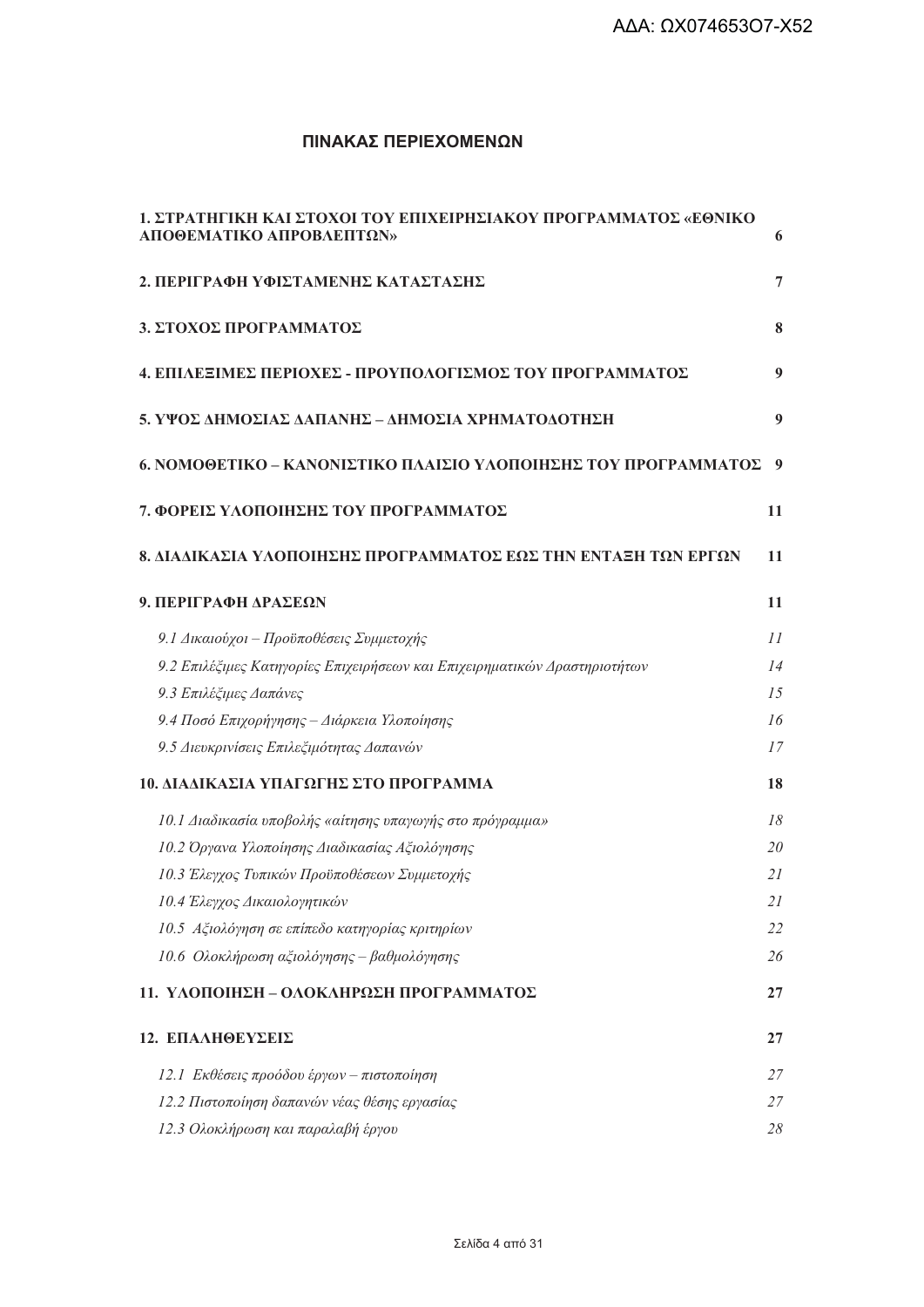| 13. ΤΡΟΠΟΠΟΙΗΣΕΙΣ ΑΠΟΦΑΣΕΩΝ ΕΝΤΑΞΗΣ                     |    |
|---------------------------------------------------------|----|
| 13.1 Τροποποιήσεις Φυσικού και Οικονομικού Αντικειμένου | 28 |
| 13.2. Λοιπές τροποποιήσεις                              | 29 |
| 14. ΥΠΟΧΡΕΩΣΕΙΣ ΕΝΙΣΧΥΟΜΕΝΩΝ ΕΠΙΧΕΙΡΗΣΕΩΝ               | 30 |
| 15. ΟΜΑΔΑ ΠΑΡΑΚΟΛΟΥΘΗΣΗΣ ΠΡΟΓΡΑΜΜΑΤΟΣ                   |    |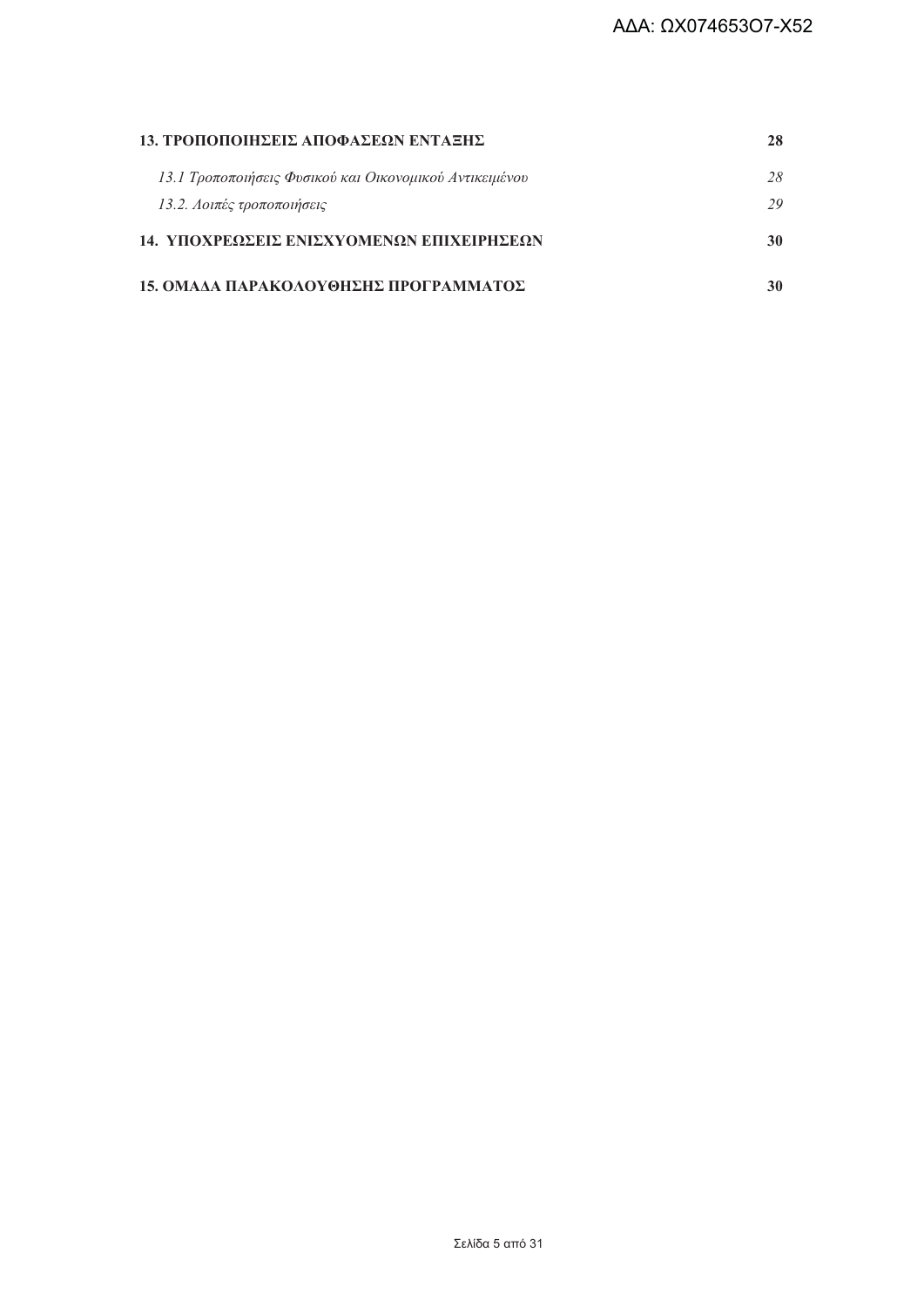#### 1. ΣΤΡΑΤΗΓΙΚΗ ΚΑΙ ΣΤΟΧΟΙ ΤΟΥ ΕΠΙΧΕΙΡΗΣΙΑΚΟΥ ΠΡΟΓΡΑΜΜΑΤΟΣ «ΕΘΝΙΚΟ ΑΠΟΘΕΜΑΤΙΚΟ ΑΠΡΟΒΛΕΠΤΩΝ»

Το Επιχειρησιακό Πρόνραμμα «Εθνικό Αποθεματικό Απροβλέπτων» (ΕΠ ΕΑΑ) είναι ένα από τα εγκεκριμένα Επιχειρησιακά Προγράμματα του ΕΣΠΑ. Σύμφωνα με το Άρθρο 51 του Κανονισμού (ΕΚ) 1083/2006, επιδίωξη και ζητούμενο του ΕΠ ΕΑΑ είναι, αφενός μεν η αντιμετώπιση των άμεσων συνεπειών μιας κρίσης, αφετέρου δε η δημιουργία των προϋποθέσεων νια κοινωνική και οικονομική ανασυνκρότηση και ενερνοποίηση των τοπικών κοινωνιών που υφίστανται τις συνέπειες, έτσι ώστε να ανακτήσουν μια δυναμική και να επανενταχθούν τόσο στον κοινωνικο-οικονομικό ιστό της χώρας όσο και στο Ευρωπαϊκό οικονομικό περιβάλλον.

Η στρατηγική του ΕΠ ΕΑΑ, έχει βραχυπρόθεσμο και μέσο-μακροπρόθεσμο ολοκληρωμένο χαρακτήρα, επιδιώκοντας σε πρώτο χρόνο την άμεση στήριξη νέων επιχειρήσεων και της απασχόλησης σε αυτές, προς αντιμετώπιση των αναγκών του πληθυσμού που πλήττεται από την κρίση και σε δεύτερο χρόνο την ανάπτυξή τους, σε μία προσπάθεια αναστροφής της ύφεσης και των συνεπειών της.

Οι στόχοι του προγράμματος συνίστανται στα παρακάτω:

- Προώθηση του ανθρώπινου δυναμικού στην απασχόληση και επανένταξή του στην αγορά εργασίας.
- Συμβολή στην αποκατάσταση του κοινωνικού και οικονομικού ιστού.
- Δημιουργία προϋποθέσεων για τη συγκράτηση του τοπικού πληθυσμού.
- Διατήρηση της κοινωνικής συνοχής και  $\bullet$
- Ανάπτυξη και βιωσιμότητα της τοπικής οικονομίας,

σε περιοχές που πλήττονται από απρόβλεπτες τοπικές ή τομεακές κρίσεις που συνδέονται με οικονομική και κοινωνική αναδιάρθρωση, συμπεριλαμβανομένης τυχόν αναδιάρθρωσης που προκαλείται από φυσικές καταστροφές, ή με τις συνέπειες της απελευθέρωσης του εμπορίου.

Το Πρόγραμμα παρέχει τη δυνατότητα χρηματοδότησης ενός πλέγματος δράσεων ενταγμένων στους ακόλουθους άξονες προτεραιότητας:

Άξονας Προτεραιότητας 1: «Μέσο-μακροπρόθεσμη στήριξη του ανθρώπινου δυναμικού που υφίσταται τις συνέπειες απρόβλεπτων τοπικών η τομεακών κρίσεων που συνδέονται με την οικονομική και κοινωνική αναδιάρθρωση, συμπεριλαμβανομένης τυχόν αναδιάρθρωσης που προκαλείται από φυσικές καταστροφές, ή με τις συνέπειες της απελευθέρωσης του εμπορίου στις περιφέρειες που πληρούν τους όρους για το στόχο σύγκλισης και στις περιφέρειες που είναι επιλέξιμες για μεταβατική στήριξη στο πλαίσιο του στόχου σύγκλισης».

Άξονας Προτεραιότητας 2: «Ταχεία αντιμετώπιση των άμεσων συνεπειών που υφίσταται το ανθρώπινο δυναμικό εξαιτίας απρόβλεπτων τοπικών η τομεακών κρίσεων που συνδέονται με την οικονομική και κοινωνική αναδιάρθοωση, συμπεριλαμβανομένης τυχόν αναδιάρθοωσης που προκαλείται από φυσικές καταστροφές, ή με τις συνέπειες της απελευθέρωσης του εμπορίου στις περιφέρειες που πληρούν τους όρους για το στόχο σύγκλισης και στις περιφέρειες που είναι επιλέξιμες νια μεταβατική στήριξη στο πλαίσιο του στόχου σύνκλισης».

Σύμφωνα με το Εθνικό Στρατηγικό Πλαίσιο Αναφοράς (ΕΣΠΑ), το Εθνικό Αποθεματικό Απροβλέπτων βρίσκει εφαρμονή στις Περιφέρειες του στόχου «Σύγκλιση» δηλ. τις Περιφέρειες Σύγκλισης (8 Περιφέρειες) και τις Περιφέρειες Σταδιακής Εξόδου (3 Περιφέρειες).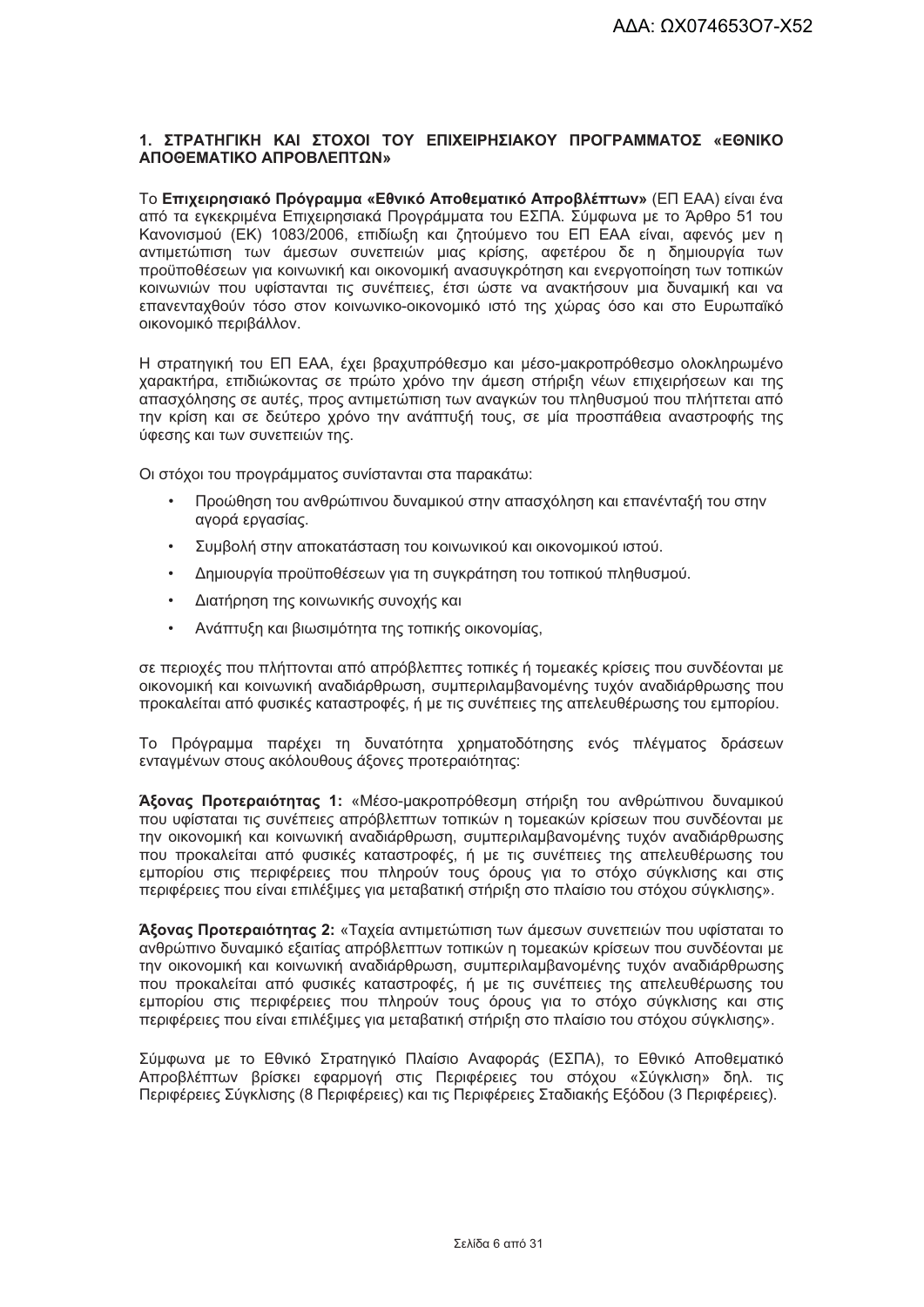#### 2. ΠΕΡΙΓΡΑΦΗ ΥΦΙΣΤΑΜΕΝΗΣ ΚΑΤΑΣΤΑΣΗΣ

Στο πλαίσιο αυτής της στρατηγικής, επισημαίνονται τα κάτωθι γεγονότα:

Η τρέχουσα οικονομική κρίση έχει προκαλέσει εξαιρετικά δυσμενείς επιπτώσεις στην Ελληνική αγορά εργασίας, με αποτέλεσμα η ανεργία να κινείται στο υψηλότερο επίπεδο των τελευταίων δεκαετιών, και παράλληλα η απασχόληση να έχει υποχωρήσει στο χαμηλότερο επίπεδο της τελευταίας δεκαπενταετίας. Ο συνολικός αριθμός των ανέργων στη χώρα υπερβαίνει πλέον, μετά από τη σημαντική επιτάχυνση του ρυθμού αύξησης κατά τη διάρκεια της τελευταίας τριετίας (2009-2011), το ένα εκατομμύριο άτομα, ενώ η Ελλάδα καταλαμβάνει μετά την Ισπανία τη 2<sup>η</sup> θέση μεταξύ των 27 κρατών μελών της ΕΕ ως προς την κατάταξη των υψηλότερων ποσοστών ανεργίας.

Η άνοδος της ανεργίας προκλήθηκε από την κατακόρυφη πτώση της απασχόλησης κατά τη διάρκεια της τριετίας 2009-2011, ενώ φαίνεται να επιδεινώθηκε περαιτέρω από την ένδειξη της μεγάλης εισόδου ανενεργών γυναικών στην αγορά εργασίας και της σχετικής αδυναμίας της αγοράς να τις απορροφήσει.

Η κατάσταση αυτή αντανακλά την παρατεταμένη ύφεση στην οποία έχει παραμένει σήμερα η Ελληνική οικονομία, με βασικά συμπτώματα τη κατάρρευση της ζήτησης, τη μείωση της οικονομικής δραστηριότητας, τη χρηματοδοτική ασφυξία και το κλείσιμο των επιχειρήσεων, καθώς και τη δυσκολία ανάκαμψης που καθιστά ιδιαίτερα δυσοίωνες τις προοπτικές βραχυπρόθεσμης αναπλήρωσης σημαντικού μέρους θέσεων εργασίας προκειμένου να αντιστραφεί η συνεχιζόμενη τάση διερεύνησης της ανερνίας.

Τα διαθέσιμα στοιχεία καταδεικνύουν, ότι η ανεργία επηρεάζει διαχρονικά περισσότερο τις γυναίκες και τους νέους ηλικίας κάτω των 30 ετών. Οι συγκεκριμένες πληθυσμιακές ομάδες φαίνονται να πλήττονται επίσης ιδιαίτερα έντονα κατά την περίοδο της τελευταίας τριετίας (2009-2011) από τις συνέπειες της τρέχουσας οικονομικής κρίσης.

Σύμφωνα με τα στατιστικά δεδομένα της Ελληνικής Στατιστικής Αρχής (ΕΛΣΤΑΤ) και του ΟΑΕΔ προκύπτει ειδικότερα η εξαγωγή των ακόλουθων συμπερασμάτων σχετικά με τα χαρακτηριστικά ανεργίας της πληθυσμιακής ομάδας των γυναικών:

- Σε σύγκριση με τον ανδρικό πληθυσμό, οι γυναίκες εμφανίζουν διαχρονικά μεγαλύτερα μεγέθη ανεργίας, τόσο ως προς τον αριθμό, όσο και ως προς το ποσοστό.
- Ως προς την ηλικιακή κατανομή των ανέργων γυναικών, τον μεγαλύτερο αριθμό  $\bullet$ εμφανίζουν οι γυναίκες ηλικίας 30-44 ετών, ωστόσο, τα υψηλότερα ποσοστά ανεργίας εμφανίζουν διαχρονικά οι νεότερες ηλικιακές ομάδες των 15-19 και 20-24 ετών. Ειδικότερα η ομάδα ηλικίας των 15-19 ετών εμφανίζει σημαντική αύξηση του αριθμού των ανέργων γυναικών κατά 65% στη διάρκεια της τριετίας 2009-11. Εντούτοις, σημαντικά εντονότερη είναι η ποσοστιαία αύξηση του αριθμού των ανέργων γυναικών για τις ηλικιακές ομάδες άνω των 25 ετών. Προκύπτει ιδιαίτερα μεγαλύτερη επιδείνωση των μεγεθών, όσο αυξάνει η ηλικιακή ομάδα, γεγονός που αντανακλά τις αυξανόμενες δυσκολίες απασχόλησης των περισσότερο ηλικιωμένων νυναικών.
- Το μεγαλύτερο μέρος των άνεργων γυναικών (58,6%) είναι μακροχρόνια άνεργες με  $\bullet$ διάρκεια αναζήτησης εργασίας άνω των 12 μηνών. Το ποσοστό αυτό είναι σαφώς υψηλότερό από εκείνο των ανδρών (50,6%), ενώ σημειώνει συνεχή διόγκωση μεταξύ του 2009 και του 2011.

Σύμφωνα με τα στοιχεία ανερνίας της ΕΛΣΤΑΤ νια το Δ' τρίμηνο του 2011, ο συνολικός αριθμός άνεργων γυναικών ανέρχεται σε 515.615 γυναίκες 18-64 ετών, χωρίς να συνυπολογίζονται τα άτομα που πληρούν τις λοιπές προϋποθέσεις επιλεξιμότητας (απολυμένοι κλπ.), που δεν μπορούν να ποσοτικοποιηθούν. Ειδικότερα στις 8 Περιφέρειες Αμιγούς Στόχου 1 ο συνολικός αριθμός της ομάδας στόχου ανέρχεται σε 169.071 γυναίκες 18-64 ετών, εκ των οποίων οι γυναίκες 18-35 ετών ανέρχονται σε 65.292.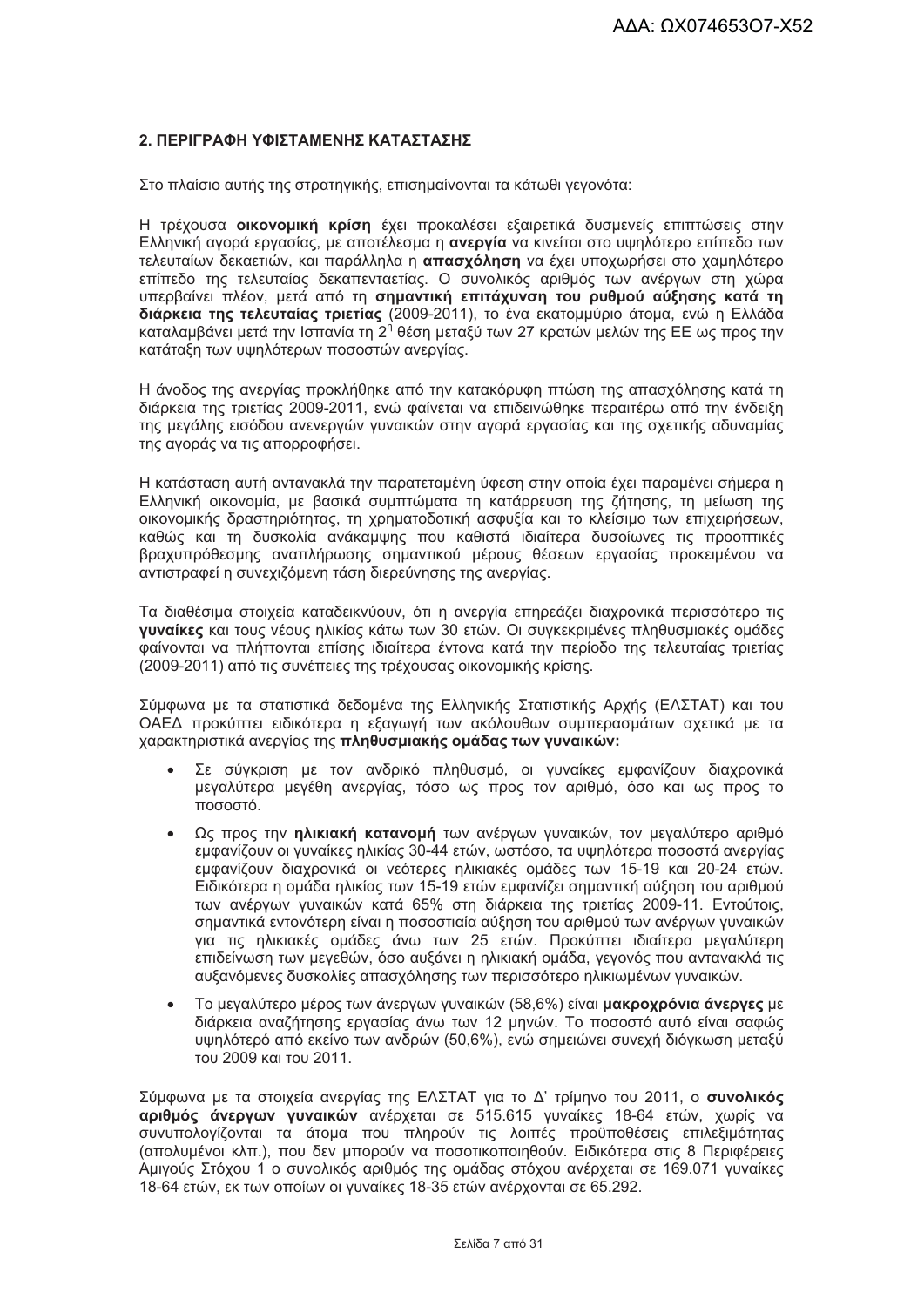Με βάση τα παραπάνω, κρίνεται επιβεβλημένη η τόνωση της απασχόλησης μέσω της δημιουργίας πρόσθετων δυνατοτήτων πρόσβασης στην αγορά εργασίας των απειλούμενων από ανεργία γυναικών, των ανέργων – αιτούντων εργασία και των ανενεργών γυναικών.

#### 3. ΣΤΟΧΟΣ ΠΡΟΓΡΑΜΜΑΤΟΣ

Το παρόν Πρόγραμμα «Ολοκληρωμένη παρέμβαση για τη στήριξη της γυναικείας απασχόλησης μέσω ενίσχυσης της επιχειρηματικότητας» συγχρηματοδοτείται από το Ευρωπαϊκό Κοινωνικό Ταμείο (Ε.Κ.Τ), στο πλαίσιο του Επιχειρησιακού Προγράμματος «Εθνικό Αποθεματικό Απροβλέπτων» και στοχεύει στην τόνωση της απασχόλησης μέσω της δημιουργίας πρόσθετων δυνατοτήτων πρόσβασης στην αγορά εργασίας των απειλούμενων από την ανεργία γυναικών, των ανέργων – αιτούντων εργασία και των ανενεργών γυναικών.

Στο πλαίσιο αυτό ενισχύονται οι παρακάτω 2 Υποδράσεις:

#### ΥΠΟΔΡΑΣΗ 1

«Ολοκληρωμένη παρέμβαση για τη στήριξη της γυναικείας απασχόλησης μέσω ενίσχυσης της επιχειρηματικότητας για γυναίκες 18-35 ετών»

#### ΥΠΟΔΡΑΣΗ 2

#### «Ολοκληρωμένη παρέμβαση για τη στήριξη της γυναικείας απασχόλησης μέσω ενίσχυσης της επιχειρηματικότητας για γυναίκες 36-64 ετών»

Η στρατηγική της παρέμβασης έχει βραχυπρόθεσμο και μέσο-μακροπρόθεσμο, ολοκληρωμένο χαρακτήρα, επιδιώκοντας σε πρώτο χρόνο την άμεση στήριξη και αντιμετώπιση των αναγκών του ανθρώπινου δυναμικού και των πληθυσμών που πλήττονται από την κρίση και σε δεύτερο χρόνο την κοινωνική και παραγωγική ενσωμάτωση τους σε μία προσπάθεια αναστροφής των δυσμενών τάσεων.

Η παρέμβαση εστιάζεται καταρχήν στην άμεση αντιμετώπιση των επιπτώσεων της κρίσης και στη λήψη βραχυπρόθεσμων μέτρων μετριασμού των συνεπειών της κρίσης σε τομεακό και τοπικό επίπεδο.

Η προσπάθεια αυτή περιλαμβάνει:

- την προώθηση δυνατοτήτων πολυαπασχόλησης,
- την αντιστροφή του φαινομένου της ανεργίας,
- τη διασφάλιση ίσων ευκαιριών μεταξύ των φύλων και των κοινωνικών ομάδων.
- τη δημιουργία συνθηκών και προϋποθέσεων για την αναστροφή των δυσμενών δημογραφικών τάσεων και
- την αξιοποίηση των ανταγωνιστικών πλεονεκτημάτων και δυνατοτήτων του πληττόμενου ανθρώπινου δυναμικού.

Η Παρέμβαση εντάσσεται στον Άξονα Προτεραιότητας 1 του ΕΠ «Εθνικό Αποθεματικό Απροβλέπτων» του ΕΣΠΑ ο οποίος θέτει σε άμεση προτεραιότητα την παροχή δυνατοτήτων απασχόλησης και προσαρμογής του ανθρώπινου δυναμικού στην υπό οικονομική και κοινωνική αναδιάρθρωση αγορά εργασίας, παροχή κινήτρων και διαμόρφωση συνθηκών για τη διατήρηση και ενδυνάμωση της κοινωνικής συνοχής με συγκράτηση του τοπικού πληθυσμού στις περιοχές που πλήττονται.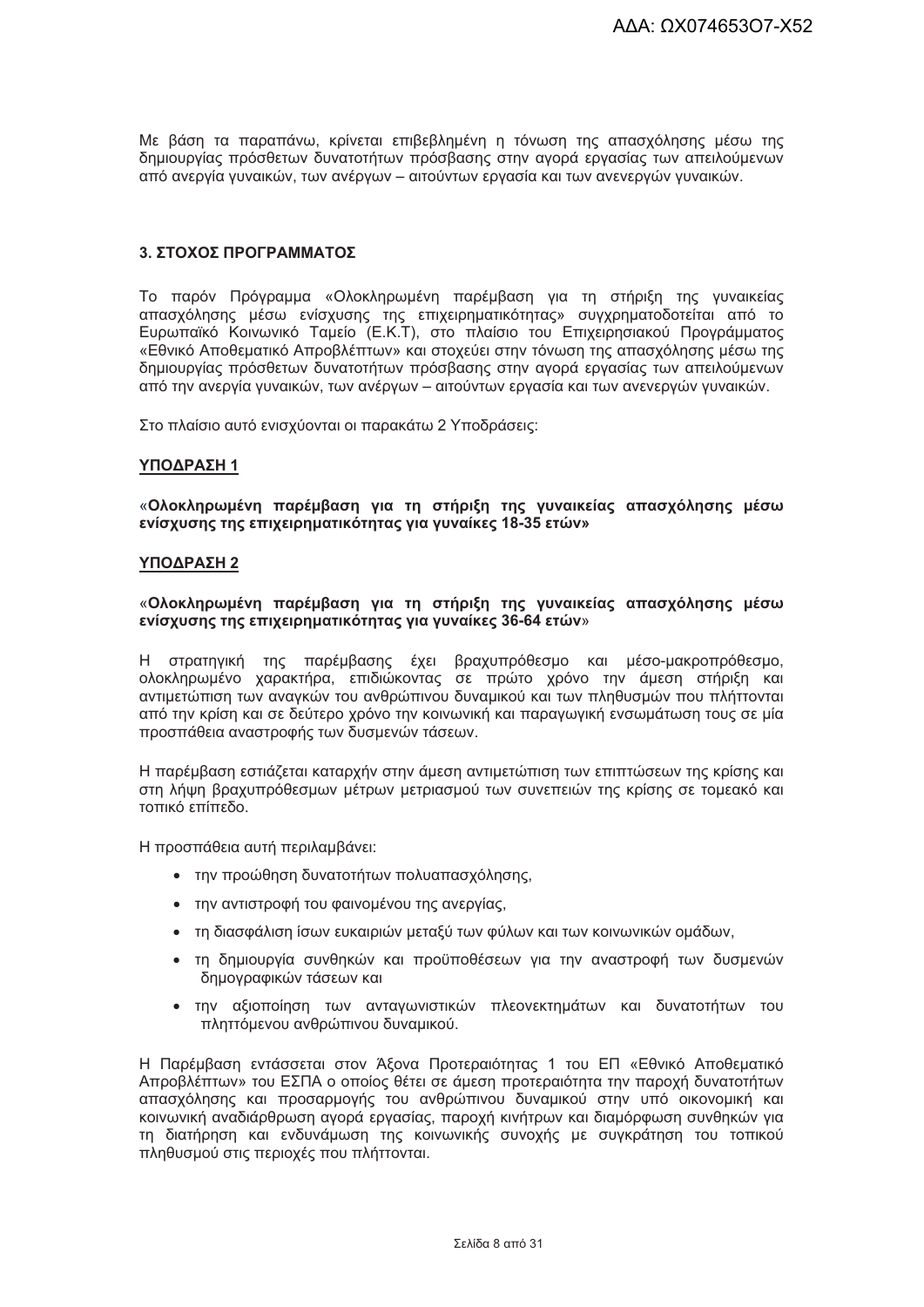Εξυπηρετεί δε τον Ειδικό Στόχο 1 του Άξονα που είναι: «Πρόσβαση στην απασχόληση και διατήρηση στην αγορά εργασίας του ενεργού πληθυσμού των περιοχών / τομέων που πλήττονται, μέσω ενεργητικών πολιτικών απασχόλησης και ολοκληρωμένων σχεδίων απασχόλησης τοπικού χαρακτήρα - Ενίσχυση της επιχειρηματικότητας».

#### 4. ΕΠΙΛΕΞΙΜΕΣ ΠΕΡΙΟΧΕΣ - ΠΡΟΥΠΟΛΟΓΙΣΜΟΣ ΤΟΥ ΠΡΟΓΡΑΜΜΑΤΟΣ

Σύμφωνα με το Εθνικό Στρατηγικό Πλαίσιο Αναφοράς 2007-2013, ως επιλέξιμες γεωγραφικές περιοχές του Ε.Π. «Εθνικό Αποθεματικό Απροβλέπτων» ορίστηκαν οι 11 επιλέξιμες Περιφέρειες της χώρας, δηλαδή οι οκτώ (8) Περιφέρειες Αμιγούς Στόχου Σύγκλισης: Κρήτη, Ιόνια Νησιά, Β. Αιγαίο, Ανατολική Μακεδονία & Θράκη, Ήπειρος, Θεσσαλία, Δυτική Ελλάδα και Πελοπόννησος, και οι τρεις (3) Περιφέρειες Σταδιακής Εξόδου; Αττική, Κεντρική και Δυτική Μακεδονία.

#### Η παρούσα Δράση χρηματοδοτείται με το συνολικό ποσό των 40.000.000 € (Δημόσια Δαπάνη) στην γεωγραφική περιοχή των (8) Περιφερειών Αμιγούς Στόχου Σύγκλισης και ισοκατανέμεται στις δύο Υποδράσεις.

| Γεωγραφική Περιοχή                                                                                         | Υποδράση                    | ΔΙΑΘΕΣΙΜΗ<br>ΔΛ<br>(ευρώ) |
|------------------------------------------------------------------------------------------------------------|-----------------------------|---------------------------|
| 8 Περιφέρειες Αμιγούς Στόχου 1:<br>(Κρήτη, Ιόνια Νησιά, Β. Αιγαίο, Ανατολική)                              | 1 (για γυναίκες 18-35 ετών) | 20.000.000 €              |
| ι κρητή, το τα του απειρος, Θεσσαλία, $ _2$ (για γυναίκες 36-64 ετών)  <br>Δυτική Ελλάδα και Πελοπόννησος) |                             | 20.000.000 €              |
| ΙΣΥΝΟΛΟ                                                                                                    |                             | 40.000.000 €              |

Δύναται να υπάρξει μεταφορά πόρων από τη μία δράση στην άλλη, σε περίπτωση μη κάλυψης του διαθέσιμου προϋπολογισμού.

#### 5. ΥΨΟΣ ΔΗΜΟΣΙΑΣ ΔΑΠΑΝΗΣ – ΔΗΜΟΣΙΑ ΧΡΗΜΑΤΟΔΟΤΗΣΗ

Για τις Υποδράσεις 1 και 2, το ποσοστό Δημόσιας Χρηματοδότησης ανέρχεται σε 100% του συνολικού προϋπολογισμού.

Το παρόν πρόνραμμα συνχρηματοδοτείται κατά 85% από το Ευρωπαϊκό Κοινωνικό Ταμείο (Ε.Κ.Τ.) και κατά 15% από Εθνικούς πόρους, στο πλαίσιο του Επιχειρησιακού Προγράμματος «Εθνικό Αποθεματικό Απροβλέπτων».

#### 6. ΝΟΜΟΘΕΤΙΚΟ – ΚΑΝΟΝΙΣΤΙΚΟ ΠΛΑΙΣΙΟ ΥΛΟΠΟΙΗΣΗΣ ΤΟΥ ΠΡΟΓΡΑΜΜΑΤΟΣ

Η νομική βάση του προγράμματος είναι:

- Ο Κανονισμός (ΕΚ) αριθ. 1998/2006 της Επιτροπής για την εφαρμογή των άρθρων 87 και 88 της συνθήκης στις ενισχύσεις ήσσονος σημασίας (De Minimis Aid) (OJ L 379/5 / 28.12.2006).
- Ο Κανονισμός (ΕΚ) αριθ. 1828/2006 της Επιτροπής για τη θέσπιση κανόνων σχετικά με την εφαρμονή του κανονισμού (ΕΚ) αριθ. 1083/2006 του Συμβουλίου περί καθορισμού νενικών διατάξεων για το Ευρωπαϊκό Ταμείο Περιφερειακής Ανάπτυξης, το Ευρωπαϊκό Κοινωνικό Ταμείο και το Ταμείο Συνοχής και του κανονισμού (ΕΚ) αριθ. 1080/2006 του Ευρωπαϊκού Κοινοβουλίου και του Συμβουλίου για το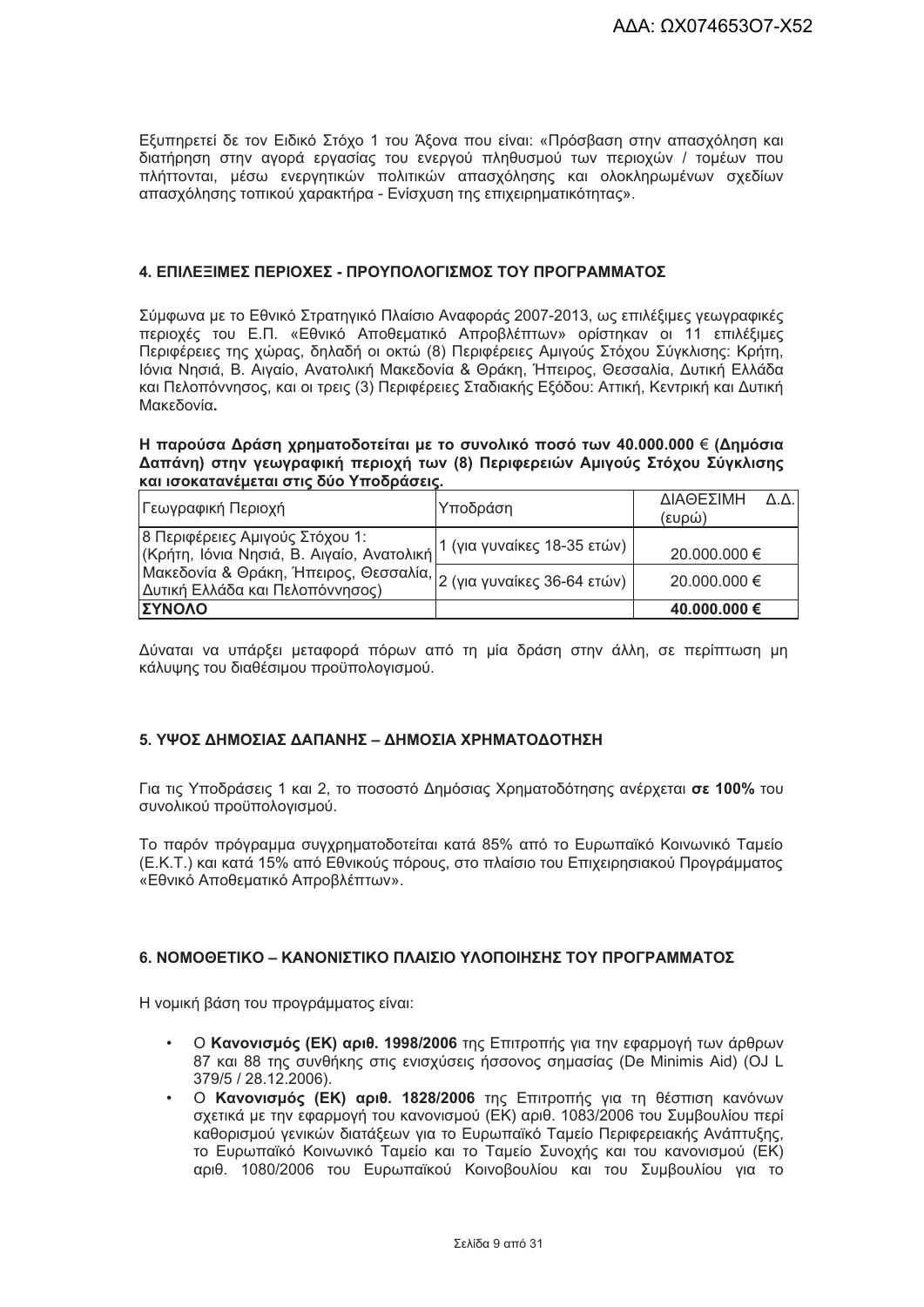Ευρωπαϊκό Ταμείο Περιφερειακής Ανάπτυξης (OJ L 371/1 / 27.12.2006), όπως ισχύει.

- Ο Κανονισμός (ΕΚ) αριθ. 1081/2006 του Ευρωπαϊκού Κοινοβουλίου και του Συμβουλίου για το Ευρωπαϊκό Κοινωνικό Ταμείο και για την κατάργηση του κανονισμού (ΕΚ) αριθ. 1784/1999, όπως ισχύει.
- Ο Κανονισμός (ΕΚ) αριθ. 1083/2006 του Συμβουλίου της 11<sup>ης</sup> Ιουλίου 2006 περί καθορισμού γενικών διατάξεων για το Ευρωπαϊκό Ταμείο Περιφερειακής Ανάπτυξης, το Ευρωπαϊκό Κοινωνικό Ταμείο και το Ταμείο Συνοχής και την κατάργηση του κανονισμού (ΕΚ) αριθ. 1260/1999 του Ευρωπαϊκού Κοινοβουλίου, όπως ισχύει.
- Ο Νόμος 3614/2007 (Διαχείριση, έλεγχος και εφαρμογή αναπτυξιακών παρεμβάσεων  $\ddot{\phantom{a}}$ για την προγραμματική περίοδο 2007 - 2013) (ΦΕΚ 267/Α) όπως τροποποιήθηκε και ισχύει.
- Η ΥΠΑΣΥΔ 14053/ΕΥΣ/1749/27.03.08 (ΦΕΚ 540/Β) όπως τροποποιήθηκε και ισχύει.
- Η με αριθ. C (2008) 6479/3-11-2008 Απόφαση της Ευρωπαϊκής Επιτροπής για την έγκριση του Επιχειρησιακού Προγράμματος «Εθνικό Αποθεματικό Απροβλέπτων», όπως ισχύει...
- Την Υπουργική Απόφαση αριθμ. 15188/3968/15-4-2011 (ΦΕΚ 915/20-52011) που αφορά το Ενιαίο Σύστημα Διαχείρισης, Αξιολόγησης, Παρακολούθησης και Ελέγχου των Ενεργειών Επαγγελματικής Κατάρτισης συγχρηματοδοτούμενων από το ΕΚΤ στο πλαίσιο του ΕΣΠΑ (2007-2013) για όλα τα Επιχειρησιακά Προγράμματα που εμπεριέχουν δράσεις κατάρτισης, όπως ισχύει.
- Το Π.Δ. 98/1996 (ΦΕΚ 77/Α' 8-5-1996) «Όροι και διαδικασίες ανάθεσης σε ενδιάμεσους φορείς της εφαρμογής προγραμμάτων ή τμημάτων τους του Υπουργείου Ανάπτυξης που αναφέρονται στους τομείς βιομηχανίας, έρευνας και τεχνολογίας και αφορούν έργα του ιδιωτικού τομέα καθώς και της διαχείρισης των αντίστοιχων πόρων».
- Η Υ.Α. με α.π. 3357/ ΕΥΣ/1338/27-01-2011 «Στοιχεία συστήματος για τον έλενχο σώρευσης κρατικών ενισχύσεων» όπως ισχύει.
- Η με Α.Π. 19020/ΕΥΣ 2141 ΦΕΚ 949/24-5-2011 Υ.Α εκχώρησης αρμοδιοτήτων διαχείρισης του Ε.Π. «Εθνικό Αποθεματικό Απροβλέπτων» στην Ειδική Υπηρεσία Διαχείρισης του Ε.Π. «Ανταγωνιστικότητα και Επιχειρηματικότητα», όπως τροποποιήθηκε και ισχύει..
- Η με Α.Π. ΕΥΣΣΑΑΠ 1657/23-6-2009 Εγκύκλιο για την εκτίμηση της απασχόλησης που δημιουργείται κατά την υλοποίηση των έργων των Επιχειρησιακών Προγραμμάτων του ΕΣΠΑ.
- Ο Νόμος 3879/2010 (ΦΕΚ 163/21.9.2010) (Ανάπτυξη της Δια Βίου Μάθησης και λοιπές διατάξεις)

Στη γενικότερη φιλοσοφία του προνράμματος τίθεται ως προτεραιότητα η λήψη μέτρων για την ελαχιστοποίηση των εμποδίων και την αύξηση της προσβασιμότητας σε δομές και υπηρεσίες ευπαθών κοινωνικών ομάδων. Οι επιχειρήσεις που θα συμμετέχουν στο πρόγραμμα θα πρέπει να λαμβάνουν μέριμνα για τη διευκόλυνση της πρόσβασης σε αυτές ατόμων με ειδικές ανάγκες, σύμφωνα με τα προβλεπόμενα στον Κανονισμό (ΕΚ) αριθ. 1083/2006 του Συμβουλίου, της 11ης Ιουλίου 2006, περί καθορισμού γενικών διατάξεων για το Ευρωπαϊκό Ταμείο Περιφερειακής Ανάπτυξης, το Ευρωπαϊκό Κοινωνικό Ταμείο και το Ταμείο Συνοχής και την κατάργηση του κανονισμού (ΕΚ) αριθ. 1260/1999 (OJ L 210/25 / 31.7.2006).

#### Επισημαίνεται ότι:

Για την υλοποίηση του προγράμματος έχουν ληφθεί υπόψη όσα προβλέπονται στον Κανονισμό (ΕΚ) αρ.1998/2006 της Επιτροπής της 15<sup>ης</sup> Δεκεμβρίου 2006 (EL L 379/28.12.2006) που αφορά στην εφαρμογή των άρθρων 87 & 88 της συνθήκης στις ενισχύσεις ήσσονος σημασίας (De Minimis aid), όπως περιγράφεται στο Παράρτημα του Κανονισμού. Σύμφωνα με τον Κανονισμό, το συνολικό ποσό των ενισχύσεων ήσσονος σημασίας που χορηγούνται στην ίδια επιχείρηση ή ίδια δεδομένη επιχείρηση, δεν μπορεί να υπερβαίνει το ποσό των 200.000 ευρώ (ή 100.000 ευρώ για τον τομέα των μεταφορών) σε περίοδο μέσα σε μία τριετία (τρέχον οικονομικό έτος και τα δύο (2) προηγούμενα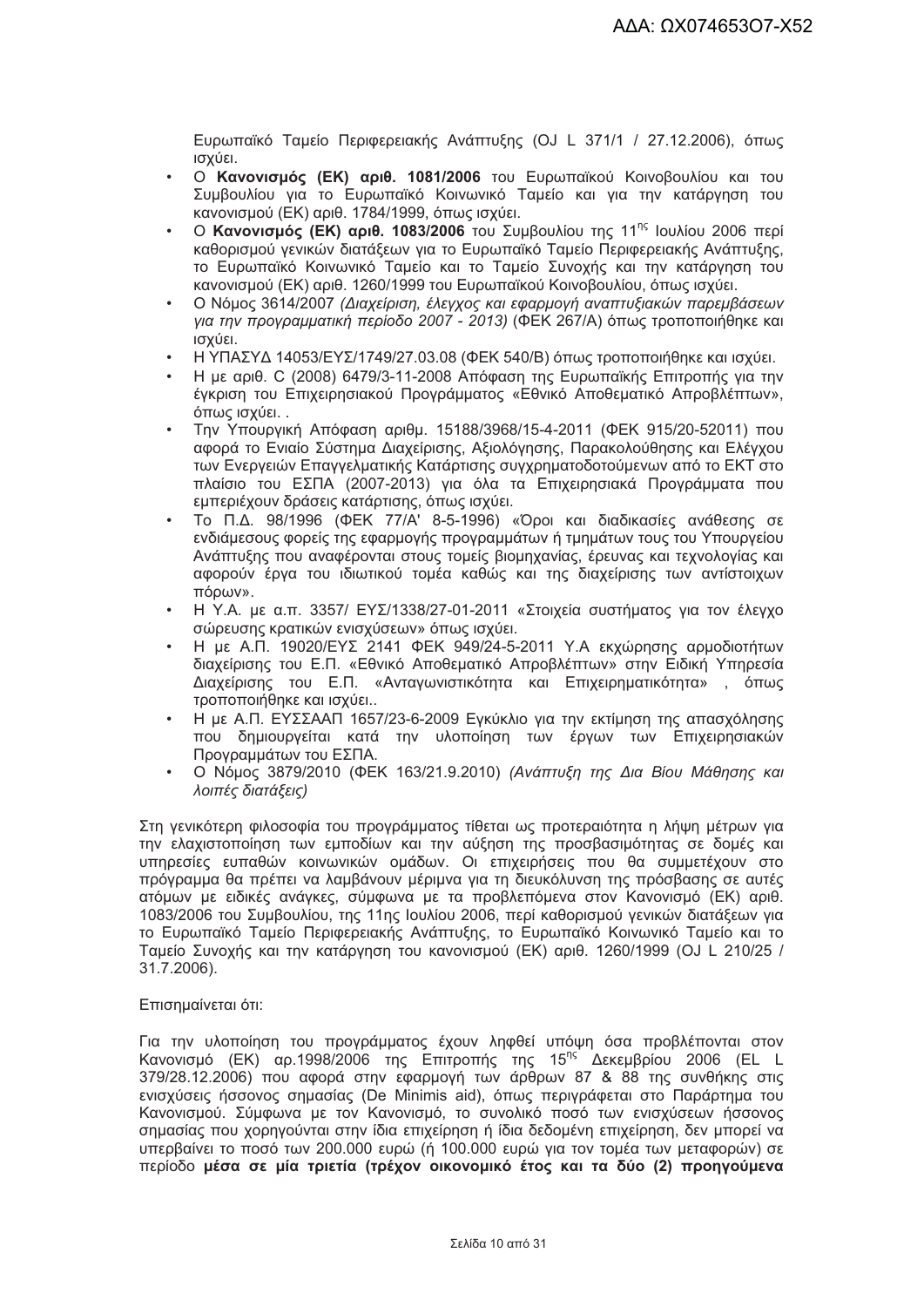οικονομικά έτη) πριν από την ημερομηνία ένταξης της πρότασης (βλ. συνημμένο Παράρτημα IV).

#### 7. ΦΟΡΕΙΣ ΥΛΟΠΟΙΗΣΗΣ ΤΟΥ ΠΡΟΓΡΑΜΜΑΤΟΣ

Το πρόνραμμα θα υλοποιηθεί από την Ειδική Υπηρεσία Διαχείρισης Επιχειρησιακού Προγράμματος Ανταγωνιστικότητα και Επιχειρηματικότητα (ΕΥΔ/ΕΠΑΕ) και τον Ενδιάμεσο Φορέα του Επιχειρησιακού Προγράμματος Ανταγωνιστικότητα και Επιχειρηματικότητα (ΕΦΕΠΑΕ) σύμφωνα με τις σχετικές αποφάσεις εκχώρησης. Οι δύο αυτοί φορείς θα λειτουργήσουν ως Ενδιάμεσοι Φορείς Διαχείρισης (ΕΦΔ) με βάση το νομοθετικό πλαίσιο που διέπει την υλοποίηση του ΕΣΠΑ.

#### 8. ΔΙΑΔΙΚΑΣΙΑ ΥΛΟΠΟΙΗΣΗΣ ΠΡΟΓΡΑΜΜΑΤΟΣ ΕΩΣ ΤΗΝ ΕΝΤΑΞΗ ΤΩΝ ΕΡΓΩΝ

Τα στάδια της διαδικασίας μέχρι την έκδοση της εγκριτικής απόφασης ένταξης στο πρόγραμμα για την υλοποίηση των έργων από τους δικαιούχους είναι τα παρακάτω:

- Δημόσια πρόσκληση εκδήλωσης ενδιαφέροντος για συμμετοχή στο πρόγραμμα. Ως  $\bullet$ χρόνος έναρξης επιλεξιμότητας δαπανών ορίζεται η 1/9/2012.
- Προβολή και προώθηση του Προγράμματος με την συνδρομή του ΕΦΕΠΑΕ και υπό την εποπτεία της ΕΥΔ/ΕΠΑΕ.
- Ηλεκτρονική υποβολή των προτάσεων και δικαιολονητικών και φυσική υποβολή προτάσεων και.
- Εξέταση των υποβαλλομένων προτάσεων και δικαιολογητικών σύμφωνα με τις διατάξεις του παρόντος Οδηγού, ως προς την επιλεξιμότητα. Οι προτάσεις που δεν πληρούν τις προϋποθέσεις συμμετοχής δεν θα προχωρούν στο στάδιο Αξιολόγησης.
- Συγκριτική αξιολόγηση των επιλέξιμων προτάσεων (με χρήση αξιολογητών του μητρώου του ΕΦΕΠΑΕ) και βαθμολόγηση
- Δημοσιοποίηση των αποτελεσμάτων της αξιολόνησης.
- Ένταξη των προτάσεων. Η ένταξη των προτάσεων θα γίνει με φθίνουσα βαθμολογική κατάταξη μέχρι εξαντλήσεως των διατιθέμενων πόρων όπως αυτά αναφέρονται στο Κεφάλαιο 4 του παρόντος Οδηνού
- Έκδοση αποφάσεων ένταξης.
- Δημοσιοποίηση και αποστολή των αποφάσεων ένταξης στους δικαιούχους.

#### 9 ΠΕΡΙΓΡΑΦΗ ΛΡΑΣΕΩΝ

#### 9.1 Δικαιούχοι - Προϋποθέσεις Συμμετοχής

Οι Δικαιούχοι της Δράσης πρέπει να είναι Έλληνες πολίτες ή πολίτες άλλου κράτους μέλους της ΕΕ ή να είναι ομογενείς ή υπήκοοι τρίτων χωρών που έχουν δικαίωμα διαμονής και απασχόλησης στη χώρα μας.

#### Δικαιούχοι της Δράσης είναι γυναίκες 18-64 ετών άνεργες ή απειλούμενες από ανεργία που προσδιορίζονται ως εξής:

• έχουν την ιδιότητα της ανέργου, ή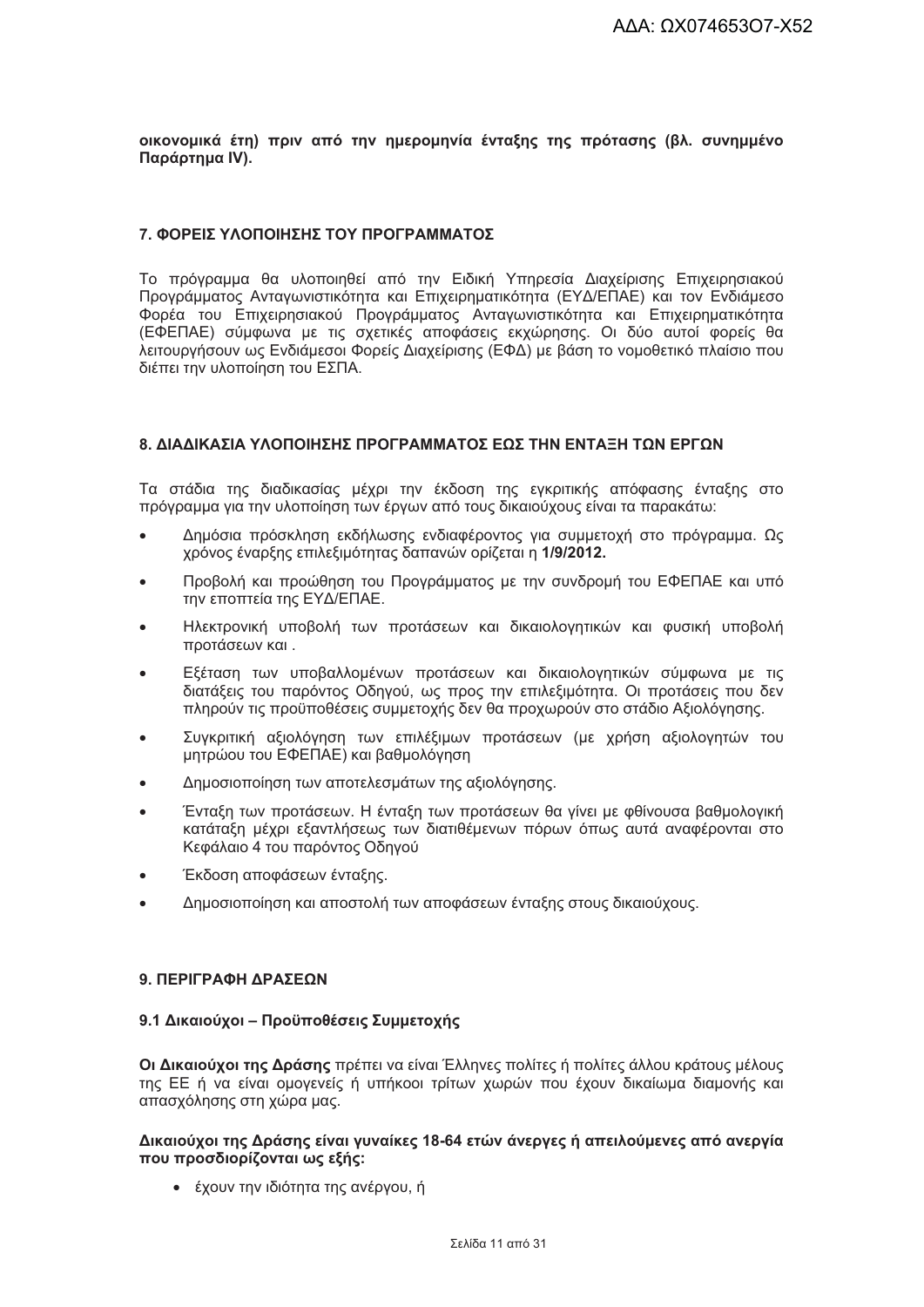- έχουν απολυθεί την τελευταία τριετία και βρίσκονται σε αναζήτηση εργασίας, ή
- έχουν κλείσει την ατομική ή προσωπική τους επιχείρηση κατά την τελευταία τριετία. δεν ασκούν άλλη επιχειρηματική δραστηριότητα και δεν απασχολούνται με σύμβαση εξαρτημένης εργασίας, ή
- απειλούνται από ανερνία. π.χ. ερναζόμενες σε επιχειρήσεις που βρίσκονται σε επίσχεση εργασίας ή έχουν υπαχθεί στο άρθρο 99 κατά τη διάρκεια της τελευταίας τοιετίας κλπ.
- · Αυτοαπασχολούμενες ασφαλισμένες σε οικείους ασφαλιστικούς φορείς με εισόδημα χαμηλότερο από το εισοδηματικό όριο φτώχειας, όπως αυτό ορίζεται από την ΕΛΣΤΑΤ

Από τις παραπάνω περιπτώσεις εξαιρούνται απολυμένες γυναίκες, των οποίων η σύμβαση καταγγέλθηκε από υπαιτιότητά τους, καθώς και απολυμένες, των οποίων ο εργοδότης είναι σύζυγος ή συγγενής Α' βαθμού, εκτός από τις περιπτώσεις κατά τις οποίες απολύθηκαν λόγω διακοπής λειτουργίας της επιχείρησης.

Για την τεκμηρίωση των δικαιούχων σύμφωνα με τις παραπάνω ιδιότητες θα πρέπει να προσκομιστούν τα ακόλουθα δικαιολογητικά:

- Άνεργες: Δελτίο ανεργίας σε ισχύ την ημερομηνία έναρξης της επιχειρηματικής τους δραστηριότητας για όσες έχουν κάνει έναρξη και δελτίο ανεργίας σε ισχύ κατά την υποβολή της πρότασης και μέχρι την έναρξη της επιχειρηματικής δραστηριότητας, για όσες δεν έχουν ιδρυθεί ακόμα ή βεβαίωση από τον ΟΑΕΔ ότι είναι εγγεγραμμένοι στα μητρώα ανέργων.
- Απολυμένες κατά την τελευταία τριετία: Βεβαίωση απόλυσης από εργοδότη (καταγγελία της σύμβασης εξαρτημένης εργασίας ορισμένου ή αόριστου χρόνου, πλήρους ή μερικής απασχόλησης) και βεβαίωση ΟΑΕΔ ότι δεν έχει γίνει αναγγελία πρόσληψης από την καταγγελία της σύμβασης έως την ημερομηνία έναρξης της επιχείρησης ή υποβολής πρότασης στο πρόγραμμα.
- Επιχειρηματίες που έκλεισαν την επιχείρησή τους την τελευταία τριετία: Βεβαίωση διακοπής άσκησης επιτηδεύματος της Δ.Ο.Υ και βεβαίωση ΟΑΕΔ ότι δεν έχει πραγματοποιηθεί καμία αναγγελία πρόσληψης στο διάστημα από τη διακοπή της επιχείρησης έως την έναρξη της νέας επιχείρησης, ή βεβαίωση από ΙΚΑ ότι δεν υπάρχουν ένσημα το ζητούμενο διάστημα ή πρόσφατο αντίγραφο ενσήμων από το ΙΚΑ από το οποίο να προκύπτει ότι δεν υπάρχουν ένσημα το ζητούμενο διάστημα και Υπεύθυνη δήλωση της υποψήφιας που να βεβαιώνει ότι κατά την ημερομηνία καταγγελίας της σύμβασης έως την ημερομηνία έναρξης τη επιχείρησης (για όσες έχουν κάνει έναρξη) ή υποβολής της πρότασης στο πρόγραμμα (για όσες δεν έχουν κάνει ακόμη έναρξη) δεν ασκούσε κάποια επαγγελματική δραστηριότητα».
- Απειλούμενες από ανεργία (εργαζόμενες σε επιχειρήσεις που βρίσκονται σε επίσχεση εργασίας): Θεωρημένο αντίγραφο αγωγής επίσχεσης εργασίας στο όνομα του δικαιούχου.
- Απειλούμενες από ανεργία (εργαζόμενες σε επιχειρήσεις που έχουν υπαχθεί στο άρθρο 99: Βεβαίωση εργοδότη / απόφαση πρωτοδικείου για την αίτηση ή απόφαση υπαγωγής της επιχείρησης στο άρθρο 99.
- Αυτοαπασχολούμενες: Βεβαίωση του οικείου ασφαλιστικού φορέα και Εκκαθαριστικό Σημείωμα για το οικονομικό έτος 2012 (εισοδήματα 2011).

Σε περίπτωση αδυναμίας προσκόμισης των παραπάνω δικαιολογητικών, δεν θα μπορεί να γίνει αποδεκτή η επιλεξιμότητα της ενδιαφερόμενης.

Επιπλέον, για τις απολυμένες γυναίκες θα πρέπει να προσκομιστεί Υπεύθυνη Δήλωση, με την οποία θα δηλώνεται ότι η σύμβαση τους δεν καταγγέλθηκε από υπαιτιότητά τους, καθώς επίσης και ότι ο εργοδότης δεν είναι σύζυγος ή συγγενής Α' βαθμού, εκτός από τις περιπτώσεις κατά τις οποίες απολύθηκαν λόγω διακοπής λειτουργίας της επιχείρησης.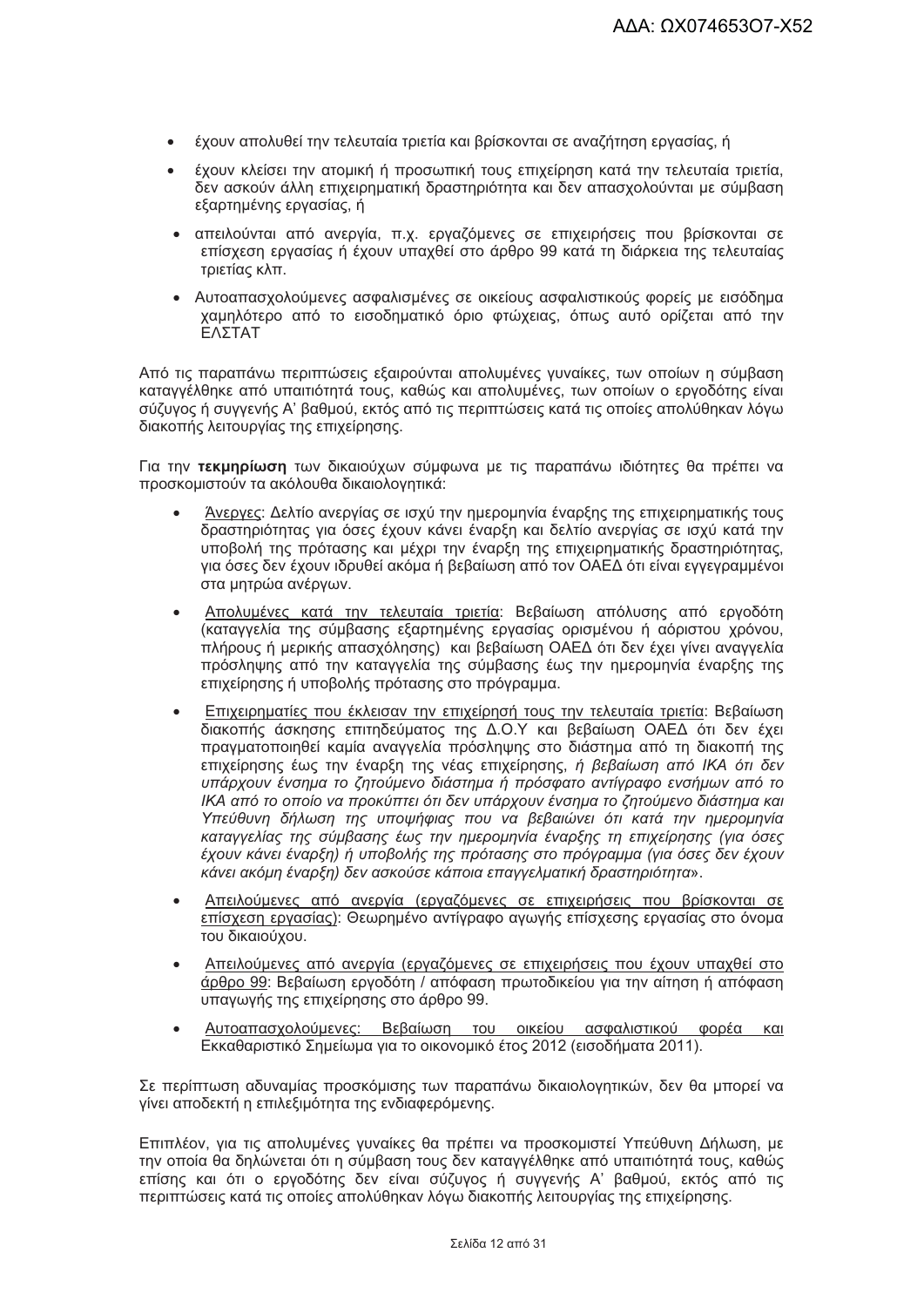Προτεραιότητα δίνεται επίσης σε υποψηφίους που εντάσσονται σε μια από τις ακόλουθες κατηγορίες και λαμβάνουν πρόσθετη βαθμολόγηση:

- Γυναίκες για τις οποίες προκύπτει από τα εκκαθαριστικά σημειώματα ότι το συνολικό εισόδημα δεν υπερβαίνει κατ΄ έτος το όριο φτώχιας όπως αυτό ορίζεται από την  $E$ ΛΣΤΑΤ<sup>1</sup>.
- · Γυναίκες γονείς πολύτεκνων / τρίτεκνων οικογενειών.
- Γυναίκες με ειδικές ανάγκες ή δικαιούχοι που έχουν σύζυγο / τέκνο / -α που ανήκουν στην ομάδα των Αμεα.
- Γυναίκες μέλη οικογενειών με άνεργο απολυμένο τουλάχιστον ένα ακόμη μέλος της οικογένειας (σύζυγος / γονέας / τέκνο μέχρι 24 ετών σε σχέση κοινής διαβίωσης) και με συνολικό οικογενειακό εισόδημα που δεν υπερβαίνει το οικογενειακό όριο φτώχιας ανάλογα με τον αριθμό των οικογενειακών μελών.
- Μακροχρόνια άνεργες γυναίκες που είναι εγγεγραμμένες πάνω από 12 μήνες στο μητρώο ανέργων του ΟΑΕΔ.
- Μητέρες μονογονεϊκής οικογένειας (ανύπαντρες / διαζευγμένες / σε διάσταση / χήρες, με τουλάχιστον ένα εξαρτώμενο ανήλικο τέκνο, συμπεριλαμβανομένων των ανάδοχων μητέρων).
- Γυναίκες θύματα trafficking ή οικογενειακής βίας.
- Γυναίκες ωφελούμενες από Τοπικές Δράσεις Κοινωνικής Ένταξης νια Ευάλωτες Ομάδες (ΤοπΕΚΟ) και Τοπικά Σχέδια για την Απασχόληση προσαρμοσμένα στις Ανάγκες των Τοπικών Αγορών εργασίας (ΤοπΣΑ)

Όσες υποψήφιες δικαιούχοι εμπίπτουν σε περισσότερες από μία κατηνορίες. θα πρέπει να δηλώσουν μόνο μία κατηγορία, της επιλογής τους.

#### $9.1.1$ Υποδράση 1 (Γυναίκες 18-35 ετών)

Στην Υποδράση 1 υπάγονται οι υποψήφιες δικαιούχοι οι οποίες έχουν συμπληρώσει το 18ο έτος της ηλικίας τους και να είναι μέχρι 35 ετών, δηλαδή το 18ο έτος θα πρέπει να είναι συμπληρωμένο (λαμβάνοντας υπόψη την ημερομηνία γέννησης) κατά την ημερομηνία υποβολής της αίτησης για υπαγωγή στο πρόγραμμα. Όσον αφορά στο 35ο έτος, μετά τη συμπλήρωσή του (λαμβάνοντας υπόψη την ημερομηνία γέννησης), οι ενδιαφερόμενες δεν θα μπορούν να υποβάλλουν αίτηση για υπαγωγή στην παρούσα Υποδράση.

#### Υποδράση 2 (Γυναίκες 36-64 ετών)  $9.1.2$

Στην Υποδράση 2 υπάνονται οι υποψήφιες δικαιούχοι οι οποίες έχουν συμπληρώσει το 35ο έτος της ηλικίας τους και να είναι μέχρι 64 ετών, δηλαδή το 35ο έτος θα πρέπει να είναι συμπληρωμένο (λαμβάνοντας υπόψη την ημερομηνία γέννησης) κατά την ημερομηνία υποβολής της αίτησης για υπανωνή στο πρόνραμμα. Όσον αφορά στο 64ο έτος, μετά τη συμπλήρωσή του (λαμβάνοντας υπόψη την ημερομηνία γέννησης), οι ενδιαφερόμενες δεν θα μπορούν να υποβάλλουν αίτηση για υπαγωγή στο Πρόγραμμα.

Όλες οι υποψήφιες δικαιούχοι και των δύο Υποδράσεων θα πρέπει να διαθέτουν αριθμό φορολογικού μητρώου (ΑΦΜ).

Στην περίπτωση επιχειρήσεων ή συνεταιρισμών όπου συμμετέχουν δικαιούχοι που ανήκουν και στις δύο παραπάνω κατηγορίες, η πρόταση υποβάλλεται στην υποδράση όπου υπάγονται οι υποψήφιες δικαιούχοι που συμμετέχουν ως εταίροι σε ποσοστό άνω του 51%. Σε περίπτωση που τα ποσοστά συμμετοχής γυναικών 18-35 ετών και γυναικών 36-64 ετών είναι 50% - 50%, τότε υπάρχει δυνατότητα επιλογής της υποδράσης.

Σύμφωνα με τα αποτελέσματα της δειγματοληπτικής «Έρευνας Εισοδήματος και Συνθηκών Διαβίωσης των Νοικοκυριών» της ΕΛΣΤΑΤ για το έτος 2011 (με περίοδο αναφοράς εισοδήματος το έτος 2010), το χρηματικό όριο της φτώχειας ανέρχεται στο ετήσιο ποσό των 6.591 Ευρώ ανά άτομο και σε 13.842 Ευρώ για νοικοκυριά με δύο ενήλικες και δύο εξαρτώμενα παιδιά ηλικίας κάτω των 14 ετών.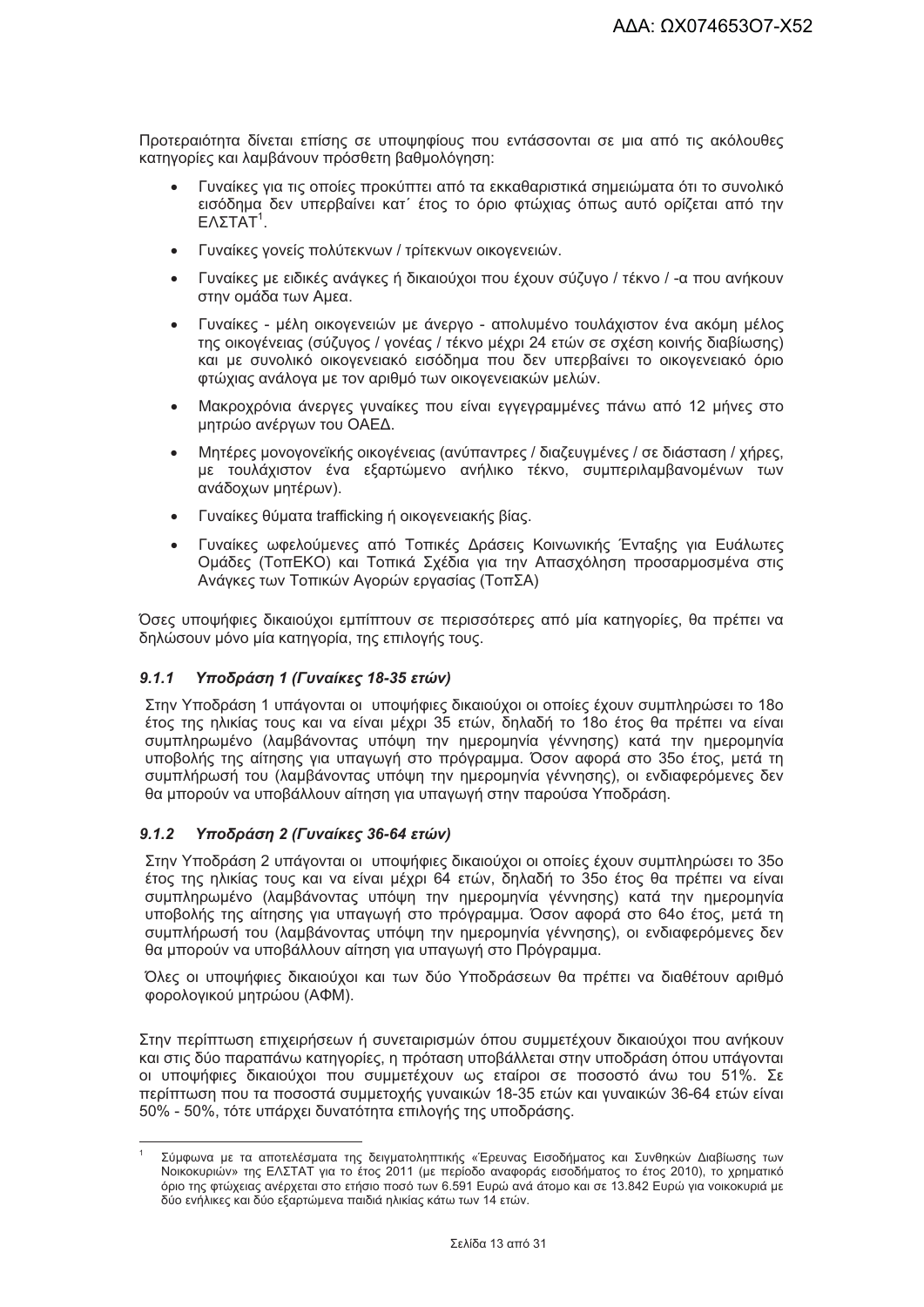#### 9.2 Επιλέξιμες Κατηγορίες Επιχειρήσεων και Επιχειρηματικών Δραστηριοτήτων

Σκοπός του Προγράμματος είναι η οικονομική ενίσχυση ανέργων ή απειλούμενων από την ανεργία γυναικών / νέων για την ίδρυση επιχειρήσεων μικρής κλίμακας (βλ. σχετικούς ορισμούς στο συνημμένο Παράρτημα IV), σε συνδυασμό με την ενίσχυση της πρόσληψης ανέργων από τις νέες επιχειρήσεις.

Επιλέξιμα είναι τα επιχειρηματικά σχέδια που υποβάλλονται από τους δικαιούχους της δράσης για έναρξη επιχειρηματικής δραστηριότητας στους επιλέξιμους ΚΑΔ, από την 1/9/2012 και έως την ημερομηνία που θα ορισθεί στην απόφαση ένταξης, και με τη μορφή:

- νέων ατομικών επιχειρήσεων.
- νέων ατομικών επιχειρήσεων κατ΄ οίκον.
- νέων προσωπικών εταιριών (Ο.Ε. και Ε.Ε. στην οποία οι δικαιούχοι συμμετέχουν ως το ομόρρυθμο μέλος της) ή κεφαλαιουχικών εταιριών (αποκλειστικά Ε.Π.Ε.). στο εταιρικό κεφάλαιο των οποίων συμμετέχουν οι δικαιούχοι ως εταίροι σε ποσοστό άνω του 51% (στις περιπτώσεις όπου συμμετέχουν περισσότεροι από ένας δικαιούχοι, το 51% μπορεί να καλύπτεται αθροιστικά).
- νέων αστικών συνεταιρισμών<sup>2</sup>, στους οποίους οι δικαιούχοι συμμετέχουν ως μέλη  $\bullet$ σε ποσοστό άνω του 51% (στις περιπτώσεις όπου συμμετέχουν περισσότεροι από ένας δικαιούχοι, το 51% μπορεί να καλύπτεται αθροιστικά).
- νέων κοινωνικών επιχειρήσεων<sup>3</sup>, στις οποίες οι δικαιούχοι συμμετέχουν ως μέλη σε ποσοστό άνω του 51% (στις περιπτώσεις όπου συμμετέχουν περισσότεροι από ένας δικαιούχοι, το 51% μπορεί να καλύπτεται αθροιστικά).

Οι επιχειρήσεις που θα δημιουργηθούν από τους δικαιούχους της δράσης θα πρέπει να πληρούν τις ακόλουθες προϋποθέσεις:

- να έχουν συσταθεί μετά την 1/9/2012 και έως την ημερομηνία που θα ορισθεί στην απόφαση ένταξης,
- · να έχουν συσταθεί με μια από τις επιλέξιμες νομικές μορφές, όπως προσδιορίζονται παραπάνω,
- να διαθέτουν ΜΟΝΟ επιλέξιμο / -ους ΚΑΔ.
- να βρίσκονται εγκατεστημένες και να δραστηριοποιούνται στην Ελληνική Επικράτεια.
- να λειτουργούν νόμιμα,
- το συνολικό ποσό των ενισχύσεων ήσσονος σημασίας που έχει λάβει η ίδια επιχείρηση ή ίδια δεδομένη επιχείρηση, να μην υπερβαίνει το ποσό των 200.000 ευρώ (ή 100.000 ευρώ για τον τομέα των μεταφορών) σε περίοδο μέσα σε μία τριετία (τρέχον οικονομικό έτος και τα δύο (2) προηνούμενα οικονομικά έτη) πριν από την ημερομηνία ένταξης της πρότασης.

Δεν μπορούν να υπαχθούν στη δράση:

- οι μη επιλέξιμοι κλάδοι που ορίζονταιστο Παράρτημα Ι του παρόντος οδηνού.
- · όσα επαγγέλματα απαιτούν την ύπαρξη κενής θέσης (π.χ. συμβολαιογράφοι, δικαστικοί επιμελητές κλπ.) και συνεπώς η δημιουργία επιχείρησης δεν εξαρτάται

<sup>&</sup>lt;sup>2</sup> Σύμφωνα με το θεσμικό πλαίσιο που διέπει τη σύσταση και λειτουργία των αστικών συνεταιρισμών (Νόμοι 1667/1986, 2169/1993 και 2810/2000).

Με τη διαδικασία που προβλέπεται από το θεσμικό πλαίσιο του Ν. 4019/2011 όπως τροποποιήθηκε με το Ν. 4052/2012, και την Υ.Α. 2.2250/οικ.4105/2012 όπως τροποποιήθηκε με την Υ.Α. 2.9621/οικ.4.1200/2012.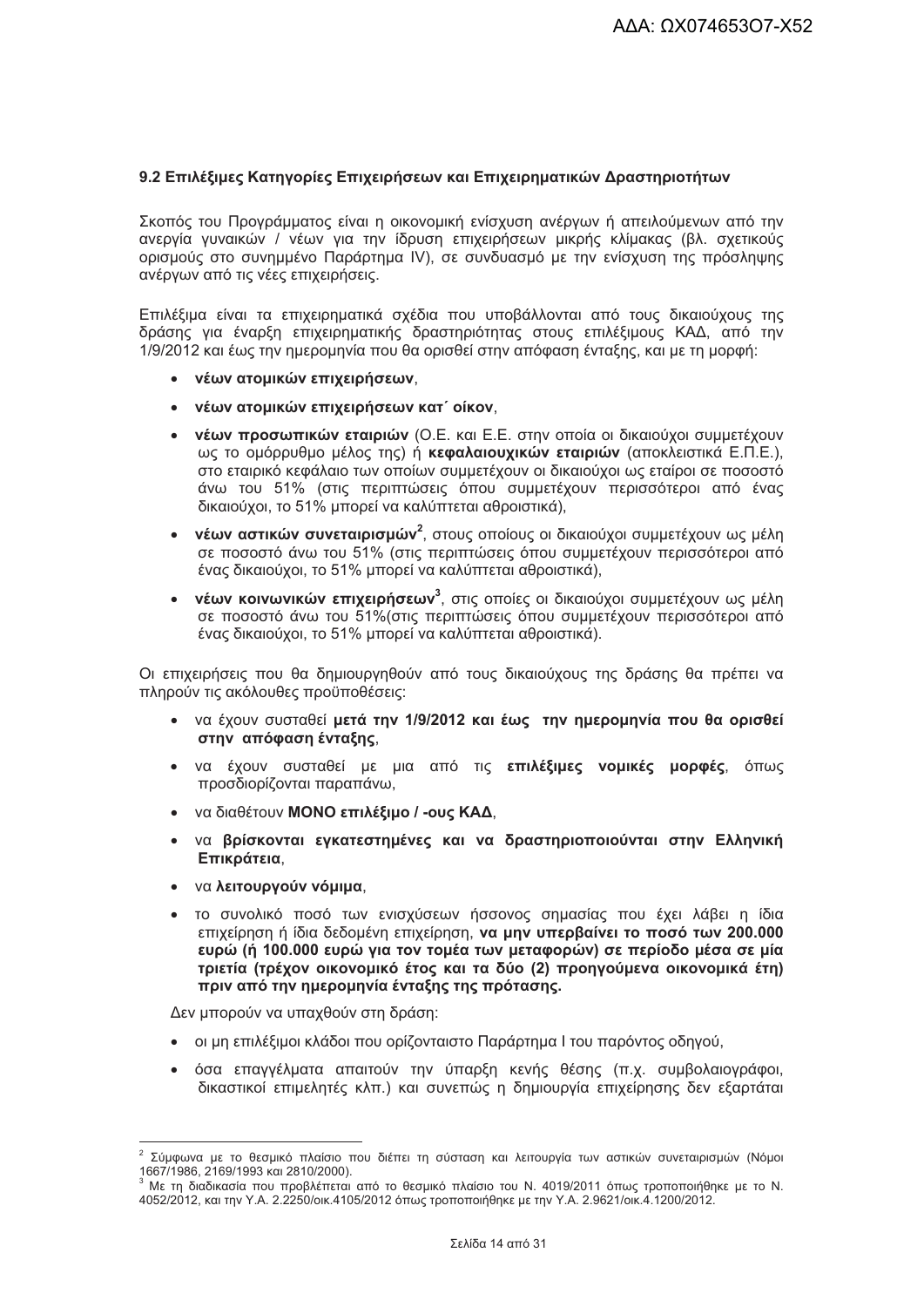από την απόφαση και την πρωτοβουλία του ενδιαφερόμενου, που θα μπορούσε να ενισχυθεί με την παροχή της επιχορήγησης,

- όσοι υποψήφιοι απασχοληθούν με την εκμετάλλευση επιβατικού δημοσίας χρήσεως (TAXI), λεωφορείου ή φορτηγού δημοσίας χρήσεως,
- όσοι υποψήφιοι δημιουργούν επιχειρήσεις αποκλειστικά χωματουργικών εργασιών. φροντιστήρια, εργαστήρια ή κέντρα ελευθέρων σπουδών, καντίνες, περίπτερα, φαρμακεία, επιχειρήσεις που λειτουργούν αποκλειστικά και μόνο τις βραδινές ώρες (10 μ.μ. - 6 π.μ.), καθώς και επιχειρήσεις που παρέχουν ψυχανωνικές υπηρεσίες μαζικού χαρακτήρα (νυκτερινά κέντρα διασκέδασης, αναψυκτήρια, κ.ά.), τυχερά, ψυχαγωγικά ή ηλεκτρονικά παιχνίδια, πρακτορεία ΠΡΟΠΟ, ΛΟΤΤΟ, λαχείων και συναφή αυτών.
- πλανόδιες επιχειρήσεις,
- κυλικεία σχολείων, οργανισμών κλπ. που η ανάθεση της λειτουργίας και εκμετάλλευσής τους γίνεται κατόπιν πλειοδοτικού διαγωνισμού,
- Ανώνυμες Εταιρείες (Α.Ε.).
- φορείς του δημοσίου,
- νομικά πρόσωπα δημοσίου δικαίου,
- Οργανισμοί Τοπικής Αυτοδιοίκησης Α' και Β' βαθμού, νομικά πρόσωπα και επιχειρήσεις των ΟΤΑ, συμπεριλαμβανομένων των αναπτυξιακών ανωνύμων εταιρειών του Άρθρου 194 του Ν. 3852/2010,
- επιχειρήσεις που αναπτύσσονται ή δραστηριοποιούνται στο πλαίσιο σύμβασης franchising (δικαιόχρησης) και κάθε τύπου πρακτόρευση,

#### 9.3 Επιλέξιμες Δαπάνες

Επιλέξιμες δαπάνες των επιχειρηματικών σχεδίων στο πλαίσιο του προγράμματος είναι οι ακόλουθες:

- Λειτουργικές δαπάνες επιχείρησης (ενοίκια, λογαριασμοί ΔΕΚΟ, δαπάνες ίδρυσης, δαπάνες παροχής υπηρεσιών νομικής και λογιστικής υποστήριξης, έξοδα προβολής  $\kappa\lambda\pi$ .).
- Ασφαλιστικές εισφορές του επιχειρηματία (στον κύριο φορέα υποχρεωτικής ασφάλισης).
- Δαπάνη παροχής υπηρεσιών συμβούλου για την σύνταξη και παρακολούθηση  $\bullet$ επιχειρηματικού σχεδίου. Επισημαίνεται ότι στις ωφελούμενες ΤοπΣΑ και ΤοπΕΚΟ για τις οποίες είναι υποχρεωτική η σύνταξη του Επιχειρηματικού Σχεδίου προκειμένου να δημιουργήσουν επιχείρηση, η εν λόγω δαπάνη δεν δύναται να είναι επιλέξιμη στο πλαίσιο του παρόντος προγράμματος.
- Δαπάνες για την παροχή υπηρεσιών mentoring / coaching από συμβούλους με σκοπό την υποστήριξη των ωφελούμενων στην ανάπτυξη της επιχειρηματικής ιδέας και την υλοποίηση του επιχειρησιακού σχεδίου για διάστημα έξι (6) μηνών από την έναρξη της επιχειρηματικής δραστηριότητας.
- Δαπάνες κατάρτισης του δικαιούχου επιχειρηματία ή / και του νεοπροσλαμβανόμενου (ανέργου / άνεργης ή απειλούμενου / -ης από ανεργία) σε πιστοποιημένο φορέα επαγγελματικής κατάρτισης.
- Μισθολογικό κόστος (συμπεριλαμβανομένων των ασφαλιστικών εισφορών) που θα προκύψει από τη δημιουργία νέας/νέων θέσης/εων εργασίας.

Οι κατηγορίες επιλέξιμων δαπανών δίνονται στον ακόλουθο πίνακα: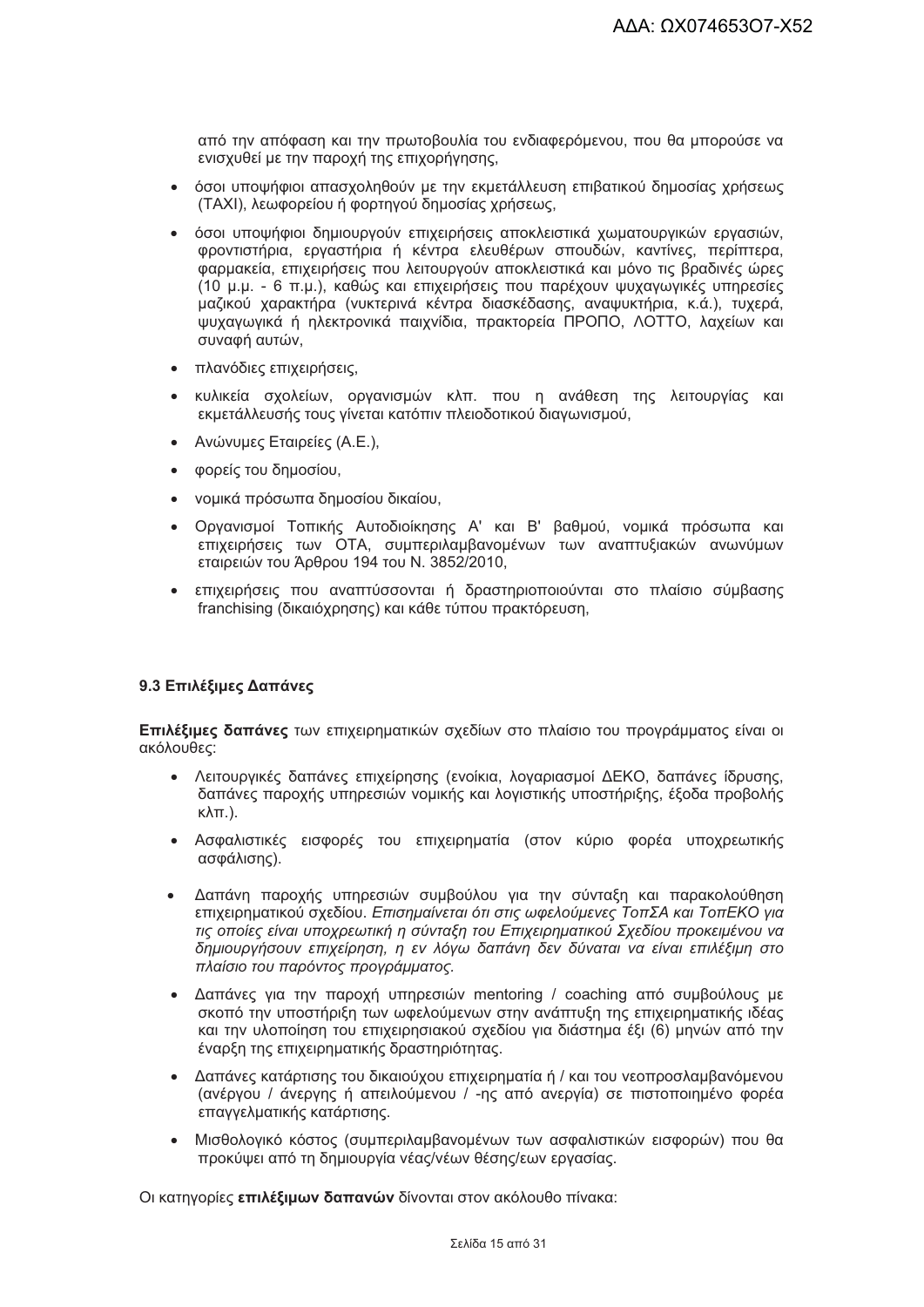| A/A             | Κατηγορία Ενέργειας - Δαπάνης                            |
|-----------------|----------------------------------------------------------|
| 1.              | <b>ENOIKIA</b>                                           |
| 2.              | ΛΟΓΑΡΙΑΣΜΟΙ ΔΕΚΟ                                         |
| 3.              | ΔΑΠΑΝΕΣ ΙΔΡΥΣΗΣ ΤΗΣ ΕΠΙΧΕΙΡΗΣΗΣ                          |
| 4.              | ΔΑΠΑΝΕΣ ΠΑΡΟΧΗΣ ΥΠΗΡΕΣΙΩΝ (ΝΟΜΙΚΗ, ΛΟΓΙΣΤΙΚΗ ΚΑΙ ΤΕΧΝΙΚΗ |
|                 | ΥΠΟΣΤΗΡΙΞΗ)                                              |
| 5.              | ΕΞΟΔΑ ΠΡΟΒΟΛΗΣ & ΔΙΑΦΗΜΙΣΗΣ                              |
| 6.              | ΑΣΦΑΛΙΣΤΙΚΕΣ ΕΙΣΦΟΡΕΣ ΕΠΙΧΕΙΡΗΜΑΤΙΑ                      |
| 7.              | ΔΑΠΑΝΕΣ ΠΑΡΟΧΗΣ ΥΠΗΡΕΣΙΩΝ ΣΥΜΒΟΥΛΟΥ ΓΙΑ ΤΗ ΣΥΝΤΑΞΗ ΚΑΙ   |
|                 | ΠΑΡΑΚΟΛΟΥΘΗΣΗ ΤΟΥ ΕΠΙΧΕΙΡΗΜΑΤΙΚΟΥ ΣΧΕΔΙΟΥ                |
| 8.              | ΔΑΠΑΝΕΣ ΠΑΡΟΧΗΣ ΥΠΗΡΕΣΙΩΝ ΜΕΝΤΟRING / COACHING ή/και     |
|                 | ΔΑΠΑΝΕΣ ΚΑΤΑΡΤΙΣΗΣ ΣΕ ΠΙΣΤΟΠΟΙΗΜΕΝΟ ΦΟΡΕΑ                |
| 9.              | ΑΠΟΣΒΕΣΕΙΣ ΠΑΓΙΩΝ                                        |
| 10 <sub>1</sub> | ΔΑΠΑΝΕΣ ΜΙΣΘΩΣΗΣ / LEASING ΕΞΟΠΛΙΣΜΟΥ ΚΑΙ ΠΡΟΜΗΘΕΙΑΣ     |
|                 | ΠΡΩΤΩΝ ΥΛΩΝ ΚΑΙ ΕΝΔΙΑΜΕΣΩΝ ΠΡΟΙΟΝΤΩΝ                     |
| 11.             | ΜΙΣΘΟΛΟΓΙΚΟ ΚΟΣΤΟΣ (ΣΥΜΠ. ΑΣΦΑΛΙΣΤΙΚΩΝ ΕΙΣΦΟΡΩΝ) ΝΕΑΣ    |
|                 | /ΝΕΩΝ ΘΕΣΗΣ/ΕΩΝ ΕΡΓΑΣΙΑΣ (1 ΕΜΕ)                         |

- Το άθροισμα των κατηγοριών δαπανών 3, 4 και 7 δεν μπορεί να υπερβαίνει το 20% του συνολικού προϋπολογισμού μη συμπεριλαμβανομένης της δαπάνης για τη νέα θέση ερνασίας.
- Το ποσό της κατηγορίας δαπάνης 9 δεν μπορεί να υπερβαίνει το 10% του συνολικού προϋπολογισμού μη συμπεριλαμβανομένης της δαπάνης για τη νέα θέση εργασίας.
- Ο πιστοποιημένος προϋπολονισμός δεν μπορεί να είναι μεναλύτερος από τον εγκεκριμένο.

Η ανάλυση των επιλέξιμων δαπανών περιγράφεται στο Παράρτημα ΙΙ.

Δεν είναι επιλέξιμη δαπάνη ο ΦΠΑ σε καμία κατηγορία δαπανών, ο οποίος επιβαρύνει εξ ολοκλήρου την επιχείρηση.

#### 9.4 Ποσό Επιχορήνησης - Διάρκεια Υλοποίησης

Στο πλαίσιο του προγράμματος, η μορφή της ενίσχυσης συνίσταται στη:

- χορήγηση χρηματικού ποσού (επιχορήγηση) από 10.000 € έως 20.000 € ανά πρόταση, για την κάλυψη του 100% ισόποσων επιλέξιμων δαπανών. Επιλέξιμες είναι οι δαπάνες για τις οποίες έχει αναληφθεί η υποχρέωση από 01/09/2012 έως και την 31/12/2015.
- επιπλέον χορήγηση χρηματικού ποσού (επιχορήγηση) μέχρι 12.000 € του μισθολογικού κόστους από τη δημιουργία νέας/ων θέσης/εων εργασίας με πρόσληψη ανέργου/ων για διάστημα απασχόλησης τουλάχιστον μέχρι τη συμπλήρωση της μιας Ετήσιας Μονάδας Εργασίας (1 ΕΜΕ) ή μέχρι τη συμπλήρωση 2.400 ωρών εργασίας κατά τη διάρκεια υλοποίησης του επιχειρηματικού σχεδίου. Διευκρινίζεται ότι σε περίπτωση που δεν απορροφηθεί το ποσό για την κάλυψη του μισθολογικού κόστους, δύναται να παραταθεί η περίοδος απασχόλησης μέχρις εξαντλήσεως του ποσού των 12.000€.

Η διάρκεια υλοποίησης των επιχειρηματικών σχεδίων δεν μπορεί να ξεπερνά την 31/12/2015.

Το άθροισμα των ωρών εργασίας της/του/των νεοπροσλαμβανόμενης/νου/νων θα πρέπει να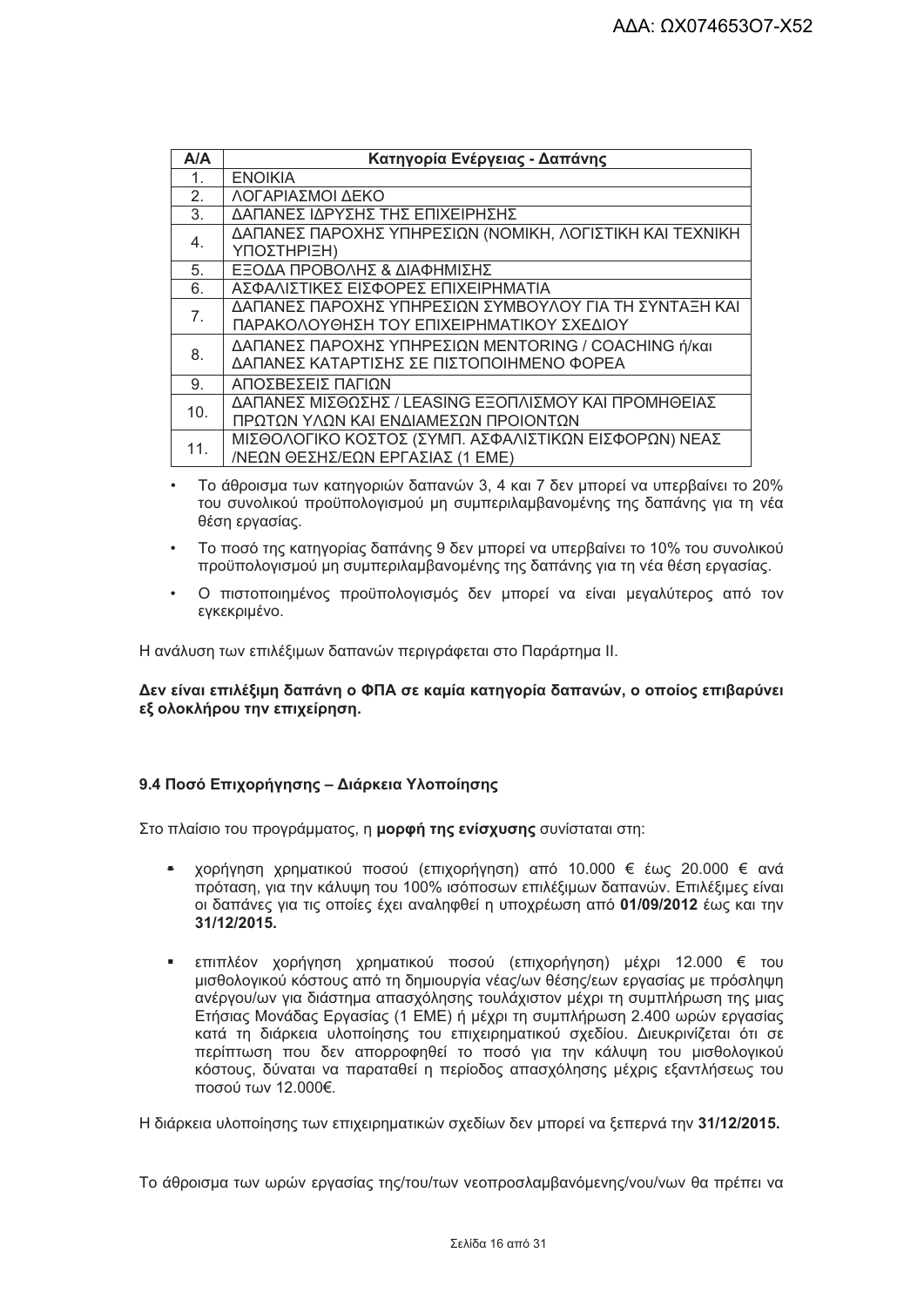αντιστοιχεί/ούν συνολικά σε τουλάχιστον μία Ετήσια Μονάδα Εργασίας (1 ΕΜΕ) ή σε 2400 ώρες εργασίας κατά τη διάρκεια υλοποίησης του επιχειρηματικού σχεδίου. Η/Ο/Οι νεοπροσλαμβανόμενη/ος/ες θα πρέπει να διαθέτει/ουν δελτίο ανεργίας σε ισχύ ή να πληροί/ούν κάποια από τις άλλες προϋποθέσεις επιλεξιμότητας των δικαιούχων (απειλούμενου από ανεργία κλπ.) όπως προσδιορίζονται στο Κεφάλαιο 9, παράγραφος 9.1. του Οδηγού του Προγράμματος.

Δύναται, εφόσον ζητηθεί από τον επιχειρηματία, να καταβληθεί προκαταβολή με την προσκόμιση ισόποσης εγγυητικής επιστολής από τον δικαιούχο.

Δυνατότητα λήψης προκαταβολής δύναται οι δικαιούχοι να λαμβάνουν οποιαδήποτε στιγμή, ακόμη και μετά από εγκεκριμένη τροποποίηση ΦΟΑ όπου το αίτημα προκαταβολής θα πρέπει να υπολογίζει τα νέα ποσά της επιχορήγησης μετά και τη τροποποίηση.

Η εγγυητική επιστολή προκαταβολής εκδίδεται υπέρ του ΕΦΕΠΑΕ με διάρκεια ισχύος μέχρι την παραλαβή του έργου.

Χωρίς να παραβιάζονται οι λοιποί όροι χορήγησης της προκαταβολής επιχορήγησης, δύναται ο Δικαιούχος να κάνει χρήση εγγυητικής επιστολής ορισμένου χρόνου εγγυημένης από την ΕΤΕΑΝ ΑΕ. Στην περίπτωση αυτή ο δικαιούχος υποχρεούται, προ της λήξεως της εγγυημένης από την ΕΤΕΑΝ ΑΕ εγγυητικής επιστολής, να προσκομίσει άλλη εγγυητική επιστολή προς αντικατάστασή της για το τυχόν υπολειπόμενο χρονικό διάστημα διατήρησης της προκαταβολής. Σε αντίθετη περίπτωση ο δικαιούχος κατόπιν έγγραφης ενημέρωσης από τον ΕΦΕΠΑΕ οφείλει να επιστρέψει το ποσό της εκταμιευθείσας δημόσιας επιχορήγησης που δεν έχει συμψηφιστεί με πραγματοποιηθείσες δαπάνες εντόκως, άλλως ο ΕΦΕΠΑΕ θα προβεί σε διαδικασία κατάπτωσης της εγγυητικής επιστολής.

Η εννυητική επιστολή προκαταβολής δύναται να απομειώνεται σταδιακά με βάση ισόποσο συμψηφισμό με πιστοποιηθείσες δαπάνες του έργου και έπειτα από αίτημα του επενδυτή, στο οποίο θα καθορίζεται το ποσό το οποίο ζητεί να του καταβληθεί σε μετρητά και το ποσό τυχόν απομείωσης της εννυητικής προκαταβολής. Η εννυητική επιστολή επιστρέφεται στο δικαιούχο μετά τον πλήρη συμψηφισμό της με πραγματοποιηθείσες δαπάνες.

Επίσης, παρέχεται η δυνατότητα / επιλογή στον δικαιούχο, όταν καλύψει δαπάνες (ελεγμένες και πιστοποιημένες) ισόποσες με την εγγυητική επιστολή, να ζητήσει την διατήρηση του συνόλου της εγγυητικής επιστολής έναντι καταβολής νέας ισόποσης δημόσιας επιχορήγησης. Στην περίπτωση αυτή η εγγυητική επιστολή επιστρέφεται στο δικαιούχο μετά τον πλήρη συμψηφισμό της με πραγματοποιηθείσες δαπάνες στην ολοκλήρωση του έργου.

#### 9.5 Διευκρινίσεις Επιλεξιμότητας Δαπανών

Οι κατηγορίες των δαπανών που είναι απαραίτητες για την υλοποίηση των στόχων του προγράμματος θεωρούνται επιλέξιμες εφόσον αποδεικνύονται από τα απαραίτητα δικαιολογητικά και παραστατικά που προβλέπει ο Κώδικας Βιβλίων και Στοιχείων (Κ.Β.Σ.) μέχρι 31.12.2012 και ο Κώδικας Φορολογικής Απεικόνισης Συναλλαγών (Κ.Φ.Α.Σ.) από  $1.1.2013$  και εντεύθεν.

Οι δικαιούχοι δύνανται να υποβάλλουν δαπάνες, για τις οποίες έχει αναληφθεί η υποχρέωση από την 1/9/2012 και μέχρι 60 ημερολογιακές ημέρες από τη λήξη της υλοποίησης του φυσικού αντικειμένου.

Οι δικαιούχοι έχουν τη δυνατότητα να υποβάλλουν αίτημα τελικού ελέγχου έως και δύο μήνες μετά την έκδοση του τελευταίου παραστατικού εξόφλησης..

ΔΕΝ ΕΙΝΑΙ ΕΠΙΛΕΞΙΜΕΣ για συνεισφορά από το ΕΚΤ οι ακόλουθες δαπάνες (Παρ.2 του αρ. 11 TOU EK 1081/2006):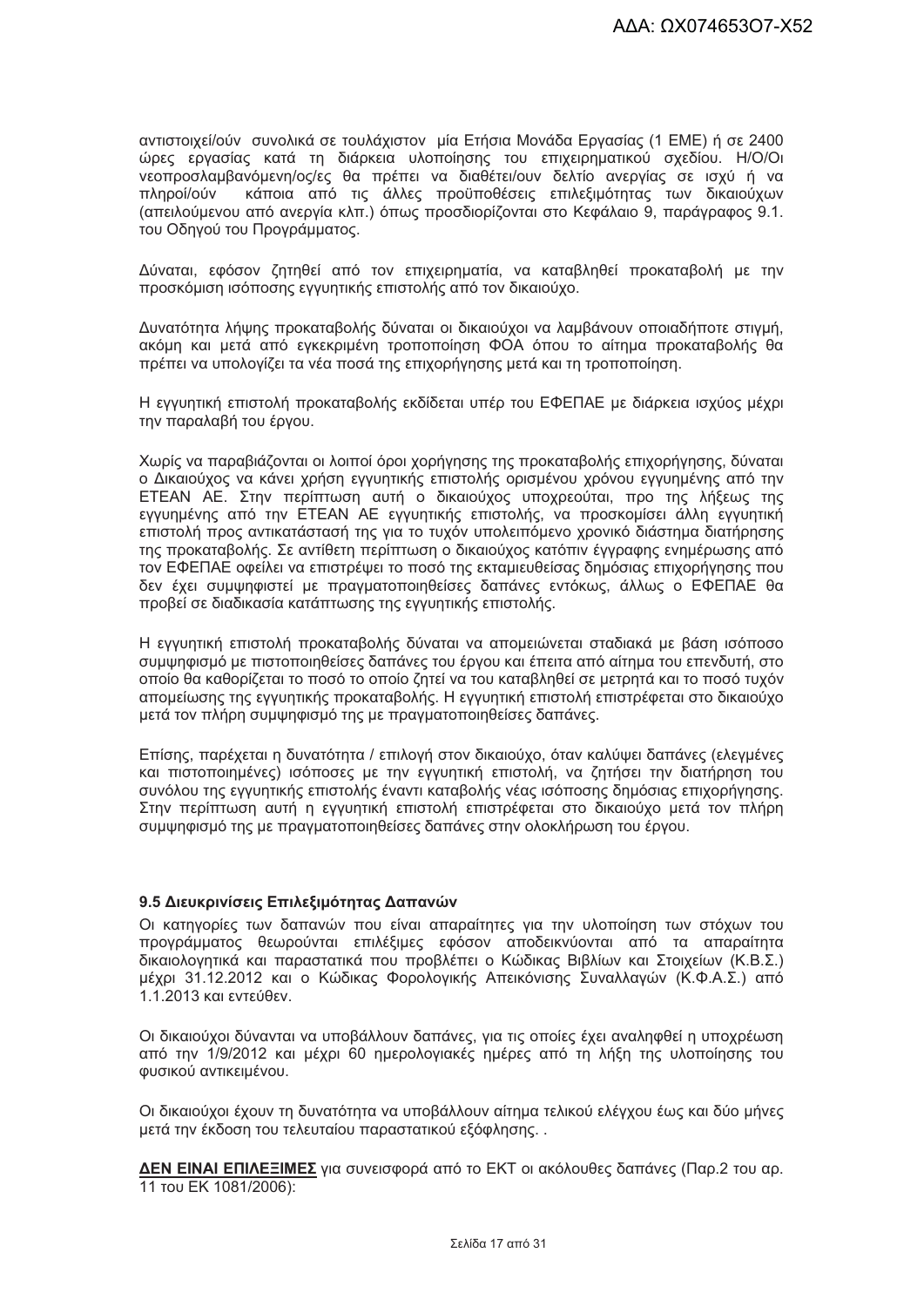Α) ανακτήσιμος ΦΠΑ.

Β) τόκοι επί χρεών,

Γ) αγορά επίπλωσης, εξοπλισμού, οχημάτων, υποδομής, ακινήτων και γηπέδων,

Δεν επιτρέπεται η συστέγαση επιχειρήσεων. Με τον όρο συστέγαση νοείται η εγκατάσταση της επιχείρησης σε χώρο που δεν αποτελεί μια οριζόντια ανεξάρτητη ιδιοκτησία. Σε περίπτωση που δεν υφίσταται σύσταση οριζόντιας ιδιοκτησίας να ζητηθούν και να διενερνηθούν τα εξής:

- Επιτόπιος έλεγχος όπου θα πιστοποιεί ότι οι χώροι θα είναι διακριτοί
- Αρχιτεκτονικό σχέδιο σφρανισμένο από μηχανικό (κάτοψη, διάνραμμα κάλυψης) όπου θα τεκμαίρεται ότι οι χώροι θα είναι διακριτοί μέσω της ταυτοποίησης των τ.μ. του μισθωτηρίου συμβολαίου και του αρχιτεκτονικού σχεδίου
- Θα νίνονται δεκτές όλες οι δαπάνες πλην ΔΕΚΟ (με εξαίρεση την κινητή τηλεφωνία)

Σε κάθε άλλη περίπτωση πρόκειται για συστέγαση και πρέπει οπωσδήποτε η επιχείρηση να μετεγκατασταθεί. Η επιλεξιμότητα των δαπανών ενοικίων, λογαριασμών ΔΕΚΟ, αποσβέσεων πανίων και ανοράς εξοπλισμού/πρώτων και ενδιάμεσων προϊόντων θα ορίζεται από την μετεγκατάσταση της επιχείρησης σε νέο αυτόνομο χώρο.

#### 10. ΔΙΑΔΙΚΑΣΙΑ ΥΠΑΓΟΓΗΣ ΣΤΟ ΠΡΟΓΡΑΜΜΑ

Η διαδικασία υπαγωγής στο πρόγραμμα για τις Υποδράσεις 1 & 2, περιλαμβάνει τα παρακάτω στάδια:

#### 10.1 Διαδικασία υποβολής «αίτησης υπαγωγής στο πρόγραμμα»

Η επενδυτική πρόταση υποβάλλεται υποχρεωτικά με το «Έντυπο Υποβολής», το οποίο παράγεται κατά τη διαδικασία ηλεκτρονικής υποβολής από το Πληροφοριακό Σύστημα Κρατικών Ενισχύσεων (ΠΣΚΕ). Η αίτηση περιλαμβάνει το ολοκληρωμένο σχέδιο παρέμβασης της επιχείρησης και επέχει την μορφή υπεύθυνης δήλωσης.

Υπογραμμίζεται ότι κάθε δυνητικός δικαιούχος μπορεί να υποβάλει μία μόνο πρόταση είτε μεμονωμένα είτε ως εταίρος σε ομαδικό σχήμα. Σε περίπτωση υποβολής, από το ίδιο δυνητικό δικαιούχο περισσοτέρων της μίας προτάσεων στο πλαίσιο του Προγράμματος, απορρίπτονται όλες και οι φάκελοι τίθενται στο αρχείο.

Η υποβολή του Εντύπου Υποβολής γίνεται υποχρεωτικά τόσο ηλεκτρονικά όσο και σε έντυπη μορφή (ένα αντίγραφο). Προηγείται η ηλεκτρονική μορφή και ακολουθεί η έντυπη.

Η υποβολή των δικαιολογητικών γίνεται υποχρεωτικά ηλεκτρονικά. Τα δικαιολογητικά σε έντυπη μορφή υποβάλλονται μετά την ένταξη και έως την ημερομηνία που θα ορισθεί στην απόφαση ένταξης.

#### Α) Ηλεκτρονική Υποβολή

Κάθε ενδιαφερόμενος μπορεί να επισκεφθεί τους παρακάτω δικτυακούς τόπους και να λάβει πληροφοριακό υλικό, το έντυπο υποβολής, τα έντυπα της πρόσκλησης, καθώς και οδηγίες αναφορικά με τη διαδικασία ηλεκτρονικής υποβολής της πρότασής του:

- της ΕΥΔ/ΕΠΑΕ (www.antagonistikotita.gr),
- тоυ ЕФЕПАЕ (www.efepae.gr)
- TOU ENEAA (www.epeaa.gr)
- (www.espa.gr, www.ependyseis.gr/mis)
- των εταίρων του ΕΦΕΠΑΕ (Βλέπε Παράρτημα V).  $\bullet$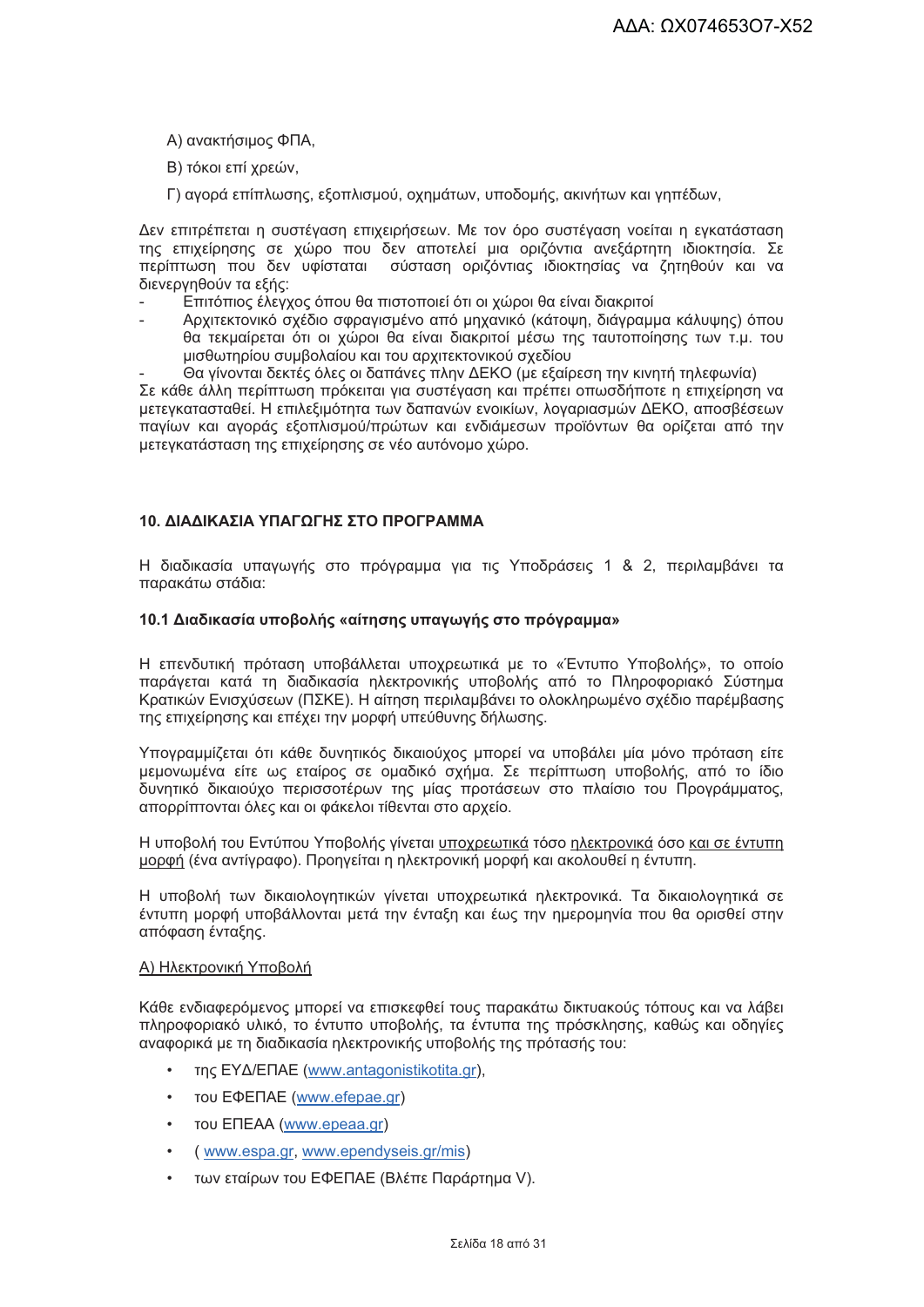Οι προτάσεις υποβάλλονται ηλεκτρονικά μόνο μέσω του δικτυακού τόπου (ιστοσελίδα) του ΠΣΚΕ (www.ependyseis.gr, www.ependyseis.gr/mis), στην οποία οι ενδιαφερόμενοι μπορούν να εισέρχονται και μέσω συνδέσμων των ανωτέρω αναφερόμενων ιστοσελίδων.

Η ηλεκτρονική υποβολή περιλαμβάνει την πρόταση και όλα τα απαιτούμενα δικαιολογητικά σαρωμένα όπως περιγράφονται στο Παράρτημα III.

Η ημερομηνία έναρξης της ηλεκτρονικής υποβολής ορίζεται η 1/3/2013 και η καταληκτική η 29/3/2013. Μετά τη λήξη της ημερομηνίας της ηλεκτρονικής υποβολής των προτάσεων, δεν γίνεται αποδεκτή καμία υποβολή προτάσεων.

Οι προτάσεις που δεν έχουν υποβληθεί ηλεκτρονικά δεν αξιολογούνται.

#### Β) Υποβολή σε έντυπη μορφή

Οι Προτάσεις (Φάκελοι Υποψηφιότητας) πρέπει υποχρεωτικά να υποβληθούν και σε έντυπη μορφή (ένα αντίγραφο), το αργότερο σε επτά (7) ημέρες (ημερολογιακές) μετά την καταληκτική ημερομηνία ηλεκτρονικής υποβολής των προτάσεων, ήτοι έως 5/4/2013.

Ο φάκελος υποψηφιότητας θα πρέπει να περιλαμβάνει την πρόταση, όπως αυτή θα έχει παραχθεί μέσω της υποβολής της στη φόρμα της ηλεκτρονικής υποβολής στο ΠΣΚΕ στη διεύθυνση htpp:www.ependyseis.gr και να συνοδεύεται από την Υπεύθυνη Δήλωση που αναφέρεται στο Παράρτημα III.

Η υποβολή των προτάσεων γίνεται σε έναν από τους εταίρους του ΕΦΕΠΑΕ ανάλογα με τον τόπο υλοποίησης της επένδυσης, με βάση την περιφερειακή αρμοδιότητά του (Βλέπε Παράρτημα V του Οδηνού).

Εναλλακτικά, μπορούν να αποσταλούν ταχυδρομικά στον περιφερειακά αρμόδιο εταίρο του ΕΦΕΠΑΕ με συστημένη επιστολή ή με ταχυμεταφορά το αργότερο σε επτά (7) ημέρες (ημερολογιακές) μετά την καταληκτική ημερομηνία ηλεκτρονικής υποβολής των προτάσεων.

Στην περίπτωση υποβολής του φακέλου υποψηφιότητας ιδιοχείρως, αυτός θα πρωτοκολλείται κατά την παραλαβή του, ως εισερχόμενο έννραφο στο κεντρικό πρωτόκολλο των κατά τόπους εταίρων του ΕΦΕΠΑΕ. Η ημερομηνία πρωτοκόλλησης θεωρείται αποδεικτικό στοιχείο εμπρόθεσμης υποβολής.

Στην περίπτωση αποστολής, ως ημερομηνία υποβολής θεωρείται η ημερομηνία που αναγράφεται στη σφραγίδα αποστολής ταχυδρομείου (ΕΛΤΑ-συστημένη αποστολή) ή στο παραστατικό αποστολής της εταιρείας ταχυμεταφοράς, η οποία θα πρέπει να είναι ευδιάκριτη. Η απόδειξη αποστολής των ΕΛΤΑ ή της εταιρείας ταχυμεταφοράς θεωρείται αποδεικτικό στοιχείο εμπρόθεσμης υποβολής. Αντίστοιχα, οι Προτάσεις που θα αποσταλούν μετά την παραπάνω ημερομηνία θεωρούνται εκπρόθεσμες και δεν αξιολονούνται. Ο ενδιαφερόμενος ενημερώνεται εννράφως με σχετική επιστολή από τον ΕΦΕΠΑΕ.

Στην περίπτωση υποβολής και αποστολής (ταχυδρομικά ή με ταχυμεταφορά) ο φάκελος θα φέρει εξωτερικά την ακόλουθη ένδειξη:

#### ΦΑΚΕΛΟΣ ΕΠΙΧΕΙΡΗΜΑΤΙΚΟΥ ΣΧΕΔΙΟΥ ΚΑΙ ΔΙΚΑΙΟΛΟΓΗΤΙΚΩΝ ΣΥΜΜΕΤΟΧΗΣ ΓΙΑ ΤΟ ΠΡΟΓΡΑΜΜΑ

#### «ΟΛΟΚΛΗΡΩΜΕΝΗ ΠΑΡΕΜΒΑΣΗ ΓΙΑ ΤΗ ΣΤΗΡΙΞΗ ΤΗΣ ΓΥΝΑΙΚΕΙΑΣ ΑΠΑΣΧΟΛΗΣΗΣ ΜΕΣΩ ΕΝΙΣΧΥΣΗΣ ΤΗΣ ΕΠΙΧΕΙΡΗΜΑΤΙΚΟΤΗΤΑΣ»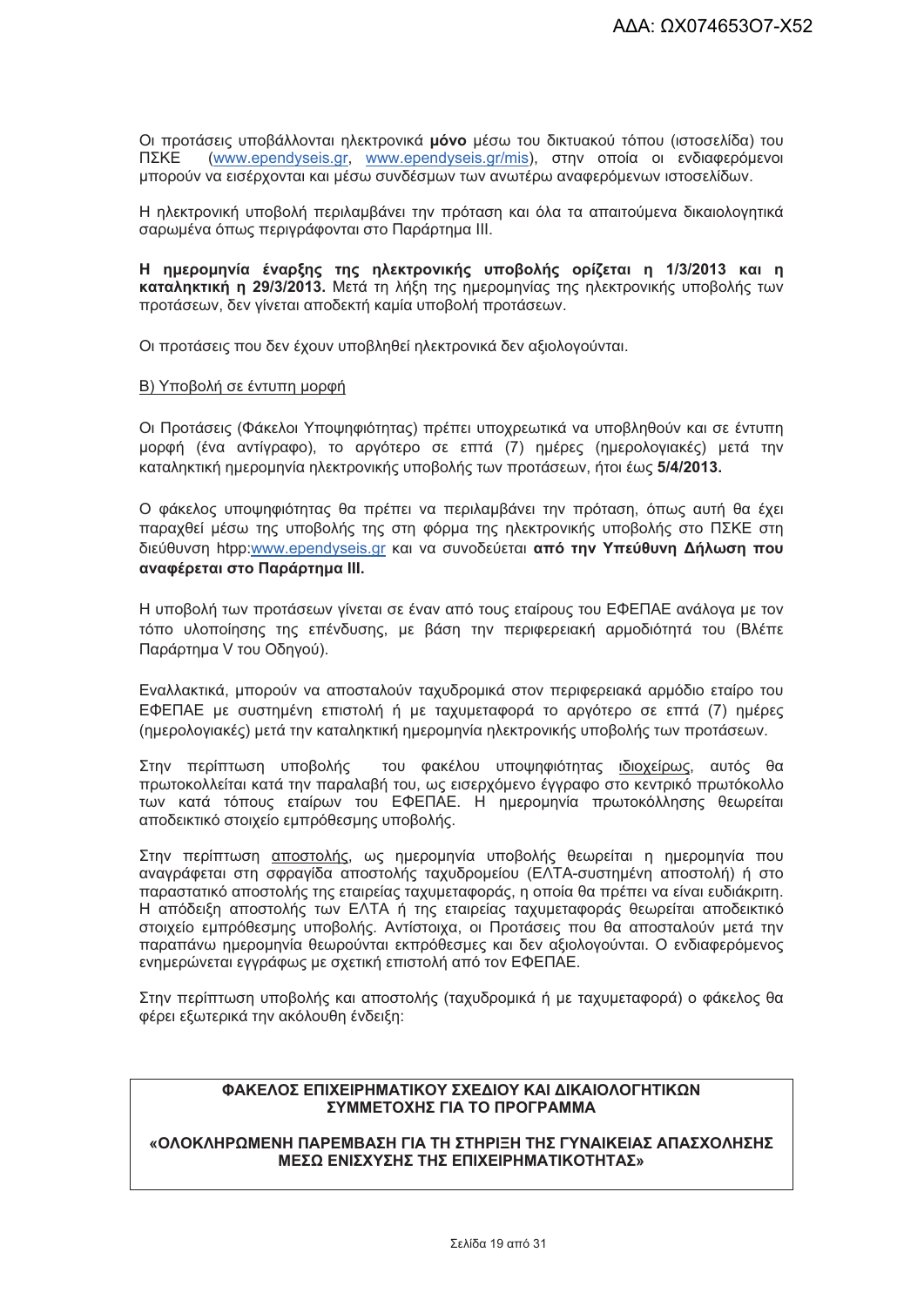Κωδικός Πρότασης(1): «......................» 

(1) Είναι ο κωδικός που θα παραχθεί κατά την ηλεκτρονική παραλαβή του Εντύπου Υποβολής.

Για να θεωρηθεί ότι η διαδικασία υποβολής ολοκληρώθηκε εμπρόθεσμα. θα πρέπει:

- Η ηλεκτρονική υποβολή του Εντύπου Υποβολής και των δικαιολογητικών σε ηλεκτρονική μορφή να έχει γίνει πριν την καταληκτική ημερομηνία και ώρα ηλεκτρονικής υποβολής προτάσεων.
- Να έχει πραγματοποιηθεί η υποβολή/αποστολή της πρότασης σε έντυπη μορφή, μέσα στα χρονικά περιθώρια που ορίζονται.

Οι προτάσεις που θα αξιολογηθούν θα είναι αυτές για τις οποίες έχει ολοκληρωθεί η διαδικασία υποβολής εμπρόθεσμα.

Με την ολοκλήρωση της ηλεκτρονικής και φυσικής υποβολής φακέλων, αρχίζει άμεσα από τον ΕΦΕΠΑΕ η διαδικασία ελέγχου των δικαιολογητικών.

#### 10.2 Όργανα Υλοποίησης Διαδικασίας Αξιολόγησης

Η ΕΥΔ/ΕΠΑΕ έχει την ευθύνη της αξιολόγησης των προτάσεων, της έκδοσης της απόφασης ένταξης καθώς και της τροποποίησης ή ανάκλησης αυτής.

#### Αξιολογητές - Μητρώο - Επόπτες Αξιολόγησης

Η αξιολόγηση των υποβαλλόμενων επιχειρηματικών σχεδίων στη Υποδράση 1 και στη Υποδράση 2, διενεργείται από έναν αξιολογητή του μητρώου του ΕΦΕΠΑΕ μέσω του Πληροφοριακού Συστήματος Κρατικών Ενισχύσεων (ΠΣΚΕ), με βάση τα κριτήρια αξιολόγησης (Κεφάλαιο 10.5).

Ο Αξιολογητής προέρχεται κατόπιν ηλεκτρονικής κλήρωσης μεταξύ των μελών του μητρώου αξιολονητών του ΕΦΕΠΑΕ που διατηρεί νια τις δράσεις του ΕΣΠΑ και έχουν εμπειρία σχετική με το περιεχόμενο της προκήρυξης. Το μητρώο μπορεί να διευρύνεται ή να επικαιροποιείται για την εξυπηρέτηση των αναγκών του παρόντος οδηγού και εγκρίνεται από την ΕΥΔ/ ΕΠΑΕ.

Προβλέπεται διαδικασία / σύστημα εκπαίδευσης και αξιολόγησης των αξιολογητών που θα χρησιμοποιηθούν, καθώς και σύστημα επιβολής κυρώσεων σε περίπτωση μη ορθής εκτέλεσης του προβλεπόμενου για τους αξιολογητές έργου.

Ο ΕΦΕΠΑΕ αναλαμβάνει τις ενέργειες οι οποίες απαιτούνται για την διοργάνωση και υποστήριξη της διαδικασίας αξιολόγησης, και έχει την εποπτεία της καταχώρησης όλων των απαραίτητων δεδομένων στο Πληροφοριακό Σύστημα Κρατικών Ενισχύσεων. Σε κάθε περίπτωση είναι ευθύνη του ΕΦΕΑΠΕ να διασφαλίζεται κατά την αξιολόγηση ότι ο αξιολογητής δεν ταυτίζεται με το συντάκτη της πρότασης επένδυσης.

Ο ΕΦΕΠΑΕ εισηγείται στην ΕΥΔ/ΕΠΑΕ τους πίνακες κατάταξης της Υποδράσης 1 και της Υποδράσης 2, που περιλαμβάνει τις επιλέξιμες και μη επιλέξιμες για συγχρηματοδότηση επιχειρήσεις για έγκριση και έκδοση της απόφασης ένταξης.

#### Επιτροπή Αξιολόνησης

Για τις ανάγκες της εγκριτικής διαδικασίας του προγράμματος, δημιουργείται Επιτροπή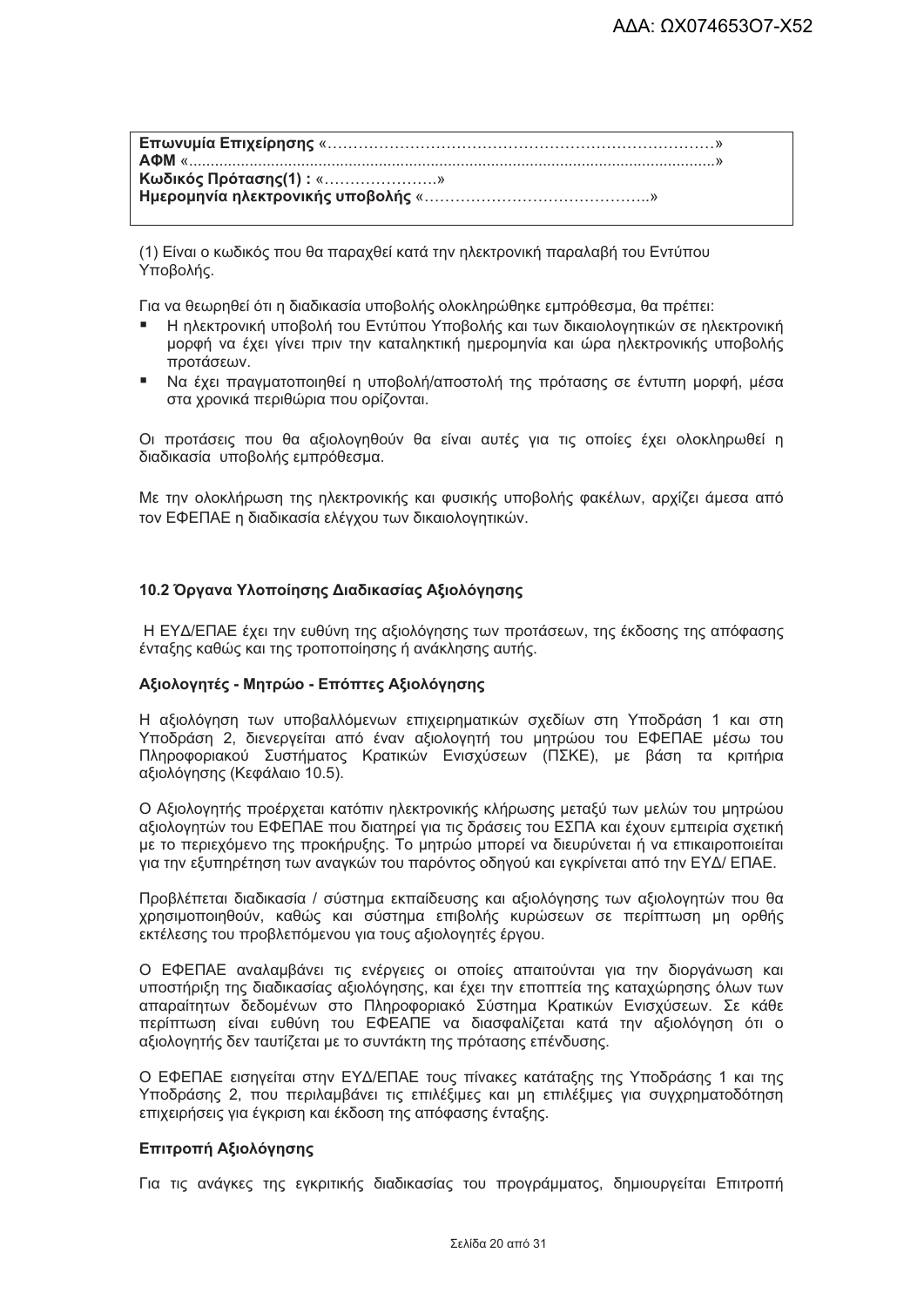Αξιολόνησης η οποία είναι 5μελής, και η οποία ορίζεται σύμφωνα με τις ισχύουσες διατάξεις.

Τα μέλη της Επιτροπής θα προέρχονται από την ΕΥΔ - ΕΠΑΕ, την Γενική Γραμματεία Ισότητας των Φύλων και τον ΕΦΕΠΑΕ.. Με την ίδια απόφαση ορισμού των μελών της Επιτροπής ορίζονται και τα αντίστοιχα αναπληρωματικά μέλη. Για τις ανάγκες του προγράμματος δύναται να ορίζονται σύμφωνα με τα ανωτέρω, και επιπρόσθετες γνωμοδοτικές επιτροπές για την εξέταση των προτάσεων.

Χωρίς δικαίωμα ψήφου δύναται να συμμετέχει στην Επιτροπή Αξιολόνησης και αρμόδιο στέλεχος από την Ειδική Υπηρεσία Διαχείρισης του ΕΠΕΑΑ.

Η Επιτροπή Αξιολόγησης έχει τις εξής αρμοδιότητες:

- Μέριμνα, με την συνδρομή του ΕΦΕΠΑΕ, για κάθε ενέργεια που απαιτείται στο πλαίσιο της οργάνωσης και εποπτείας της διαδικασίας Αξιολόγησης
- Επικύρωση του καταλόγου των προτάσεων που απορρίφθηκαν κατά το 1ο στάδιο ελέγχου των τυπικών προϋποθέσεων συμμετοχής και των δικαιολογητικών.
- Γνωμοδότηση επί των προτάσεων ως προς την ενκυρότητά τους, μετά το στάδιο της αξιολόγησης/βαθμολόγησης, έχοντας τη δυνατότητα απόρριψης σε περίπτωση που διαπιστωθεί ότι δεν πληρούνται όλες οι προϋποθέσεις συμμετοχής.
- $\blacksquare$ Διατύπωση αιτιολογημένης γνώμης σε περιπτώσεις για τις οποίες εγείρονται αμφισβητήσεις.
- Οριστικοποίηση προϋπολογισμού και βαθμολογίας των προτάσεων σύμφωνα με τα  $\blacksquare$ οριζόμενα στην παρακάτω παράγραφο 10.6.

Οι γνωμοδοτήσεις της Επιτροπής πρέπει να αφορούν στο σύνολο της πρότασης και να είναι επαρκώς αιτιολογημένες.

Η Επιτροπή Αξιολόγησης βρίσκεται σε απαρτία και μπορεί να συνεδριάσει όταν παρευρίσκονται τρία (3) τουλάχιστον από τα μέλη της.

#### 10.3 Έλεγχος Τυπικών Προϋποθέσεων Συμμετοχής

Ο έλεγχος των τυπικών προϋποθέσεων συμμετοχής διενεργείται από τον ΕΦΕΠΑΕ (κριτήριο Α3 Κεφ. 10.5). Σε περίπτωση που μία πρόταση δεν πληροί τις τυπικές προϋποθέσεις του Οδηγού δεν προχωρεί σε περαιτέρω στάδιο αξιολόγησης και παραπέμπεται στην επιτροπή αξιολόγησης.

#### 10.4 Έλεγχος Δικαιολογητικών

Σε περίπτωση που κατά τον έλεγχο διαπιστωθεί αναντιστοιχία στοιχείων όπως δηλώνονται στην πρόταση και όπως προκύπτουν με βάση τα δικαιολογητικά η πρόταση παραπέμπεται στην επιτροπή αξιολόγησης, με εισήγηση του ΕΦΕΠΑΕ.

Σε κάθε περίπτωση ο ΕΦΕΠΑΕ διατηρεί το δικαίωμα διασταύρωσης και ελέγχου της ακρίβειας των υποβαλλόμενων στοιχείων σε οποιαδήποτε χρονική στινμή μετά την υποβολή της πρότασης.

Οι προτάσεις οι οποίες έχουν όλα τα απαραίτητα δικαιολονητικά υποβολής, προχωρούν στο επόμενο στάδιο, την αξιολόγηση.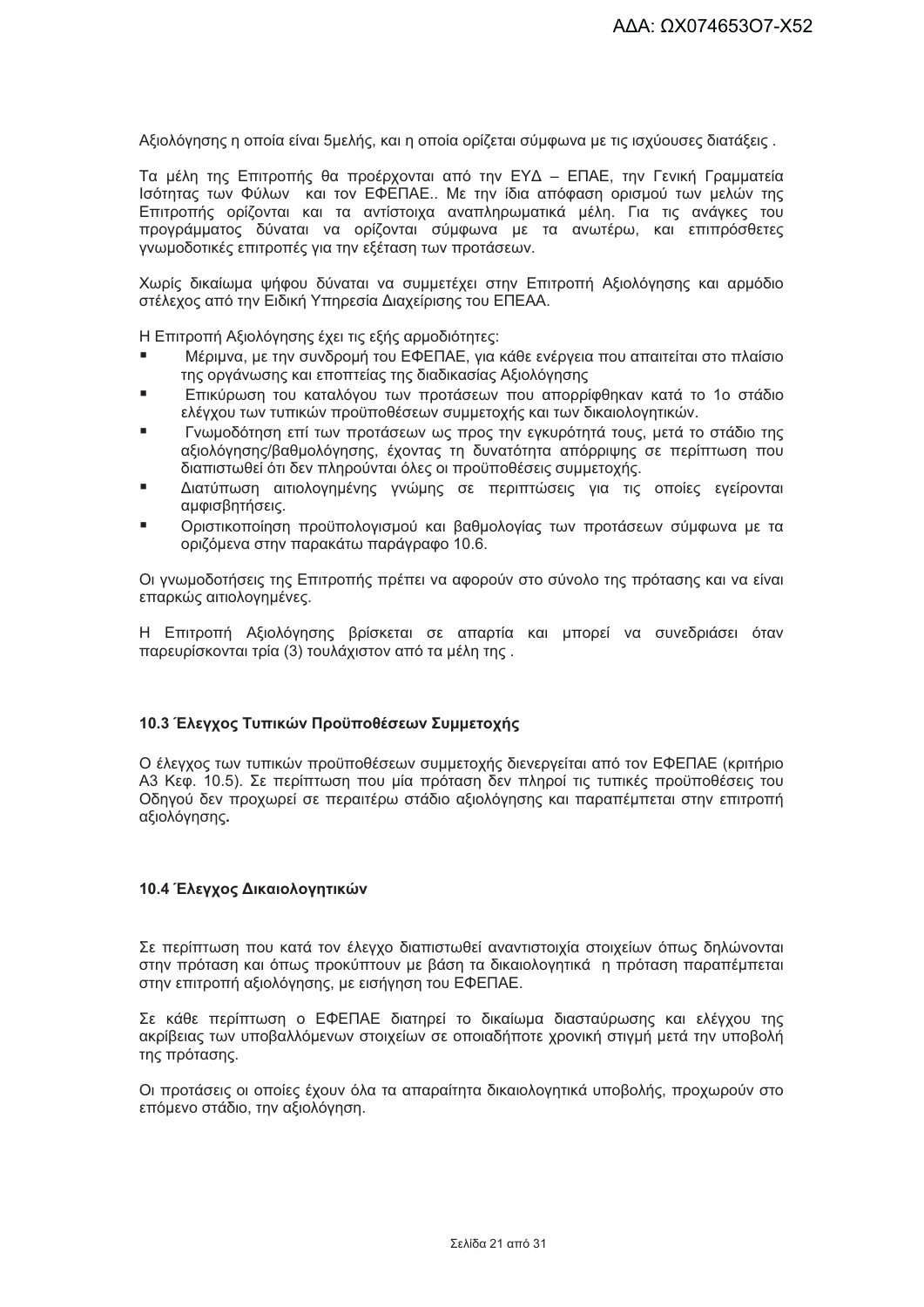#### 10.5 Αξιολόνηση σε επίπεδο κατηνορίας κριτηρίων

Η αξιολόγηση των επιχειρηματικών σχεδίων της Υποδράσης 1 και της Υποδράσης 2 θα γίνει βάσει των παρακάτω κριτηρίων αξιολόγησης των πράξεων κρατικών ενισχύσεων του .<br>Επιχειρησιακού Προγράμματος «Εθνικό Αποθεματικό Απροβλέπτων», όπως εγκρίθηκαν από την Επιτροπή Παρακολούθησης του συγκεκριμένου Επιχειρησιακού Προγράμματος.

Για την επιλογή των τελικά εντασσόμενων επιχειρήσεων γίνεται συγκριτική αξιολόγηση ηλεκτρονικά ανά Υποδράση, με βάση τα κριτήρια του παρόντος οδηγού. Κάθε κριτήριο έχει το δικό του συντελεστή βαρύτητας. Όλα τα κριτήρια βαθμολογούνται σε κλίμακα, από το ελάχιστο έως το μέγιστο οριζόμενο όριο κάθε κριτηρίου, και στη συνέχεια πολλαπλασιάζονται με τον αντίστοιχο συντελεστή βαρύτητας.

Η τελική βαθμολονία της πρότασης προκύπτει από το άθροισμα των βαθμολονούμενων κριτηρίων.

#### Α. ΕΛΕΓΧΟΣ ΠΛΗΡΟΤΗΤΑΣ ΠΡΟΤΑΣΗΣ (κριτήρια αποκλεισμού)

Εξετάζεται η πληρότητα της υποβαλλόμενης αίτησης ως προς:

1. Τη χρήση της τυποποιημένης ηλεκτρονικής αίτησης, με συμπληρωμένα όλα τα υποχρεωτικά πεδία και την επισύναψη όλων των απαιτούμενων ηλεκτρονικών αρχείων (κριτήριο A1)

2. Τα απαιτούμενα δικαιολογητικά των υποβαλλόμενων προτάσεων (κριτήριο Α2).

3. Το ότι ο υποψήφιος πληροί τις τυπικές προϋποθέσεις επιλεξιμότητας (κριτήριο Α3). Καταρχήν επιλέξιμες είναι όσες προτάσεις καλύπτουν και τα 4 ακόλουθα κριτήρια επιλεξιμότητας (ON/OFF):

| <b>A/A</b> | ΚΡΙΤΗΡΙΑ ΕΠΙΛΕΞΙΜΟΤΗΤΑΣ                                                                                                                                                    |  | OXI |
|------------|----------------------------------------------------------------------------------------------------------------------------------------------------------------------------|--|-----|
|            | Ιδιότητα ανέργου ή απειλούμενου από ανεργία σε συνδυασμό με<br> την ημερομηνία τέλεσης της ιδιότητας αυτής (εγγραφή στο μητρώο<br>ανέργων, απόλυση κλπ. μετά την 1.1.2009) |  |     |
|            | Επιλεξιμότητα ως προς τα όρια ηλικίας των υποψηφίων                                                                                                                        |  |     |
| 3          | Επιλεξιμότητα ΚΑΔ νέας επιχειρηματικής δραστηριότητας                                                                                                                      |  |     |
|            | Ημερομηνία έναρξης της επιχειρηματικής δραστηριότητας μετά την  <br>1/9/2012                                                                                               |  |     |

#### **Β. ΤΗΡΗΣΗ ΕΘΝΙΚΩΝ ΚΑΙ ΚΟΙΝΟΤΙΚΩΝ ΚΑΝΟΝΩΝ** (κριτήρια αποκλεισμού)

1. Τήρηση των εθνικών και κοινοτικών κανόνων για τη δημοσιότητα, την πληροφόρηση και τη διάχυση των αποτελεσμάτων.

Εξετάζεται εάν η προτεινόμενη πράξη περιλαμβάνει σαφείς και συγκεκριμένες δεσμεύσεις ως προς την τήρηση των εθνικών και κοινοτικών κανόνων περί δημοσιότητας και πληροφόρησης.

2. Τήρηση των εθνικών και κοινοτικών κανόνων που αφορούν κρατικές ενισχύσεις.

Εξετάζεται εάν ο δικαιούχος δεσμεύεται να τηρήσει τους εθνικούς και κοινοτικούς κανόνες που αφορούν κρατικές ενισχύσεις κατά το στάδιο της προκήρυξης, της σύμβασης και πιθανών τροποποιήσεων αυτής.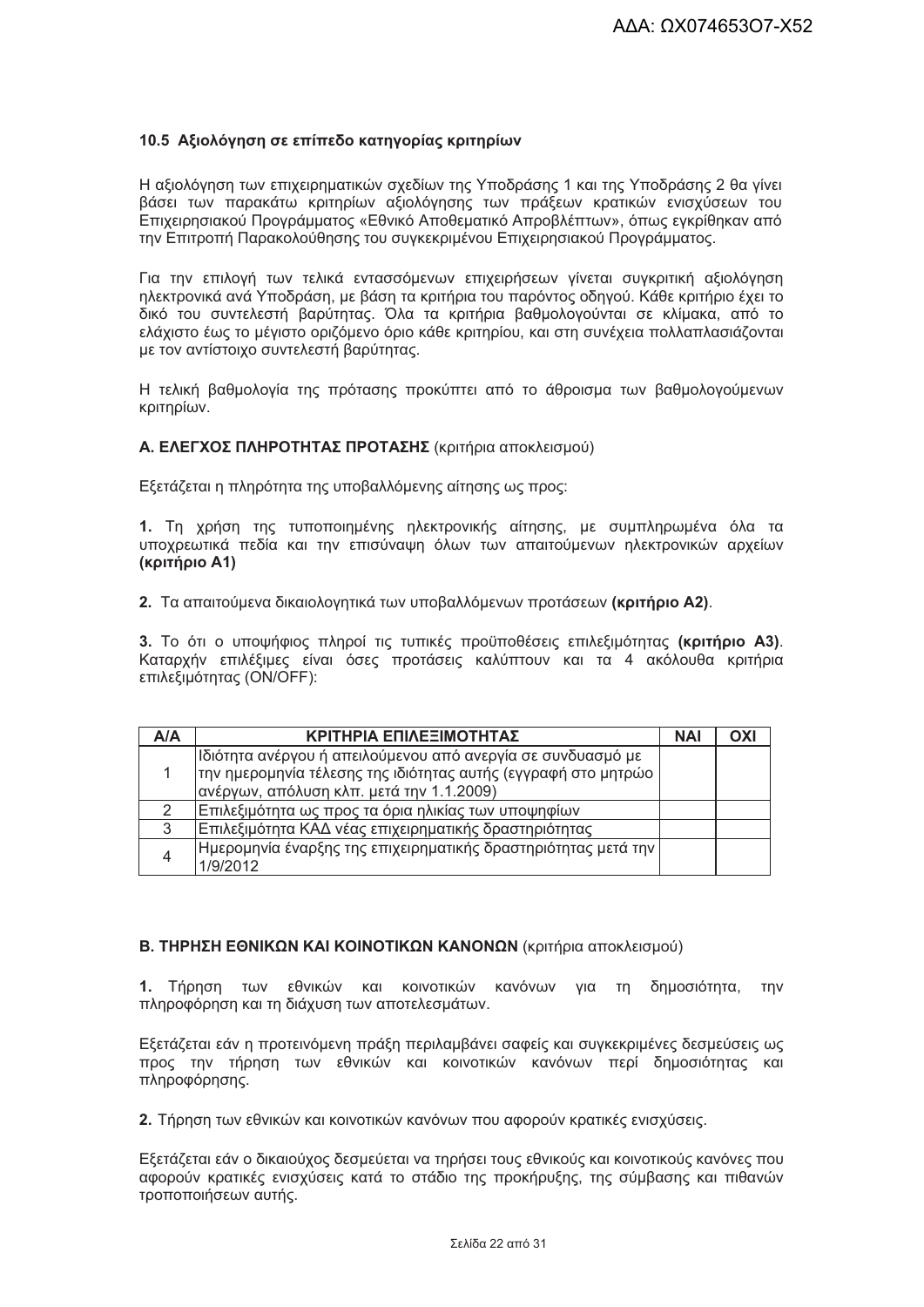3. Τήρηση των κανόνων για την εξασφάλιση προσβασιμότητας των ατόμων με αναπηρία.

Εξετάζεται η εξασφάλιση της προσβασιμότητας ατόμων με αναπηρία.

Προϋπόθεση για τη συνέχιση της διαδικασίας είναι η θετική απάντηση ΝΑΙ σε όλα τα ανωτέρω.

#### Γ. ΣΚΟΠΙΜΟΤΗΤΑ ΠΡΑΞΗΣ Συντελεστής: 20%

1. Σαφήνεια περιγραφής της πρότασης. Συντελεστής: 50%

Εξετάζεται η σαφήνεια της περιγραφής του φυσικού αντικειμένου της πράξης, ως προς τα βασικά, τεχνικά και λειτουργικά χαρακτηριστικά της προκήρυξης, (κριτήριο Γ1).

Μια απόλυτα σαφής και ολοκληρωμένη περιγραφή του φυσικού αντικειμένου της πράξης καθώς και των παραγόντων που συνηγορούν για τη συμμετοχή της επιχείρησης στο συγκεκριμένο πρόγραμμα θα παίρνει βαθμό 5 ή 4. Αντίστοιχα μια μέτρια περιγραφή θα παίρνει 3 ή 2, ενώ μια ελλιπής 1 ή 0 βαθμό.

2. Συμβολή της πράξης στην επίτευξη των στόχων / δεικτών του αντίστοιχου άξονα προτεραιότητας. Συντελεστής: 50%

Συμβολή της πρότασης στους στόχους του Άξονα Προτεραιότητας 1 «Μέσο-μακροπρόθεσμη στήριξη του ανθρώπινου δυναμικού που υφίσταται τις συνέπειες απρόβλεπτων τοπικών ή τομεακών κρίσεων που συνδέονται με την οικονομική και κοινωνική αναδιάρθρωση, συμπεριλαμβανομένης τυχόν αναδιάρθρωσης που προκαλείται από φυσικές καταστροφές, ή με τις συνέπειες της απελευθέρωσης του εμπορίου» του Επιχειρησιακού Προγράμματος «Εθνικό Αποθεματικό Απροβλέπτων», εντός του οποίου εξετάζεται η δυνατότητα υλοποίησης της υποβαλλόμενης πρότασης και στη στόχευση του προγράμματος. (κριτήριο Γ2)

Στο πλαίσιο αυτό, οι κοινές επιχειρηματικές προτάσεις που κατατίθενται από ομάδα δικαιούχων ατόμων (υποχρεωτικά ως εταίροι / μέλη σε κοινό επιχειρηματικό σχήμα). Θα βαθμολογούνται με μεγαλύτερο βαθμό ανάλογα με τον αριθμό των δικαιούχων που συμμετέχουν, ως εξής;

| > 3 δικαιούχοι: | 5 βαθμοί |
|-----------------|----------|
| 2-3 δικαιούχοι: | 3 βαθμοί |
| 1 δικαιούχος:   | 1 βαθμός |

#### Βαθμολογία κριτηρίου Γ:

#### $\Gamma = \frac{\Gamma(\Gamma 1^* 50\%)+\Gamma 2^* 50\%}{1^* 20}$

#### Δ. ΑΞΙΟΛΟΓΗΣΗ – ΕΠΙΛΕΞΙΜΟΤΗΤΑ Συντελεστής 80%

| A/A                   | ΠΕΡΙΓΡΑΦΗ ΚΡΙΤΗΡΙΩΝ                                                                        | Σχετική βαρύτητα                                                                                                                      |
|-----------------------|--------------------------------------------------------------------------------------------|---------------------------------------------------------------------------------------------------------------------------------------|
| ΟΜΑΔΑ<br>$\Delta$ .1. | Κριτήρια αξιοπιστίας<br>επιχειρηματικού φορέα<br>και επιχειρηματικού<br>σχεδίου            | 20%                                                                                                                                   |
| $\Delta$ .1.1         | Προσόντα φυσικών<br>προσώπων / εταίρων<br>του υπό σύσταση φορέα<br>(εκπαίδευση - εμπειρία) | 50%                                                                                                                                   |
| $\Delta$ .1.1.1       | Επίπεδο Εκπαίδευσης                                                                        | - Μεταπτυχιακές σπουδές: 4,0<br>- Ανώτατη Εκπαίδευση (ΤΕΙ, ΑΕΙ): 3,0<br>- Ανώτερη Εκπαίδευση (π.χ. ΙΕΚ): 2,0<br>$ \Lambda$ ÚKEIO: 1,5 |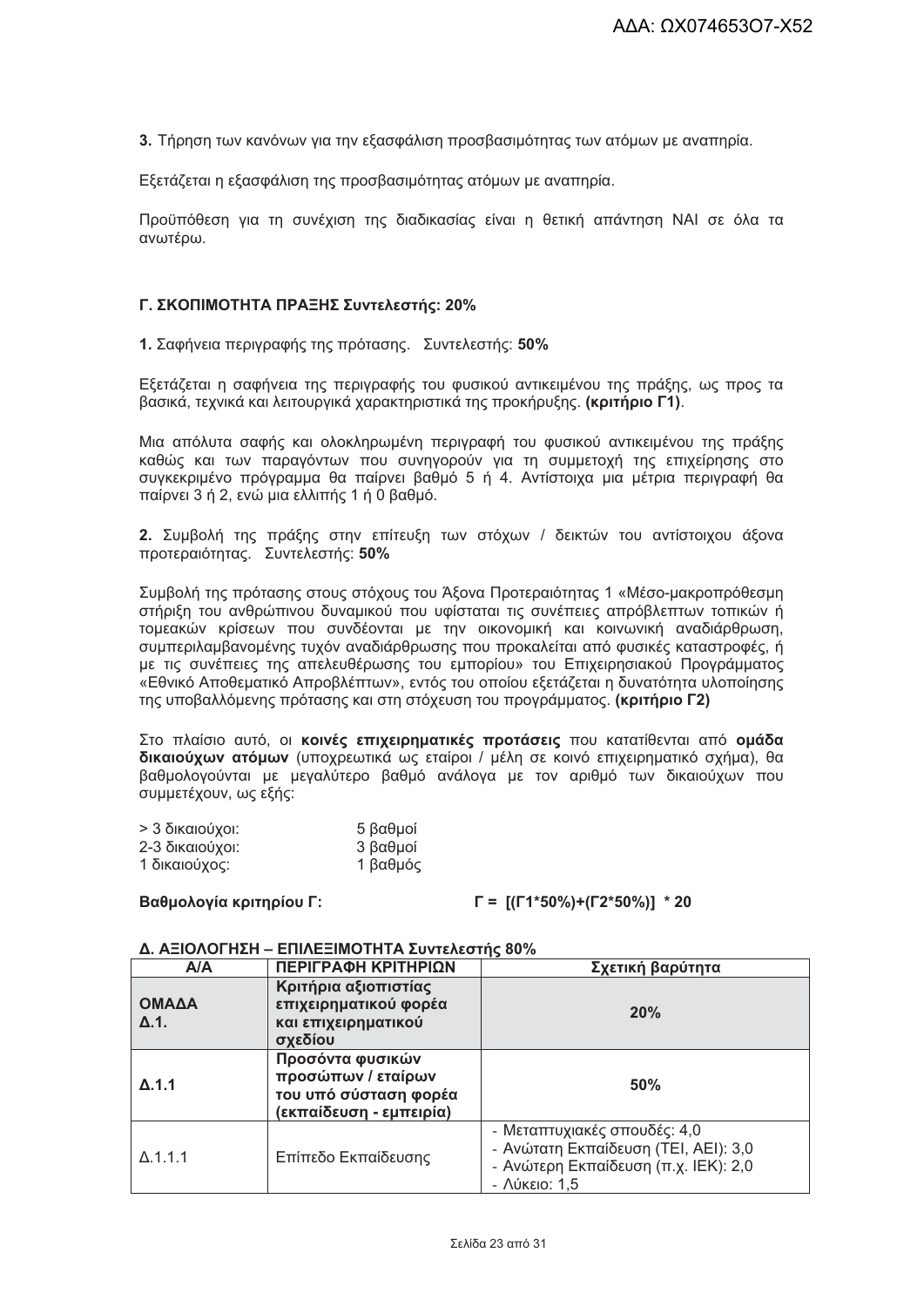| A/A             | ΠΕΡΙΓΡΑΦΗ ΚΡΙΤΗΡΙΩΝ                                                                                      | Σχετική βαρύτητα                                                                                                                                                                                                                                                                                                                                                                                                                                                                                                                                                                                                                                                                                  |
|-----------------|----------------------------------------------------------------------------------------------------------|---------------------------------------------------------------------------------------------------------------------------------------------------------------------------------------------------------------------------------------------------------------------------------------------------------------------------------------------------------------------------------------------------------------------------------------------------------------------------------------------------------------------------------------------------------------------------------------------------------------------------------------------------------------------------------------------------|
|                 |                                                                                                          | - Βασική Εκπαίδευση: 1,0                                                                                                                                                                                                                                                                                                                                                                                                                                                                                                                                                                                                                                                                          |
| $\Delta$ .1.1.2 | Εργασιακή Εμπειρία                                                                                       | - Πάνω από 10 έτη και συναφής με το<br>αντικείμενο του έργου: 4,0<br>- Από 5-10 έτη και συναφής με το<br>αντικείμενο του έργου: 3,5<br>- Από 0-5 έτη και συναφής με το αντικείμενο<br>του έργου: 3,0<br>- Πάνω από 10 έτη και μη συναφής με το<br>αντικείμενο του έργου: 3,0<br>- Από 5-10 έτη και μη συναφής με το<br>αντικείμενο του έργου: 2,5<br>- Από 0-5 έτη και μη συναφής με το<br>αντικείμενο του έργου: 2,0<br>- Χωρίς εμπειρία / χωρίς τεκμηρίωση: 0                                                                                                                                                                                                                                   |
| $\Delta$ .1.1.3 | Επαγγελματική κατάρτιση                                                                                  | Υπάρχουσα και συναφής: 2,0<br>Υπάρχουσα μη συναφής: 1,0<br>Δεν υπάρχει / δεν<br>τεκμηριώνεται: (0)                                                                                                                                                                                                                                                                                                                                                                                                                                                                                                                                                                                                |
| $\Delta$ .1.2   | Βιωσιμότητα σχεδίου                                                                                      | 50%                                                                                                                                                                                                                                                                                                                                                                                                                                                                                                                                                                                                                                                                                               |
| $\Delta$ .1.2.1 | Προβλεπόμενη<br>βιωσιμότητα της<br>επιχείρησης για τις<br>διαχειριστικές χρήσεις<br>2013, 2014 каі 2015. | Προβλεπόμενος Κύκλος εργασιών<br>Έστω α, β, γ οι προβλεπόμενοι κύκλοι<br>εργασιών της επιχείρησης στις διαχειριστικές<br>χρήσεις 2012, 2013 και 2014 αντιστοίχως.<br>$P_1 = (\beta - \alpha)/\alpha$ , $P_2 = (\gamma - \beta)/\beta$ και $P_{\gamma \epsilon \lambda} =$<br>(P1+P2)/2 ^<br>• Av $P_{T\epsilon\lambda}$ < 0<br><b>6 βαθμοί</b><br>• Av $0 < P_{\text{TE}}$ < 5% 1 $\beta \alpha \theta \mu \delta \varsigma$<br>• Av $5\% < P_{\text{TE}}$ < 10% 2 $\beta \alpha \theta \mu$ oí<br>• Av 10% < $P_{TE\lambda}$ < 15% 3 βαθμοί<br>Aν 15% < $P_{TEλ}$ < 20% 4 βαθμοί<br>$\bullet$<br>Aν 20% < $P_{\tau \epsilon \lambda}$ 5 βαθμοί<br>$\bullet$<br>Προβλεπόμενα Κέρδη προ αποσβέσεων |
| $\Delta$ .1.2.2 |                                                                                                          | και φόρων<br>Αξιολογείται ο μέσος όρος Μ του μεγέθους<br>(κέρδη προ αποσβέσεων και φόρων) /<br>(κύκλος εργασιών) για τις διαχειριστικές<br>χρήσεις 2012, 2013 και 2014 αντιστοίχως.<br>Έστω δ, ε, ζ οι τιμές του μεγέθους (κέρδη<br>προ αποσβέσεων και φόρων) / (κύκλος<br>εργασιών) για τις διαχειριστικές χρήσεις<br>2012, 2013 και 2014 αντιστοίχως.<br>$M=(\delta+\epsilon+\zeta)/3$<br>Αυτονόητο είναι ότι σε περίπτωση ζημίας τα<br>μεγέθη δ, ή ε, ή ζ έχουν αρνητικό πρόσημο.<br>Av $M < 0$<br>0 βαθμοί<br>Av $0 < M < 5\%$<br>1 βαθμός<br>Av 5% < M < 10%<br>2 βαθμοί<br>Av $10\% < M < 15\%$<br>3 βαθμοί<br>Av $15\% < M < 20\%$<br>4 βαθμοί<br>Av $20\% < M$<br>5 βαθμοί                |
| Υπολογισμός Δ.1 |                                                                                                          | $\Delta$ .1. = ( $\Delta$ .1.1.1+ $\Delta$ .1.1.2 + $\Delta$ .1.1.3)*0,5 +( $\Delta$ .1.2.1+ $\Delta$ .1.2.2)*0,5                                                                                                                                                                                                                                                                                                                                                                                                                                                                                                                                                                                 |
| ΟΜΑΔΑ Δ.2       | Κριτήρια ως προς τον<br>χαρακτήρα και την<br>ποιότητα του<br>επενδυτικού σχεδίου                         | 50%                                                                                                                                                                                                                                                                                                                                                                                                                                                                                                                                                                                                                                                                                               |
| $\Delta$ .2.1   | Προκύπτοντα οφέλη<br>(ανταγωνιστικό <b>τητ</b> α                                                         | 40%                                                                                                                                                                                                                                                                                                                                                                                                                                                                                                                                                                                                                                                                                               |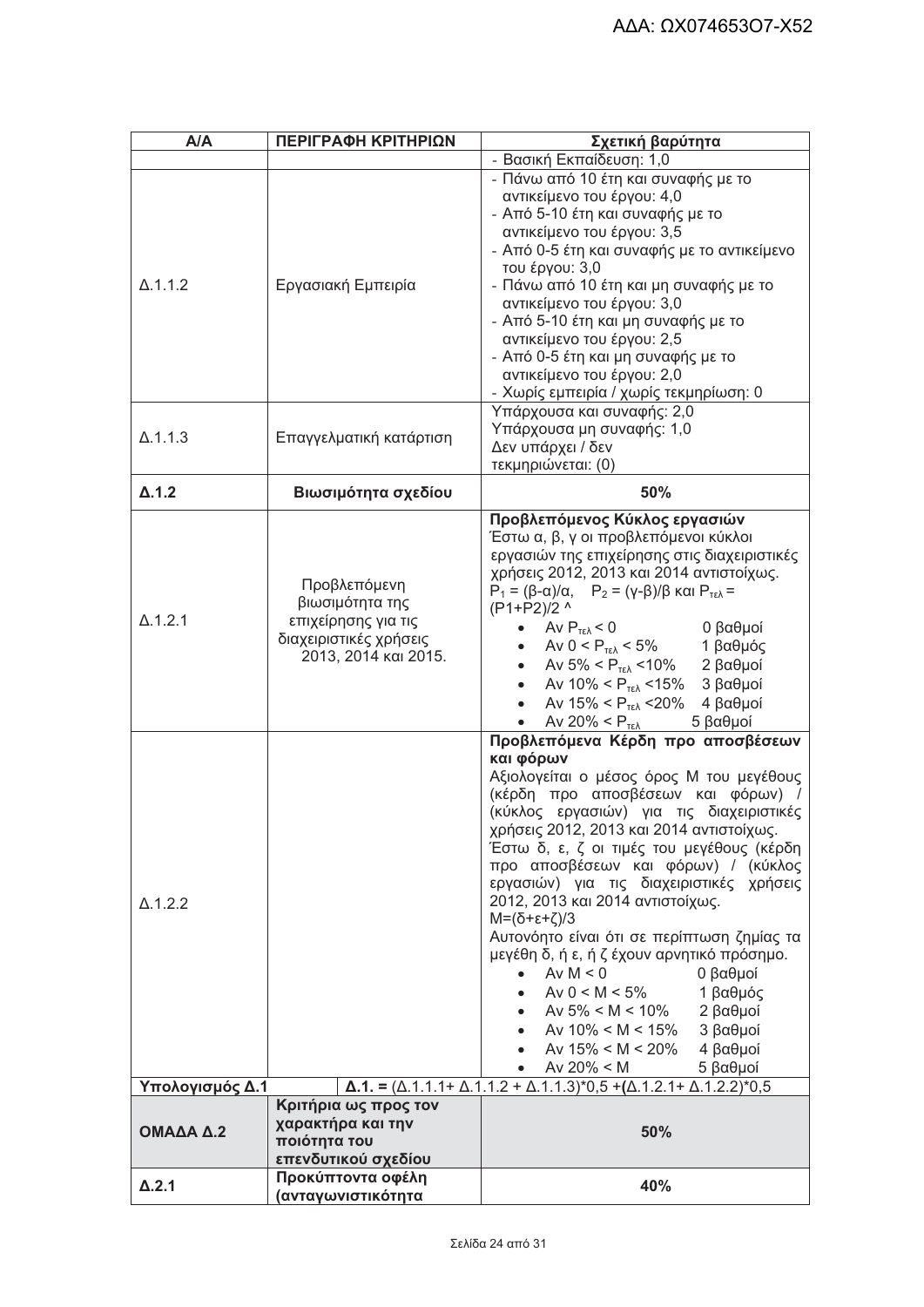| A/A                       | ΠΕΡΙΓΡΑΦΗ ΚΡΙΤΗΡΙΩΝ                                   | Σχετική βαρύτητα                                                                                                                                                                                                                                                                                                                                                                                                                                                                                                                                                                                                                                                                                                                                                                                                                                                                                                                                                                                                                                                                                                                                                                                                                                                                                                                                                                                                                                                                                                                                                                                                                                                                                                             |  |
|---------------------------|-------------------------------------------------------|------------------------------------------------------------------------------------------------------------------------------------------------------------------------------------------------------------------------------------------------------------------------------------------------------------------------------------------------------------------------------------------------------------------------------------------------------------------------------------------------------------------------------------------------------------------------------------------------------------------------------------------------------------------------------------------------------------------------------------------------------------------------------------------------------------------------------------------------------------------------------------------------------------------------------------------------------------------------------------------------------------------------------------------------------------------------------------------------------------------------------------------------------------------------------------------------------------------------------------------------------------------------------------------------------------------------------------------------------------------------------------------------------------------------------------------------------------------------------------------------------------------------------------------------------------------------------------------------------------------------------------------------------------------------------------------------------------------------------|--|
|                           | επιχείρησης, περιβάλλον,<br>τοπική ανάπτυξη)          |                                                                                                                                                                                                                                                                                                                                                                                                                                                                                                                                                                                                                                                                                                                                                                                                                                                                                                                                                                                                                                                                                                                                                                                                                                                                                                                                                                                                                                                                                                                                                                                                                                                                                                                              |  |
| $\Delta$ .2.1.1           | Βαθμός ανταγωνισμού με<br>άλλες επιχειρήσεις          | 5 βαθμοί<br>Μικρός<br>Σημαντικός<br>2,5 βαθμοί<br>Πολύ έντονος<br>0 βαθμοί<br>$\bullet$                                                                                                                                                                                                                                                                                                                                                                                                                                                                                                                                                                                                                                                                                                                                                                                                                                                                                                                                                                                                                                                                                                                                                                                                                                                                                                                                                                                                                                                                                                                                                                                                                                      |  |
| $\Delta$ .2.1.2           | Ανάπτυξη κλάδου (τελευταία                            | Συνεχής άνοδος<br>5 βαθμοί<br>$\bullet$<br>Στασιμότητα<br>2,5 βαθμοί<br>$\bullet$<br>Συνεχής πτώση<br>0 βαθμοί<br>$\bullet$                                                                                                                                                                                                                                                                                                                                                                                                                                                                                                                                                                                                                                                                                                                                                                                                                                                                                                                                                                                                                                                                                                                                                                                                                                                                                                                                                                                                                                                                                                                                                                                                  |  |
| $\Delta$ .2.2             | Αύξηση της<br>απασχόλησης                             | 60%                                                                                                                                                                                                                                                                                                                                                                                                                                                                                                                                                                                                                                                                                                                                                                                                                                                                                                                                                                                                                                                                                                                                                                                                                                                                                                                                                                                                                                                                                                                                                                                                                                                                                                                          |  |
|                           | Νέα Θέση Εργασίας (1<br>E.M.E.)                       | 10 βαθμοί                                                                                                                                                                                                                                                                                                                                                                                                                                                                                                                                                                                                                                                                                                                                                                                                                                                                                                                                                                                                                                                                                                                                                                                                                                                                                                                                                                                                                                                                                                                                                                                                                                                                                                                    |  |
| Υπολογισμός Δ.2           |                                                       | $\Delta$ .2. = ( $\Delta$ .2.1.1+ $\Delta$ .2.1.2)*0,4 + $\Delta$ .2.2*0,6                                                                                                                                                                                                                                                                                                                                                                                                                                                                                                                                                                                                                                                                                                                                                                                                                                                                                                                                                                                                                                                                                                                                                                                                                                                                                                                                                                                                                                                                                                                                                                                                                                                   |  |
| ΟΜΑΔΑ Δ.3                 | Κριτήρια ως προς την<br>μοριοδότηση των<br>δικαιούχων | 30%                                                                                                                                                                                                                                                                                                                                                                                                                                                                                                                                                                                                                                                                                                                                                                                                                                                                                                                                                                                                                                                                                                                                                                                                                                                                                                                                                                                                                                                                                                                                                                                                                                                                                                                          |  |
| Υπολογισμός<br>$\Delta.3$ | Δράση 1<br>$\eta \Delta$ 3.1.8                        | 10 βαθμοί αν εμπίπτουν σε μιαή<br>περισσότερες από τις ακόλουθες κατηγορίες:<br>Δ.3.1.1. Γυναίκες για τις οποίες προκύπτει<br>από τα εκκαθαριστικά σημειώματα ότι το<br>συνολικό εισόδημα δεν υπερβαίνει κατ΄ έτος<br>το όριο φτώχιας όπως αυτό ορίζεται από την<br>ΕΛΣΤΑΤ<br>Δ.3.1.2. Γυναίκες γονείς πολύτεκνων /<br>τρίτεκνων οικογενειών<br>Δ.3.1.3. Γυναίκες με ειδικές ανάγκες ή<br>δικαιούχοι που έχουν σύζυγο / τέκνο / - α που<br>ανήκουν στην ομάδα των Αμεα<br>Δ.3.1.4. Γυναίκες - μέλη οικογενειών με<br>άνεργο - απολυμένο τουλάχιστον ένα ακόμη<br>μέλος της οικογένειας (σύζυγος / γονέας /<br>τέκνο μέχρι 24 ετών σε σχέση κοινής<br>διαβίωσης) και με συνολικό οικογενειακό<br>εισόδημα που δεν υπερβαίνει το<br>οικογενειακό όριο φτώχιας ανάλογα με τον<br>αριθμό των οικογενειακών μελών<br>Δ.3.1.5. Μακροχρόνια άνεργες γυναίκες που<br>είναι εγγεγραμμένες πάνω από 12 μήνες στο<br>μητρώο ανέργων του ΟΑΕΔ<br>Δ.3.1.6. Μητέρες μονογονεϊκής οικογένειας<br>(ανύπαντρες / διαζευγμένες / σε διάσταση /<br>χήρες, με τουλάχιστον ένα εξαρτώμενο<br>ανήλικο τέκνο, συμπεριλαμβανομένων των<br>ανάδοχων μητέρων)<br>Δ.3.1.7. Γυναίκες θύματα trafficking ή<br>οικογενειακής βίας<br>Όσες υποψήφιες δικαιούχοι εμπίπτουν σε<br>περισσότερες από μία κατηγορίες, θα πρέπει<br>να δηλώσουν μόνο μία κατηγορία, της<br>επιλογής τους<br>Δ.3.1.8. Ωφελούμενες γυναίκες από Τοπικές<br>Δράσεις Κοινωνικής Ένταξης για Ευάλωτες<br>Ομάδες (ΤοπΕΚΟ) και Τοπικά Σχέδια για την<br>Απασχόληση προσαρμοσμένα στις Ανάγκες<br>των Τοπικών Αγορών εργασίας (ΤοπΣΑ)<br>$\Delta$ .3. = $\Delta$ .3.1.1 ή $\Delta$ .3.1.2. ή $\Delta$ .3.1.3. ή $\Delta$ .3.1.4. ή $\Delta$ .3.1.5. ή $\Delta$ .3.1.6. ή $\Delta$ .3.1.7. |  |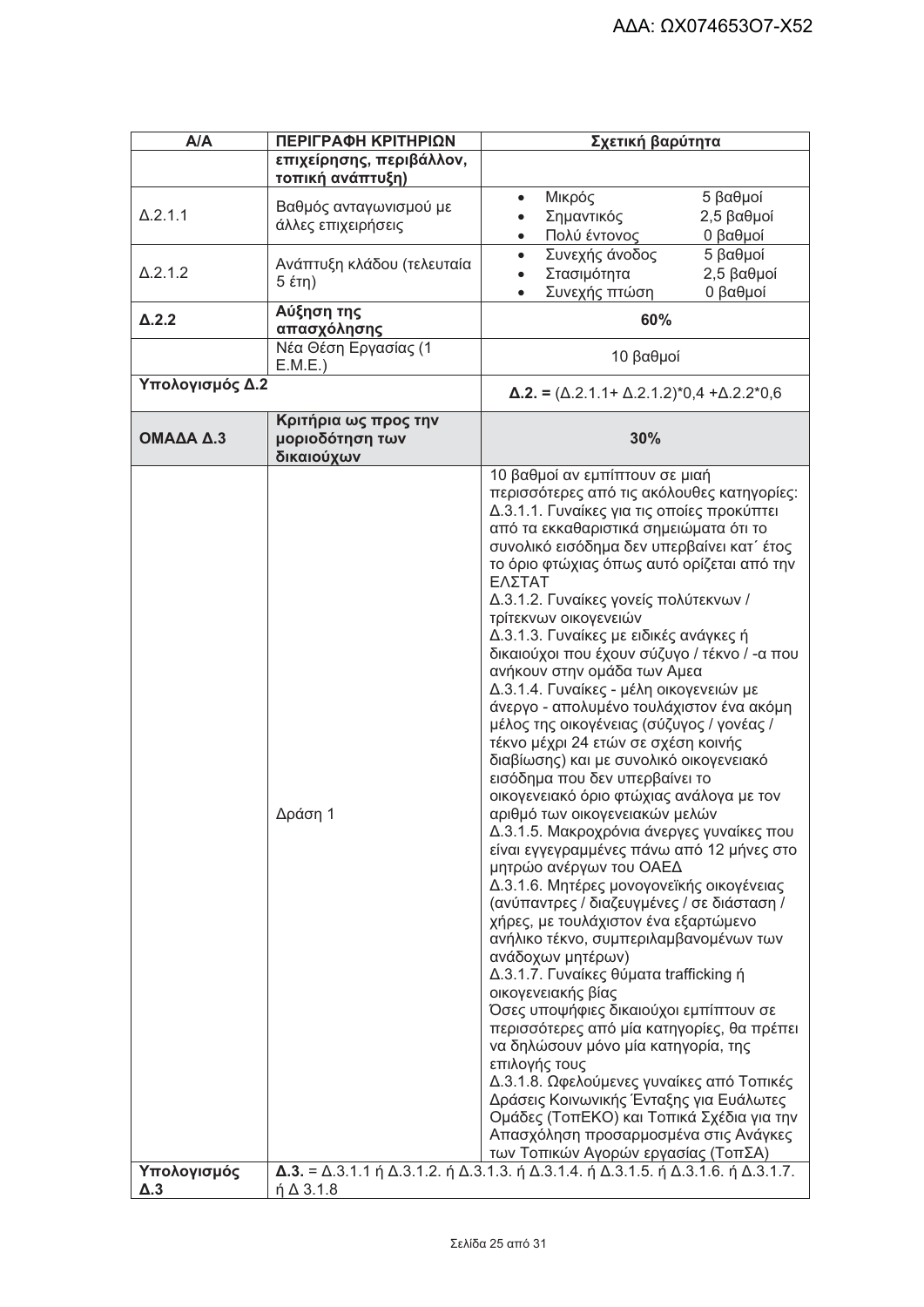#### Βαθμολονία κριτηρίου Δ:

 $\Delta = [(\Delta.1 * 20\%) + (\Delta.2 * 50\%) + (\Delta.3 * 30\%)] * 10$ 

#### ΣΥΝΟΛΙΚΗ ΒΑΘΜΟΛΟΓΙΑ

#### ΣΥΝΟΛΙΚΗ ΒΑΘΜΟΛΟΓΙΑ = 20% \* ΚΡΙΤΗΡΙΟ Γ + 80% \* ΚΡΙΤΗΡΙΟ Δ

Βαθμολογία κριτηρίων σε κλίμακα 100 βαθμών

Όλες οι προτάσεις, που βάσει των παραπάνω κριτηρίων και συντελεστών συνκεντρώνουν βαθμολογία από (50,0) και άνω, είναι κατ' αρχήν επιλέξιμες μέχρι εξαντλήσεως του προϋπολογισμού.

#### 10.6 Ολοκλήρωση αξιολόγησης - βαθμολόγησης

Μετά την ολοκλήρωση της αξιολόγησης η Επιτροπή Αξιολόγησης με την βοήθεια του ΕΦΕΠΑΕ, συντάσσει πρακτικό, που περιλαμβάνει, ανά Υποδράση;

- $\sim 100$ βαθμολογική κατάταξη των προτάσεων
- για τις καταρχήν επιλέξιμες προτάσεις (όσες δηλαδή συγκεντρώνουν βαθμολογία άνω του 50 και δεν έχουν προβλήματα επιλεξιμότητας) καταγράφεται λεπτομερώς ο εγκεκριμένος προϋπολογισμός κατά κατηγορία δαπανών.
- για τις μη επιλέξιμες προτάσεις τη σχετική τεκμηρίωση.

Οι προκύπτοντες κατάλογοι των προς χρηματοδότηση προτάσεων, με τα πρακτικά αξιολόγησης των Επιτροπών Αξιολόγησης διαβιβάζονται από την ΕΥΔ ΕΠΑΕ στον Γενικό Γραμματέα Επενδύσεων και Ανάπτυξης, ο οποίος με Απόφασή του εντάσσει τα έργα στο πρόγραμμα.

Μετά την έκδοση της Απόφασης ένταξης, δημοσιεύονται στοιχεία των εγκεκριμένων έργων στους Δικτυακούς τόπους της ΕΥΔ/ΕΠΑΕ www.antagonistikotita.gr. και του ΕΦΕΠΑΕ www.efepae.gr Ακολούθως ενημερώνονται όλοι οι ενδιαφερόμενοι δυνητικοί δικαιούχοι με σχετικές εγκριτικές ή απορριπτικές επιστολές, από τον Ενδιάμεσο Φορέα Διαχείρισης  $(E\Phi E\Pi AE)$ :

- Στην περίπτωση των ενταγμένων έργων, η εγκριτική επιστολή ενημερώνει χωριστά τον κάθε δικαιούχο για το Τεχνικό Παράρτημα στο οποίο περιλαμβάνεται σαφής και αναλυτική περιγραφή του προς εκτέλεση έργου, το χρονοδιάγραμμα, ο συνολικός προϋπολογισμός του, οι πηγές και το ποσοστό χρηματοδότησης αυτού (το Τεχνικό Παράρτημα θα αναρτηθεί και στο ΠΣΚΕ για κάθε επιχείρηση χωριστά). Επίσης, με την επιστολή θα ενημερώνεται ο Δικαιούχος για το Υπόδειγμα Υπεύθυνης Δήλωσης περί αποδοχής του Τεχνικού Παραρτήματος όπως αυτό διαμορφώθηκε μετά την αξιολόγηση καθώς και όλους τους όρους που τίθενται στον Οδηγό για την υλοποίηση του έργου και την παρακολούθηση αυτού. Η Υπεύθυνη Δήλωση θα υποβληθεί στον ΕΦΕΠΑΕ, μέχρι και το αίτημα για πρώτη εκταμίευση.
- Στην περίπτωση των μη εντανμένων έρνων, αναφέρεται ο ακριβής λόνος απόρριψης.

Μετά την έκδοση της Απόφασης Ένταξης, οι επιχειρήσεις μπορούν να υποβάλλουν ένσταση εντός 10 ημερολονιακών ημερών.

Ο ΕΦΕΠΑΕ αναλαμβάνει τις ανωτέρω ενέργειες και έχει την ευθύνη της καταχώρησης όλων των απαραίτητων δεδομένων στο Πληροφοριακό Σύστημα Κρατικών Ενισχύσεων.

Οι επιχειρήσεις των οποίων τα αιτήματα χρηματοδότησης εγκρίνονται, συμφωνούν πως η έγκριση χρηματοδότησης συνεπάγεται δημοσίευση της επωνυμίας της εταιρίας τους, του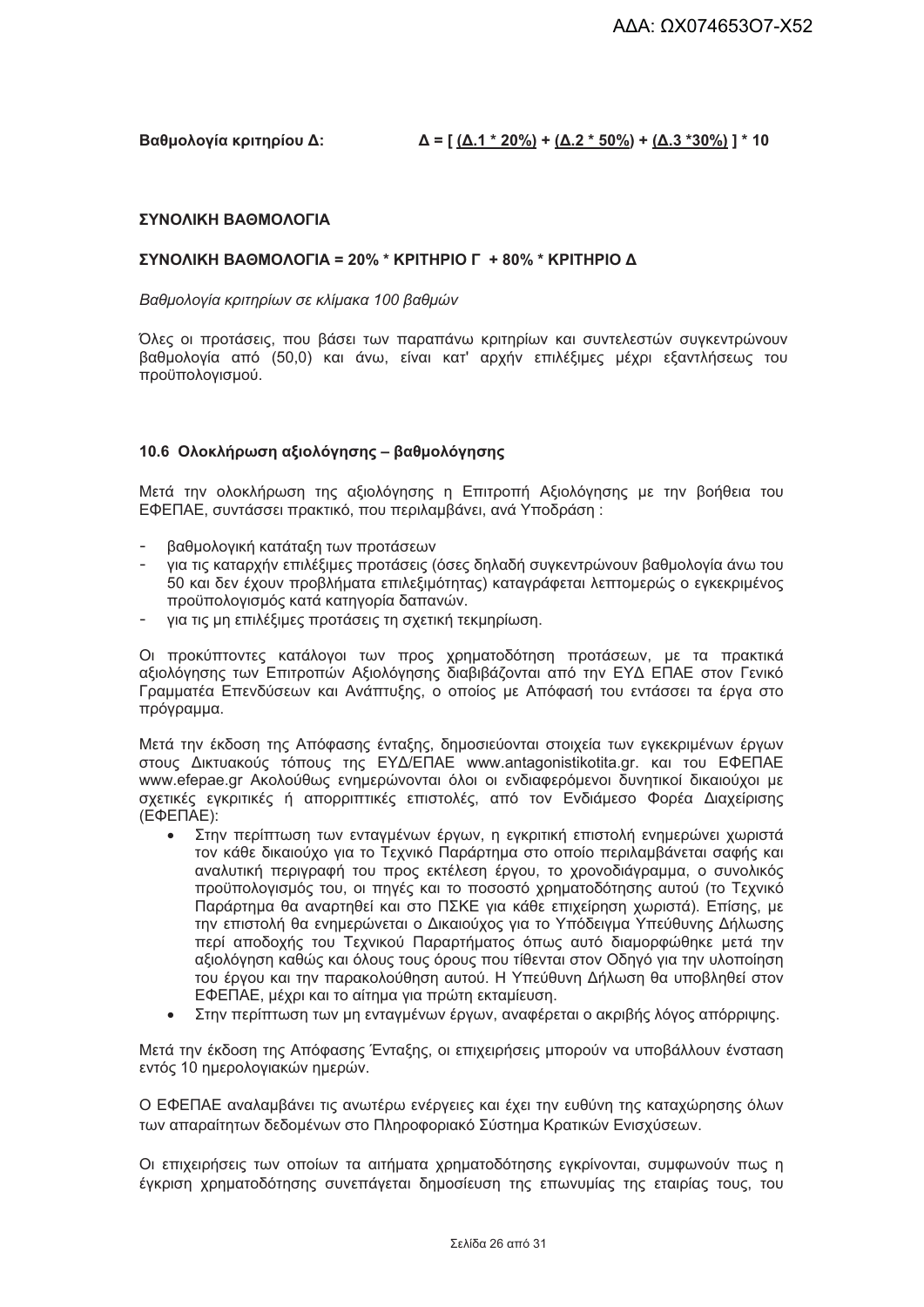τίτλου της πράξης και του ποσού της δημόσιας χρηματοδότησης, στον κατάλογο των δικαιούχων που δημοσιεύεται ηλεκτρονικά (τουλάχιστον στην ιστοσελίδα του ΕΠΑΝ ΙΙ, www.antagonistikotita.gr) ή με άλλον τρόπο, σύμφωνα με το άρθρο 7 παράνραφος 2 στοιχείο δ' του Κανονισμού (ΕΚ) αριθ. 1828/2006.

#### 11 ΥΛΟΠΟΙΗΣΗ – ΟΛΟΚΛΗΡΟΣΗ ΠΡΟΓΡΑΜΜΑΤΟΣ

Εντός εξήντα (60) ημερολογιακών ημερών από την ημερομηνία ολοκλήρωσης του επιχειρηματικού σχεδίου, ο δικαιούχος υποχρεούται να υποβάλει στον ΕΦΕΠΑΕ «Αίτηση Ολοκλήρωσης» συνοδευόμενη από τα δικαιολογητικά που περιγράφονται αναλυτικά στο Παράρτημα ΙΙΙ του παρόντος Οδηγού. Ως ημερομηνία ολοκλήρωσης νοείται η ημερομηνία έκδοσης του τελευταίου παραστατικού αποπληρωμής της πράξης, η οποία δεν μπορεί να ξεπεράσει την 31/12/2015.

#### 12. ΕΠΑΛΗΘΕΥΣΕΙΣ

#### 12.1 Εκθέσεις προόδου έργων - πιστοποίηση

Η παρακολούθηση των έργων των δικαιούχων (πιστοποιήσεις) γίνεται μέσω Διοικητικών ή / και επιτόπιων επαληθεύσεων του Φυσικού και Οικονομικού Αντικειμένου των έργων τους από ειδικά για το σκοπό αυτό όργανα ελέγχου του ΕΦΕΠΑΕ, κατόπιν αιτήματος πιστοποίησης του δικαιούχου.

- Το περιεχόμενο των εκθέσεων προόδου / ολοκλήρωσης, ο χρόνος υποβολής τους καθώς και τα δικαιολογητικά που θα συνοδεύουν την κάθε έκθεση προόδου, θα αποσταλούν από τον ΕΦΕΠΑΕ στους δικαιούχους μετά την υπονραφή της απόφασης ένταξης.
- Η Πρώτη Ενδιάμεση Έκθεση Προόδου είναι δυνατόν να υποβληθεί, μετά την εκτέλεση  $\bullet$ τουλάχιστον του 20% του συνολικού οικονομικού και αντίστοιχου φυσικού αντικειμένου.
- Η Δεύτερη Ενδιάμεση Έκθεση Προόδου είναι δυνατόν να υποβληθεί, μετά την εκτέλεση τουλάχιστον του 50% του συνολικού οικονομικού και αντίστοιχου φυσικού αντικειμένου.
- Ο δικαιούχος έχει δικαίωμα αίτησης συνολικής πιστοποίησης του έργου του χωρίς την  $\bullet$ υποβολή ενδιάμεσης έκθεσης προόδου (υποβολή απευθείας Έκθεσης Ολοκλήρωσης).
- Κάθε έκθεση προόδου / ολοκλήρωσης ενεργοποιεί τις διαδικασίες επαλήθευσηςπιστοποίησης, όσον αφορά στην υλοποίηση του έργου και καταβολής της επιχορήγησης που αναλονεί.

Μετά το πέρας της επαλήθευσης ο ΕΦΕΠΑΕ συντάσσει βάσει της προβλεπόμενης διαδικασίας το απαιτούμενο Έντυπο Ελέγχου (Έκθεση Πιστοποίησης), εισάγει όλα τα απαραίτητα στοιχεία στο ΠΣΚΕ και εν συνεχεία αποστέλλει στο Δικαιούχο σχετική επιστολή με τις δαπάνες που πιστοποιήθηκαν, αυτές που δεν πιστοποιήθηκαν και τα συνολικά στοιχεία σχετικά με την πιστοποίηση του έργου. Σε περίπτωση που σε αίτημα έλεγχου διαπιστωθεί ότι ο αιτούμενος Π/Υ είναι μικρότερος από αυτόν που δύναται να πιστοποιηθεί με βάση τα προσκομισθέντα παραστατικά, ο ΕΦΕΠΑΕ δύναται να πιστοποιήσει το ποσό αυτό εφόσον αυτό δεν υπερβαίνει την ενκεκριμένη Δημόσια Δαπάνη.

#### 12.2 Πιστοποίηση δαπανών νέας θέσης εργασίας

Η αναλογούσα δημόσια χρηματοδότηση καταβάλλεται έπειτα από πιστοποίηση κατά τη διάρκεια εκτέλεσης του έρνου ή μετά την ολοκλήρωσή του.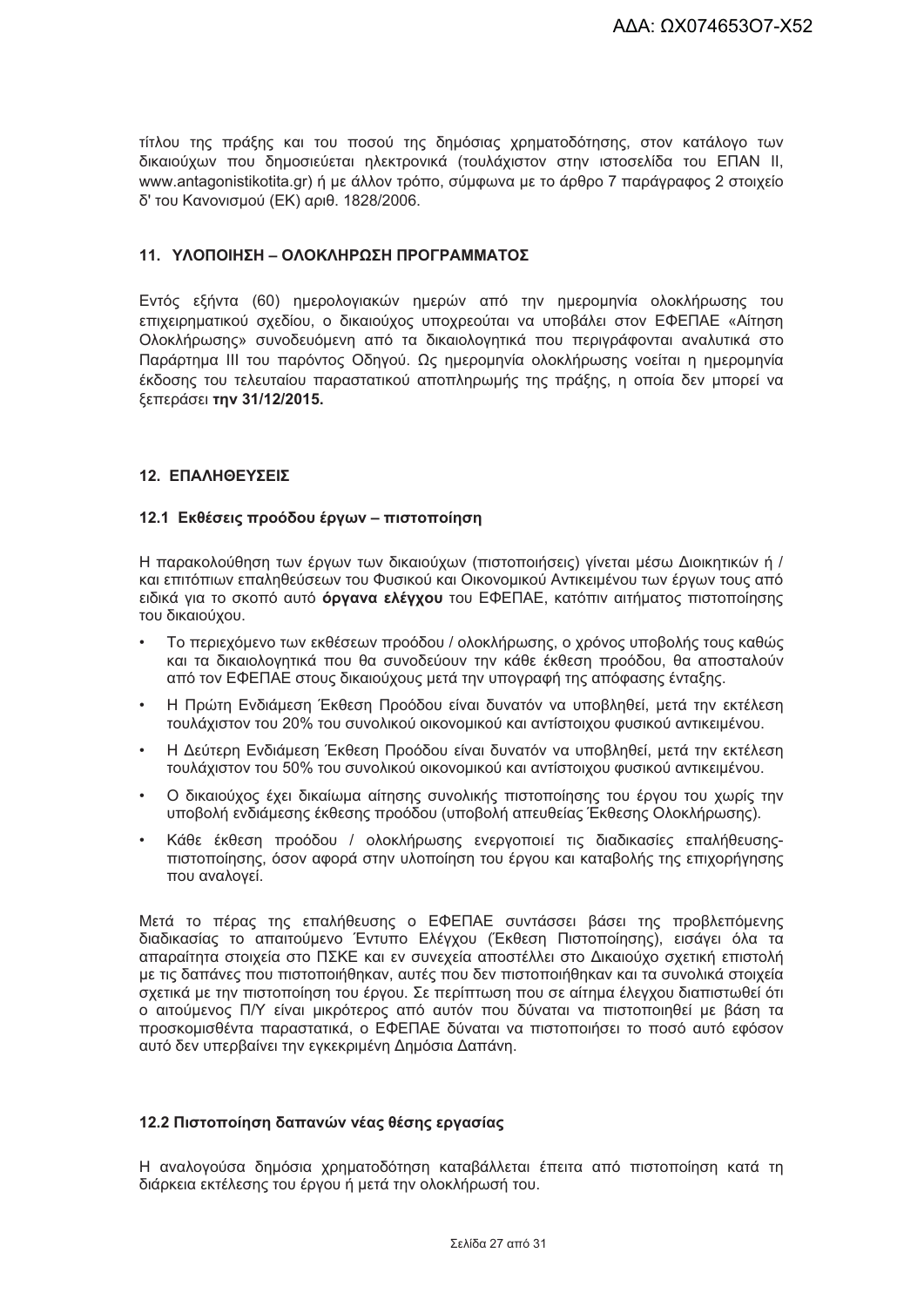#### 12.3 Ολοκλήρωση και παραλαβή έργου

Το αίτημα ολοκλήρωσης, υποβάλλεται στον ΕΦΕΠΑΕ έως και εξήντα (60) ημερολογιακές ημέρες μετά την ημερομηνία ολοκλήρωσης του ολοκληρωμένου σχεδίου παρέμβασης. Ως ημερομηνία ολοκλήρωσης νοείται η ημερομηνία έκδοσης του τελευταίου παραστατικού αποπληρωμής της πράξης, η οποία δεν μπορεί να ξεπεράσει την 31/12/2015.

Μη υποβολή της αίτησης ολοκλήρωσης ή εκπρόθεσμη υποβολή της θέτει τον δικαιούχο στον κίνδυνο να υποστεί τις συνέπειες ανάκλησης της απόφασης ένταξης.

Σε περίπτωση δημιουργίας νέας ή νέων θέσεων εργασίας απαιτείται και έλεγχος διατήρησης των θέσεων αυτών μέχρι την συμπλήρωση της 1 Ετήσιας Μονάδας Εργασίας ή την συμπλήρωση 2400 ωρών εργασίας κατά τη διάρκεια υλοποίησης του επιχειρηματικού σχεδίου. Ο δικαιούχος είναι υποχρεωμένος καθ' όλη την διάρκεια του έργου έως και την ολοκλήρωση αυτού να διατηρεί κατά μέσο όρο (Μ.Ο.) τις ΕΜΕ που είχε η επιχείρησή του κατά το έτος πριν την απόφαση ένταξης (δηλαδή το 2012).

Σε περίπτωση που ο παραπάνω όρος δεν τηρηθεί, η επιχείρηση επιστρέφει εντόκως την αναλογούσα Δημόσια Χρηματοδότηση σύμφωνα με τη διαδικασία επιβολής δημοσιονομικής διόρθωσης (άρθρα 7 έως 15 της ΥΠΑΣΥΔ).

Ο ΕΦΕΠΑΕ διενεργεί διοικητικούς ελέγχους στο 100% των περιπτώσεων.

Αρμόδιος για την εξέταση αιτημάτων ολοκλήρωσης και παραλαβής των έργων είναι ο ΕΦΕΠΑΕ. Σε περίπτωση που απαιτηθεί ανάκληση της απόφασης ένταξης, ο ΕΦΕΠΑΕ εισηγείται στην ΕΥΔ ΕΠΑΕ την έκδοση της σχετικής απόφασης.

#### 13. ΤΡΟΠΟΠΟΙΗΣΕΙΣ ΑΠΟΦΑΣΕΩΝ ΕΝΤΑΞΗΣ

#### 13.1 Τροποποιήσεις Φυσικού και Οικονομικού Αντικειμένου

Κατά τη διάρκεια υλοποίησης του επενδυτικού σχεδίου, επιτρέπονται τροποποιήσεις του φυσικού και οικονομικού αντικειμένου (ΦΟΑ) της επένδυσης. Είναι δυνατές έως τρεις (3) τροποποιήσεις του οικονομικού και φυσικού αντικειμένου της επένδυσης και εφόσον με την αιτούμενη διαμόρφωση ή τροποποίηση δεν αλλοιώνονται οι προϋποθέσεις ένταξης του έργου στο Πρόγραμμα. Σ' αυτές τις τροποποιήσεις ΦΟΑ της επένδυσης δεν συγκαταριθμούνται οι λοιπές, ήσσονος σημασίας κατά τους όρους της παραγράφου 13.2 κατωτέρω τροποποιήσεις.

Σε κάθε περίπτωση στο υποβληθέν αίτημα τροποποίησης πρέπει να δικαιολογείται ειδικώς και επαρκώς η ανανκαιότητα της τροποποίησης και τεκμηριώνεται η μη αλλοίωση των στόχων που έχουν τεθεί και εγκριθεί. Το αίτημα τροποποίησης φυσικού και οικονομικού αντικειμένου πρέπει να υποβληθεί στον ΕΦΕΠΑΕ (αρμόδιο εταίρο) πριν την ημερομηνία λήξης του έργου, όπως αυτή προκύπτει βάσει της Απόφασης Ένταξης, συνοδευόμενο από όλα κατά περίπτωση απαραίτητα δικαιολογητικά.

Σημειώνεται ότι:

- Δεν γίνεται δεκτό αίτημα αύξησης του εγκεκριμένου προϋπολογισμού.
- $\blacksquare$ Η μεταφορά κονδυλιών δαπανών μεταξύ των κατηγοριών δαπανών δεν δύναται να υπερβαίνει το 25% του εγκεκριμένου συνολικού προϋπολογισμού, un συμπεριλαμβανομένου του κόστους της νέας θέσης εργασίας.
- Στον τροποποιημένο επιχορηγούμενο προϋπολογισμό θα πρέπει να τηρούνται τα μέγιστα ποσοστά των κατηγοριών δαπανών.
- Κατά την ολοκλήρωση δεν θα ελένχεται η τήρηση των μένιστων ποσοστών των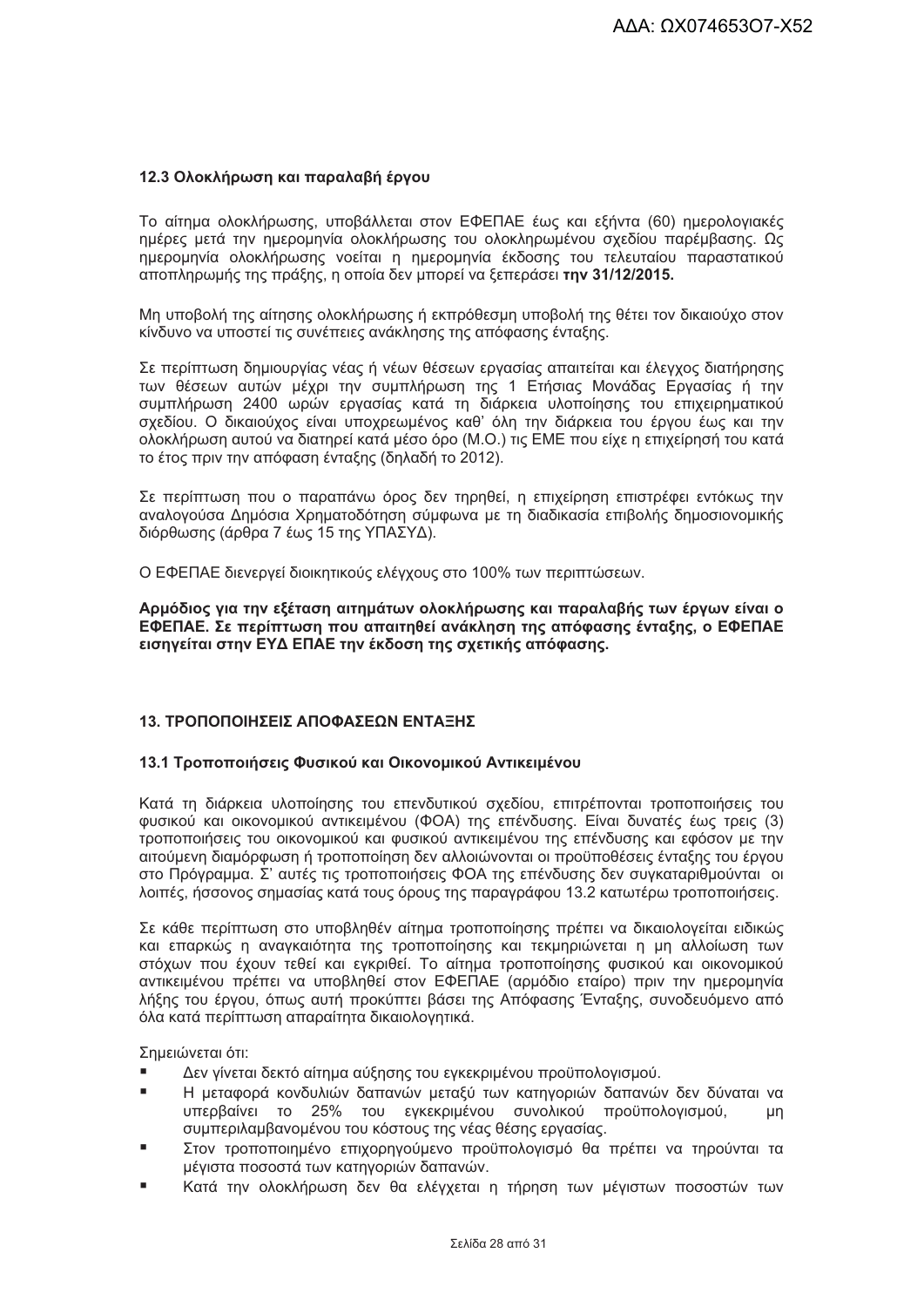κατηνοριών δαπανών παρά μόνο τα μένιστα ενκεκριμένα ποσά ανά κατηνορία δαπάνης.

- $\blacksquare$ Δεν γίνεται δεκτό αίτημα μείωσης του συνολικά επιχορηγούμενου προϋπολογισμού κάτω των 10.000.00 ευρώ, μη συμπεριλαμβανομένου του κόστους της νέας θέσης εργασίας.
- Η αλλαγή προμηθευτή, η οποία δεν συνοδεύεται από οποιαδήποτε άλλη μεταβολή του εγκεκριμένου φυσικού και οικονομικού αντικειμένου της εκάστοτε δαπάνης δεν συνιστά αιτία τροποποίησης, ενσωματώνεται στο αίτημα επαλήθευσης/πιστοποίησης και εξετάζεται απευθείας με αυτό.
- Οι τελικά πιστοποιημένες δαπάνες δεν δύναται να είναι κάτω του ποσού των 10.000,00 €, μη συμπεριλαμβανομένου του κόστους της νέας θέσης εργασίας.

Δεν απαιτείται τροποποίηση ΦΟΑ, όταν μεταβάλλεται/διαφοροποιείται το φυσικό / οικονομικό αντικείμενο εντός της ίδιας κατηγορίας ενέργειας, χωρίς να διαφοροποιείται το συνολικό οικονομικό αντικείμενο της κατηγορίας αυτής. Σε περίπτωση μεταβολής οικονομικού και φυσικού αντικειμένου μεταξύ διαφορετικών κατηγοριών ενεργειών απαιτείται να υποβληθεί αίτημα τροποποίησης (π.χ. προσθήκη νέας κατηγορίας ενέργειας ή/και μεταφοράς ποσών από ενέργεια σε ενέργεια).

#### 13.2. Λοιπές τροποποιήσεις

Ο ΕΦΕΠΑΕ εξετάζει και εγκρίνει/απορρίπτει αιτήματα επενδυτών που έχουν ενταχθεί στο Πρόγραμμα και αφορούν σε πάσης φύσεως τροποποιήσεις φυσικού και οικονομικού αντικειμένου και τα οποία δεν διαφοροποιούν ουσιωδώς τα κριτήρια επιλεξιμότητας και αξιολόγησης του επενδυτικού σχεδίου.

Ενδεικτικά, εξετάζει και λαμβάνει απόφαση για:

- Αλλαγή υπεύθυνου έργου
- $\blacksquare$ Αλλαγή νομίμου εκπροσώπου
- $\blacksquare$ Μεταβολή επωνυμίας ή/και νομικής μορφής της επιχείρησης
- $\overline{a}$ Μεταβολή εταιρικής / μετοχικής σύνθεσης
- Αλλαγή έδρας επιχείρησης ή/και τόπου εγκατάστασης
- Τροποποιήσεις ΚΑΔ, με την προϋπόθεση να είναι επιλέξιμοι και συναφείς με το επενδυτικό σχέδιο και τα κριτήρια αξιολόγησης αυτού.

Δεν απαιτείται τροποποίηση ΦΟΑ όταν ο δικαιούχος πραγματοποιεί αλλαγές ΚΑΔ οι οποίες δεν διαφοροποιούν ουσιωδώς τα κριτήρια επιλεξιμότητας και αξιολόγησης του επιχειρηματικού σχεδίου. Οι αλλαγές των ΚΑΔ θα εξετάζονται κατά την πιστοποίηση των αιτημάτων επαλήθευσης και θα αποτυπώνονται στα σχετικά έντυπα. Σε περίπτωση που οι διαφοροποιήσεις των ΚΑΔ αλλοιώνουν τα κριτήρια αξιολόγησης το έργο θα παραπέμπεται στην αρμόδια Επιτροπή Παρακολούθησης της ΕΥΔ ΕΠΑΕ. Αιτήματα τροποποιήσεων δύναται να υποβληθούν πέραν των καταληκτικών ημερομηνιών ολοκλήρωσης του έργου

Σε περίπτωση που οι τροποποιήσεις διαφοροποιούν ουσιωδώς τα κριτήρια επιλεξιμότητας και αξιολόγησης, ο ΕΦΕΠΑΕ προβαίνει σε σχετική εισήγηση στην ΕΥΔ ΕΠΑΕ, η οποία και γνωμοδοτεί για την τελική απόρριψη ή μη του έργου και την έκδοση σχετικής απόφασης.

Επίσης, σε περίπτωση που κατά την εξέταση των ως άνω αιτημάτων απαιτείται αναβαθμολόγηση των κριτηρίων αξιολόγησης του έργου (λόγω π.χ. διαφοροποίησης των βαθμολογούμενων κριτηρίων σε περίπτωση αλλαγή εταιρικής σύνθεσης) και αυτή οδηγεί κατόπιν επανακατάταξης σε απένταξη της πρότασης, ο ΕΦΕΠΑΕ εισηγείται σχετικά στην ΕΥΔ-ΕΠΑΕ, η οποία γνωμοδοτεί για την απόρριψη ή αποδοχή των αιτημάτων τροποποίησης.

Διευκρινίζεται δε, ότι ως προς τον χρόνο των αιτημάτων τροποποίησης από τους επενδυτές του προγράμματος, αυτός δύναται να είναι και κατά την υποβολή των δικαιολογητικών του κεφ. Β του Παραρτήματος ΙΙΙ του προγράμματος (Έλεγχος Φυσικού Φακέλου). Επομένως, εφόσον κατά την υποβολή των ως άνω δικαιολογητικών διαπιστωθούν τροποποιήσεις ως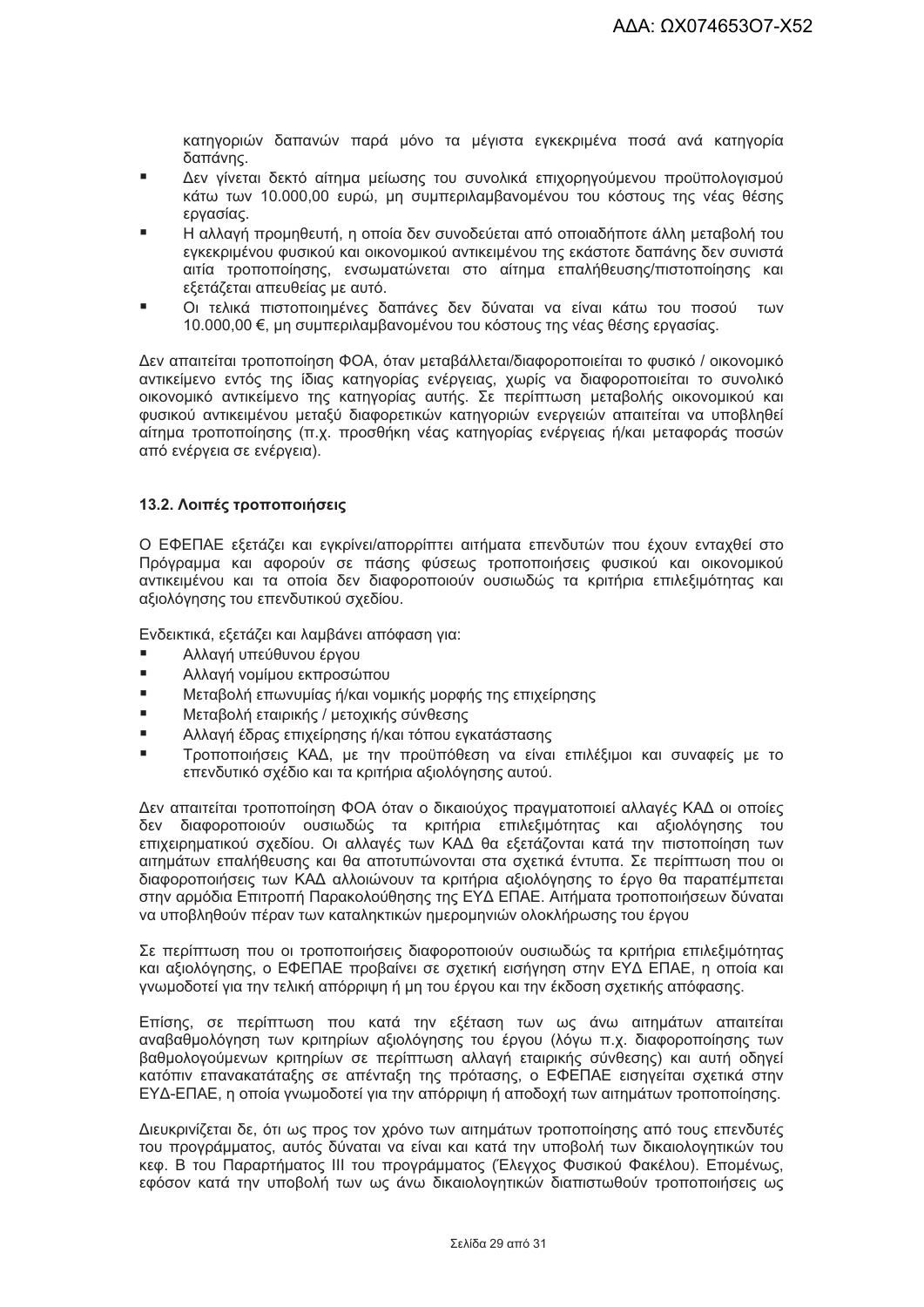προς το αρχικά ενκριθέν επενδυτικό σχέδιο, αυτό δύναται να λαμβάνεται ως οιωνεί αίτημα τροποποίησης το οποίο θα συνεξετάζεται και θα γίνεται αποδεκτό ή μη από την αρμόδια σε κάθε περίπτωση αρχή.

Για κάθε άλλο θέμα επιλαμβάνεται η ΕΥΔ ΕΠΑΕ, κατόπιν εισήγησης του ΕΦΕΠΑΕ.

#### 14. ΥΠΟΧΡΕΩΣΕΙΣ ΕΝΙΣΧΥΟΜΕΝΩΝ ΕΠΙΧΕΙΡΗΣΕΩΝ

Κατά το διάστημα υλοποίησης του έρνου τους οι δικαιούχοι είναι υποχρεωμένοι να παρέχουν οποιαδήποτε πληροφορία καταστεί αναγκαία προς τον ΕΦΕΠΑΕ και την ΕΥΔ/ΕΠΑΕ σχετικά με το έργο τους, με τη μορφή αναφορών ή παροχής συγκεκριμένων στοιχείων. Μη ανταπόκριση σε αίτημα λήψης στοιχείων, που απαιτούνται από το Ε.Π. ΕΘΝΙΚΟ ΑΠΟΘΕΜΑΤΙΚΟ ΑΠΡΟΒΛΕΠΤΩΝ και το ΕΣΠΑ 2007-2013, ενδέχεται να οδηγήσει στην απένταξη του δικαιούχου από το Πρόγραμμα.

Δειγματοληπτικά αλλά και στοχευμένα είναι δυνατόν να γίνει επιτόπια επαλήθευση χωρίς την προγενέστερη ενημέρωση των φορέων του έργου από τον ΕΦΕΠΑΕ, από την ΕΥΔ/ΕΠΑΕ, ή και άλλα όργανα του Ελληνικού Δημοσίου ή της Ευρωπαϊκής Ένωσης. Ειδικότερα, η ΕΥΔ/ΕΠΑΕ έχει το δικαίωμα διενέργειας όχι μόνο δειγματοληπτικών αλλά και στοχευμένων επανελέγχων μετά την ολοκλήρωση των έργων.

Σε περίπτωση δημιουργίας νέας ή νέων θέσεων εργασίας απαιτείται και έλεγχος διατήρησης των θέσεων αυτών μέχρι την συμπλήρωση της μίας (1) Ετήσιας Μονάδας Εργασίας ή την συμπλήρωση 2400 ωρών εργασίας κατά τη διάρκεια υλοποίησης του επιχειρηματικού σχεδίου. Ο δικαιούχος είναι υποχρεωμένος καθ' όλη την διάρκεια του έργου έως και την ολοκλήρωση αυτού να διατηρεί κατά μέσο όρο (Μ.Ο.) τις ΕΜΕ που είχε η επιχείρησή του κατά το έτος πριν την απόφαση ένταξης (δηλαδή το 2012).

Εξαιρούνται οι περιπτώσεις που αφορούν σε θέσεις εργασίας που έμειναν κενές μετά από αναπηρία ή συνταξιοδότηση λόγω ηλικίας ή άδεια μητρότητας.

Ο έλεγχος για τη διατήρηση των ΕΜΕ εξετάζεται μόνο κατά την τελική έκθεση προόδου/πιστοποίησης και όχι στις τυχόν ενδιάμεσες εκθέσεις προόδου/ πιστοποίησης.

Σε περίπτωση που διαπιστωθεί κατά τον τελικό έλεγχο από τον ΕΦΕΠΑΕ, παραβίαση από τον Δικαιούχο της δέσμευσης για διατήρηση των θέσεων εργασίας (υφιστάμενων και νέων) με μείωση μεγαλύτερη του 0,2 ΕΜΕ αθροιστικά ή άνω των 480 ωρών εργασίας, ο δικαιούχος χάνει εξ' ολοκλήρου το δικαίωμα της ενίσχυσης, το έργο απεντάσσεται και επιστρέφεται η επιχορήγηση που έχει ήδη καταβληθεί.

Οι ενισχυόμενες επιχειρήσεις οφείλουν να είναι σε λειτουργία τουλάχιστον μέχρι την τελική πιστοποίηση και αποπληρωμή του έργου.

#### Υποχρεώσεις Δημοσιότητας

Ο επενδυτής κατά τη διάρκεια υλοποίηση της πράξης, αναρτά πινακίδα αναφορικά με τη συνδρομή του διαρθρωτικού ταμείου στην υλοποίηση του έργου του, σύμφωνα με τις προδιαγραφές που θα του υποδειχθούν από τον ΕΦΕΠΑΕ. Υποχρεούται επίσης να παρέχει στοιχεία για στατιστικές και μελέτες που διενεργούν δημόσιες αρχές.

#### 15. ΟΜΑΔΑ ΠΑΡΑΚΟΛΟΥΘΗΣΗΣ ΠΡΟΓΡΑΜΜΑΤΟΣ

Δύναται για τις ανάγκες παρακολούθησης του παρόντος Προγράμματος να συσταθεί με απόφαση του Γενικού Γραμματέα Δημοσίων Επενδύσεων - ΕΣΠΑ πενταμελής Ομάδα Παρακολούθησης των ενταγμένων έργων, η οποία είναι αρμόδια για την εξέταση αιτημάτων τροποποίησης, ολοκλήρωσης και απένταξης (σύμφωνα με τα οριζόμενα στα Κεφάλαια 11 ως 14 του Οδηγού του Προγράμματος) και γενικότερα ειδικών θεμάτων που έχουν να κάνουν με την υλοποίηση, την παρακολούθηση, την ολοκλήρωση και την παραλαβή των έργων,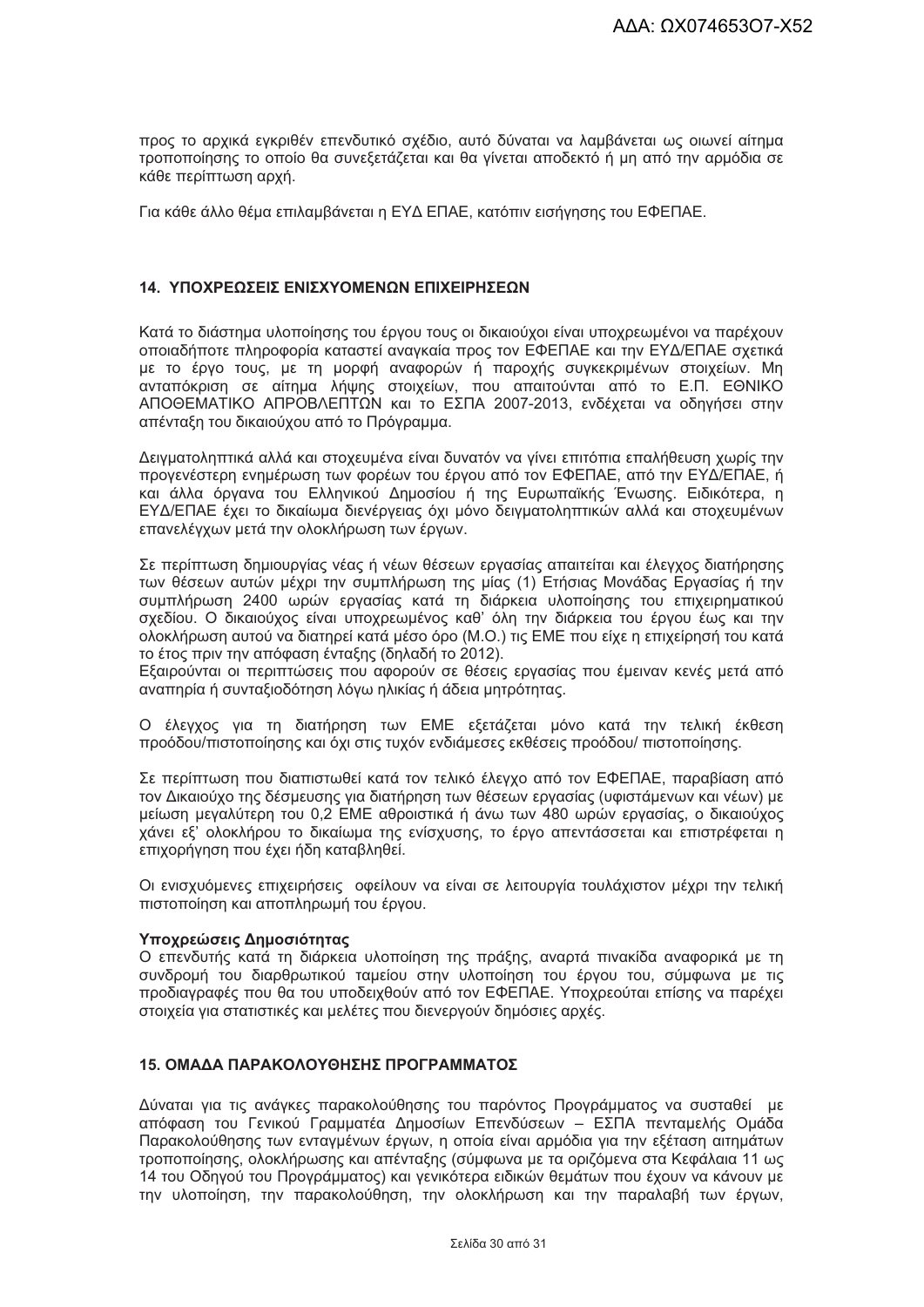σύμφωνα με τις διατάξεις του Οδηγού Προγράμματος.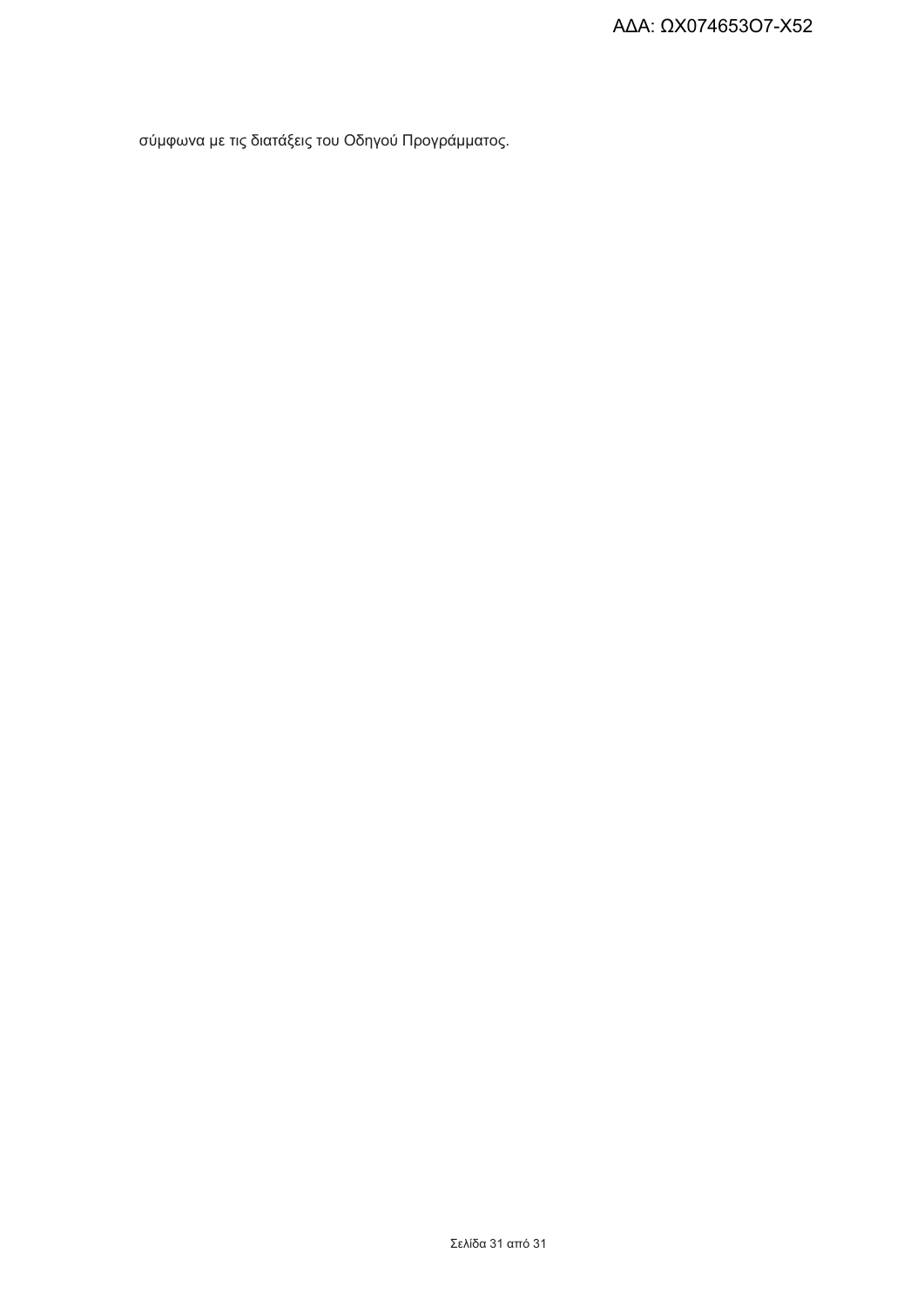# **ПАРАРТНМА І**

# ΟΡΙΣΜΟΣ ΜΗ ΕΠΙΛΕΞΙΜΟΝ ΚΛΑΛΟΝ

Σε κάθε περίπτωση, ισχύουν οι περιορισμοί του πεδίου εφαρμογής των ενισχύσεων όπως ορίζονται στο Άρθρο 1 του Κανονισμού της ΕΕ 1998/2006 De Minimis. Ο παρόν κανονισμός εφαρμόζεται στις ενισχύσεις που χορηγούνται σε επιχειρήσεις σε όλους τους τομείς εκτός από:

- α) τις ενισχύσεις προς επιχειρήσεις που δραστηριοποιούνται στους τομείς της αλιείας και της υδατοκαλλιέρνειας, που εμπίπτουν στον κανονισμό (ΕΚ) αριθ. 104/2000 του Συμβουλίου (1).
- β) τις ενισχύσεις προς επιχειρήσεις που ασχολούνται με την πρωτογενή παραγωγή γεωργικών προϊόντων, όπως απαριθμούνται στο παράρτημα Ι της συνθήκης:
- γ) ενισχύσεις προς επιχειρήσεις που ασχολούνται με τη μεταποίηση και εμπορία γεωργικών προϊόντων, όπως απαριθμούνται στο Παράρτημα Ι της συνθήκης, στις ακόλουθες περιπτώσεις:
	- i) όταν το ποσό της ενίσχυσης καθορίζεται με βάση την τιμή ή την ποσότητα τέτοιων προϊόντων που πωλούνται από πρωτογενείς παραγωγούς ή διατίθενται στην αγορά από τις οικείες επιχειρήσεις·
	- ii) όταν η ενίσχυση συνοδεύεται από την υποχρέωση απόδοσής της εν μέρει ή εξ ολοκλήρου σε πρωτογενείς παραγωγούς·
- δ) ενισχύσεις για δραστηριότητες που σχετίζονται με εξαγωγές προς τρίτες χώρες ή προς κράτη μέλη, ιδίως δε ενισχύσεις που συνδέονται άμεσα με τις εξαγόμενες ποσότητες, με τη δημιουργία και λειτουργία δικτύου διανομής ή με άλλες τρέχουσες δαπάνες που σχετίζονται με εξαγωγική δραστηριότητα:
- ε) ενισχύσεις για τις οποίες τίθεται ως όρος η χρήση εγχώριων αγαθών αντί των εισανόμενων·
- στ) τις ενισχύσεις προς επιχειρήσεις που δραστηριοποιούνται στον τομέα του άνθρακα κατά την έννοια του κανονισμού (ΕΚ) αριθ. 1407/2002·
- ζ) τις ενισχύσεις για την απόκτηση οχημάτων οδικών εμπορευματικών μεταφορών οι οποίες χορηνούνται σε επιχειρήσεις που εκτελούν οδικές εμπορευματικές μεταφορές για λογαριασμό τρίτων·
- η) τις ενισχύσεις που χορηγούνται σε προβληματικές επιχειρήσεις.

Για τους σκοπούς του παρόντος κανονισμού νοούνται ως:

- α) «γεωργικά προϊόντα» τα προϊόντα που απαριθμούνται στο Παράρτημα Ι της συνθήκης ΕΚ (που παρατίθεται παρακάτω), με εξαίρεση τα προϊόντα αλιείας·
- β) «μεταποίηση γεωργικών προϊόντων» κάθε πράξη επί γεωργικού προϊόντος από την οποία προκύπτει ένα επίσης γεωργικό προϊόν, με εξαίρεση τις εργασίες εντός της γεωργικής εκμετάλλευσης που είναι απαραίτητες για την προετοιμασία ενός προϊόντος ζωικής ή φυτικής προέλευσης για την πρώτη του πώληση·
- y) «εμπορία γεωργικών προϊόντων» η κατοχή ή έκθεση με σκοπό την πώληση, την προσφορά προς πώληση, την παράδοση ή οποιονδήποτε άλλον τρόπο διάθεσης στην αγορά, με εξαίρεση την πρώτη πώληση από μέρους πρωτογενούς παραγωγού σε μεταπωλητές ή μεταποιητικές επιχειρήσεις και κάθε δραστηριότητα η οποία προετοιμάζει το προϊόν για μια τέτοια πρώτη πώληση· η πώληση από μέρους πρωτογενούς παραγωγού προς τελικούς καταναλωτές λογίζεται ως εμπορία αν πραγματοποιείται σε χωριστό και ειδικό για τον σκοπό αυτό χώρο.

Επίσης από τον κλάδο της μεταποίησης, για τις ανάγκες του παρόντος οδηγού εξαιρούνται και δεν δύνανται να υποβάλλουν αίτηση: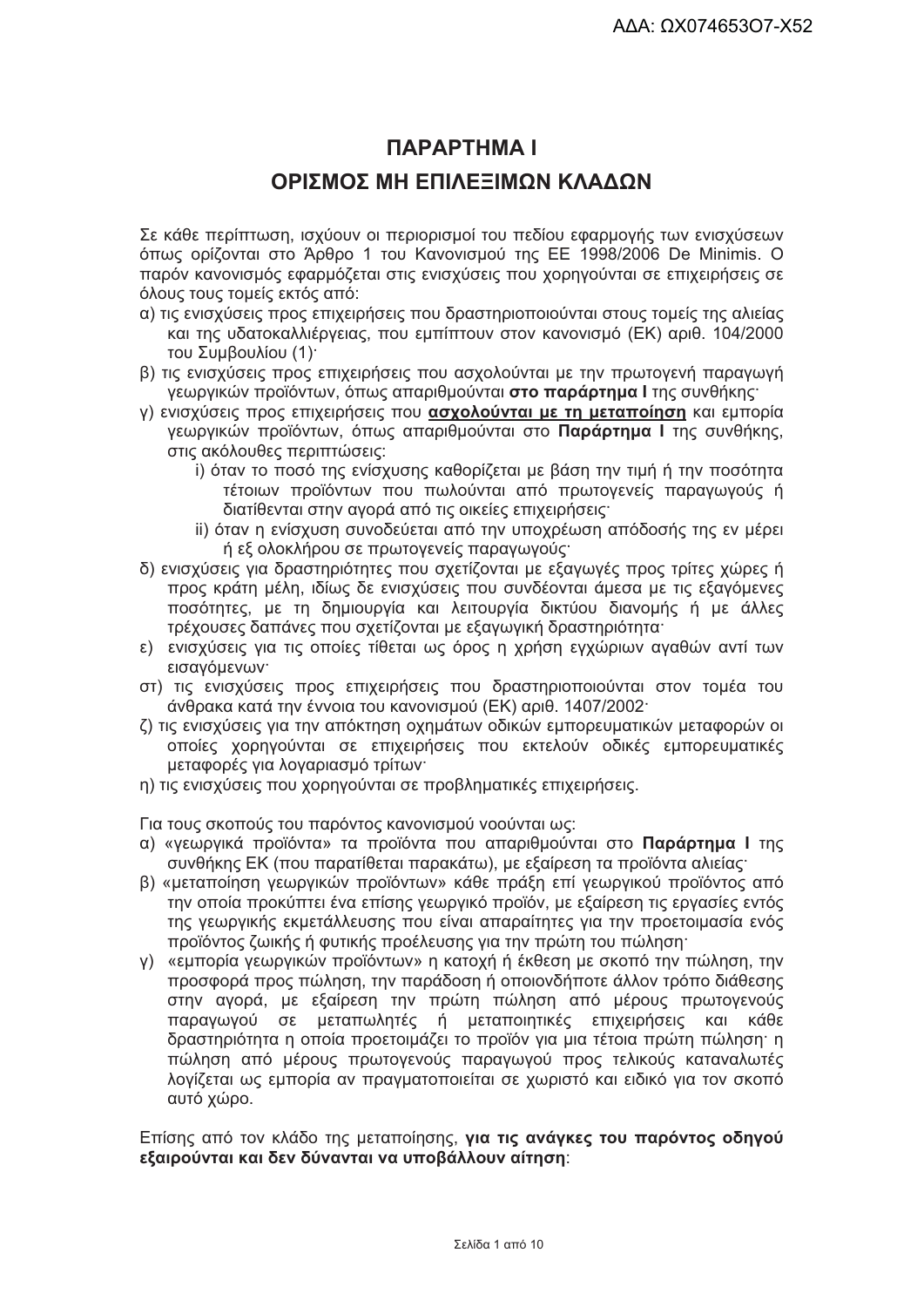- i) οι δραστηριότητες του τομέα της χαλυβουργίας όπως αυτός προσδιορίζεται στο ΠΑΡΑΡΤΗΜΑ Β΄ του νέου Πολυτομεακού Πλαισίου για τις Περιφερειακές Ενισχύσεις προς μεγάλα επενδυτικά σχέδια της Ευρωπαϊκής Ένωσης
- ii) οι δραστηριότητες ναυπηγικών εργασιών όπως αυτές προσδιορίζονται στο πλαίσιο για τις κρατικές ενισχύσεις στη ναυπηγική βιομηχανία (2003/С317/06), каі,
- iii) οι δραστηριότητες του τομέα των συνθετικών ινών όπως αυτός προσδιορίζεται στο ΠΑΡΑΡΤΗΜΑ Δ΄ του νέου Πολυτομεακού Πλαισίου της Ευρωπαϊκής Ένωσης.

| ΠΙΝΑΚΑΣ: Προβλεπόμενος στο άρθρο 32 της Συνθήκης |                                                                                                                                                                                                         |  |  |  |
|--------------------------------------------------|---------------------------------------------------------------------------------------------------------------------------------------------------------------------------------------------------------|--|--|--|
| 1                                                |                                                                                                                                                                                                         |  |  |  |
| Κλάση της<br>ονοματολογίας<br>TWV<br>Βρυξελλών   | Είδος εμπορεύματος                                                                                                                                                                                      |  |  |  |
| ΚΕΦΑΛΑΙΟ 1                                       | Ζώα ζώντα.                                                                                                                                                                                              |  |  |  |
| ΚΕΦΑΛΑΙΟ 2                                       | Κρέατα και βρώσιμα παραπροιόντα σφαγίων.                                                                                                                                                                |  |  |  |
| ΚΕΦΑΛΑΙΟ<br>-3                                   | Ιχθείς μαλακόστρατα και μαλάκια.                                                                                                                                                                        |  |  |  |
| ΚΕΦΑΛΑΙΟ 4                                       | Γάλα και προϊόντα γαλακτοκομίας. Ωά πτηνών. Μέλι φυσικόν.                                                                                                                                               |  |  |  |
| ΚΕΦΑΛΑΙΟ 5<br>05.04                              | Έντερα, κύστεις και στόμαχοι ζώων, ολόκληρα ή εις τεμάχια, πλην των εξ ιχθύων<br>τοιούτων.                                                                                                              |  |  |  |
| 05.15                                            | Προϊόντα ζωικής προελεύσεως, μη αλλαχού κατονομαζόμενα ή περιλαμβανόμενα. Μη<br>ζώντα ζώα των κεφαλαίων 1 και 3, ακατάλληλα δια την ανθρώπινην κατανάλωσιν.                                             |  |  |  |
| ΚΕΦΑΛΑΙΟ 6                                       | Φυτά ζώντα και προϊόντα ανθοκομίας.                                                                                                                                                                     |  |  |  |
| ΚΕΦΑΛΑΙΟ 7                                       | Λαχανικά, φυτά ρίζαι και κόνδυλοι, άπαντα εδώδιμα.                                                                                                                                                      |  |  |  |
| ΚΕΦΑΛΑΙΟ 8                                       | Καρποί και οπώραι εδώδιμοι . Φλοιοί εσπεριδοειδών.                                                                                                                                                      |  |  |  |
| ΚΕΦΑΛΑΙΟ 9                                       | Καφές, τείον και αρτύματα (μπαχαρικά) εξαιρέσει του ματέ (κλάσις 09.03).                                                                                                                                |  |  |  |
| ΚΕΦΑΛΑΙΟ 10                                      | Δημητριακά προϊόντα.                                                                                                                                                                                    |  |  |  |
| ΚΕΦΑΛΑΙΟ 11                                      | Προϊόντα αλευροποιίας , βύνη, άμυλα, γλουτένη, ινουλίνη.                                                                                                                                                |  |  |  |
| ΚΕΦΑΛΑΙΟ 12                                      | Σπέρματα και καρποί ελαιώδεις. Σπέρματα, σπόροι σποράς και διάφοροι καρποί.<br>Βιομηχανικά και φαρμακευτικά φυτά. Άχυρα και χορτονομαί.                                                                 |  |  |  |
| ΚΕΦΑΛΑΙΟ 13                                      | Πηκτίνη.                                                                                                                                                                                                |  |  |  |
| EX 13.03                                         |                                                                                                                                                                                                         |  |  |  |
| ΚΕΦΑΛΑΙΟ 15<br>15.01                             | Λίπη χοίρειον υπό την ονομασία < <saindoux>&gt; και λοιπά χοίρεια λίπη, λαμβανόμενα<br/>διά πιέσεως ή τήξεως.</saindoux>                                                                                |  |  |  |
| 15.02                                            | Λίπη βοειδών, προβατοειδών και αιγοειδών, ακατέργαστα<br>ή τετηγμένα,<br>περιλαμβανόμενων και των λιπών των λεγομένων πρώτης εκθλίψεως.                                                                 |  |  |  |
| ΚΕΦΑΛΑΙΟ 15<br>15.03                             | Στεατίνη, ελαιοστεατίνη, έλαιον του υπό την ονομασία < <saindoux>&gt; χοιρείου λίπους<br/>και ελαιομαργαρίνη, άνευ προσθήκης γαλακτοματοποιών ουσιών, άνευ αναμείξεως ή<br/>παρασκευή τινός.</saindoux> |  |  |  |
| 15.04                                            | Λίπη και έλαια ιχθύων και θαλασσίων θηλαστικών, έστω και εξηυγενισμένα.                                                                                                                                 |  |  |  |
| 15.07                                            | Έλαια φυσικά μόνιμα, ρευστά ή αλοιφώδη , ακαθάριστα, κεκαθαρμένα ή<br>εξηυγενισμένα.                                                                                                                    |  |  |  |
| 15.12                                            | Έλαια και λίπη ζωικά ή φυτικά υδρογονομένα, έστω και εξηυγενισμένα, αλλ΄ουχί<br>περαιτέρω επεξεργασμένα.                                                                                                |  |  |  |
| 15.13                                            | Μαργαρίνη, απομίμησης χοιρείου λίπους (simili saindoux) και έτερα βρώσιμα λίπη<br>παρασκευασμένα.                                                                                                       |  |  |  |
| 15.17                                            | Υπολείμματα προκύπτοντα εκ της επεξεργασίας των λιπαρών ουσιών ή των ζωικών ή<br>φυτικών κηρών.                                                                                                         |  |  |  |
| ΚΕΦΑΛΑΙΟ 16                                      | Παρασκευάσματα κρεάτων, ιχθύων, μαλακοστάτων και μαλακίων.                                                                                                                                              |  |  |  |
| ΚΕΦΑΛΑΙΟ 17<br>17.01                             | Σάκχαρις τεύτλων και σακχαροκάλαμου, εις στερεάν κατάστασιν.                                                                                                                                            |  |  |  |
| 17.02                                            | Έτερα σάκχαρα, σιρόπια. Υποκατάστατα του μέλιτος, έστω και μεμειγμένα μετά                                                                                                                              |  |  |  |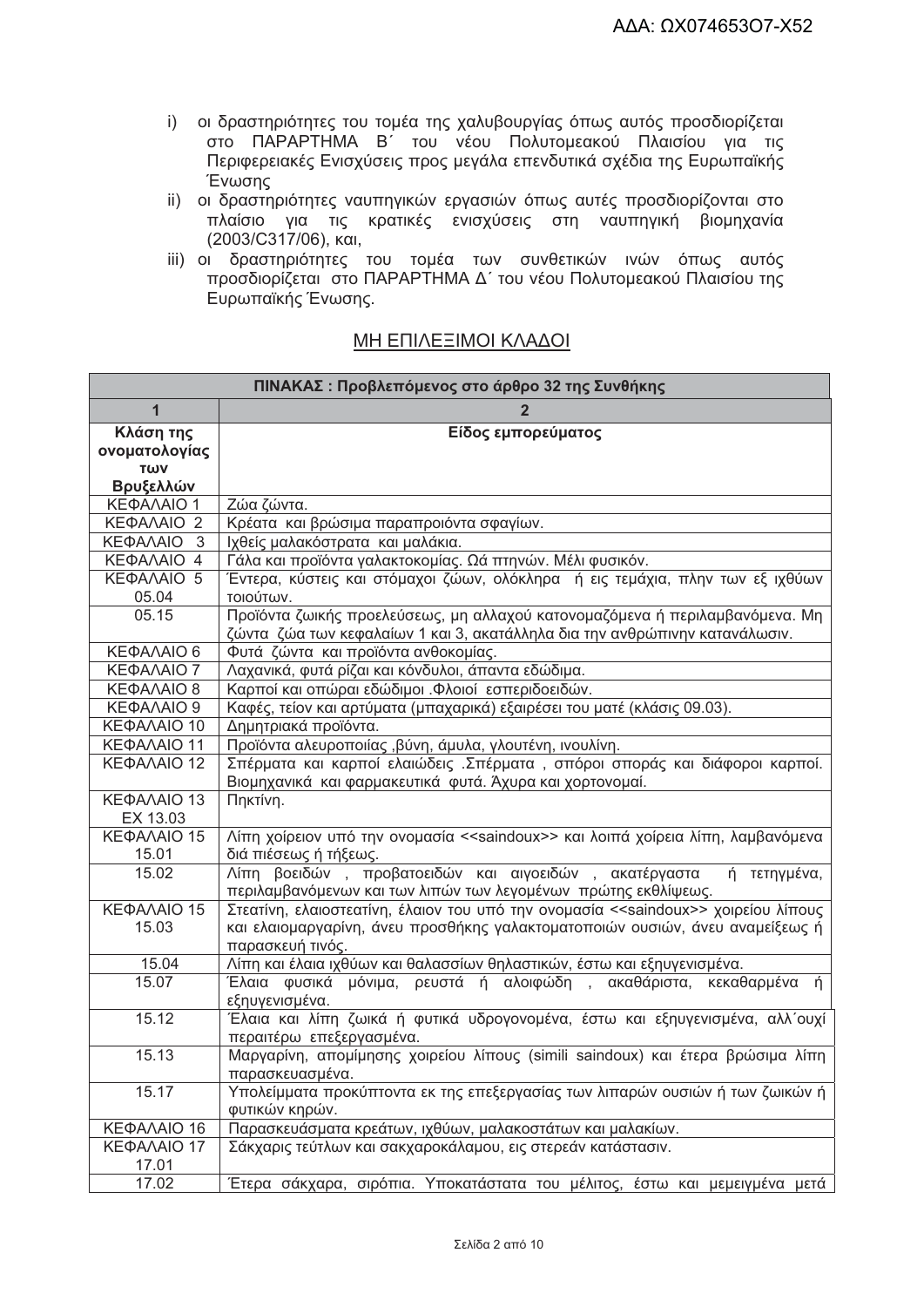|                | φυσικού μέλιτος. Σάκχαρα και μελάσσαι κεκαυμέναι.                               |  |  |
|----------------|---------------------------------------------------------------------------------|--|--|
| 17.03          | Μελάσσαι, έστω και αποχρωματισμέναι.                                            |  |  |
| 17.05          | Σάκχαρα, σιρόπια και μελάσσαι, άπαντα αρωματισμένα ή τεχνικώς κεχρωσμένα        |  |  |
|                | (περιλαμβανόμενης και της δια βανίλλης ή βανιλλίνης αρωματισμένης σακχάρεως),   |  |  |
|                | εξαιρουμένων των χυμών οπώρων μετά προσθήκης σακχάρεως εις πάσαν αναλογίαν.     |  |  |
|                |                                                                                 |  |  |
| ΚΕΦΑΛΑΙΟ 18    | Κακάον εις βαλάνους και θραύσματα βαλάνων, ακατέργαστα ή πεφρυγμένα.            |  |  |
| 18.01          |                                                                                 |  |  |
| 18.02          | Κελύφη, φλοιοί μεμβράναι και απορρίμματα κακάου.                                |  |  |
| ΚΕΦΑΛΑΙΟ<br>20 | Παρασκευάσματα οσπρίων, λαχανικών, οπώρων και ετέρων φυτών ή μερών φυτών.       |  |  |
| ΚΕΦΑΛΑΙΟ 22    | Γλεύκος σταφυλών, μερικώς ζυμωθέν, έστω και αν η ζύμωσις ανεστάλη               |  |  |
| 22.04          | καθ'οιονδήποτε έτερον τρόπον, εξαιρέσει της δια προσθήκης οινοπνεύματος.        |  |  |
| 22.05          | Οίνοι εκ νωπών σταφυλών. Γλεύκος εκ νωπών σταφυλών, ούτινος η ζύμωσις           |  |  |
|                | ανεστάλη τη προσθήκη οινοπνεύματος (περιλαμβανομένων και των μιστελίων).        |  |  |
| 22.07          | Μηλίτης, απίτης, υδρόμελι και έτερα ποτά προερχόμενα εκ ζυμώσεως.               |  |  |
| Ex 22.08       | Αιθυλική αλκοόλη, μετουσιωμένη ή μη, οιουδήποτε αλκοομετρικού τίτλου,           |  |  |
| Ex22.09        | Λαμβανόμενη από γεωργικά προϊόντα περιλαμβανόμενα στο παράρτημα 1 της           |  |  |
|                | εξαιρουμένων<br>αποσταγμάτων, ηδύποτων<br>Συνθήκης,<br>TWV<br>ετέρων<br>και     |  |  |
|                | οινοπνευματωδών ποτών, συνθέτων αλκοολούχων παρασκευασμάτων (καλουμένων         |  |  |
|                | συμπεπυκνωμένων εκχυλισμάτων) δια την παρασκευή ποτών.                          |  |  |
| 22.10          | Όξος εδώδιμων και υποκατάστατα αυτού εδώδιμα.                                   |  |  |
| ΚΕΦΑΛΑΙΟ 23    | Υπολείμματα και απορρίμματα των βιομηχανιών ειδών διατροφής.                    |  |  |
|                | Τροφαί παρεσκευασμέναι δια ζώα.                                                 |  |  |
| ΚΕΦΑΛΑΙΟ 24    | Καπνός ακατέργαστος ή μη βιομηχανοποιημένος. Απορρίμματα καπνού                 |  |  |
| 24.01          |                                                                                 |  |  |
| ΚΕΦΑΛΑΙΟ 45    | Φελλός, φυσικός ακατέργαστος και απορρίμματα φελλού.                            |  |  |
| 45.01          | Φελλός εις θραύσματα, κόκκους ή κόνιν.                                          |  |  |
| ΚΕΦΑΛΑΙΟ 54    | Λίνον, ακατέργαστον, μουσκευμένον, αποφλοιωμένον, κτενισμένον ή άλλως πως       |  |  |
| 54.01          | όμως νηματοποιημένον.<br>Στυπία<br>και<br>κατειργασμένον, μη<br>απορρίμματα     |  |  |
|                | (περιλαμβανομένου και του εκ της ξάνσεως νημάτων, υφασμάτων<br>ή ρακών          |  |  |
|                | προερχομένου λίνου).                                                            |  |  |
| ΚΕΦΑΛΑΙΟ 57    | Κάνναβις, (Cannabis sativa) ακατέργαστος ,μουσκευμένη, αποφλοιωμένη, κτενισμένη |  |  |
| 57.01          | ή άλλως κατειργασμένη, αλλά μη νηματοποιημένη. Στυπία και απορρίμματα           |  |  |
|                | καννάβεως (περιλαμβανομένων και των προερχόμενων εκ της ξάνσεως νημάτων,        |  |  |
|                | υφασμάτων ή ρακών).                                                             |  |  |

# ΜΗ ΕΠΙΛΕΞΙΜΟΙ ΚΛΑΔΟΙ ΣΥΜΦΩΝΑ ΜΕ ΤΗΝ KYA 292313/2622/3-7-09 (ΦΕΚ 1391/Β)

# ΔΡΑΣΕΙΣ ΚΑΤΑ ΤΟΜΕΑ

# 1. ΤΟΜΕΑΣ: ΚΡΕΑΣ

Δράση 1.1.: Εκσυγχρονισμός, συμπλήρωση της υφιστάμενης σφαγειοτεχνικής υποδομής με ή χωρίς μετεγκατάσταση, ώστε να πληρούν και τις απαιτήσεις για την βιολογική κτηνοτροφία.

Δράση 1.2.: Ίδρυση νέων μονάδων σφαγείων δυναμικότητας μέχρι 400 τον. κρέατος σε νησιωτικές περιοχές όπου δεν υπάρχει επαρκής σφαγειοτεχνική υποδομή (πλην Κρήτης και Εύβοιας).

Δράση 1.3.: Εκσυγχρονισμός – επέκταση με ή χωρίς μετεγκατάσταση υφισταμένων, μονάδων τεμαχισμού - τυποποίησης κρέατος και παραγωγής κρεατοσκευασμάτων.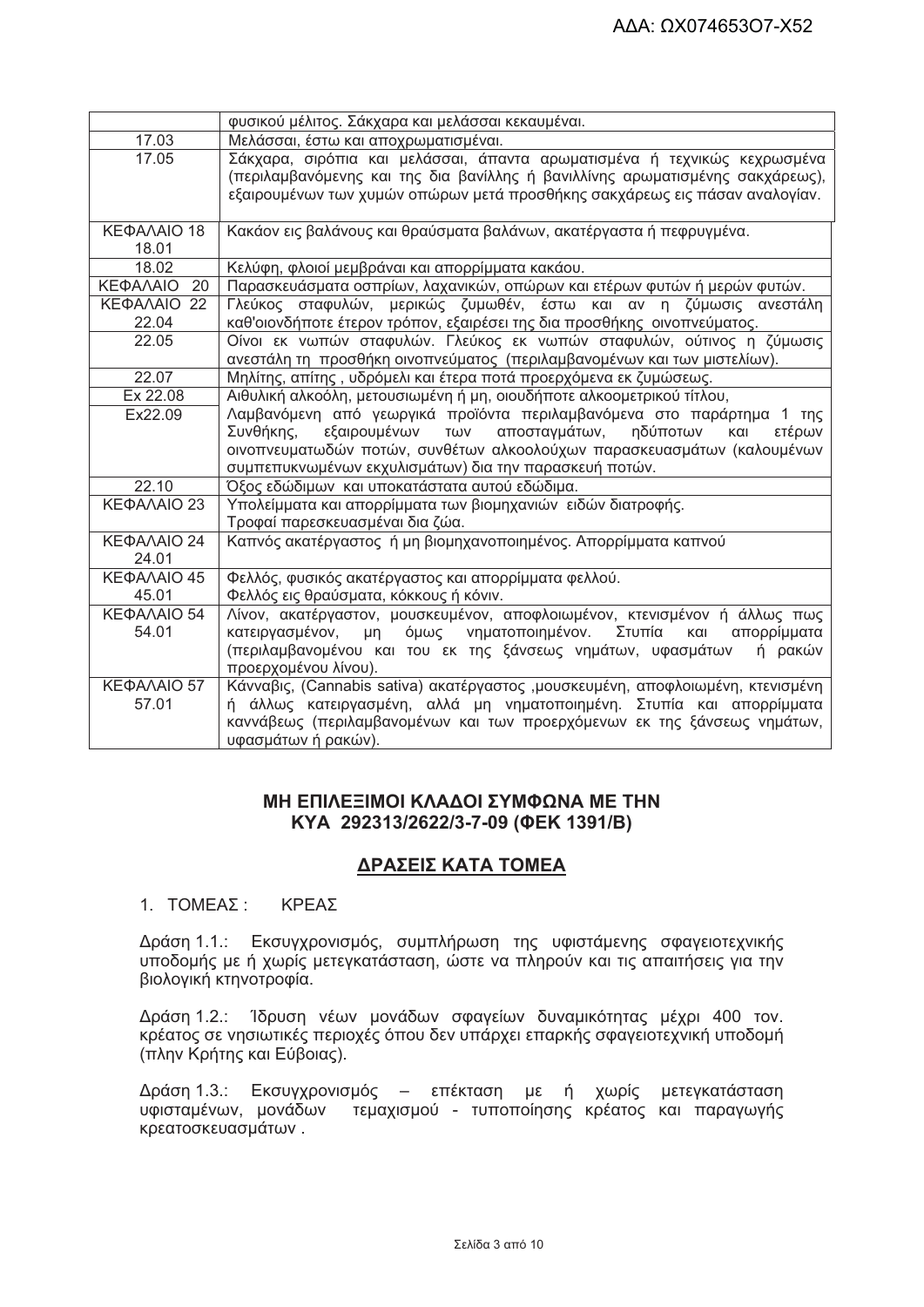Δράση 1.4.: 1δρυση μονάδων τεμαχισμού – τυποποίησης κρέατος θηραματικών ειδών και παραγωγής κρεατοσκευασμάτων σε περιπτώσεις καθετοποίησης της παραγωγής.

Δράση 1.5.: Ίδρυση μονάδων τεμαχισμού – τυποποίησης κρέατος και παραγωγής κρεατοσκευασμάτων, σε περιοχές όπου δεν υπάρχει επαρκής υποδομή, με στόχο την προστασία της δημόσιας υγείας.

Δράση 1.6.: Εκσυγχρονισμός - συμπλήρωση, χωρίς αύξηση δυναμικότητας, με ή χωρίς μετεγκατάσταση μονάδων παραγωγής προϊόντων με βάση το κρέας (αλλαντοποιεία – κονσέρβες κλπ).

Δράση 1.7.: Ολοκλήρωση (β' φάση) της κρεαταγοράς Αθηνών.

Δράση 1.8.: Ίδρυση – επέκταση ή εκσυγχρονισμός με ή χωρίς μετεγκατάσταση μονάδων αδρανοποίησης παραπροϊόντων και υποπροϊόντων σφαγής (rendering) σαν συμπλήρωση μονάδων σφαγής συμπεριλαμβανομένου και εξοπλισμού για παραγωγή ανανεώσιμης ενέργειας.

Δράση 1.9.: Προμήθεια κινητών (αυτοκινήτων) ψυγείων και ίδρυση μικρών εγκαταστάσεων ψυκτικών θαλάμων στα μικρά νησιά Αιγαίου Πελάγους για τη μεταφορά και συντήρηση ευπαθών και νωπών προϊόντων (κρέας και λοιπά προϊόντα κρέατος) με σκοπό τη χονδρεμπορία των προϊόντων.

#### 2. ΤΟΜΕΑΣ: ΓΑΛΑ

Δράση 2.1: Ίδρυση - επέκταση τυροκομείων εφόσον κρίνεται απαραίτητο λόγω επάρκειας γάλακτος.

Δράση 2.2.: Εκσυγχρονισμός τυροκομείων με ή χωρίς μετεγκατάσταση ώστε να τηρούνται οι βασικοί όροι υγιεινής και να προωθηθούν τα ποιοτικά προϊόντα ΠΟΠ, ΠΓΕ της χώρας.

Δράση 2.3.: Ίδρυση, επέκταση, εκσυγχρονισμός με ή χωρίς μετεγκατάσταση μικρομεσαίων επιχειρήσεων επεξεργασίας γάλακτος με απασχολούμενο δυναμικό μικρότερο ή ίσο των 250 υπαλλήλων και κύκλο εργασιών μικρότερο των 50 εκ. €, εφόσον κρίνεται απαραίτητο λόγω μη πλήρους αξιοποίησης του γάλακτος σε τοπικό οδεπίπε

Δράση 2.4.: Ίδρυση μικρών μονάδων παραγωγής γιαούρτης και λοιπών ζυμούμενων προϊόντων γάλακτος.

Δράση 2.5.: Εκσυγχρονισμός – επέκταση με ή χωρίς μετεγκατάσταση μονάδων παραγωγής γιαούρτης και λοιπών ζυμούμενων προϊόντων γάλακτος.

Δράση 2.6.: Ίδρυση ή εκσυγχρονισμός - επέκταση, μονάδων αξιοποίησης παραπροϊόντων (τυρόγαλα), που στοχεύουν στη βελτίωση του περιβάλλοντος.

#### 3. ΤΟΜΕΑΣ: ΑΥΓΑ - ΠΟΥΛΕΡΙΚΑ

**AYFA**  $3.1.$ ΥΠΟΤΟΜΕΑΣ:

Δράση 3.1.1.: Ίδρυση μονάδων τυποποίησης και συσκευασίας αυγών.

Δράση 3.1.2.: Εκσυγχρονισμός – επέκταση με ή χωρίς μετεγκατάσταση υφισταμένων μονάδων τυποποίησης και συσκευασίας αυγών.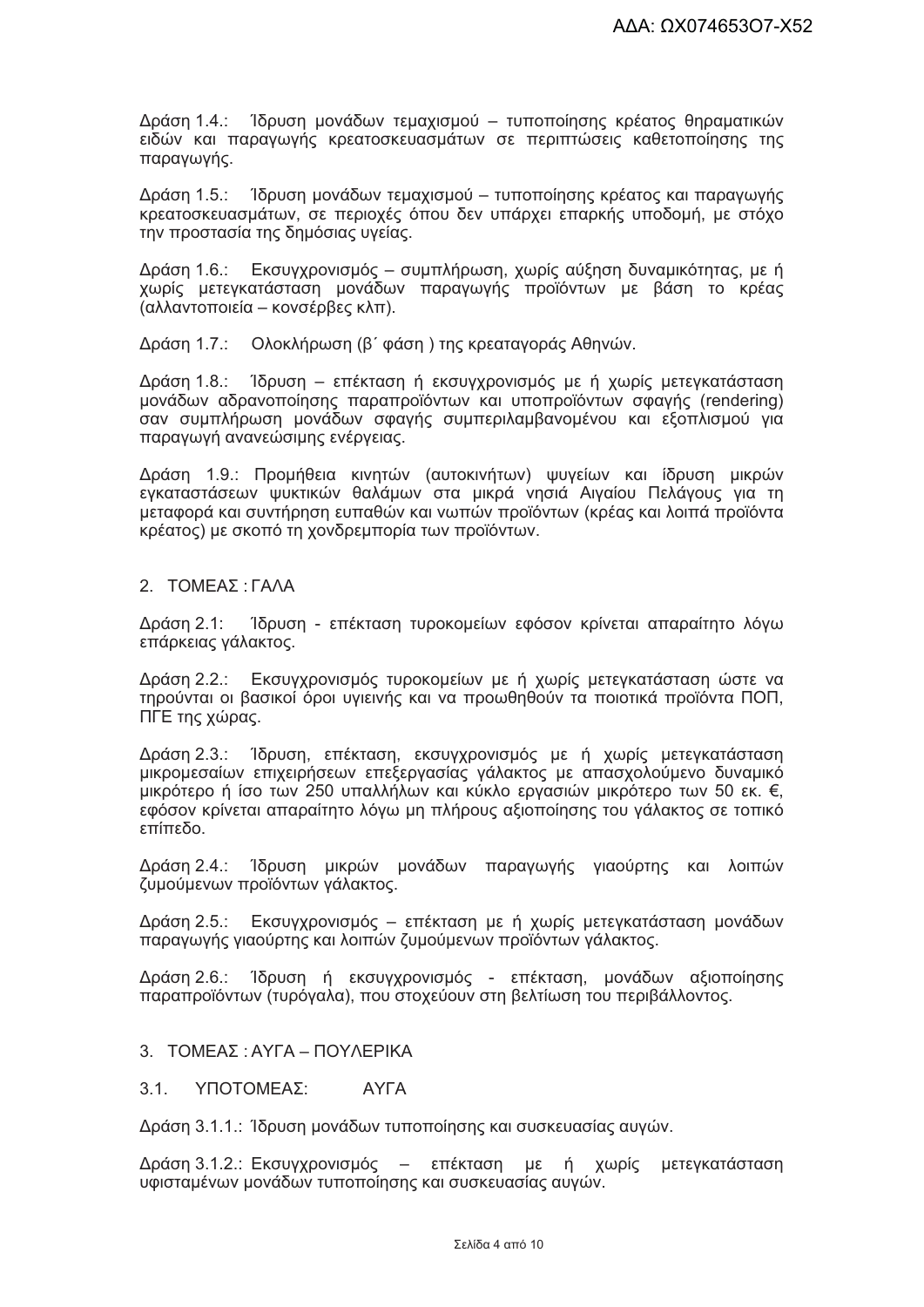Δράση 3.1.3: 1δρυση μονάδων επεξεργασίας αυγών για παραγωγή νέων προϊόντων με βάση τα αυγά.

Δράση 3.1.4.: Ίδρυση μονάδων τυποποίησης και συσκευασίας αυγών και προϊόντων που τυποποιούνται με βάση αναγνωρισμένες προδιαγραφές ή πρότυπα (ειδικές εκτροφές, βιολογικά κ.λ.π.) στα πλαίσια καθετοποίησης των μονάδων.

#### $32<sup>°</sup>$ ΥΠΟΤΟΜΕΑΣΩ ΣΦΑΓΕΙΑ ΠΟΥΛΕΡΙΚΟΝ

Δράση 3.2.1.: Ίδρυση πτηνοσφαγείων με πρώτη ύλη προϊόντα ποιότητας, ειδικών πτηνοτροφικών εκτροφών και ιδιαίτερα αυτών που πληρούν τις απαιτήσεις για βιολογικά παραγόμενα σφάγια και προϊόντα σφαγής.

Δράση 3.2.2.: Εκσυγχρονισμός με ή χωρίς μετεγκατάσταση υφιστάμενων μονάδων πτηνοσφαγείων και κυρίως ιδιαίτερα αυτών που πληρούν τις απαιτήσεις για βιολογικά παραγόμενα σφάγια και προϊόντα σφαγής.

Δράση 3.2.3.: Ίδρυση σφαγείων πουλερικών σε ορεινές ή νησιωτικές περιοχές.

Δράση 3.2.4.: Εκσυγχρονισμός - επέκταση υφισταμένων με ή χωρίς μετεγκατάσταση μονάδων τεμαχισμού – τυποποίησης και μεταποίησης κρέατος πουλερικών.

Δράση 3.2.5.: Ίδρυση μονάδων τεμαχισμού – τυποποίησης και μεταποίησης κρέατος πουλερικών – κουνελιών κυρίως σε συμπλήρωση υφιστάμενων μονάδων σφαγής πτηνών και κουνελιών.

Δράση 3.2.6.: Ίδρυση γραμμών σφαγής κουνελιών - ινδιάνων εντός υφιστάμενων πτηνοσφαγείων.

4. ΤΟΜΕΑΣ: ΔΙΑΦΟΡΑ ΖΩΑ

ΥΠΟΤΟΜΕΑΣ: **MFAI** 

Δράση 4.1.: Εκσυγχρονισμός χωρίς αύξηση δυναμικότητας με ή χωρίς μετεγκατάσταση υφισταμένων μονάδων τυποποίησης – επεξεργασίας – μεταποίησης - συσκευασία μελιού.

Δράση 4.2.: 1δρυση μικρών μονάδων τυποποίησης – συσκευασίας μελιού μόνο σε ορεινές - νησιωτικές περιοχές, με προτεραιότητα στις μονάδες τυποποίησης επεξεργασίας – μεταποίησης βιολογικού μελιού.

Δράση 4.3.: Ίδρυση - εκσυγχρονισμός - επέκταση - μετεγκατάσταση μονάδων νια παραγωγή σακχαρωδών προϊόντων με βάση το μέλι, snacks κλπ.

Στον υποτομέα του μελιού καμία από τις ανωτέρω δράσεις δεν εμπίπτει στα πεδία επιλεξιμότητας του Καν. 797/2004.

5. ΤΟΜΕΑΣ: ΔΙΑΦΟΡΑ ΖΩΑ

ΣΗΡΟΤΡΟΦΙΑ - ΑΛΛΑ ΕΙΔΗ ΥΠΟΤΟΜΕΑΣ ·

Δράση 5.1.: Ίδρυση – επέκταση σύγχρονων μονάδων αναπήνισης κουκουλιών.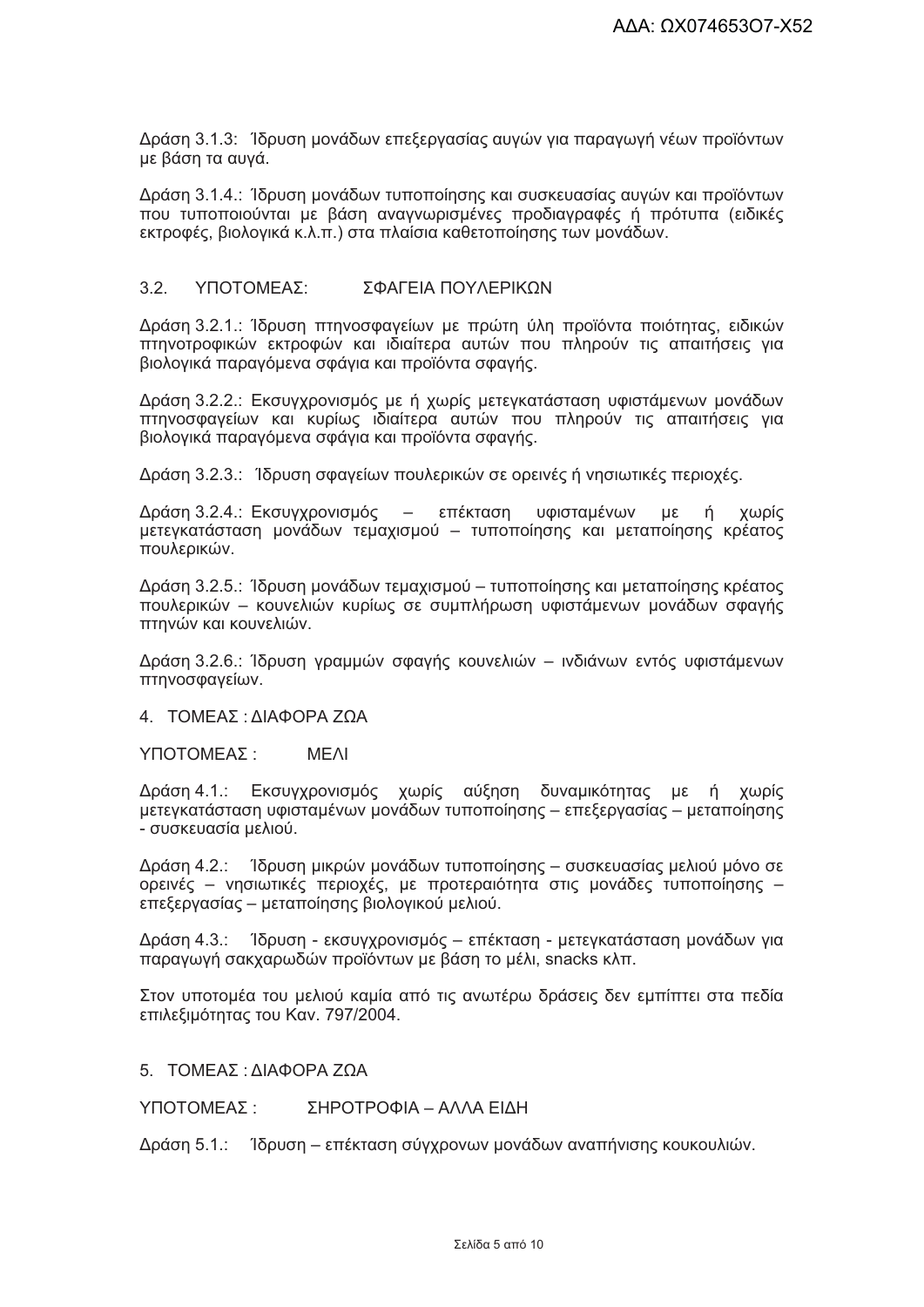Εκσυγχρονισμός, βελτίωση υφισταμένων μονάδων αναπήνισης Δράση 5.2.: κουκουλιών.

Δράση 5.3.: Ίδρυση – επέκταση μονάδων μεταποίησης σαλιγκαριών.

Δράση 5.4.: Εκσυγχρονισμός με ή χωρίς μετεγκατάσταση μονάδων μεταποίησης σαλιγκαριών.

6. ΤΟΜΕΑΣ: ΔΗΜΗΤΡΙΑΚΑ

Δράση 6.1.: Εκσυγχρονισμός καθέτων αποθηκευτικών χώρων δημητριακών και με εγκαταστάσεις αερισμού ή με ψυχρό αέρα.

Δράση 6.2.: Εκσυγχρονισμός – βελτίωση οριζοντίων παλαιών αποθηκών.

Δράση 6.3.: Ίδρυση ξηραντηρίων δημητριακών.

Δράση 6.4.: Εκσυγχρονισμός με ή χωρίς μετεγκατάσταση υφισταμένων ξηραντηρίων δημητριακών.

Δράση 6.5.: Συμπλήρωση - εκσυγχρονισμός χωρίς αύξηση δυναμικότητας υφισταμένων αποθηκευτικών εγκαταστάσεων ρυζιού με τοποθέτηση συστημάτων προκαθορισμού ξήρανσης & ψύξης.

Ίδρυση νέων μονάδων αποφλοίωσης - επεξεργασίας - τυποποίησης Δράση 6.6.: ρυζιού.

Δράση 6.7.: Εκσυγχρονισμός με ή χωρίς μετεγκατάσταση υφισταμένων μονάδων αποφλοίωσης ρυζιού με εξοπλισμό λείανσης, χρωματοδιαλογής και υγροθερμικής επεξεργασίας και τυποποίησης – συσκευασίας με ή χωρίς μετεγκατάσταση.

Ίδρυση silos σε κόμβους σύγχρονων διαμετακομιστικών κέντρων. Δράση 6.8.:

Δράση 6.9.: Ίδρυση οριζοντίων αποθηκών σε νησιωτικές ή ορεινές περιοχές.

#### 7. ΤΟΜΕΑΣ: ΕΛΑΙΟΥΧΑ ΠΡΟΪΟΝΤΑ

#### Ελαιόλαδο  $(A)$

Δράση 7.1.: Ελαιοτριβεία

Εκσυγχρονισμός, με ή χωρίς μετεγκατάσταση ελαιοτριβείων χωρίς αύξηση  $\alpha$ ) της δυναμικότητας, με προτεραιότητα σε αυτά που επεξεργάζονται βιολογική πρώτη úλη.

Συγχωνεύσεις ελαιοτριβείων με δυναμικότητα ανάλογη των συγχωνευθέντων.  $\beta$ ) Ιδρύσεις ελαιοτριβείων αποκλειστικά και μόνο σε ορεινές ή νησιωτικές Y) περιοχές από βιολογική πρώτη ύλη.

Δράση 7.2.: Εκσυγχρονισμός με ή χωρίς μετεγκατάσταση τυποποιητηρίων συσκευαστηρίων ελαιολάδου, χωρίς αύξηση της δυναμικότητας.

Δράση 7.3.: Ιδρύσεις - επεκτάσεις τυποποιητηρίων ελαιολάδου για την παραγωγή επώνυμων ποιοτικών, εμπορεύσιμων συσκευασιών, με στόχο την αύξηση της προστιθέμενης αξίας του προϊόντος.

Δράση 7.4.: Εκσυγχρονισμός με ή χωρίς μετεγκατάσταση ραφιναριών ελαιολάδου χωρίς αύξηση της δυναμικότητας.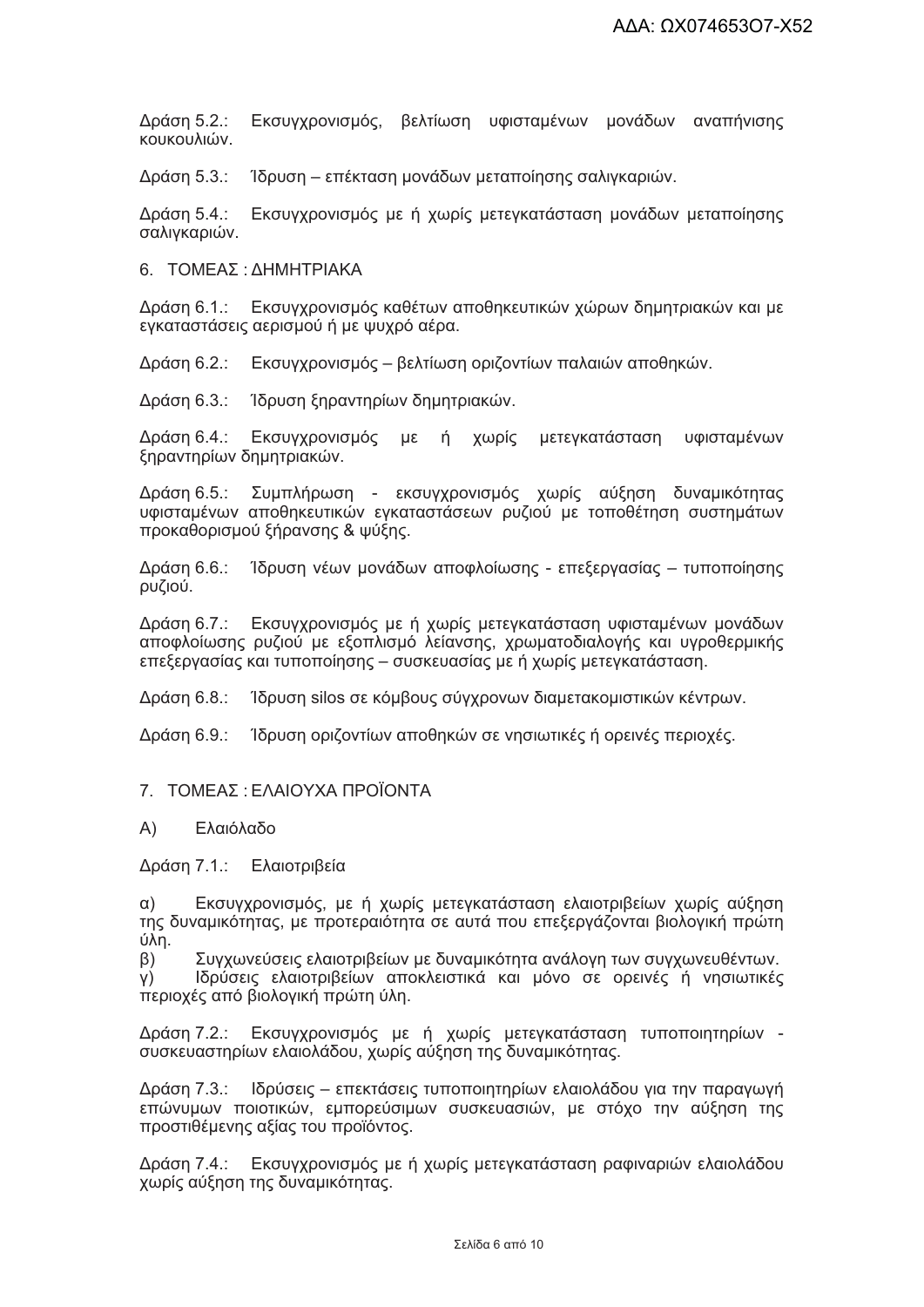#### B) Άλλα Έλαια

Δράση 7.5.: Ίδρυση - Επέκταση - Εκσυγχρονισμός με ή χωρίς μετεγκατάσταση σποροελαιργείων και Βιομηχανιών σπορελαιουργίας χωρίς αύξηση δυναμικότητας.

Δεν είναι επιλέξιμες στο πλαίσιο του μέτρου επενδύσεις μελών αναγνωρισμένης ΟΕΦ που αφορούν:

Α)Βελτίωση των συνθηκών αποθήκευσης και αξιοποίησης των καταλοίπων της παραγωγής ελαιολάδου και επιτραπέζιων ελιών

Β) Δημιουργία και διαχείριση συστημάτων πιστοποίησης της ποιότητας, με βάση σύστημα ανάλυσης κινδύνου και κρίσιμων σημείων ελέγχου (HACCP), για τα οποία η συγγραφή υποχρεώσεων είναι σύμφωνη με τα τεχνικά κριτήρια που καθορίζονται από την αρμόδια εθνική αρχή.

#### 8. ΤΟΜΕΑΣ: ΟΙΝΟΣ

Δράση 8.1.: Εκσυγχρονισμός οινοποιείων με ή χωρίς μετεγκατάσταση χωρίς αύξηση της δυναμικότητας, για παραγωγή οίνων ποιότητας.

Δράση 8.2.: Συγχώνευση οινοποιείων με παράλληλο εκσυγχρονισμό (κτιριακών εγκαταστάσεων και μηχανολογικού εξοπλισμού) για βελτίωση της ποιότητας και μείωση του κόστους παραγωγής, χωρίς αύξηση της δυναμικότητας.

Δράση 8.3.: Ίδρυση νέων οινοποιείων σύγχρονης τεχνολογίας:

 $\alpha$ ) σε περιπτώσεις εξυπηρέτησης της τοπικής παραγωγής σε ορεινές και νησιώτικες περιοχές

μονάδων παραγωγής οίνων από προϊόντα της βιολογικής αμπελουργίας  $\beta$ ) [Καν.(ΕΟΚ) 2092/91] και συστημάτων ολοκληρωμένης διαχείρισης.

Δράση 8.4.: Προσθήκη, εκσυγχρονισμός, επέκταση γραμμής εμφιάλωσης οίνου σε οινοποιεία για την κάλυψη των αναγκών εμφιάλωσης της παραγωγής τους.

- 9 ΤΟΜΕΑΣ ΟΠΟΡΟΚΗΠΕΥΤΙΚΑ
- I. Στο επίπεδο της εμπορίας

Δράση 9.1.: Ίδρυση μονάδων συσκευασίας, τυποποίησης, διαλογής, συντήρησης, ψύξης, αποθήκευσης νωπών οπωροκηπευτικών, πατάτας, σύκων, οσπρίων και ξηρών καρπών.

Δράση 9.2.: Ίδρυση εγκαταστάσεων στατικών ψυγείων και κατασκευή μικρής δυναμικότητας συσκευαστηρίων κηπευτικών με δυνατότητα προμήθειας κινητών (αυτοκινήτων) ψυγείων μόνο στα νησιωτικές περοχές (πλην Κρήτης και Εύβοιας).

Δράση 9.3.: Εκσυγχρονισμοί ή/και επέκταση με ή χωρίς μετεγκατάσταση υφιστάμενων μονάδων συσκευασίας, τυποποίησης, διαλογής, συντήρησης, ψύξης, αποθήκευσης νωπών οπωροκηπευτικών, πατάτας, σύκων, οσπρίων και ξηρών καρπών:

ΙΙ. Στο επίπεδο της μεταποίησης

Δράση 9.7.: Μεταποίηση Βιομηχανικής τομάτας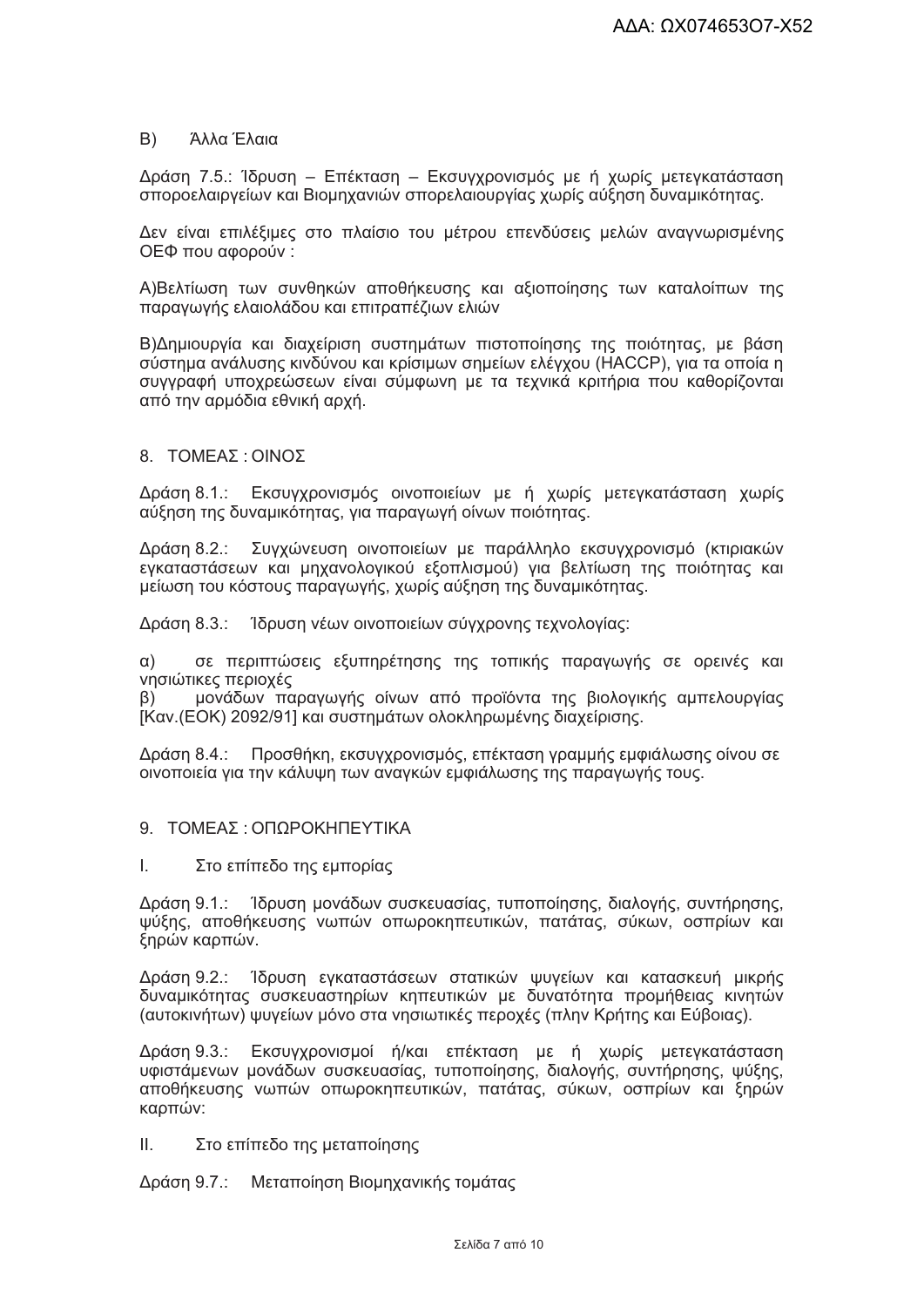Εκσυγχρονισμός με ή χωρίς μετεγκατάσταση υφισταμένων μονάδων, κυρίως όσον αφορά:

- την χρήση νέων τεχνολογιών και συσκευασιών,
- την παραγωγή νέων προϊόντων

χωρίς αύξηση της δυναμικότητας.

Δράση 9.8.: Μεταποίηση φρούτων (ροδάκινα, βερίκοκα, αχλάδια, μήλα. δαμάσκηνα κ.λ.π.)

 $\alpha$ ) Κονσερβοποιεία – Χυμοί φρούτων – Αποξηραμένα φρούτα

Εκσυγχρονισμός με ή χωρίς μετεγκατάσταση ή/και επέκταση υφισταμένων μονάδων κονσερβοποίησης οπωροκηπευτικών, βιομηχανικών ροδακίνων και αχλαδιών, λοιπών φρούτων και λαχανικών κυρίως όσον αφορά: την χρήση νέων τεχνολογιών και συσκευασιών,

την παραγωγή νέων προϊόντων.

Ίδρυση νέων μονάδων μεταποίησης (κονσερβοποίησης) οπωροκηπευτικών (πλην βιομηχανικής τομάτας), βιομηχανικών ροδακίνων και αχλαδιών, λοιπών φρούτων και λαχανικών.

 $\beta$ ) Εκσυγχρονισμός με ή χωρίς μετεγκατάσταση ή/και επέκταση υφισταμένων μονάδων χυμοποίησης, κυρίως όσον αφορά:

- την χρήση νέων τεχνολογιών και συσκευασιών,
- την παραγωγή νέων προϊόντων.

Ίδρυση νέων μονάδων χυμοποίησης οπωρών (πλην των εσπεριδοειδών)  $Y)$ σύγχρονης τεχνολογίας.

 $\delta$ Αποξηραμένων φρούτων

Εκσυγχρονισμός με ή χωρίς μετεγκατάσταση ή/και επέκταση μονάδων αποξήρανσης φρούτων (δαμάσκηνα, βερίκοκα κλπ).

Ίδρυση – εκσυγχρονισμός με ή χωρίς μετεγκατάσταση μονάδων παραγωγής ε) μαρμελάδων και γλυκών κουταλιού.

Εκσυγχρονισμός με ή χωρίς μετεγκατάσταση υφισταμένων μονάδων,  $(T<sub>D</sub>)$ χυμοποίησης εσπεριδοειδών κυρίως όσον αφορά:

- την χρήση νέων τεχνολογιών και συσκευασιών,
- στις ψυκτικές εγκαταστάσεις.
- την παραγωγή νέων προϊόντων.  $\bullet$

Δράση 9.9.: Μεταποίηση λαχανικών

 $\alpha$ ) Ίδρυση νέων, εκσυγχρονισμός - επέκταση με ή χωρίς μετεγκατάσταση υφισταμένων μονάδων παραγωγής τουρσιών και ψητών λαχανικών, κυρίως όσον αφορά:

- στην χρήση νέων τεχνολογιών και συσκευασιών
- στην παραγωγή νέων προϊόντων

Ίδρυση νέων, εκσυγχρονισμός - επέκταση με ή χωρίς μετεγκατάσταση  $\beta$ ) υφισταμένων μονάδων για την παραγωγή χυμών λαχανικών κύβων ή μιγμάτων αυτών σε ασηπτική συσκευασία.

Δράση 9.10.: Επενδύσεις εγκατάστασης βιολογικού καθαρισμού και αξιοποίησης υπολειμμάτων των χρησιμοποιούμενων πρώτων υλών του τομέα μεταποίησης οπωροκηπευτικών για την παραγωγή λιπασμάτων ή/και ζωοτροφών.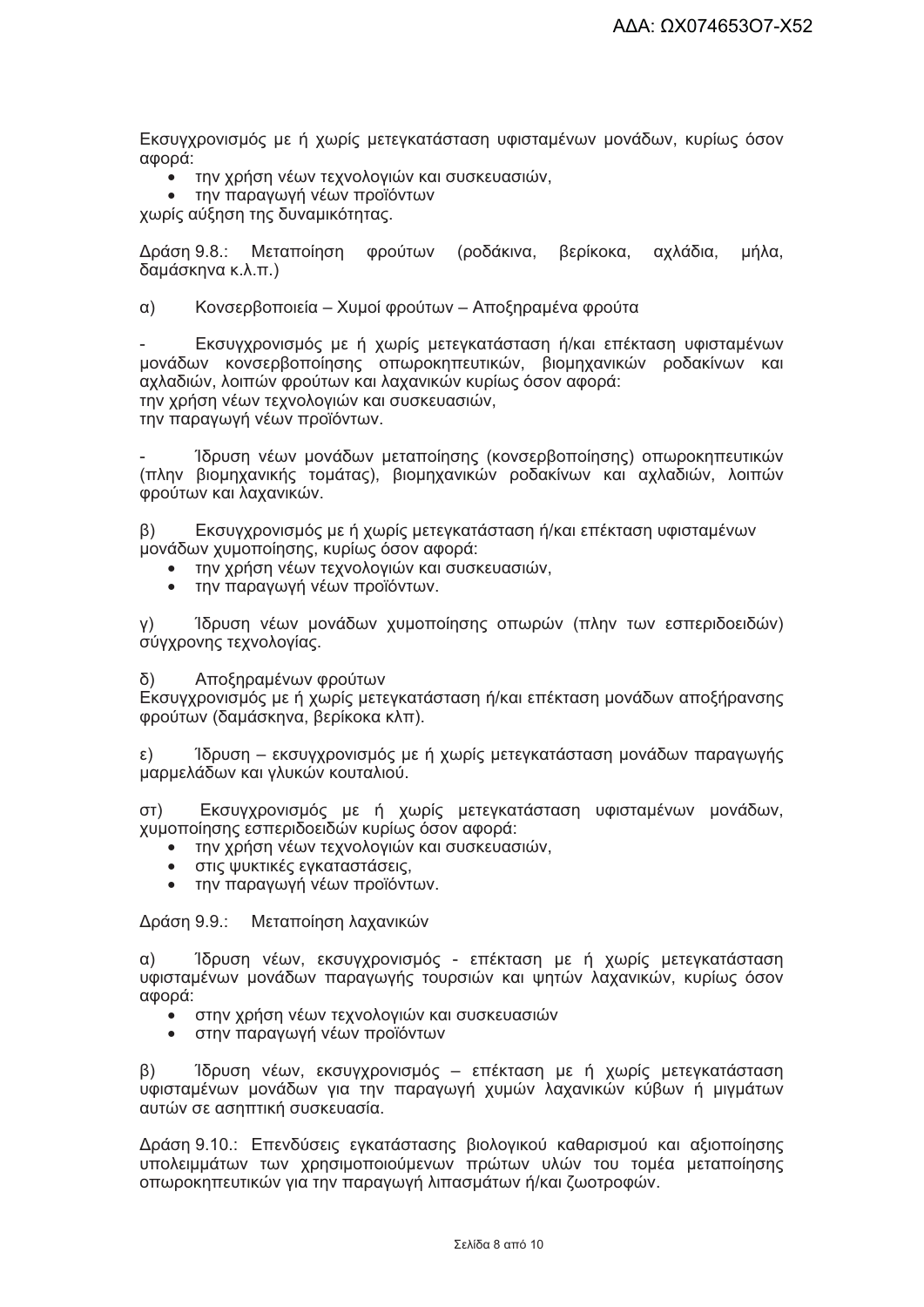Δράση 9.11.: Μεταποίηση ξηρών καρπών. Ίδρυση νέων μονάδων, εκσυγχρονισμός και επέκταση ή και μετεγκατάσταση υφισταμένων μονάδων για παραγωγή προϊόντων πάστας, νιφάδων πραλίνας, παστελιών, snaks κ.λ.π.

Δράση 9.12.: Μεταποίηση σύκων - σταφίδων

Εκσυγχρονισμός και επέκταση με ή χωρίς μετεγκατάσταση υφισταμένων  $\alpha$ ) μονάδων.

 $\beta$ ) Ίδρυση νέων μονάδων μεταποίησης – αποξήρανσης σύκων και σταφίδων.

 $III.$ Στον τομέα των μονάδων επεξεργασίας επιτραπέζιων ελαιών

Δράση 9.13.: Εκσυγχρονισμός των μονάδων επεξεργασίας βρωσίμων ελαιών, χωρίς αύξηση δυναμικότητας.

Δράση 9.14.: Ίδρυση – επέκταση μονάδων μόνο για γραμμές συσκευασίας καταναλωτή και γραμμές παραγωγής νέων προϊόντων.

Δράση 9.15.: Μετεγκαταστάσεις που αφορούν την μεταφορά μονάδων από τις αστικές περιοχές, για λόγους που σχετίζονται με τη ρύπανση χωρίς αύξηση δυναμικότητας.

 $IV$ Στον τομέα των Γεωμήλων

Δράση 9.16.: Ιδρύσεις νέων μονάδων, εκσυγχρονισμός – επέκταση, με ή χωρίς μετεγκατάσταση, συμπλήρωση υφισταμένων μονάδων, ή προσθήκη γραμμών σε υφιστάμενες μονάδες μεταποίησης γεωμήλων με προορισμό την παραγωγή νέων προϊόντων όπως:

- προτηγανισμένης / κατεψυγμένης πατάτας,
- τσιπς ή σνακς πατάτας κ.λ.π.
- άλλα νέα προϊόντα  $\bullet$

#### 10. ΤΟΜΕΑΣ: ANΘH

Δράση 10.1.: Ίδρυση νέων εγκαταστάσεων μεταποίησης ή εκσυγχρονισμός ή επέκταση υφισταμένων μονάδων.

Ίδρυση ή εκσυγχρονισμός και επέκταση τυποποιημένων δρεπτών ανθέων και  $\alpha$ ) γλαστρικών.

Ίδρυση ξηραντηρίων ανθέων.  $\beta$ )

Δράση 10.2.: Ίδρυση νέων εγκαταστάσεων εμπορίας (νέες ανθαγορές – κέντρα διανομής) από συλλογικούς φορείς ανθοπαραγωγών.

#### 11. ΤΟΜΕΑΣ: ΖΩΟΤΡΟΦΕΣ

Δράση 11.1.: Εκσυγχρονισμός με ή χωρίς μετεγκατάσταση μονάδων παραγωγής πλήρων τυποποιημένων μιγμάτων ζωοτροφών, χωρίς αύξηση δυναμικότητας, οι οποίες θα εφαρμόσουν ΗΑCCP.

Δράση 11.2.: Ίδρυση μονάδων παραγωγής αποκλειστικά βιολογικών πλήρων τυποποιημένων μειγμάτων ζωοτροφών.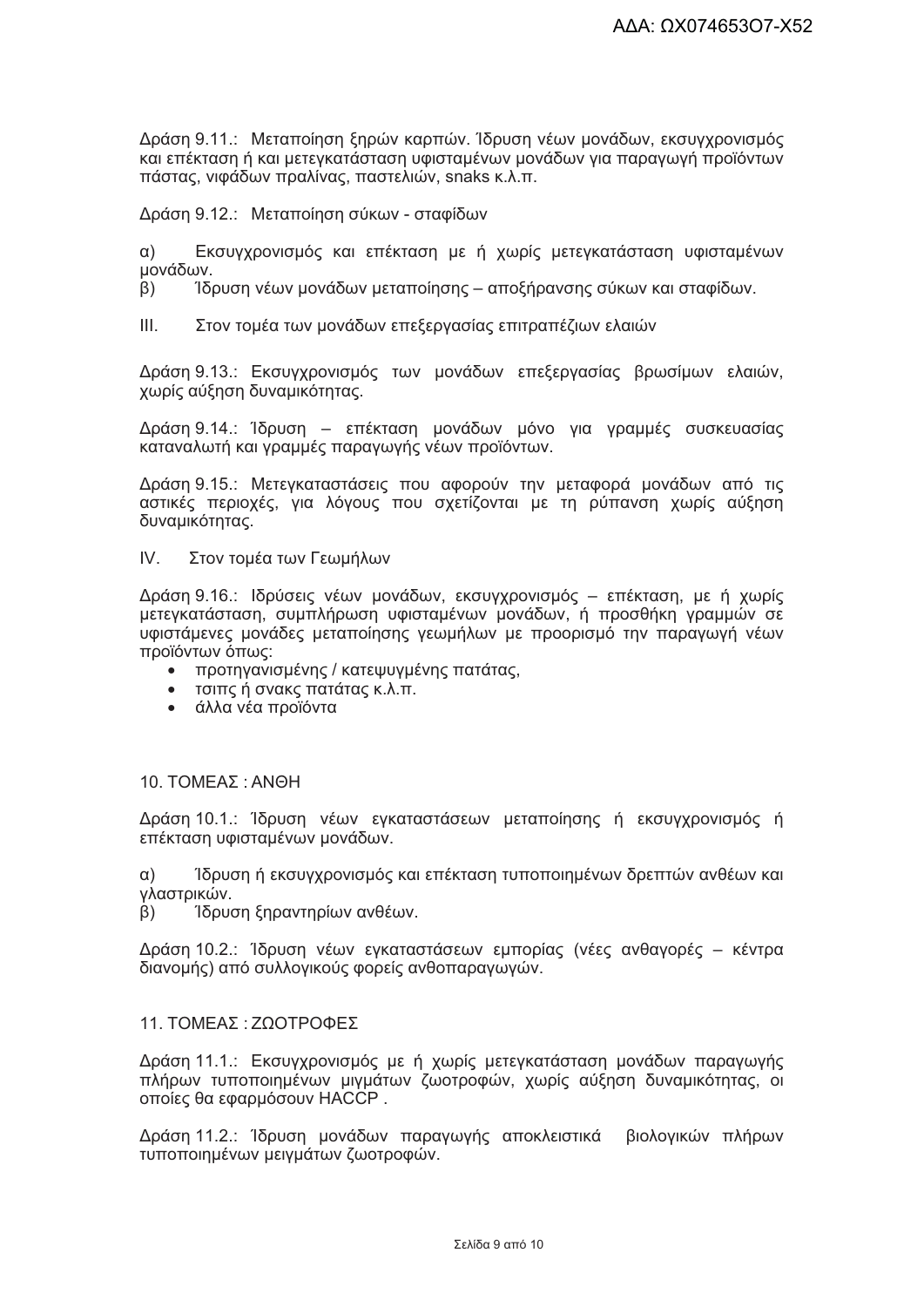Δράση 11.3.: Ίδρυση αποθηκευτικών χώρων ζωοτροφών για την μερική κάλυψη των αναγκών ορισμένων περιοχών της χώρας (ορεινών - νησιωτικών) σε αποθηκευτικούς χώρους ζωοτροφών, με δυνατότητα εγκατάστασης μικρού παρασκευαστηρίου.

Δράση 11.4.: Εκσυγχρονισμός με ή χωρίς μετεγκατάσταση αποθηκευτικών χώρων ζωοτροφών με δυνατότητα μικρού παρασκευαστηρίου μόνο σε ορεινές και νησιωτικές περιοχές.

Δράση 11.5.: Ίδρυση μονάδων παραγωγής ζωοτροφών οικιακών ζώων και γουνοφόρων ζώων που θα εφαρμόσουν ΗΑCCP.

Δράση 11.6.: Εκσυγχρονισμός με ή χωρίς μετεγκατάσταση μονάδων παραγωγής ζωοτροφών οικιακών ζώων και γουνοφόρων ζώων που θα εφαρμόσουν ΗΑCCP.

#### 12 ΤΟΜΕΑΣ · ΣΠΟΡΟΝ ΚΑΙ ΠΟΛΛΑΠΛΑΣΙΑΣΤΙΚΟΥ ΥΛΙΚΟΥ

Δράση 12.1.: Ίδρυση – επέκταση μονάδων επεξεργασίας και τυποποίησης σπόρων και πολλαπλασιαστικού υλικού.

Εκσυγχρονισμός με ή χωρίς μετεγκατάσταση υφισταμένων μονάδων επεξεργασίας και τυποποίησης σπόρων και πολλαπλασιαστικού υλικού.

#### 13. ΤΟΜΕΑΣ: ΦΑΡΜΑΚΕΥΤΙΚΩΝ & ΑΡΩΜΑΤΙΚΩΝ ΦΥΤΩΝ

Δράση 13.1.: Ίδρυση – επέκταση μονάδων τυποποίησης και επεξεργασίας αρωματικών και φαρμακευτικών φυτών.

Δράση13.2.: Εκσυγχρονισμός με ή χωρίς μετεγκατάσταση μονάδων τυποποίησης και επεξεργασίας αρωματικών και φαρμακευτικών φυτών.

### ΣΕ ΟΛΟΥΣ ΤΟΥΣ ΑΝΩΤΕΡΩ ΤΟΜΕΙΣ:

Ως προϊόντα ποιότητας είναι αυτά που καθορίζονται από τους Καν. (ΕΟΚ) 2092/91. 2081/92, 2082/92 και Καν. (Ε.Κ.) 1804/99, όπως αυτοί εκάστοτε τροποποιούνται. καθώς και αυτά που καθορίζονται από την Εθνική Νομοθεσία και πιστοποιούνται κατάλληλα.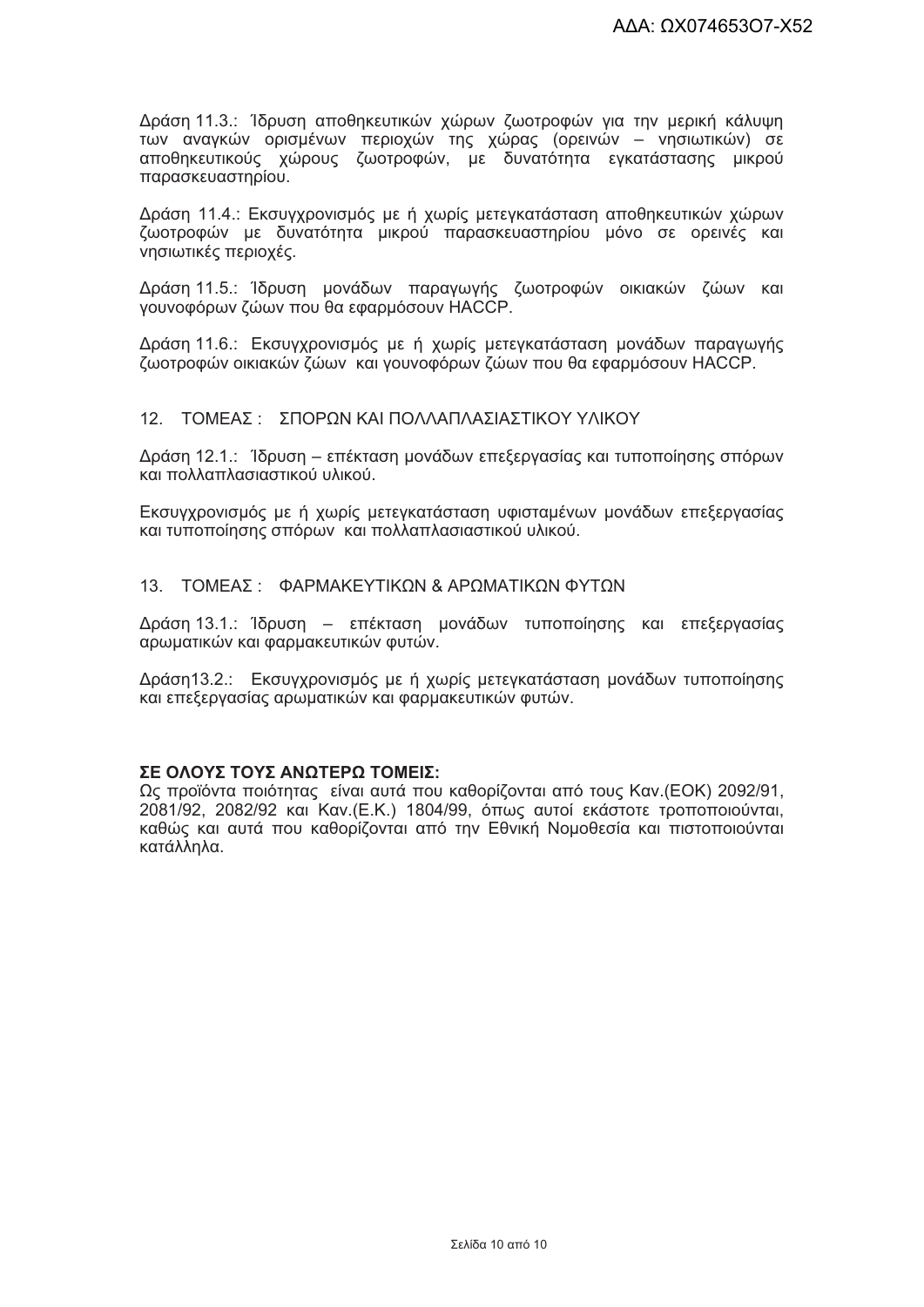# **ПАРАРТНМА II** ΑΝΑΛΥΣΗ ΕΠΙΛΕΞΙΜΟΤΗΤΑΣ ΛΑΠΑΝΟΝ

Επιλέξιμες είναι οι παρακάτω δαπάνες:

### **ENOIKIA**

Περιλαμβάνει το κόστος ενοικίων του τόπου υλοποίησης του σχεδίου.

Σε περίπτωση ενοικίασης οικίας, το επιδοτούμενο ποσό ανέρχεται στο 1/3 της συνολικής αξίας του μισθώματος.

Επισημαίνεται ότι δεν επιτρέπεται η συστέγαση επιχειρήσεων.

Με τον όρο συστέναση νοείται η ενκατάσταση της επιχείρησης σε χώρο που δεν αποτελεί μια οριζόντια ανεξάρτητη ιδιοκτησία. Σε περίπτωση που δεν υφίσταται σύσταση οριζόντιας ιδιοκτησίας να ζητηθούν και να διενεργηθούν τα εξής:

- Επιτόπιος έλενχος όπου θα πιστοποιεί ότι ο χώρος είναι διακριτός
- Αρχιτεκτονικό σχέδιο σφραγισμένο από μηχανικό (κάτοψη, διάγραμμα κάλυψης) όπου θα τεκμαίρεται ότι ο χώρος είναι διακριτός, μέσω της ταυτοποίησης των τ.μ. του μισθωτηρίου συμβολαίου και του αρχιτεκτονικού σχεδίου
- Θα γίνονται δεκτές όλες οι δαπάνες πλην ΔΕΚΟ (με εξαίρεση την κινητή τηλεφωνία)

Σε κάθε άλλη περίπτωση πρόκειται για συστέγαση και πρέπει οπωσδήποτε η επιχείρηση να μετενκατασταθεί. Η επιλεξιμότητα των δαπανών ενοικίων, λοναριασμών ΔΕΚΟ, αποσβέσεων πανίων και ανοράς εξοπλισμού/πρώτων και ενδιάμεσων προϊόντων θα ορίζεται από την μετεγκατάσταση της επιχείρησης σε νέο αυτόνομο χώρο.

## ΛΟΓΑΡΙΑΣΜΟΙ ΔΕΚΟ

Περιλαμβάνει δαπάνες:

- Ηλεκτρισμού
- **Υδρευσης**
- Θέρμανσης
- Σταθερής τηλεφωνίας
- Κινητής τηλεφωνίας
- Διαδικτύου

#### Σημείωση:

Επιλέξιμοι είναι οι λογαριασμοί που εκδίδονται στην επωνυμία της επιχείρησης. Είναι επίσης επιλέξιμοι και οι λοναριασμοί που εκπίπτουν βάσει νόμου (ΦΕΚ 80/25-01-2005 καθώς και νέος Κ.Φ.Ε. - Ν.4172 ΦΕΚ 167Α/23.07.2013) από τα ακαθάριστα έσοδα της μισθώτριας επιχείρησης και είναι καταχωρημένοι στα λονιστικά βιβλία της. Σε περίπτωση που έδρα της επιχείρησης στενάζεται σε οικία, το επιδοτούμενο ποσό ανέρχεται στο 1/3 της συνολικής αξίας των λογαριασμών.

#### ΛΔΠΔΝΕΣ ΙΛΡΥΣΗΣ ΤΗΣ ΕΠΙΧΕΙΡΗΣΗΣ

Περιλαμβάνει δαπάνες και παραστατικά στην επωνυμία της επιχείρησης νια αμοιβές νια νομικές υπηρεσίες, υπηρεσίες διοικητικής υποστήριξης και παροχής συμβουλών που έχουν άμεση σχέση με τη δημιουργία της επιχείρησης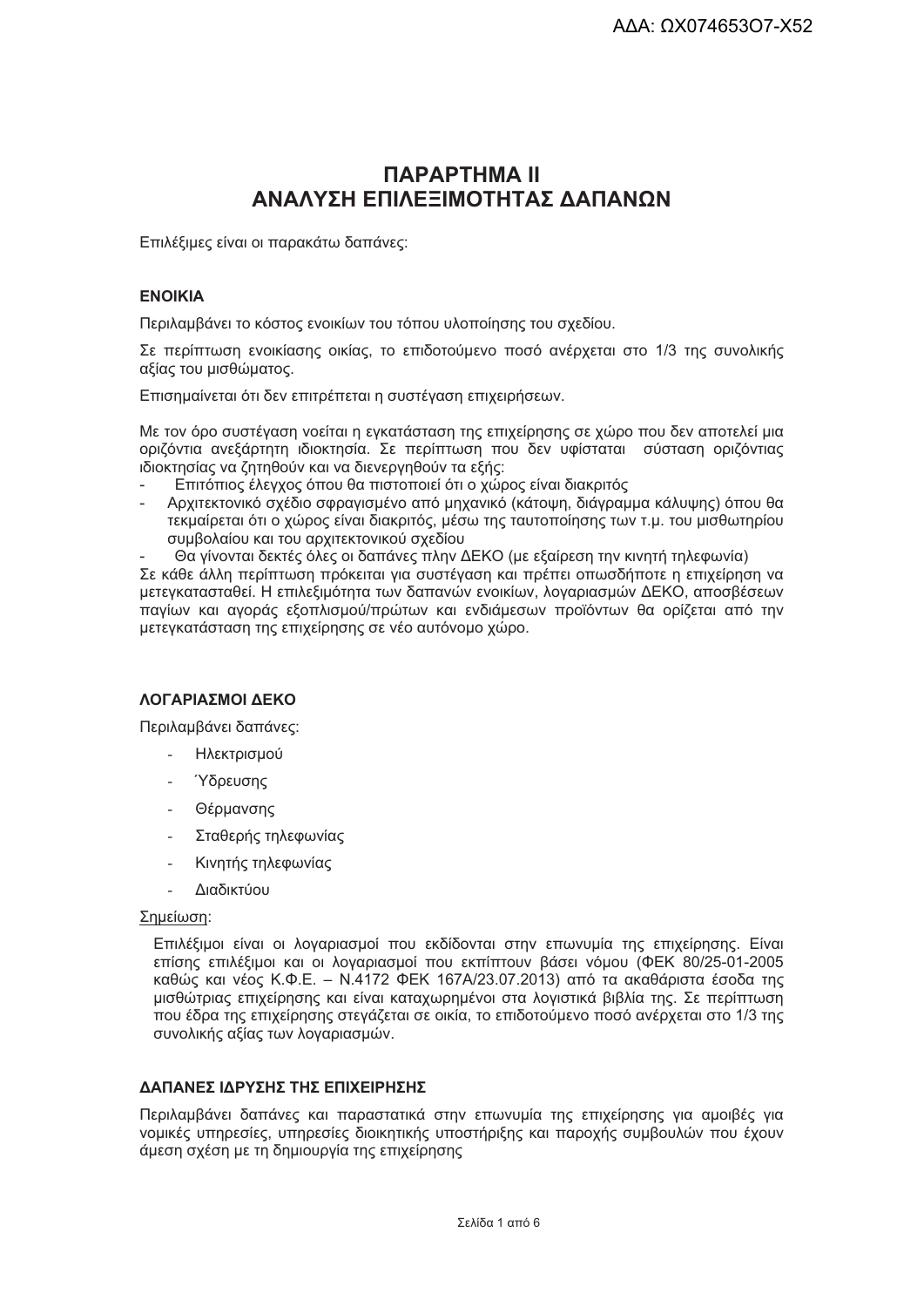### ΛΔΠΔΝΕΣ ΠΔΡΟΧΗΣ ΥΠΗΡΕΣΙΟΝ

Περιλαμβάνει:

- Δαπάνες νομικής, λογιστικής και τεχνικής υποστήριξης.
- Δαπάνες για την παροχή υπηρεσιών mentoring / coaching από συμβούλους με σκοπό την υποστήριξη των ωφελούμενων στην ανάπτυξη της επιχειρηματικής ιδέας και την υλοποίηση του επιχειρησιακού σχεδίου για διάστημα έξι (6) μηνών από την έναρξη της επιχειρηματικής δραστηριότητας.

#### ΕΞΟΔΑ ΠΡΟΒΟΛΗΣ & ΔΙΑΦΗΜΙΣΗΣ

Περιλαμβάνει δαπάνες προβολής και διαφήμισης της νέας επιχειρηματικής δραστηριότητας:

- σχεδιασμός & παραγωγή λογότυπου / επιγραφής καταστήματος / μακετών
- σχεδιασμός & εκτύπωση διαφημιστικών εντύπων και αφισών,
- διαφημιστική καταχώρηση σε ημερήσιες ή οικονομικές εφημερίδες εθνικής ή τοπικής εμβέλειας ή κλαδικά και ειδικά / εξειδικευμένα για το αντικείμενο έντυπα.
- συμμετοχή σε μια (1) κλαδική έκθεση,  $\mathbf{r}$
- σχεδιασμός & κατασκευή εταιρικής ιστοσελίδας.

Δεν συμπεριλαμβάνονται δαπάνες για την δημιουργία ραδιοτηλεοπτικών σποτς και το κόστος ραδιο-τηλεοπτικών διαφημίσεων.

#### ΔΣΦΑΛΙΣΤΙΚΕΣ ΕΙΣΦΟΡΕΣ ΕΠΙΧΕΙΡΗΜΑΤΙΑ

Αφορά τις ασφαλιστικές εισφορές του επιχειρηματία (στον κύριο φορέα υποχρεωτικής ασφάλισης).

### ΔΑΠΑΝΕΣ ΣΥΝΤΑΞΗΣ ΕΠΙΧΕΙΡΗΜΑΤΙΚΟΥ ΣΧΕΔΙΟΥ

Περιλαμβάνει την αμοιβή για τη σύνταξη και υποβολή του προτεινόμενου επιχειρηματικού σχεδίου καθώς και για την παρακολούθηση εκτέλεσης του έργου.

#### **ΔΑΠΑΝΕΣ ΠΑΡΟΧΗΣ ΥΠΗΡΕΣΙΩΝ ΜΕΝΤΟRING / COACHING ΚΑΙ ΣΥΜΒΟΥΛΕΥΤΙΚΗΣ** ΥΠΟΣΤΗΡΙΞΗΣ ΤΟΥ ΕΠΙΧΕΙΡΗΜΑΤΙΑ

Περιλαμβάνει δαπάνες για υπηρεσίες συμβουλευτικής υποστήριξης, ατομικής καθοδήγησης και ενδυνάμωσης των επιχειρηματιών από εμπειρογνώμονες συμβούλους με αντικείμενο (ενδεικτικά):

- οργάνωση διαδικασιών για εφαρμογή του σχεδίου από την επιχείρηση και τις πρώτες ενέργειες εφαρμογής του επιχειρηματικού σχεδίου,
- κοστολόγηση προϊόντων / υπηρεσιών,
- εισανωνή και εφαρμονή διαδικασιών παρανωνής.
- υιοθέτηση μεθόδων και διαδικασιών διασφάλισης ποιότητας των προϊόντων / υπηρεσιών.
- σχεδιασμός και εφαρμονή ενεργειών προβολής / προώθησης της επιχείρησης.
- υιοθέτηση τεχνικών προτύπων και προδιαγραφών και πιστοποίηση προϊόντων και παρανωνικών διαδικασιών.
- ενκατάσταση και λειτουργία συστημάτων διασφάλισης ποιότητας (π.χ. ΕΛΟΤ EN ISO L. 9000), διεθνώς αναγνωρισμένα οικολογικά πρότυπα και σήματα (π.χ. ECO LABEL) και συστημάτων περιβαλλοντικής διαχείρισης (π.χ. ISO 14000, EMAS). Είναι απαραίτητη η απόκτηση Πιστοποιητικού.

Ο Φορέας Πιστοποίησης πρέπει να είναι διαπιστευμένος από τον ΕΣΥΔ. Σε περίπτωση που τα χρονικά όρια υλοποίησης του προνράμματος δεν επιτρέπουν την απόκτηση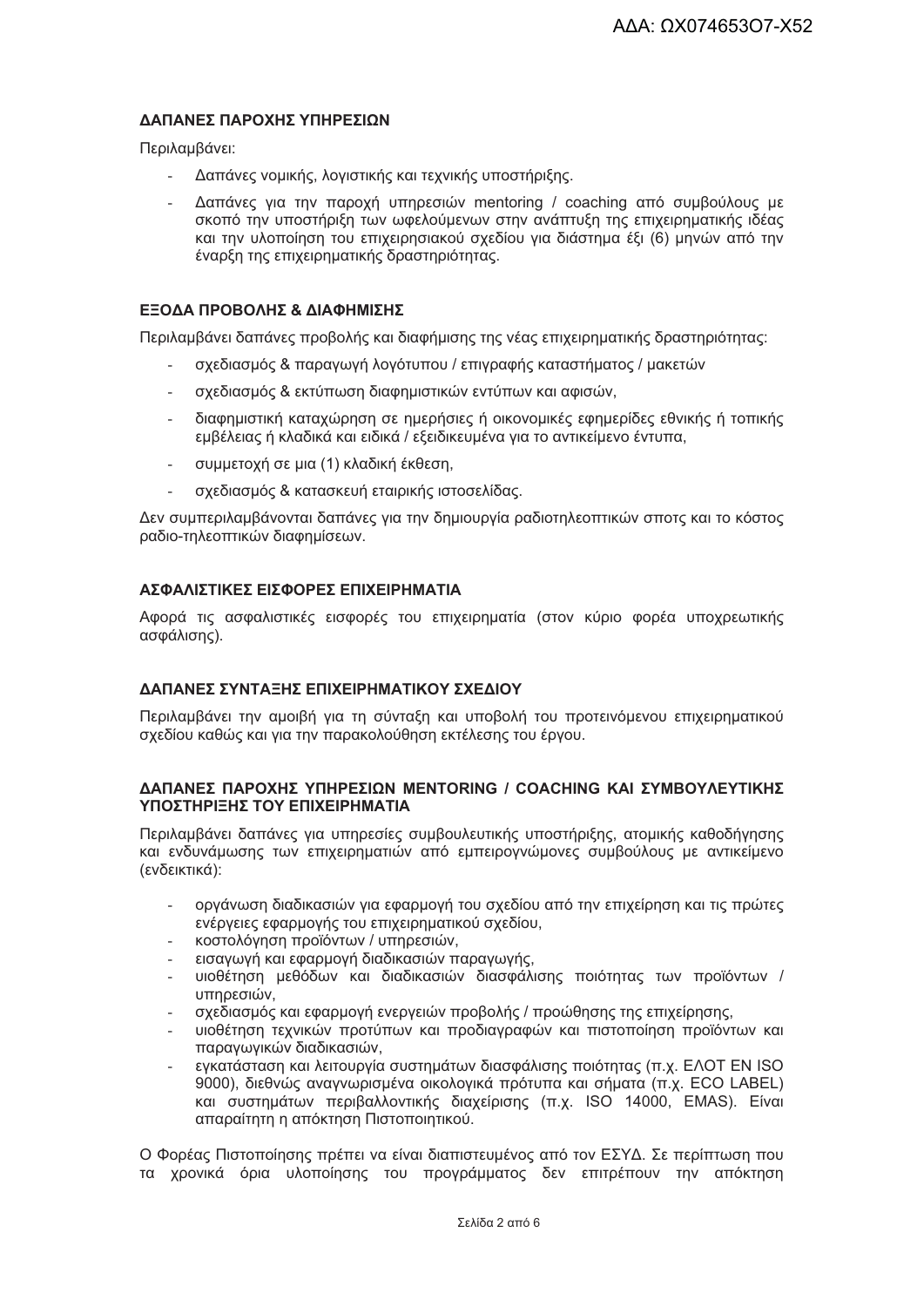πιστοποιητικού, απαραίτητη είναι η προσκόμιση βεβαίωσης επιτυχούς επιθεώρησης από το Φορέα Πιστοποίησης.

Επιλέξιμες είναι αποκλειστικά δαπάνες για υπηρεσίες παρεχόμενες από εξωτερικούς συμβούλους, έχουν έκτακτο χαρακτήρα και μόνο στην περίπτωση που δεν συνιστούν διαρκή ή περιοδική δραστηριότητα, ούτε συνδέονται με τις συνήθεις λειτουργικές δαπάνες της επιχείρησης, π.χ. για συνήθεις φοροτεχνικές υπηρεσίες, τακτικές νομικές υπηρεσίες κλπ. Απαιτείται σχετική σύμβαση θεωρημένη από τη Δ.Ο.Υ., σύμφωνα με το ισχύον σε κάθε περίπτωση θεσμικό πλαίσιο.

#### ΔΑΠΑΝΕΣ ΚΑΤΑΡΤΙΣΗΣ

Αφορά δαπάνες κατάρτισης του δικαιούχου επιχειρηματία ή/και του νεοπροσλαμβανόμενου (ανέργου / άνεργης ή απειλούμενου / -nc από ανεργία) σε πιστοποιημένο φορέα επαννελματικής κατάρτισης.

#### **ΔΠΩΣΒΕΣΕΙΣ ΠΑΓΙΩΝ**

Περιλαμβάνει αποσβέσεις παγίου εξοπλισμού που θα χρησιμοποιηθεί για τις ανάγκες του έρνου και νια το χρονικό διάστημα υλοποίησης του έρνου. Ο πάνιος εξοπλισμός ΔΕΝ θα πρέπει να έχει επιχορηνηθεί από κανένα άλλο πρόνραμμα.

#### ΔΑΠΑΝΕΣ ΜΙΣΘΩΣΗΣ / LEASING ΕΞΟΠΛΙΣΜΟΥ, ΠΡΟΜΗΘΕΙΑΣ ΠΡΩΤΩΝ ΥΛΩΝ ΚΑΙ ΕΝΛΙΑΜΕΣΟΝ ΠΡΟΪΟΝΤΟΝ

Περιλαμβάνει:

- $\bullet$ δαπάνες ενοικίασης-μίσθωσης εξοπλισμού (leasing),
- δαπάνες προμήθειας αναλώσιμων υλικών που θα χρησιμοποιήσει η επιχείρηση και οι οποίες έχουν άμεση σχέση με τη λειτουργία της επιχείρησης.
- δαπάνες προμήθειας πρώτων υλών και ενδιάμεσων προϊόντων που θα  $\bullet$ χρησιμοποιηθούν στην παραγωγική διαδικασία (αφορά επιχειρήσεις με μεταποιητική δραστηριότητα).

#### ΜΙΣΘΟΛΟΓΙΚΟ ΚΟΣΤΟΣ ΓΙΑ ΝΕΑ/ΕΣ ΘΕΣΗ/ΕΙΣ ΕΡΓΑΣΙΑΣ (1 ΕΜΕ)

Περιλαμβάνει δαπάνες μισθοδοσίας του / των νέου / νέων εργαζομένου / -νων της επιχείρησης με σχέση εξαρτημένης εργασίας (όχι απαραίτητα συνεχόμενων αρκεί να είναι κατά τη διάρκεια υλοποίησης του επενδυτικού σχεδίου και να ικανοποιείται η υποχρέωση συμπλήρωσης 1 ΕΜΕ ή συμπλήρωσης 2400 ωρών εργασίας κατά τη διάρκεια υλοποίησης του επιχειρηματικού σχεδίου.

Συγκεκριμένα στο μισθολογικό κόστος περιλαμβάνονται όλες οι νόμιμες αποδοχές & ασφαλιστικές εισφορές σύμφωνα με τις εκάστοτε ισχύουσες διατάξεις, καθώς και οι υποχρεώσεις της επιχείρησης προς τους φορείς του Δημοσίου, εξαιρουμένης της αποζημίωσης απόλυσης.

Σε περίπτωση που δεν απορροφηθεί το ποσό για την κάλυψη του μισθολογικού κόστους, δύναται να παραταθεί η περίοδος απασχόλησης μέχρις εξαντλήσεως του ποσού των 12.000€.

#### Επισήμανση:

1) Δεν περιλαμβάνεται ΦΠΑ σε καμία κατηγορία δαπανών, καθώς δεν θεωρείται επιλέξιμη δαπάνη και επιβαρύνει εξ' ολοκλήρου την επιχείρηση.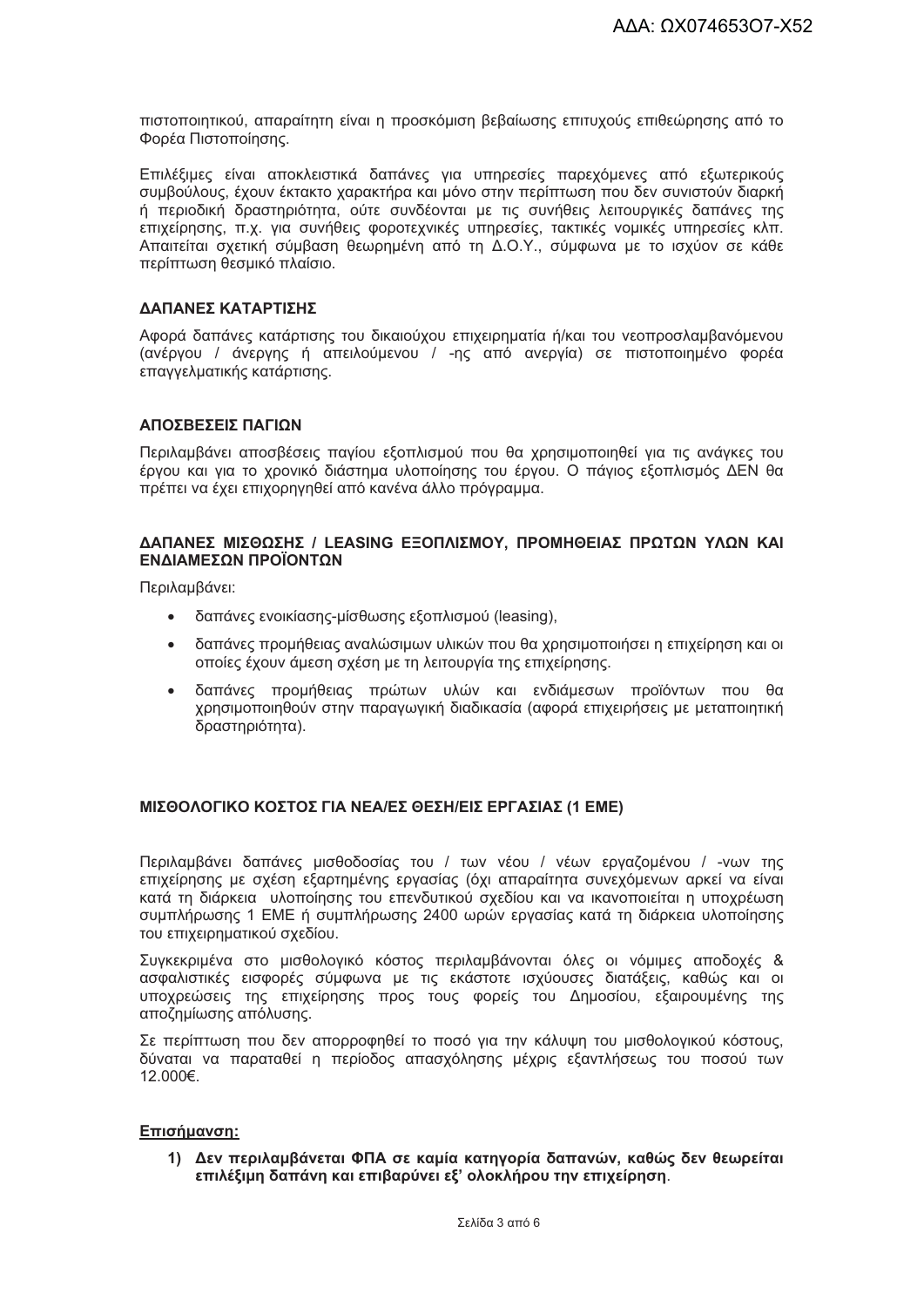### 2) Στους λογαριασμούς ΔΕΗ δεν είναι επιλέξιμη δαπάνη το ΕΕΤΗΔΕ και το ΕΕΤΑ

#### Εξόφληση Δαπανών:

Η εξόφληση κάθε δαπάνης (τμηματική ή ολική), για να είναι επιλέξιμη, πρέπει να είναι σύμφωνη με τις ισχύουσες φορολογικές διατάξεις και τον Οδηγό του Προγράμματος.

- 1. Φορολογικά στοιχεία αξίας ή λοιπά έγγραφα που εκδίδονται ή συντάσσονται αντί ΦΟρολονικών στοιχείων, συνολικής αξίας κάτω των τριών χιλιάδων (3.000) ευρώ (συμπεριλαμβανομένου ΦΠΑ). δύναται πέραν των επιλέξιμων τρόπων εξόφλησης που περινράφονται παρακάτω να εξοφλούνται απευθείας στον προμηθευτή με μετρητά. Στην περίπτωση αυτή για την πιστοποίηση της πληρωμής απαιτείται απόδειξη είσπραξης του προμηθευτή.
- 2. Φορολογικά στοιχεία αξίας ή λοιπά έγγραφα που εκδίδονται ή συντάσσονται αντί φορολογικών στοιχείων, συνολικής αξίας τριών χιλιάδων (3.000) ευρώ (συμπεριλαμβανομένου ΦΠΑ) και άνω, τα οποία εκδίδονται για συναλλαγές μεταξύ επιτηδευματιών εξοφλούνται μέσω επαγγελματικών τραπεζικών λογαριασμών του εκδότη-πωλητή αναθών ή υπηρεσιών και του λήπτη των αντίστοιχων στοιχείων ή επιταγών που εξοφλούνται μέσω των ιδίων λογαριασμών. Δεν επιτρέπεται εξόφληση των στοιχείων αυτών με μετοητά.

Αποδεκτοί τρόποι εξόφλησης είναι:

- Έκδοση επιταγής επιχείρησης από τον εταιρικό λογαριασμό του λήπτη της ενίσχυσης (δικαιούχου) προς τον προμηθευτή, που πρέπει να έχει εξοφληθεί σε χρόνο προγενέστερο της ημερομηνίας ολοκλήρωσης του έργου. Για την πιστοποίηση της πληρωμής απαιτούνται (α) το έντυπο κίνησης του τραπεζικού λογαριασμού όψεως (extrait) της επιχορηγούμενης επιχείρησης, ή/και βεβαίωση της τράπεζας ότι έχει εξοφληθεί η επιτανή (αριθμός επιτανής-ημερομηνία πληρωμής-ποσό) (β) αντίγραφο του σώματος της επιταγής και (γ) απόδειξη είσπραξης του προμηθευτή που να αναφέρει τα στοιχεία του/των εξοφλούμενου/ων παραστατικών (εκτός των περιπτώσεων ΔΕΚΟ και Δημόσιων Υπηρέσιών).
- Κατάθεση μετρητών στον τραπεζικό λογαριασμό του προμηθευτή, από τον λήπτη της ενίσχυσης (δικαιούχο). Για την πιστοποίηση της πληρωμής απαιτούνται (α) το αντίνραφο κατάθεσης του ποσού στον εταιρικό τραπεζικό λοναριασμό στο οποίο θα φαίνεται ως δικαιούχος του λοναριασμού ο προμηθευτής των αναθών και υπηρεσιών προς τον λήπτη της Ενίσχυσης (δικαιούχο) και ο καταθέτης - επενδυτής, και (β) απόδειξη είσπραξης του προμηθευτή που να αναφέρει τα στοιχεία του/των εξοφλούμενου/ων παραστατικών (εκτός των περιπτώσεων ΔΕΚΟ και Δημόσιων Υπηρεσιών).
- Μεταφορά από τον εταιρικό λογαριασμό του λήπτη της ενίσχυσης (δικαιούχου) σε εταιρικό λογαριασμό του προμηθευτή. Για την πιστοποίηση της πληρωμής απαιτούνται (α) **αντίνραφο** του εννράφου της τράπεζας νια μεταφορά χρημάτων όπου να φαίνονται τα στοιχεία των λογαριασμών και (β) απόδειξη είσπραξης του προμηθευτή που να αναφέρει τα στοιχεία του/των εξοφλούμενου/ων παραστατικών (εκτός των περιπτώσεων ΔΕΚΟ και Δημόσιων Υπηρεσιών).
- Έκδοση Τραπεζικής Επιταγής από την επιχορηγούμενη επιχείρηση προς τον προμηθευτή. Πρόκειται για επιταγές που εκδίδονται από νόμιμα λειτουργούσα στην Ελλάδα τράπεζα, είτε με αντίστοιχη κατάθεση μετρητών στην τράπεζα από την επιχορηνούμενη επιχείρηση, είτε με χρέωση του εταιρικού τραπεζικού λοναριασμού του δικαιούχου. Για την πιστοποίηση της πληρωμής απαιτούνται (α) αντίγραφο του σώματος της αντίστοιχης επιταγής, (β) απόδειξη είσπραξης του προμηθευτή που να αναφέρει τα στοιχεία του/των εξοφλούμενου/ων παραστατικών (εκτός των περιπτώσεων ΔΕΚΟ και Δημόσιων Υπηρεσιών) και (γ) σε περίπτωση έκδοσης της επιταγής με χρέωση του εταιρικού λογαριασμού του δικαιούχου, έντυπο κίνησης του αντίστοιχου εταιρικού τραπεζικού λοναριασμού (extrait)
- Χρήση ηλεκτρονικών τραπεζικών συναλλαγών (π.χ. ηλεκτρονική κατάθεση) για τις εξοφλήσεις των παραστατικών. Για την πιστοποίηση της πληρωμής απαιτούνται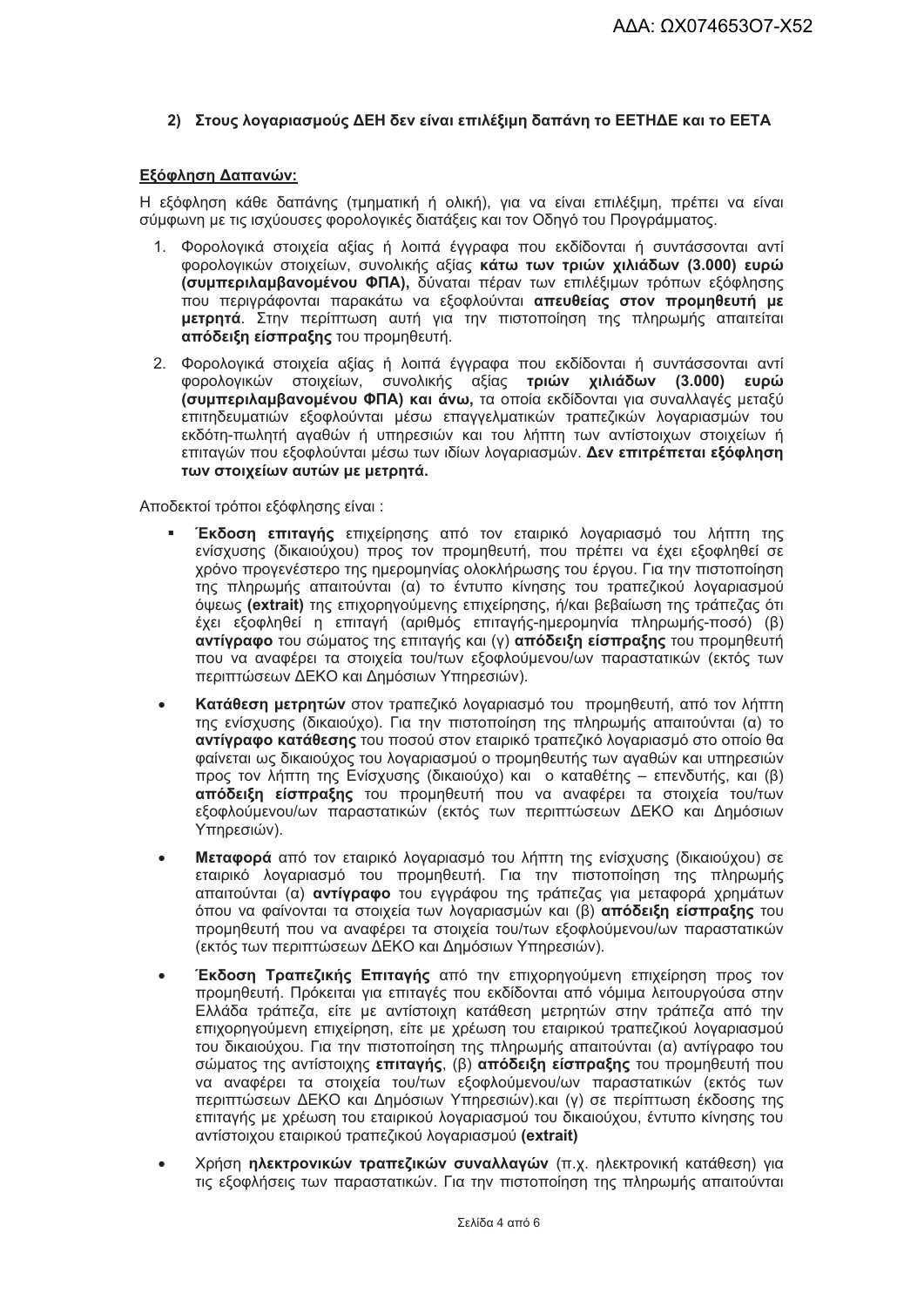(α) έντυπο κίνησης του εταιρικού τραπεζικού λογαριασμού του δικαιούχου (extrait), (β) το αντίγραφο της ηλεκτρονικής συναλλαγής όπου να φαίνονται τα στοιχεία λογαριασμού του προμηθευτή και (γ) απόδειξη είσπραξης του προμηθευτή που να αναφέρει τα στοιχεία του/των εξοφλούμενου/ων παραστατικών (εκτός των περιπτώσεων ΔΕΚΟ και Δημόσιων Υπηρεσιών).

Εξόφληση τιμολογίων μέσω πιστωτικών - χρεωστικών καρτών. Για την  $\ddot{\phantom{a}}$ πιστοποίηση της πληρωμής απαιτούνται (α) αντίγραφο μηνιαίου λογαριασμού της χρεωστικής - πιστωτικής κάρτας στο οποίο να αναφέρονται αναλυτικά οι συναλλαγές που πρανματοποιήθηκαν. (β) έντυπο κίνησης του τραπεζικού λοναριασμού (extrait) και (γ) απόδειξη είσπραξης του προμηθευτή που να αναφέρει τα στοιχεία του/των εξοφλούμενου/ων παραστατικών (εκτός των περιπτώσεων ΔΕΚΟ και Δημόσιων Υπηρεσιών).

Προϋπόθεση για την πιστοποίηση της πληρωμής είναι η κάρτα να είναι στο όνομα του δικαιούχου της ενίσχυσης, δηλαδή του επιχειρηματία μόνο στην περίπτωση των ατομικών επιχειρήσεων και οπωσδήποτε εταιρική σε περίπτωση που ο δικαιούχος της ενίσχυσης είναι νομικό πρόσωπο.

Επιπλέον θα πρέπει να ισχύουν τα κάτωθι:

- Η εξόφληση του μηνιαίου λογαριασμού της κάρτας πρέπει να αφορά στο i. σύνολο της εκκαθαρισμένης οφειλής και όχι στην ελάχιστη καταβολή.
- ii. Αν για την εν λόγω δαπάνη δίνεται το δικαίωμα εξόφλησης σε «Δόσεις μέσω Πιστωτικής Κάρτας», τότε προφανώς απαιτούνται εξοφλημένοι στο σύνολό τους όλοι οι μηνιαίοι Λοναριασμοί των Δόσεων που συμφωνήθηκαν.
- iii. Σε κάθε περίπτωση ως ημερομηνία εξόφλησης κάθε τέτοιας δαπάνης θεωρείται η ημερομηνία καταβολής, στην αντίστοιχη τράπεζα, της τελευταίας δόσης του αντίστοιχου μηνιαίου λογαριασμού της κάρτας.
- Σε κάθε περίπτωση πρέπει να υπάρχει επαρκής διαδρομή ελέγχου όσον iv. αφορά στην εξόφληση του λογαριασμού της κάρτας και να αποδεικνύεται μέσω της κίνησής του η εξόφληση των παραστατικών δαπανών της επένδυσης.
- $3.$ Η δαπάνη της μισθοδοσίας εξοφλείται σύμφωνα με τις εκάστοτε ισχύουσες διατάξεις.

Σε όλες τις περιπτώσεις, τα σχετικά παραστατικά εξοφλούνται σύμφωνα με τον Κώδικα Βιβλίων και Στοιχείων (Κ.Β.Σ.) μέχρι 31.12.2012 και σύμφωνα με τον Κώδικα Φορολογικής Απεικόνισης Συναλλαγών (Κ.Φ.Α.Σ.) από 1.1.2013 και εντεύθεν.

Το σύνολο των ως άνω συναλλαγών πρέπει να συνοδεύεται από τις κατά περίπτωση και σύμφωνα με τηρούμενη κατηγορία λογιστικών βιβλίων της επιχείρησης (Β' ή Γ' Κατηγορίας), λογιστικές καταχωρήσεις.

Στην περίπτωση τήρησης λονιστικών βιβλίων Β' κατηνορίας (απλονραφικά) πρέπει να προσκομιστούν αντίγραφα των λογιστικών καταχωρήσεων των παραστατικών τιμολόγησης των δαπανών/εξόδων του έργου (π.χ. τιμολογίων, αποδείξεων παροχής υπηρεσιών κλπ.) στο βιβλίο εσόδων-εξόδων της επιχείρησης.

Στην περίπτωση τήρησης λογιστικών βιβλίων Γ' κατηγορίας (διπλογραφικά) πρέπει να προσκομιστούν αντίγραφα των λογιστικών καταχωρήσεων των παραστατικών τιμολόγησης και εξόφλησης των δαπανών/εξόδων της επένδυσης στα αναλυτικά καθολικά των οικείων λογαριασμών (π.χ. προμηθευτών, παγίων, ταμείου κλπ.) και στο γενικό ημερολόγιο.

Επισημαίνεται ότι:

Δεν επιτρέπεται κατακερματισμός της δαπάνης που οδηγεί σε αποφυγή της παραπάνω υποχρέωσης (δηλαδή δεν επιτρέπεται τμηματική πληρωμή τιμολογίου, με σκοπό την μετάπτωση σε μικρότερη κατηνορία τρόπου εξόφλησης δαπανών).

Δεν είναι επιτρεπτή η εξόφληση δαπανών με επιταγές τρίτων.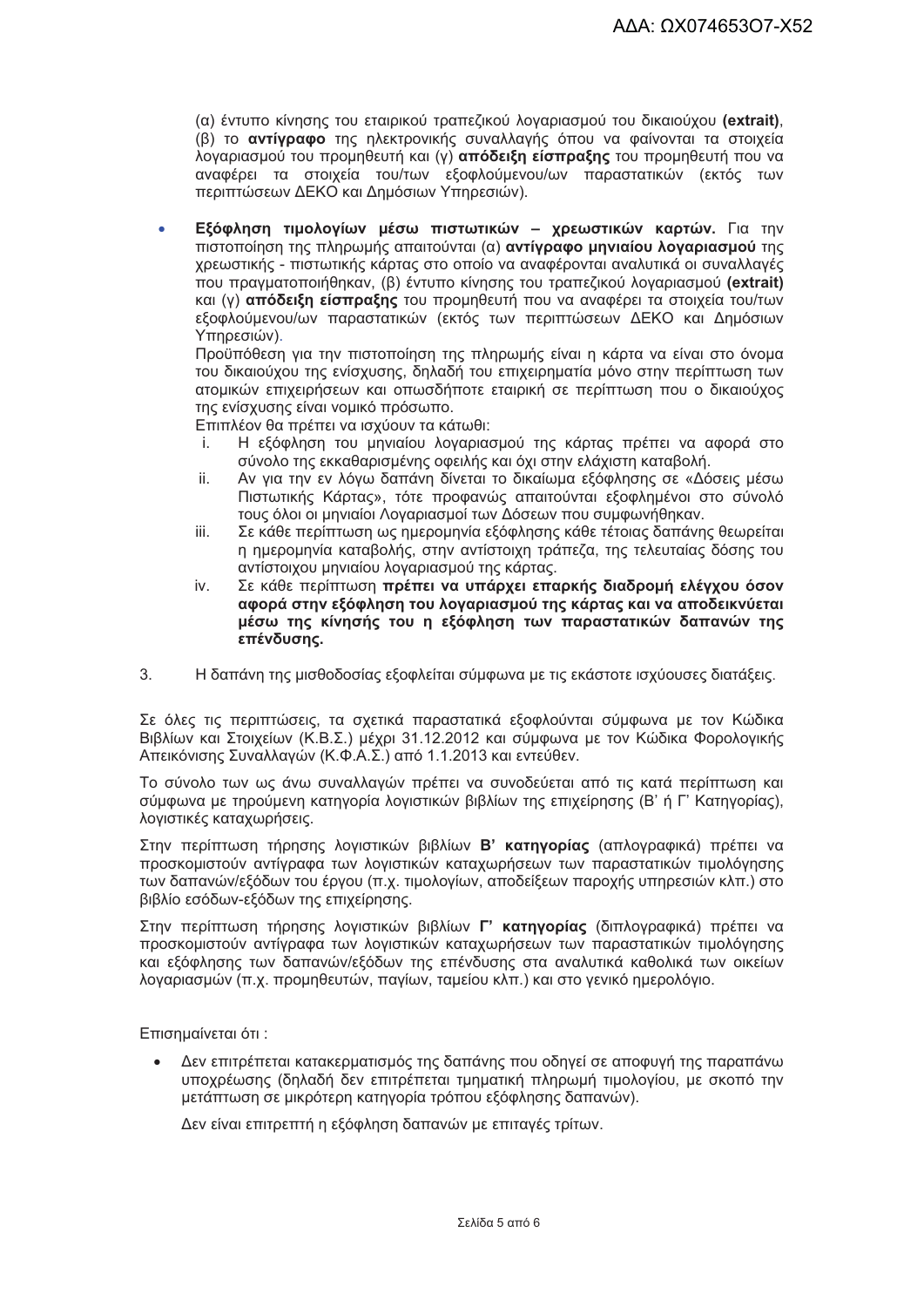- Το σύνολο των πιστοποιημένων δαπανών θα πρέπει να έχει εξοφληθεί πριν από την ολοκλήρωση της εκάστοτε έκθεσης επαλήθευσης/πιστοποίησης του έργου και σε κάθε περίπτωση μέχρι την ημερομηνία λήξης του έργου.
- Δεν είναι επιλέξιμοι οι χρεωστικοί τόκοι, οι προμήθειες χρηματοπιστωτικών  $\bullet$ συναλλαγών, τα έξοδα συναλλάγματος και χρεωστικές συναλλαγματικές διαφορές καθώς και τα λοιπά καθαρά χρηματοοικονομικά έξοδα του δικαιούχου με εξαίρεση τυχόν επιλέξιμες δαπάνες σύμφωνα με τον οδηγό του προγράμματος.

Όλες οι εταιρείες-προμηθευτές της επιχείρησης για τις δαπάνες του προνράμματος θα πρέπει να τηρούν εταιρικό τραπεζικό λογαριασμό. Σε περίπτωση καταθέσεων σε προσωπικό λογαριασμό και όχι εταιρικό (εξαιρούνται οι προμηθευτές που είναι ατομικές επιχειρήσεις) δεν θα πιστοποιούνται οι εν λόνω δαπάνες.

Δεν είναι επιτρεπτή η εξόφληση του προμηθευτή μέσω λογαριασμών και παραστατικών των εταίρων/μετόχων της επιχείρησης.

Για τιμολόγια που είναι ξενόγλωσσα (εκτός αγγλικής) και δυσκολεύουν την απόφαση για την επιλεξιμότητα τους μπορεί να ζητηθεί η μετάφραση τους στην ελληνική γλώσσα από επίσημο φορέα.

Σε περιπτώσεις προμηθειών από το εξωτερικό θα προσκομίζονται για την πιστοποίηση των δαπανών όλα τα συνοδευτικά έγγραφα, το απαιτούμενο προτιμολόγιο (Proforma Invoice) και τα αντίστοιχα τραπεζικά εμβάσματα. Δηλαδή:

- Εντολή έκδοσης εντάλματος/γραμμάτιο είσπραξης όπου να αναγράφεται ο δικαιούχος  $1$ καθώς και ο αριθμός του εξοφλούμενου παραστατικού.
- 2. Swift όπου να αναγράφεται ο δικαιούχος καθώς και ο αριθμός του εξοφλούμενου παραστατικού.

Για τον έλεγχο των τιμών, οι αρμόδιες Υπηρεσίες μπορούν να ελέγχουν τα στοιχεία αξίας των μηχανημάτων και εξοπλισμού και να ζητούν από τον δικαιούχο, τον προμηθευτικό οίκο ή και τρίτους πρόσθετα κατά την κρίση τους στοιχεία και πληροφορίες για εξακρίβωση της αξίας, για τον έλεγχο των τιμών αυτών. Για τον έλεγχο του κόστους των λοιπών πάγιων στοιχείων της επένδυσης μπορούν να χρησιμοποιούνται από τις αρμόδιες υπηρεσίες κάθε είδους αποδεικτικά στοιχεία. Ο ΕΦΕΠΑΕ έχει το δικαίωμα περικοπής εγκεκριμένων δαπανών κατά την πιστοποίηση τους, αν αυτές δεν εξυπηρετούν τη σκοπιμότητα του επιχειρηματικού σχεδίου ή κριθούν υπερβολικές ως προς το κόστος τους.

Επιπρόσθετα επισημαίνονται τα κάτωθι:

- · Το έντυπο κίνησης τραπεζικού λογαριασμού (extrait) πρέπει να φέρει τα στοιχεία του δικαιούχου και τον αριθμό του λογαριασμού.
- Στα παραστατικά εξόφλησης (καταθετήρια, αποδείξεις κλπ) πρέπει να αναφέρονται λεπτομερώς τα στοιχεία συναλλαγής (π.χ. καταθέτης, αριθμός τιμολογίου, λήπτης κατάθεσης κλπ).
- Όταν η πληρωμή γίνεται με κατάθεση σε τραπεζικό λογαριασμό του προμηθευτή και στο καταθετήριο δεν φαίνεται ως καταθέτης η επιχείρηση (δικαιούχος) αλλά κάποιος τρίτος (πχ εργαζόμενος ή πρόσωπο που δε φαίνεται από τα δικαιολογητικά να σχετίζεται με την εταιρία), τότε απαιτείται υπεύθυνη δήλωση του νομίμου εκπροσώπου όπου θα δηλώνεται ότι το τρίτο πρόσωπο ενήργησε για λογαριασμό της επιχείρησης με χρήματα της επιχείρησης.

Σε όλες τις περιπτώσεις, τα σχετικά παραστατικά εξοφλούνται σύμφωνα με την εκάστοτε νομοθεσία και τις οδηγίες της Αρχής Πληρωμής του ΕΣΠΑ 2007-2013.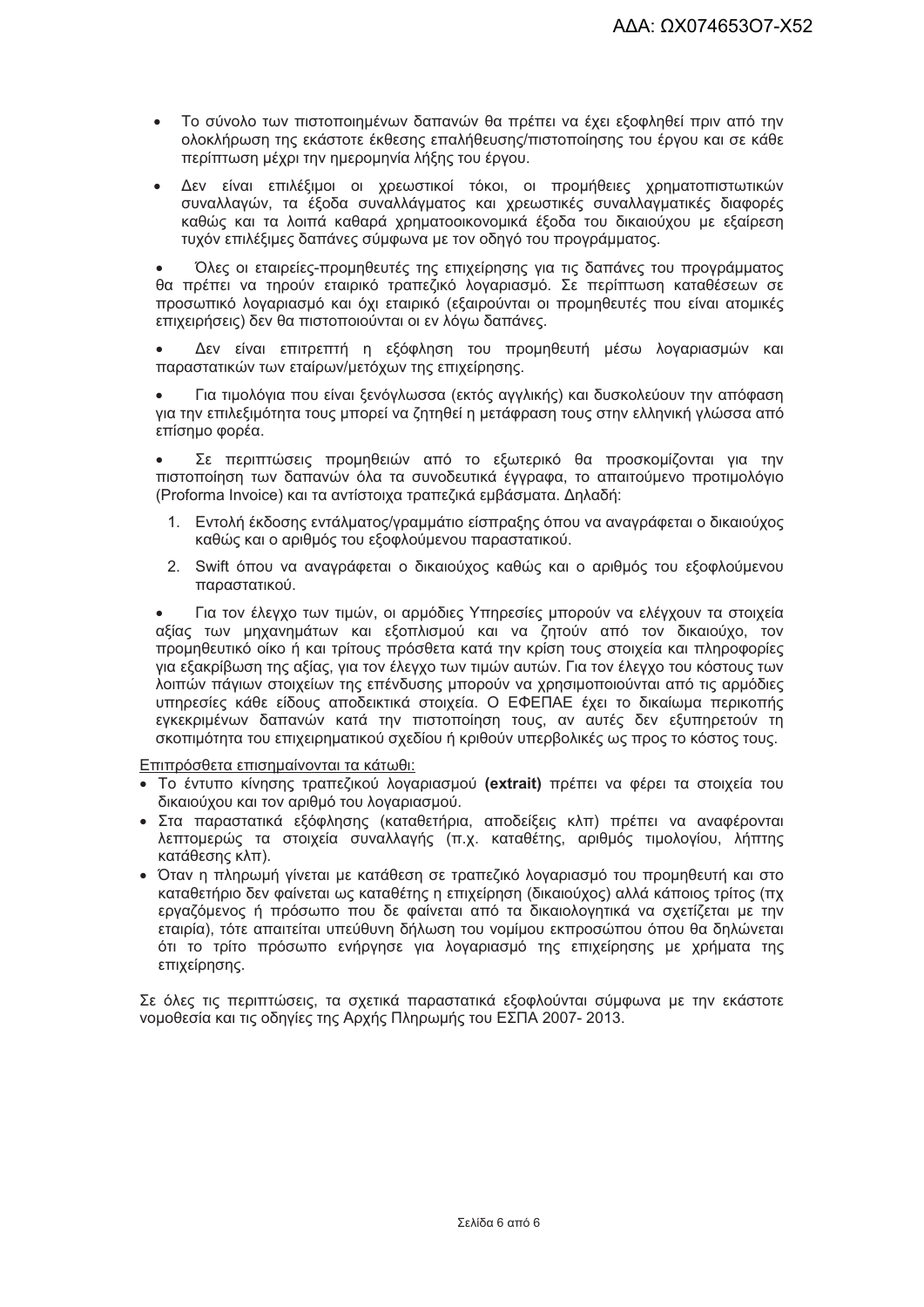# *<u>ПАРАРТНМА III</u>*

# ΔΙΚΑΙΟΛΟΓΗΤΙΚΑ ΥΠΟΒΟΛΗΣ, ΜΕΤΑ ΤΗΝ ΈΝΤΑΞΗ, ΠΙΣΤΟΠΟΙΗΣΗΣ & ΠΛΗΡΩΜΗΣ

#### Α) ΔΙΚΑΙΟΛΟΓΗΤΙΚΑ ΥΠΟΒΟΛΗΣ ΠΡΟΤΑΣΗΣ

Τα δικαιολογητικά που αναφέρονται σε αυτό το σημείο υποβάλλονται ηλεκτρονικά ( σκαναρισμένα) μαζί με την αίτηση υποβολής στο ΠΣΚΕ.

Τα πρωτότυπα υποβάλλονται μετά την ένταξη και μέχρι την ημερομηνία που θα ορισθεί στην απόφαση ένταξης

#### 1. Φωτοαντίγραφο των δύο όψεων του ατομικού δελτίου ταυτότητας

- 2. Δικαιολονητικά τεκμηρίωσης επιλέξιμης ιδιότητας του δικαιούχου (εναλλακτικά κατά περίπτωση):
	- Άνεργες: Δελτίο ανεργίας του φυσικού προσώπου ή των εταίρων σε ισχύ την ημερομηνία έναρξης της επιχειρηματικής τους δραστηριότητας για όσες έχουν κάνει έναρξη και δελτίο ανερνίας σε ισχύ κατά την υποβολή της πρότασης στην περίπτωση που δεν έχει γίνει έναρξη ακόμα ή βεβαίωση από τον ΟΑΕΔ ότι είναι εγγεγραμμένοι στα μητρώα ανέργων. Απολυμένες κατά την τελευταία τριετία: Βεβαίωση απόλυσης από εργοδότη (καταγγελία της σύμβασης εξαρτημένης εργασίας ορισμένου ή αόριστου χρόνου, πλήρους ή μερικής απασχόλησης), ή βεβαίωση λήξης σύμβασης ορισμένου χρόνου. Επίσης, βεβαίωση ΟΑΕΔ ότι δεν έχει γίνει αναγγελία πρόσληψης από την ημερομηνία καταγγελίας της σύμβασης έως την ημερομηνία έναρξης της επιχείρησης ή υποβολής της πρότασης στο πρόγραμμα ή βεβαίωση από ΙΚΑ ότι δεν υπάρχουν ένσημα το ζητούμενο διάστημα ή πρόσφατο αντίγραφο ενσήμων από το ΙΚΑ από το οποίο να προκύπτει ότι δεν υπάρχουν ένσημα το ζητούμενο διάστημα και Υπεύθυνη δήλωση της υποψήφιας που να βεβαιώνει ότι κατά την ημερομηνία καταγγελίας της σύμβασης έως την ημερομηνία έναρξης τη επιχείρησης (για όσες έχουν κάνει έναρξη) ή υποβολής της πρότασης στο πρόγραμμα (για όσες δεν έχουν κάνει ακόμη έναρξη) δεν ασκούσε κάποια επαγγελματική δραστηριότητα.
	- Επιχειρηματίες που έκλεισαν την επιχείρησή τους την τελευταία τριετία (2010.2011.2012). Βεβαίωση διακοπής άσκησης επιτηδεύματος της Δ.Ο.Υ.
	- Απειλούμενες από ανεργία (εργαζόμενες σε επιχειρήσεις που βρίσκονται σε επίσχεση εργασίας): Φωτοαντίγραφο του επισχετηρίου.
	- Απειλούμενες από ανεργία (εργαζόμενες σε επιχειρήσεις που έχουν υπαχθεί στο άρθρο 99): Απόφαση πρωτοδικείου υπαγωγής της επιχείρησης στο άρθρο 99
	- Αυτοαπασχολούμενες: Βεβαίωση του οικείου ασφαλιστικού φορέα και Εκκαθαριστικό Σημείωμα για το οικονομικό έτος 2012 (εισοδήματα 2011).

#### 3. Δικαιολογητικά Προσόντων των Εταίρων

Α) Αντίνραφα τίτλων σπουδών

#### Ειδικές διευκρινίσεις για δικαιολογητικά που αφορούν τίτλους σπουδών:

Για τους αποφοίτους Ι.Ε.Κ., προσκομίζεται Δίπλωμα Επαγγελματικής Κατάρτισης Επιπέδου Μεταδευτεροβάθμιας Επαγγελματικής Κατάρτισης και βεβαίωση του Ο.Ε.Ε.Κ. ή Ε.Ο.Π.Π. από την οποία να προκύπτει ότι κατέστησαν διπλωματούχοι.

Για τίτλους Πανεπιστημιακής και Τεχνολογικής Εκπαίδευσης οι οποίοι έχουν στην αλλοδαπή, απαιτείται Πράξη αναννώρισης από το ΔΙ.Κ.Α.Τ.Σ.Α, ή το Ι.Τ.Ε, αντίστοιχα, νια την αντιστοιχία του τίτλου ή πιστοποιητικό αναγνώρισης από τον Διεπιστημονικό Οργανισμό Αναγνώρισης Τίτλων Ακαδημαϊκών και Πληροφόρησης (Δ.Ο.Α.Τ.Α.Π.)

Αν μεταπτυχιακός / διδακτορικός τίτλος έχει αποκτηθεί στην αλλοδαπή απαιτείται μόνο Πράξη Αναγνώρισης του τίτλου από το ΔΙΚΑΤΣΑ ή Πιστοποιητικό Αναγνώρισης από το Διεπιστημονικό Οργανισμό Αναγνώρισης Τίτλων Ακαδημαϊκών και Πληροφόρησης  $(A.O.A.T.A.\Pi.)$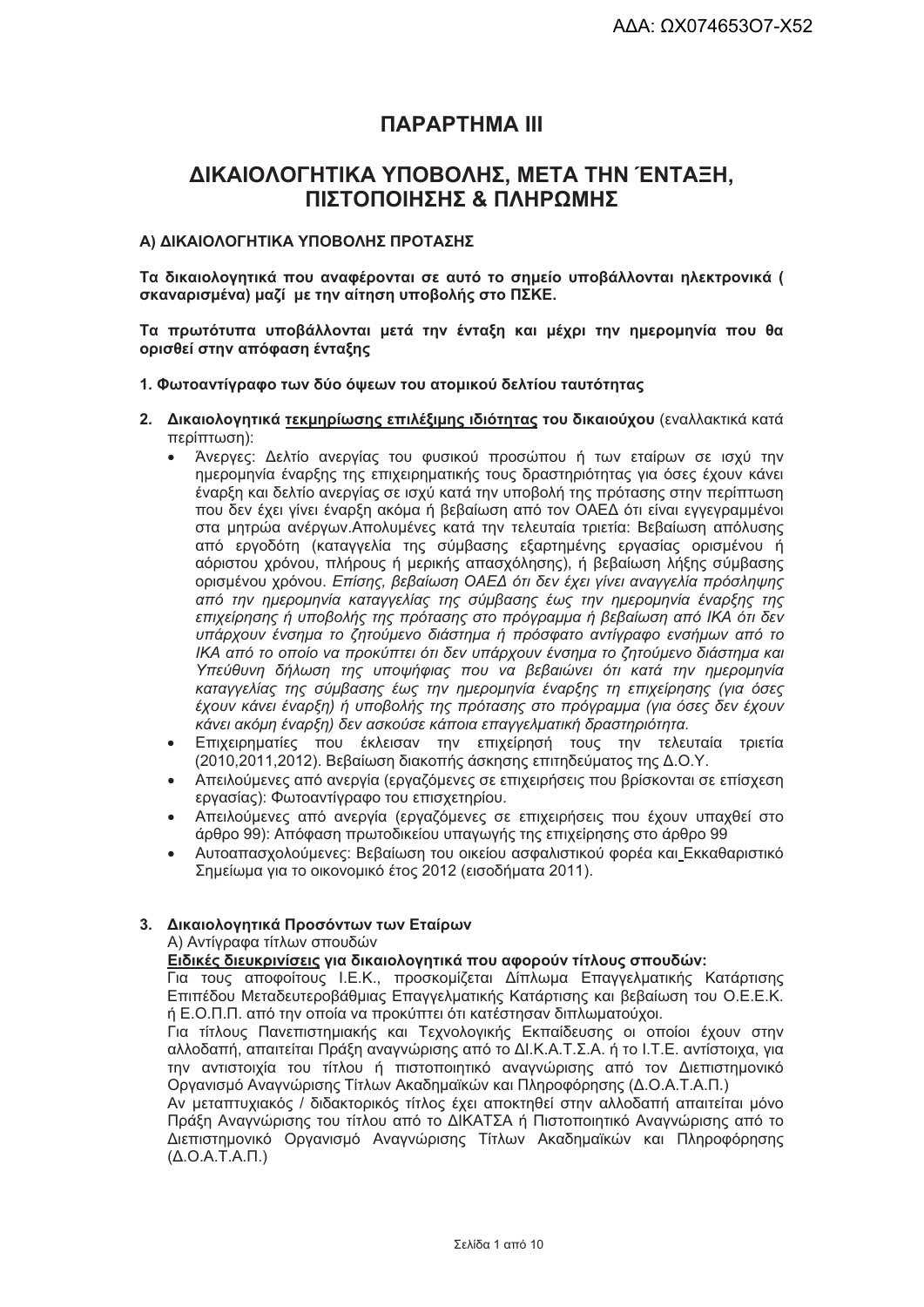Β) Αποδεικτικά εργασιακής εμπειρίας

Ειδικές διευκρινίσεις για δικαιολογητικά που αποδεικνύουν την εργασιακή εμπειρία και συνάφεια:

Πιστοποιητικά απόδειξης εμπειρίας τα οποία κατά περίπτωση είναι:

Α. Όταν απαιτείται άδεια άσκησης επαγγέλματος:

Για τους μισθωτούς και τους ελεύθερους επαγγελματίες:

(1) Όταν ο υποψήφιος δεν υποβάλλει επαγγελματική εμπειρία με συνάφεια:

• Άδεια άσκησης επαγγέλματος και

• Βεβαίωση του οικείου ασφαλιστικού φορέα στην οποία να ανανράφεται η διάρκεια της ασφάλισης.

Όσοι έχουν προϋπηρεσία σε φορείς του δημοσίου τομέα μπορούν, εναλλακτικά, αντί της βεβαίωσης του οικείου ασφαλιστικού φορέα να προσκομίσουν βεβαίωση του οικείου φορέα του δημοσίου τομέα από την οποία να προκύπτουν το είδος και η χρονική διάρκεια της εμπειρίας.

(2) Όταν ο υποψήφιος υποβάλλει επαννελματική εμπειρία με συνάφεια απαιτείται επιπλέον:

- Για τους μισθωτούς, χωριστή από την αίτηση, υπεύθυνη δήλωση του υποψηφίου κατά το άρθρο 8 του ν.1599/1986 στην οποία να δηλώνονται ο εργοδότης, το είδος και η χρονική διάρκεια της εξειδικευμένης εμπειρίας.

Οι μισθωτοί του δημόσιου τομέα μπορούν, εναλλακτικά, αντί της υπεύθυνης δήλωσης να προσκομίσουν βεβαίωση του οικείου φορέα του δημόσιου τομέα από την οποία να προκύπτουν το είδος και η χρονική διάρκεια της εξειδικευμένης εμπειρίας.

- Για τους ελεύθερους επαγγελματίες, χωριστή από την αίτηση, υπεύθυνη δήλωση κατά το άρθρο 8 του ν.1599/1986, για το είδος και τη χρονική διάρκεια της εξειδικευμένης εμπειρίας και μία τουλάχιστον σχετική σύμβαση ή δελτία παροχής υπηρεσιών, που καλύπτουν ενδεικτικώς τη διάρκεια και το είδος της εξειδικευμένης εμπειρίας. Στην περίπτωση που η εξειδικευμένη εμπειρία έχει αποκτηθεί στο δημόσιο τομέα, εναλλακτικά, αντί των προαναφερομένων, οι υποψήφιοι μπορούν να προσκομίσουν βεβαίωση του οικείου φορέα του δημόσιου τομέα από την οποία να προκύπτουν το είδος και η χρονική διάρκεια της εξειδικευμένης εμπειρίας.

Β. Όταν δεν απαιτείται άδεια άσκησης επαγγέλματος:

Για όλες τις περιπτώσεις είτε υποβάλλει εμπειρία με συνάφεια είτε όχι.

(1) Για τους μισθωτούς του δημοσίου και ιδιωτικού τομέα:

• Βεβαίωση του οικείου ασφαλιστικού φορέα από την οποία να προκύπτει η διάρκεια της ασφάλισης.

• Χωριστή από την αίτηση υπεύθυνη δήλωση του υποψηφίου κατά το άρθρο 8 του ν.1599/1986 στην οποία να δηλώνονται επακριβώς ο χρόνος και το είδος της εμπειρίας του καθώς και τα στοιχεία του εργοδότη, φυσικού προσώπου ή της επωνυμίας της επιχείρησης αν πρόκειται για νομικό πρόσωπο. Το είδος της εμπειρίας είναι δυνατό να προκύπτει και από τη βεβαίωση του οικείου ασφαλιστικού φορέα.

Οι μισθωτοί του δημοσίου τομέα μπορούν, εναλλακτικά, αντί της βεβαίωσης του ασφαλιστικού φορέα και της υπεύθυνης δήλωσης, να προσκομίσουν βεβαίωση του οικείου φορέα του δημοσίου τομέα από την οποία να προκύπτουν το είδος και η χρονική διάρκεια της εμπειρίας.

(2) Για τους ελεύθερους επαγγελματίες:

• Βεβαίωση του οικείου ασφαλιστικού φορέα στην οποία να αναγράφεται η διάρκεια της ασφάλισης.

• Υπεύθυνη δήλωση, χωριστή από την αίτηση, κατά το άρθρο 8 του ν.1599/1986, ότι πραγματοποίησε συγκεκριμένες εργασίες, μελέτες και έργα σχετικά με το αντικείμενο της εμπειρίας και

• Υποβολή μιας τουλάχιστον σχετικής σύμβασης ή δελτίων παροχής υπηρεσιών που καλύπτουν ενδεικτικώς τη διάρκεια και το είδος της εμπειρίας.

Στην περίπτωση που η εμπειρία έχει αποκτηθεί στο δημόσιο τομέα, εναλλακτικά, αντί των προαναφερομένων, οι υποψήφιοι μπορούν να προσκομίσουν βεβαίωση του οικείου φορέα του δημόσιου τομέα από την οποία να προκύπτουν το είδος και η χρονική διάρκεια της εμπειρίας.

ΕΠΙΣΗΜΑΝΣΗ ΓΙΑ ΤΟΥΣ ΑΠΑΣΧΟΛΟΥΜΕΝΟΥΣ ΣΤΟ ΛΗΜΟΣΙΟ ΤΟΜΕΑ: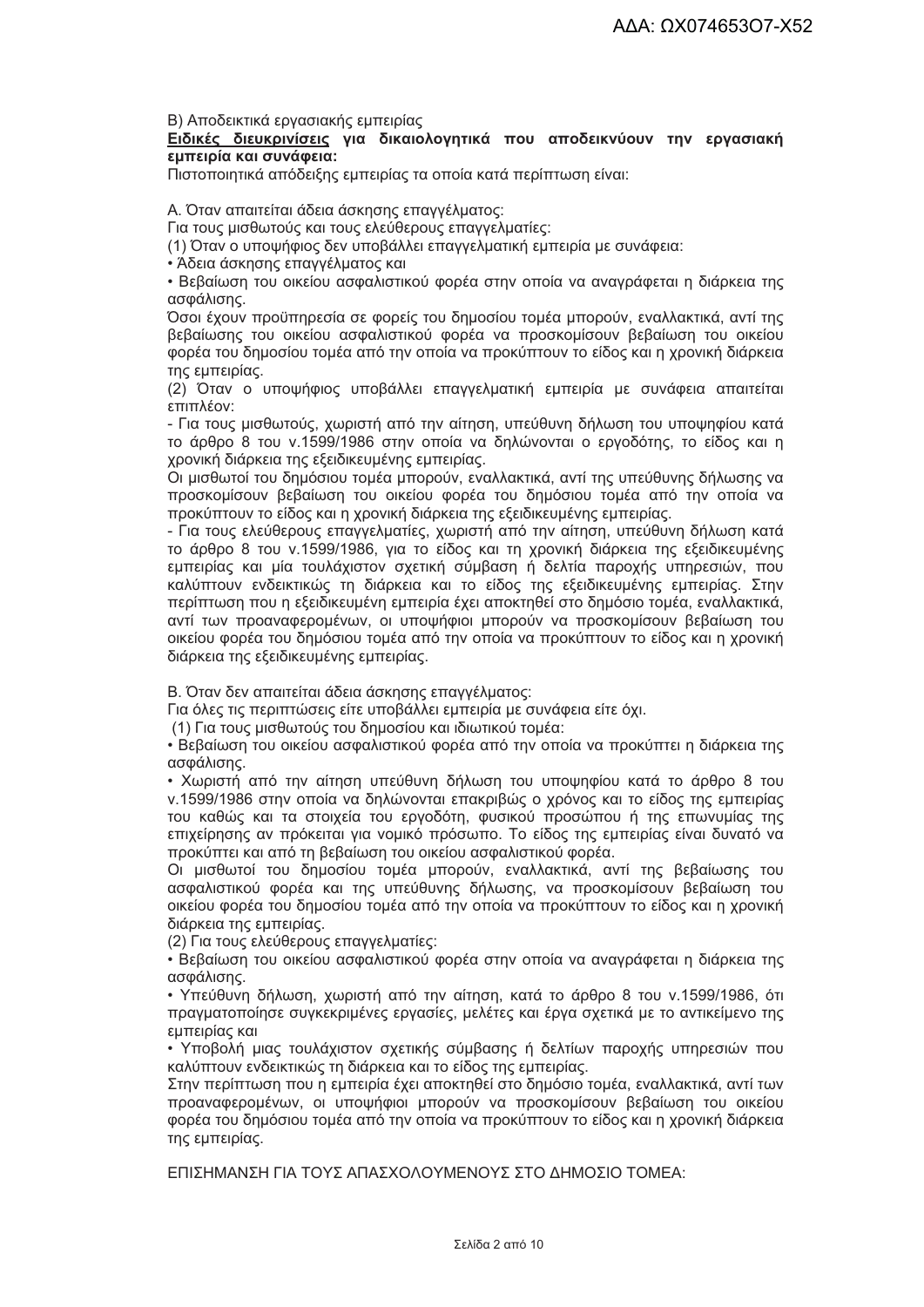Ως φορείς του Δημοσίου νοούνται: Οι Υπηρεσίες του Δημοσίου, τα Ν.Π.Δ.Δ., τα Ν.Π.Ι.Δ. του δημόσιου τομέα, οι Ο.Τ.Α. πρώτου και δεύτερου βαθμού καθώς και τα νομικά πρόσωπα των Ο.Τ.Α., όπως ορίζονται στο άρθρο 1 του ν.3812/2009 (όπως ισχύει). Ως εργασία που έχει διανυθεί στο Δημόσιο Τομέα, θεωρείται επίσης:

- Η απασχόληση κατά τη διάρκεια της Στρατιωτικής Θητείας.
- Η συμμετοχή σε προγράμματα απόκτησης εργασιακής εμπειρίας (STAGE) του OAEA.
- Η απασχόληση με Σύμβαση Μίσθωσης Έργου σε φορείς του Δημοσίου.

Όταν η εμπειρία έχει αποκτηθεί στην αλλοδαπή:

Για εμπειρία η οποία έχει αποκτηθεί στην αλλοδαπή επιπλέον των λοιπών δικαιολογητικών που απαιτούνται από τις ανωτέρω, κατά περίπτωση, παραγράφους ο υποψήφιος προσκομίζει:

(1) Όταν κατά το ισχύον νομικό καθεστώς του κράτους η ασφάλιση των ερναζομένων νια συνκεκριμένο επάννελμα ή συνκεκριμένη σχέση ερνασίας είναι υποχρεωτική:

Βεβαίωση του εργοδότη στον οποίο απασχολήθηκε, στην οποία να αναφέρεται ο χρόνος και το είδος της απασχόλησης του ενδιαφερομένου και

Βεβαίωση του οικείου ασφαλιστικού οργανισμού, είτε πρόκειται για αμιγώς κρατική ή αμιγώς ιδιωτική ή μικτή ασφάλιση.

(2) Όταν κατά το ισχύον νομικό καθεστώς του κράτους η ασφάλιση των εργαζομένων για συγκεκριμένο επάγγελμα ή συγκεκριμένη σχέση εργασίας είναι μη υποχρεωτική:

Βεβαίωση του εργοδότη στον οποίο απασχολήθηκε, στην οποία να αναφέρεται ο χρόνος και το είδος της απασχόλησης του ενδιαφερομένου.

Υπεύθυνη δήλωση του ιδίου κατά το άρθρο 8 του ν.1599/1986 στην οποία να αναγράφονται επακριβώς ο χρόνος απασχόλησης και το είδος της εμπειρίας του, τα στοιχεία του εργοδότη, φυσικού προσώπου ή της επωνυμίας της επιχείρησης αν πρόκειται περί νομικού προσώπου και

Βεβαίωση της αρμόδιας αρχής του κράτους στο οποίο απασχολήθηκε ότι η ασφάλιση για το συγκεκριμένο επάγγελμα ή τη συγκεκριμένη σχέση εργασίας δεν είναι υποχρεωτική, κατά τη νομοθεσία του κράτους τούτου.

(3) Όταν ο χρόνος εμπειρίας έχει διανυθεί σε υπηρεσίες δημόσιου χαρακτήρα της αλλοδαπής, μπορεί να αποδεικνύεται και με βεβαίωση του αντίστοιχου δημόσιου φορέα.

Τα δικαιολογητικά του υποψηφίου, ο οποίος επικαλείται εμπειρία που αποκτήθηκε στο εξωτερικό. θα πρέπει να συνοδεύονται εκτός από τα πρωτότυπα ή επικυρωμένα αντίγραφα των πρωτοτύπων και από επίσημη μετάφρασή τους στην ελληνική γλώσσα

Ειδικές περιπτώσεις απόδειξης εμπειρίας

α. Δικαστική Απόφαση

Η εμπειρία αποδεικνύεται και με τυχόν υπάρχουσα δικαστική απόφαση από την οποία να προκύπτει το είδος της εργασίας που παρασχέθηκε καθώς και η χρονική διάρκεια της παροχής της.

β. Έρευνα ή συμμετοχή σε ερευνητικά κέντρα ή προγράμματα

Η έρευνα ή η συμμετοχή σε ερευνητικά κέντρα ή προγράμματα μπορεί να ληφθεί ως χρόνος εμπειρίας υπό την απαραίτητη προϋπόθεση ότι ο υποψήφιος προσκομίζει:

(α) Βεβαίωση του διοικητικού υπευθύνου (του Γραμματέα ή Προέδρου της Επιτροπής Ερευνών) στην οποία θα αναφέρονται, για κάθε ερευνητικό πρόγραμμα ή έργο, ο τίτλος και η διάρκειά του, ο χρόνος συμμετοχής του υποψηφίου, η συμβατική σχέση με την οποία συνδεόταν ο υποψήφιος με το φορέα και ο επιστημονικός υπεύθυνος και

(β) Βεβαίωση του επιστημονικού υπευθύνου στην οποία θα αναφέρονται, νια κάθε ερευνητικό πρόγραμμα, το αντικείμενο της έρευνας, ο χρόνος συμμετοχής του υποψηφίου και η ιδιαίτερη συμβολή του στην εκπόνηση ή ολοκλήρωση του έργου.

Είναι αυτονόητο ότι τα ανωτέρω ισχύουν εφόσον ο υποψήφιος κατά τη διάρκεια της συμμετοχής του κατείχε τον απαιτούμενο από την ανακοίνωση βασικό τίτλο σπουδών ή άδεια άσκησης επαγγέλματος ή άλλη επαγγελματική άδεια, όπου αυτή απαιτείται. ν. Προνράμματα STAGE

Ως χρόνος εμπειρίας θεωρείται και η συμμετοχή στα προγράμματα απόκτησης εργασιακής εμπειρίας STAGE του ΟΑΕΔ. Η σχετική βεβαίωση, από την οποία πρέπει να προκύπτει το είδος και η χρονική διάρκεια του προγράμματος, εκδίδεται από τον ΟΑΕΔ.

Γ) Επαγγελματική κατάρτιση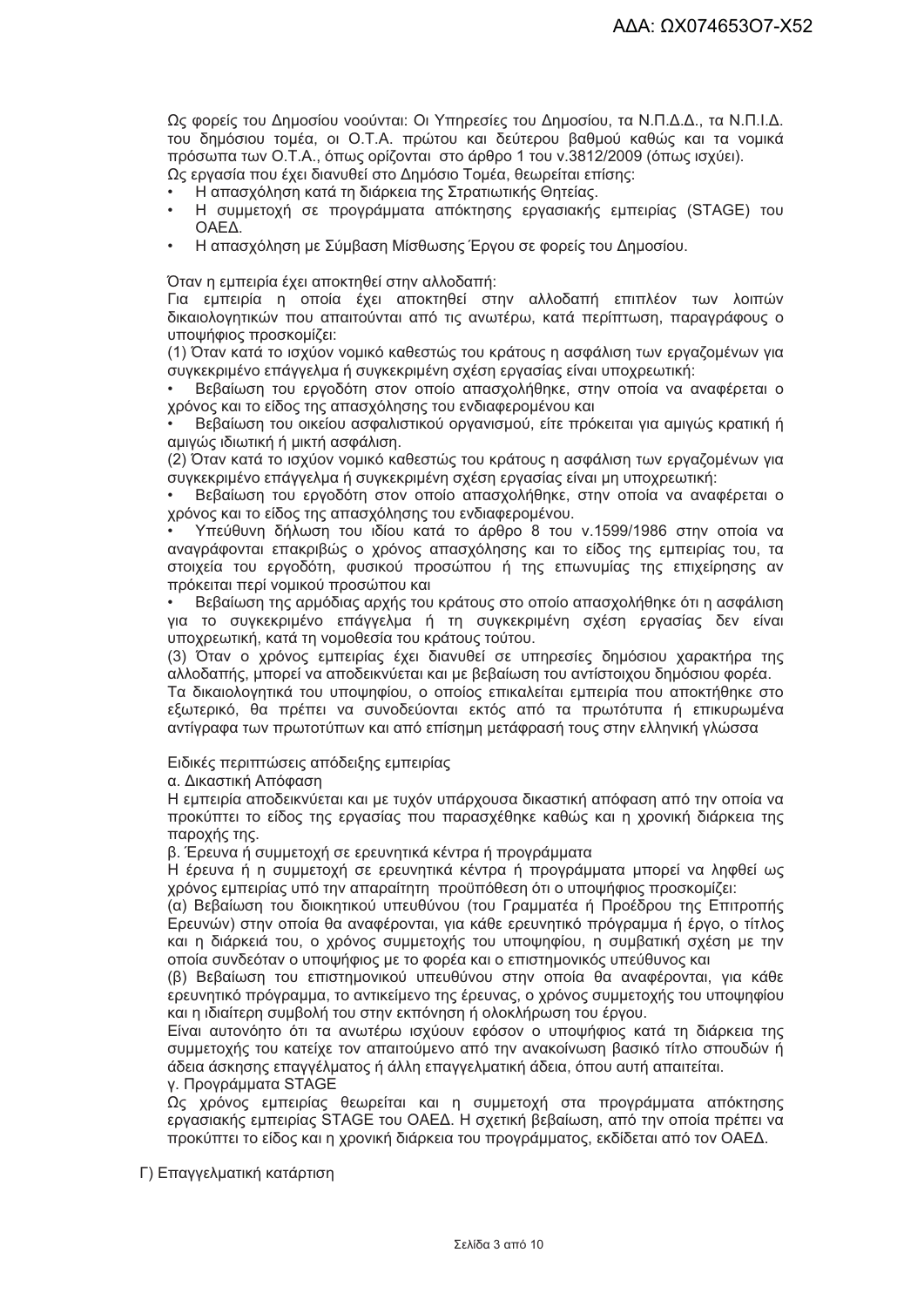παρακολούθησης Βεβαιώσεις προγραμμάτων επαννελματικής κατάρτισης  $\sigma$ πιστοποιημένους φορείς από τον Εθνικό Οργανισμό Πιστοποίησης Προσόντων και Επαγγελματικού Προσανατολισμού (πρώην ΕΚΕΠΙΣ)

#### 4. Δικαιολογητικά μοριοδότησης (εναλλακτικά κατά περίπτωση):

t. Γυναίκες νια τις οποίες προκύπτει από τα εκκαθαριστικά σημειώματα ότι το συνολικό εισόδημα δεν υπερβαίνει κατ΄ έτος το όριο φτώχιας όπως αυτό ορίζεται από την ΕΛΣΤΑΤ

Εκκαθαριστικό Σημείωμα για το οικονομικό έτος 2012 (εισοδήματα 2011). Οι ένναμες που υποβάλουν ατομική φορολογική δήλωση. θα πρέπει να προσκομίζουν και το εκκαθαριστικό του συζύγου τους. Για όσες νομίμως δεν υποβάλλουν φορολογική δήλωση: Υπεύθυνη Δήλωση θεωρημένη από τη Δ.Ο.Υ.

- ii. Γυναίκες νονείς πολύτεκνων / τρίτεκνων οικονενειών Πιστοποιητικό Οικογενειακής κατάστασης (εάν δεν είναι στην Ελληνική γλώσσα θα πρέπει να συνοδεύεται και από επίσημη μετάφραση)
- Γυναίκες με ειδικές ανάγκες ή δικαιούχοι που έχουν σύζυνο / τέκνο/-α που ανήκουν iii. στην ομάδα των Αμεα

Βεβαίωση Υγειονομικής Επιτροπής ή βεβαίωση από Δημόσιο Νοσοκομείο (σε ισχύ τρέχοντος έτους), με την οποία να πιστοποιείται το ποσοστό αναπηρίας τους, το οποίο απαραίτητα θα πρέπει να είναι 50% και άνω. Δεν γίνεται δεκτή Απόφαση / Βεβαίωση, στην οποία αναφέρεται ότι το άτομο με Αναπηρία είναι «ανίκανο για κάθε βιοποριστική ερνασία»

Εάν πρόκειται για σύζυγο / τέκνο / -α που ανήκουν στην ομάδα των Αμεα και Πιστοποιητικό Οικονενειακής κατάστασης (εάν δεν είναι στην Ελληνική νλώσσα θα πρέπει να συνοδεύεται και από επίσημη μετάφραση)

Γυναίκες - μέλη οικογενειών με άνεργο - απολυμένο τουλάχιστον ένα ακόμη μέλος της iv. οικογένειας (σύζυγος / γονέας / τέκνο μέχρι 24 ετών σε σχέση κοινής διαβίωσης) και με συνολικό οικογενειακό εισόδημα που δεν υπερβαίνει το οικογενειακό όριο φτώχιας ανάλογα με τον αριθμό των οικογενειακών μελών

Πιστοποιητικό Οικονενειακής κατάστασης (εάν δεν είναι στην Ελληνική νλώσσα θα πρέπει να συνοδεύεται και από επίσημη μετάφραση)

Εκκαθαριστικό Σημείωμα για το οικονομικό έτος 2012 (εισοδήματα 2011). Οι έγγαμες που υποβάλουν ατομική φορολονική δήλωση. θα πρέπει να προσκομίζουν και το εκκαθαριστικό του συζύνου τους. Για όσες νομίμως δεν υποβάλλουν φορολονική δήλωση: Υπεύθυνη Δήλωση θεωρημένη από τη Δ.Ο.Υ.

Για το σύζυνο / τέκνο /-α Βεβαίωση από τον Ο.Α.Ε.Δ. ότι είναι άνερνος κατά την ημερομηνία υποβολής της αίτησης.

Μακροχρόνια άνεργες γυναίκες που είναι εγγεγραμμένες πάνω από 12 μήνες στο  $\mathbf{v}$ . μητρώο ανέρνων του ΟΑΕΔ

Βεβαίωση από τον Ο.Α.Ε.Δ. ότι είναι άνεργος κατά την ημερομηνία υποβολής της αίτησης.

vi. Μητέρες μονογονεϊκής οικογένειας (ανύπαντρες / διαζευγμένες / σε διάσταση / χήρες, με τουλάχιστον ένα εξαρτώμενο ανήλικο τέκνο, συμπεριλαμβανομένων των ανάδοχων μητέρων)

Πιστοποιητικό οικονενειακής κατάστασης, και

- σε περίπτωση που η ενδιαφερόμενη είναι διαζευγμένη, απαιτείται και αντίγραφο  $\Omega$ διαζευκτηρίου, εάν αυτό δεν αναφέρεται στο πιστοποιητικό οικογενειακής κατάστασης.
- ο σε περίπτωση που η ενδιαφερόμενη τελεί σε διάσταση, απαιτείται και αίτηση διαζυγίου ή οποιοδήποτε αποδεικτικό έγγραφο της διάστασης, (π.χ. φορολογική δήλωση)
- ο σε περίπτωση που η ενδιαφερόμενη είναι άγαμη μητέρα, απαιτείται και ληξιαρχική πράξη γέννησης του παιδιού
- ο σε περίπτωση που η ενδιαφερόμενη είναι ανάδοχη μητέρα, απαιτείται και αντίγραφο δικαστικής απόφασης ή οποιοδήποτε αποδεικτικό έγγραφο της Επιτροπείας ανηλίκου τέκνου
- ο σε περίπτωση που η ενδιαφερόμενη είναι χήρα, απαιτείται και ληξιαρχική πράξη θανάτου του συζύγου, εάν αυτό δεν αναφέρεται στο πιστοποιητικό οικογενειακής κατάστασης,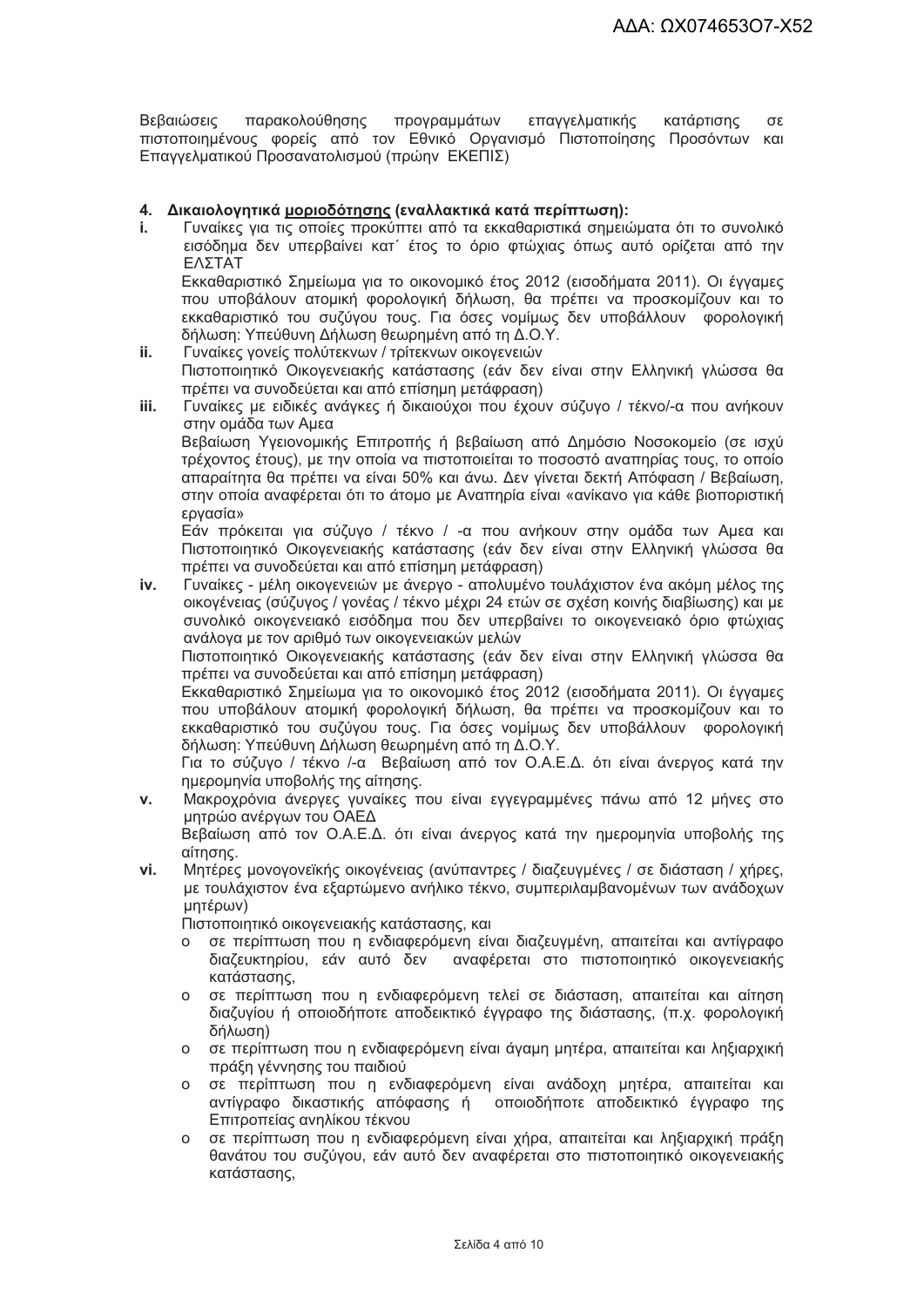- Γυναίκες θύματα trafficking ή οικογενειακής βίας vii. Βεβαίωση από αναγνωρισμένη δομή υποστήριξης θυμάτων trafficking ή οικογενειακής βίας.
- .<br>Ωφελούμενες γυναίκες από Τοπικές Δράσεις Κοινωνικής Ένταξης για Ευάλωτες  $viii)$ Ομάδες (ΤοπΕΚΟ) και Τοπικά Σχέδια για την Απασχόληση προσαρμοσμένα στις Ανάγκες των Τοπικών Αγορών εργασίας (ΤοπΣΑ) Για ΤοπΕΚΟ Βεβαίωση από Αναπτυξιακή Σύμπραξη. Η Αναπτυξιακή Σύμπραξη θα πρέπει να περιλαμβάνεται στον κατάλογο των εγκεκριμένων Αναπτυξιακών Συμπράξεων που υλοποιούν το πρόγραμμα, ο οποίος είναι διαθέσιμος στην ιστοσελίδα www.keko.ar. Για ΤοπΣΑ Βεβαίωση από Αναπτυξιακή Σύμπραξη. Η Αναπτυξιακή Σύμπραξη θα πρέπει να περιλαμβάνεται στις εγκεκριμένες Αναπτυξιακές Συμπράξεις που υλοποιούν  $\overline{O}$   $\overline{O}$   $\overline{O}$   $\overline{O}$   $\overline{O}$   $\overline{O}$   $\overline{O}$   $\overline{O}$   $\overline{O}$   $\overline{O}$   $\overline{O}$   $\overline{O}$   $\overline{O}$   $\overline{O}$   $\overline{O}$   $\overline{O}$   $\overline{O}$   $\overline{O}$   $\overline{O}$   $\overline{O}$   $\overline{O}$   $\overline{O}$   $\overline{O}$   $\overline{O}$   $\overline{$ πρόνραμμα.  $\Omega$ είναι διαθέσιμος  $\sigma$ <sub>Tn</sub> $\sqrt{ }$ ιστοσελίδα:  $T<sub>O</sub>$ http://www.epanad.gov.gr/default.asp?pID=54&la=1. Σε περίπτωση που δεν έχει εκδοθεί ακόμη η Βεβαίωση από Αναπτυξιακή Σύμπραξη, η υποψήφια δικαιούχος υποβάλλει Βεβαίωση από Αναπτυξιακή Σύμπραξη υποβολής αίτησης συμμετοχής στο πλαίσιο των ΤοπΣΑ (ή ΤΟΠΕΚΟ) και μέχρι την ημερομηνία που θα οριστεί στην Απόφαση Ένταξης θα πρέπει να υποβληθεί βεβαίωση συμμετοχής στο σχέδιο ΤοπΣΑ (ή ΤΟΠΕΚΟ). Σε περίπτωση μη προσκόμισης της Βεβαίωσης συμμετοχής αφαιρείται η πρόσθετη μοριοδότηση, η πρόταση επαναξιολογείται, αναλόγως κατατάσσεται βαθμολογικά και είτε συνεχίζει να είναι ενταγμένη, είτε απορρίπτεται.

Επισημαίνεται ότι οι γυναίκες που επιθυμούν να συμμετέχουν ως ωφελούμενες ΤοπΣΑ και ΤοπΕΚΟ στο εν λόγω Πρόγραμμα θα πρέπει να πληρούν σωρευτικά τα κριτήρια και των δύο προσκλήσεων και να υποβάλλουν χωριστά στην κάθε περίπτωση τα απαραίτητα δικαιολονητικά.»

Όσες υποψήφιες δικαιούχοι εμπίπτουν σε περισσότερες από μία κατηγορίες, θα πρέπει να δηλώσουν μόνο μία κατηγορία της επιλογής τους.

Κατά την υποβολή σε έντυπη μορφή η πρόταση, όπως αυτή θα έχει παραχθεί μέσω της υποβολής της στη φόρμα της ηλεκτρονικής υποβολής στο ΠΣΚΕ, πρέπει να συνοδεύεται από Υπεύθυνη δήλωση του άρθρου 8 του Ν.1599/1986 υπογεγραμμένη από το νόμιμο εκπρόσωπο του φορέα πρότασης, με τις ακόλουθες σχετικές διατυπώσεις, με θεωρημένο το ννήσιο της υπονραφής;

- Η πρόταση ή μέρος της δεν έχει υποβληθεί και δε θα υποβληθεί προς έγκριση χρηματοδότησης, δεν έχει ενταχθεί, δεν έχει χρηματοδοτηθεί και δεν θα χρηματοδοτηθεί από άλλο Εθνικό ή Κοινοτικό Πρόνραμμα.
- Έχει υποβληθεί μία μόνο πρόταση του έργου και σε μια μόνο υποδράση στο παρόν κύκλο του Προγράμματος.
- Έλαβα σαφή γνώση του περιεχομένου του Οδηγού του Προγράμματος. à.
- Αποδέχομαι οποιοδήποτε σχετικό έλεγχο ή εξακρίβωση των δηλωθέντων από τις αρμόδιες εθνικές ή κοινοτικές αρχές.
- Όλα τα αναγραφόμενα στοιχεία και τα δικαιολογητικά που υποβλήθηκαν με την ٠ ηλεκτρονική μορφή καθώς και τα αναγραφόμενα στοιχεία στην έντυπη μορφή είναι πλήρη, αληθή και ακριβή.
- Συμφωνώ στην δημοσίευση της επωνυμίας της εταιρίας, του τίτλου της πράξης και του ποσού της δημόσιας χρηματοδότησης, στον κατάλογο των δικαιούχων που δημοσιεύεται ηλεκτρονικά (τουλάχιστον στην ιστοσελίδα του ΕΠΑΕ, www.antagonistikotita.gr) ή με άλλον τρόπο, σύμφωνα με το άρθρο 7 παράγραφος 2 στοιχείο δ του Κανονισμού (ΕΚ) αριθ. 1828/2006.
- Η επιχείρηση αποδέχεται ότι κατά την υλοποίηση του έργου, η επικοινωνία με την ΕΥΔ/ΕΠΑΕ και τον ΕΦΕΠΑΕ αναφορικά με την εξέλιξη και ολοκλήρωση της πρότασης (Εκθέσεις Προόδου/Αιτήματα Πληρωμής και Ολοκλήρωσης κλπ) δύναται να γίνεται ηλεκτρονικά (on screen) μέσω ηλεκτρονικών εντύπων όπως αυτά θα καθοριστούν από την ΕΥΔ/ΕΠΑΕ και τον ΕΦΕΠΑΕ.
- Η ενίσχυση που θα λάβει η επιχείρηση βάσει της παρούσας προκήρυξης, αθροιζόμενη με οποιαδήποτε άλλη ενίσχυση ήσσονος σημασίας (de minimis) έχει λάβει ή θα λάβει η επιχείρηση (καθώς και οι τυχόν συνδεδεμένες με αυτήν επιχειρήσεις) δεν μπορεί να υπερβαίνει το ποσό των 200.000 ευρώ (ή 100.000 ευρώ για τον τομέα των μεταφορών)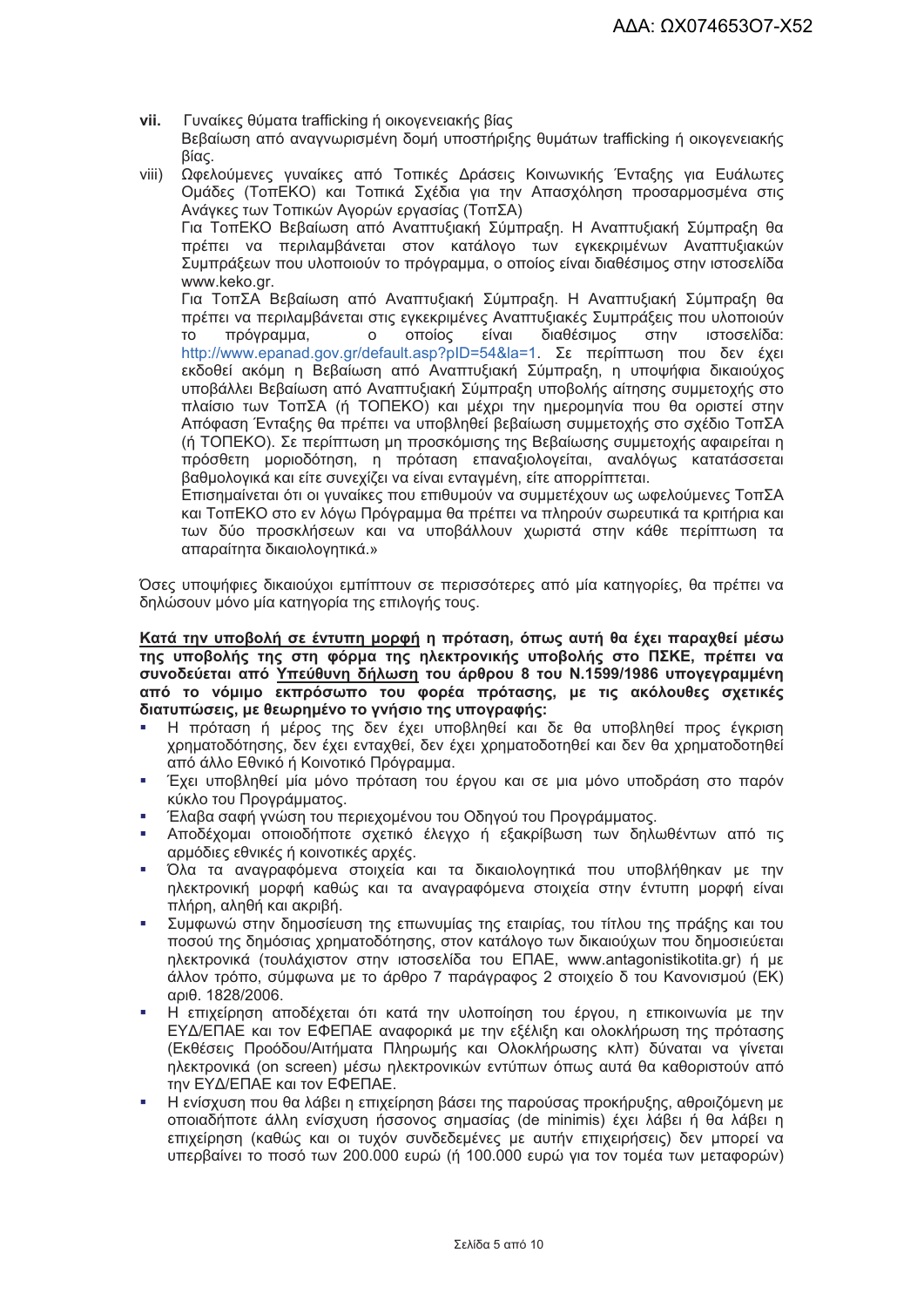σε περίοδο μέσα σε μία τριετία (τρέχον οικονομικό έτος και τα δύο (2) προηγούμενα οικονομικά έτη) πριν από την ημερομηνία ένταξης της πρότασης.

- Αποδέχομαι ότι τα μηνύματα που θα αποστέλλονται μέσω ηλεκτρονικού ταχυδρομείου, και ειδικότερα της διεύθυνσης e-mail που έχει δηλωθεί στο Έντυπο Υποβολής, προς τον ΕΦΕΠΑΕ, ή / και την ΕΥΔ/ΕΠΑΕ και όσα λαμβάνονται από αυτούς θα επέχουν θέση επίσημων εγγράφων.
- Αποδέχομαι ότι σε περίπτωση διαπίστωσης ανακριβειών στη δήλωσή μου, μετά την ένταξη του έργου, το έργο θα απενταχθεί και θα κληθώ να επιστρέψω εντόκως τη ληφθείσα δημόσια χρηματοδότηση.
- Αποδέχουαι τη διασταύρωση των στοιχείων που δηλώνονται στην πρόταση του à. επιχειρηματικού σχεδίου, από το πληροφοριακό σύστημα TAXIS και τα συστήματα των ασφαλιστικών ορνανισμών.
- Οι νέες θέσεις εργασίας που θα δημιουργηθούν, θα διατηρηθούν νια το χρονικό διάστημα  $\mathbf{r}$ που θέτει η παρούσα προκήρυξη.
- Αποδέχομαι την τήρηση των εθνικών και κοινοτικών κανόνων

#### Β) ΔΙΚΑΙΟΛΟΓΗΤΙΚΑ ΜΕΤΑ ΤΗΝ ΕΝΤΑΞΗ ΤΗΣ ΠΡΟΤΑΣΗΣ (στην ημερομηνία που θα ορισθεί στην απόφαση ένταξης)

#### 1. Τα δικαιολογητικά του Κεφαλαίου Α του Παραρτήματος ΙΙΙ, ΔΙΚΑΙΟΛΟΓΗΤΙΚΑ ΥΠΟΒΟΛΗΣ ΠΡΟΤΑΣΗΣ

2. Βεβαίωση έναρξης δραστηριότητας στην ΔΟΥ και όλες οι τυχόν μεταβολές.

#### 3. Δικαιολογητικά νόμιμης υπόστασης:

Για Ε.Π.Ε.: Τελευταίο κωδικοποιημένο καταστατικό, ΦΕΚ σύστασης και τυχόν τροποποιήσεών του.

Για Ο.Ε., Ε.Ε.: Ιδιωτικό συμφωνητικό σύστασης κατατεθειμένο στο αρμόδιο πρωτοδικείο και τυχόν τροποποιήσεις αυτού.

Για Κοινωνικές Επιχειρήσεις του Ν. 4019/2011 όπως τροποποιήθηκε με τον Ν. 4025/2012; Καταστατικό σύστασης και βεβαίωση ή αίτηση εγγραφής στο Μητρώο Κοινωνικής Επιχειρηματικότητας.

Για Συνεταιρισμούς του Ν. 1667/1986: Καταστατικό σύστασης και βεβαίωση ή αίτηση καταχώρισης στο μητρώο συνεταιρισμών του αρμόδιου Ειρηνοδικείου.

Για ατομικές επιχειρήσεις: Βεβαίωση έναρξης επιτηδεύματος του επιχειρηματία και όλες τις τυχόν μεταβολές.

Για λοιπές νομικές μορφές προσκομίζονται τα κατά περίπτωση απαραίτητα δικαιολογητικά.

#### 4. Δικαιολογητικά νόμιμης λειτουργίας

Άδεια λειτουργίας της επιχείρησης ή άλλα δικαιολογητικά που αποδεικνύουν τη νόμιμη λειτουργία της επιχείρησης κατά την ημερομηνία ένταξης.

Η άδεια λειτουργίας πρέπει να προσκομιστεί μέχρι την τελευταία εκταμίευση της δημόσιας επιχορήγησης.

Σε περίπτωση που δεν απαιτείται έκδοση άδειας λειτουργίας προσκομίζεται βεβαίωση μη αναγκαιότητας ή υπεύθυνη δήλωση του νόμιμου εκπροσώπου ότι η επιχείρηση απαλλάσσεται από την υποχρέωση έκδοσης άδειας λειτουργίας.

#### 5. Ιδιοκτησιακό καθεστώς τόπου υλοποίησης του σχεδίου

Τίτλος κτήσης ακινήτου και πρόσφατο πιστοποιητικό ιδιοκτησίας.

Σε περίπτωση μίσθωσης απαιτείται μισθωτήριο συμβόλαιο θεωρημένο από την αρμόδια Δ.Ο.Υ., του οποίου η διάρκεια θα πρέπει να καλύπτει την περίοδο υλοποίησης του σχεδίου ή παραχωρητήριο θεωρημένο από την αρμόδια Δ.Ο.Υ. σύμφωνα με την ισχύουσα σε κάθε περίπτωση νομοθεσία.

#### 6. Στοιχεία νέου απασχολούμενου προσωπικού τα οποία θα πρέπει να προσκομιστούν μέχρι την πρώτη εκταμίευση της δημόσιας επιχορήγησης

Δικαιολογητικά τεκμηρίωσης της ιδιότητας του απασχολούμενου, εναλλακτικά, κατά περίπτωση (Άνεργες, απολυμένες κατά την τελευταία τριετία, επιχειρηματίες που έκλεισαν την επιχείρησή τους την τελευταία τριετία (2010,2011,2012), απειλούμενες από ανεργία,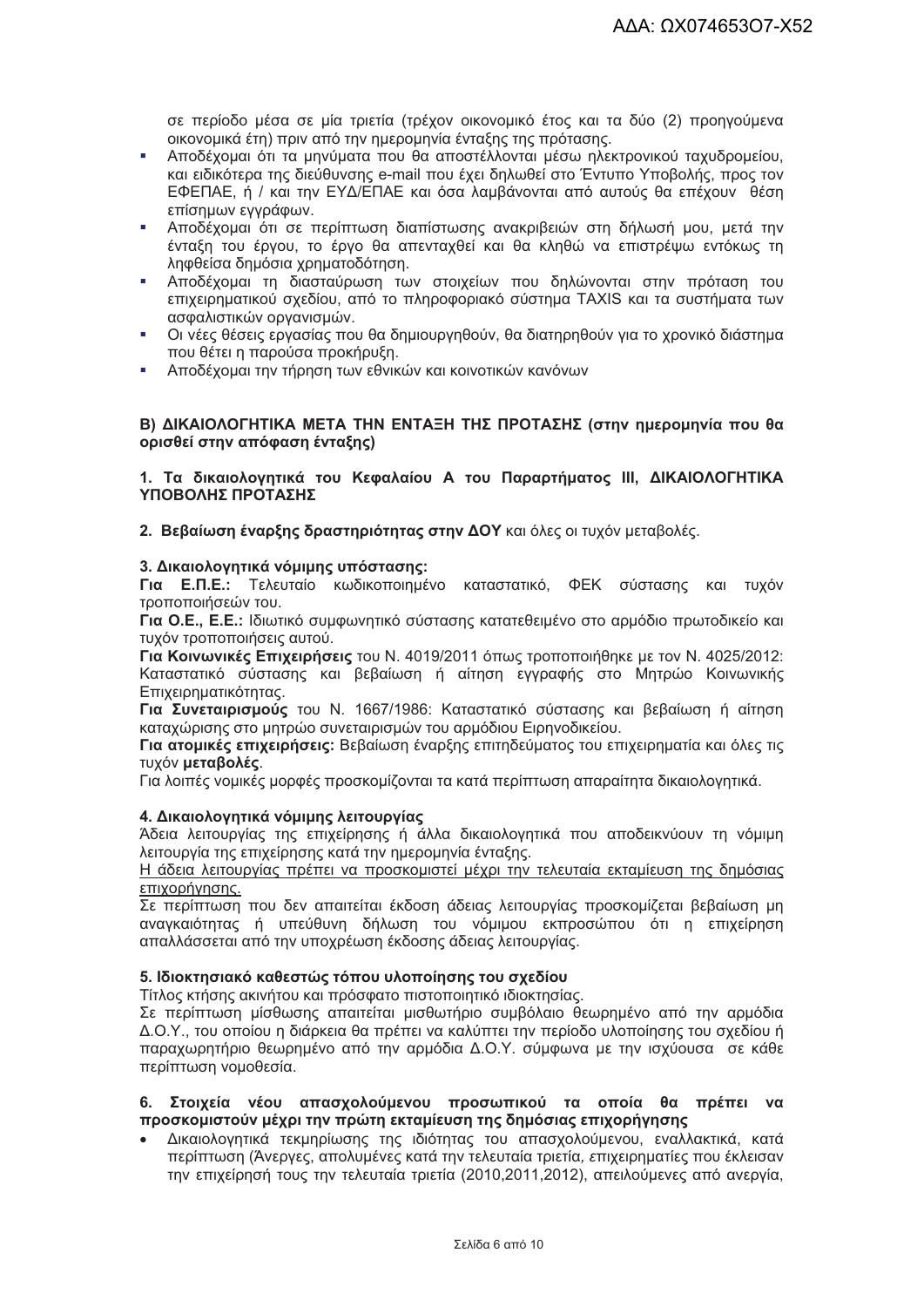εργαζόμενες σε επιχειρήσεις  $TOLI$ βρίσκονται  $\sigma$ ε επίσχεση εργασίας, αυτοαπασχολούμενες.

- Αντίγραφο θεωρημένης από την επιθεώρηση εργασίας κατάσταση προσωπικού  $\bullet$
- Αναγγελία πρόσληψης στον ΟΑΕΔ  $\bullet$
- Αντίγραφο βιβλίου νεοπροσλαμβανομένων
- Αντίνραφο ταυτότητας νεοπροσλαμβανομένου

Τα ως άνω δικαιολογητικά, εκτός του σημείου 4. «Δικαιολογητικά νόμιμης λειτουργίας» θα πρέπει να προσκομιστούν μέχρι την πρώτη εκταμίευση της δημόσιας επιχορήγησης.

Επιπλέον υποβάλλονται τα δικαιολογητικά σε έντυπη μορφή τα οποία είχαν υποβληθεί σε ηλεκτρονική μορφή στη φάση της ηλεκτρονικής υποβολής και αναφέρονται παραπάνω στο Α) ΔΙΚΑΙΟΛΟΓΗΤΙΚΑ ΥΠΟΒΟΛΗΣ ΠΡΟΤΑΣΗΣ

#### Γ) ΔΙΚΑΙΟΛΟΓΗΤΙΚΑ ΠΙΣΤΟΠΟΙΗΣΗΣ ΠΡΟΤΑΣΗΣ (20%, 50%, 100%)

- Παραστατικά τιμολόγησης δαπανών (Τ.Π., Τ.Δ.Α., Τ.Π.Υ., Α.Π.Υ. ιδιωτικό συμφωνητικό μίσθωσης, λοναριασμοί ΔΕΚΟ, λοναριασμός κοινοχρήστων με ανάλυση για τη δαπάνη θέρμανσης, κ.α.).
- Δελτία Αποστολής ή CMR, όπου αυτά απαιτούνται
- Ιδιωτικά συμφωνητικά έρνου / Συμβάσεις όπου αυτά απαιτούνται. Θεωρημένα από Δ.Ο.Υ., σύμφωνα με το ισχύον σε κάθε περίπτωση φορολογικό πλαίσιο.
- Παραστατικά εξόφλησης δαπανών (εξοφλητικές Αποδείξεις, εξόφληση μέσω τραπέζης, παραστατικά εξόφλησης της τράπεζας, κ.α. όπως αυτά αναφέρονται παρακάτω αναλυτικά).
- Όλες οι ΑΠΔ από την ημερομηνία έναρξης της επιχείρησης έως την ημερομηνία ολοκλήρωσης έργου (αποδεικτικό κατάθεσης/υποβολής και ανάλυση).Τα παραστατικά αυτά προσκομίζονται μόνο στο αίτημα ελέγχου 100%.
- Ε7 της/των διαχειριστικής/ών χρήσης/εων έως την ημερομηνία ολοκλήρωσης έργου
- Υπεύθυνη δήλωση με θεωρημένο το γνήσιο της υπογραφής από δημόσια αρχή, στην οποία θα αναφέρεται ότι όλα τα προσκομισθέντα παραστατικά και δικαιολογητικά είναι ακριβή αντίνραφα των πρωτοτύπων.
- Λοιπά συνοδευτικά έγγραφα απαιτούμενα κατά περίπτωση.

#### Παραστατικά δαπανών

Όλα τα παραστατικά δαπανών προσκομίζονται πρωτότυπα προκειμένου να σφραγιστούν και αντίγραφα αυτών.

#### Ειδικότερα:

#### **ENOIKIA**

- Ιδιωτικό συμφωνητικό μίσθωσης επαγγελματικής στένης κατατεθειμένο στην ΔΟΥ
- Παραστατικά εξόφλησης ενοικίου

#### ΛΟΓΑΡΙΑΣΜΟΙ ΛΕΚΟ

- Έντυπο λογαριασμού ΔΕΚΟ (περιλαμβάνει δαπάνες ηλεκτρισμού, ύδρευσης, θέρμανσης, σταθερή τηλεφωνία, κινητή τηλεφωνία και διαδίκτυο)
- Αναλυτικός λογαριασμός κοινοχρήστων, με ανάλυση για τη δαπάνη θέρμανσης ή τα σχετικά με την προμήθεια πετρελαίου παραστατικά τιμολόγησης (τιμολόγια αγοράς στην επωνυμία της επιχείρησης και δελτία αποστολής) και εξόφλησης, σε περίπτωση το επιχειρηματικό σχέδιο περιλαμβάνει δαπάνη θέρμανσης
- Παραστατικά εξόφλησης των ως άνω λογαριασμών

#### ΔΑΠΑΝΕΣ ΙΔΡΥΣΗΣ ΕΠΙΧΕΙΡΗΣΗΣ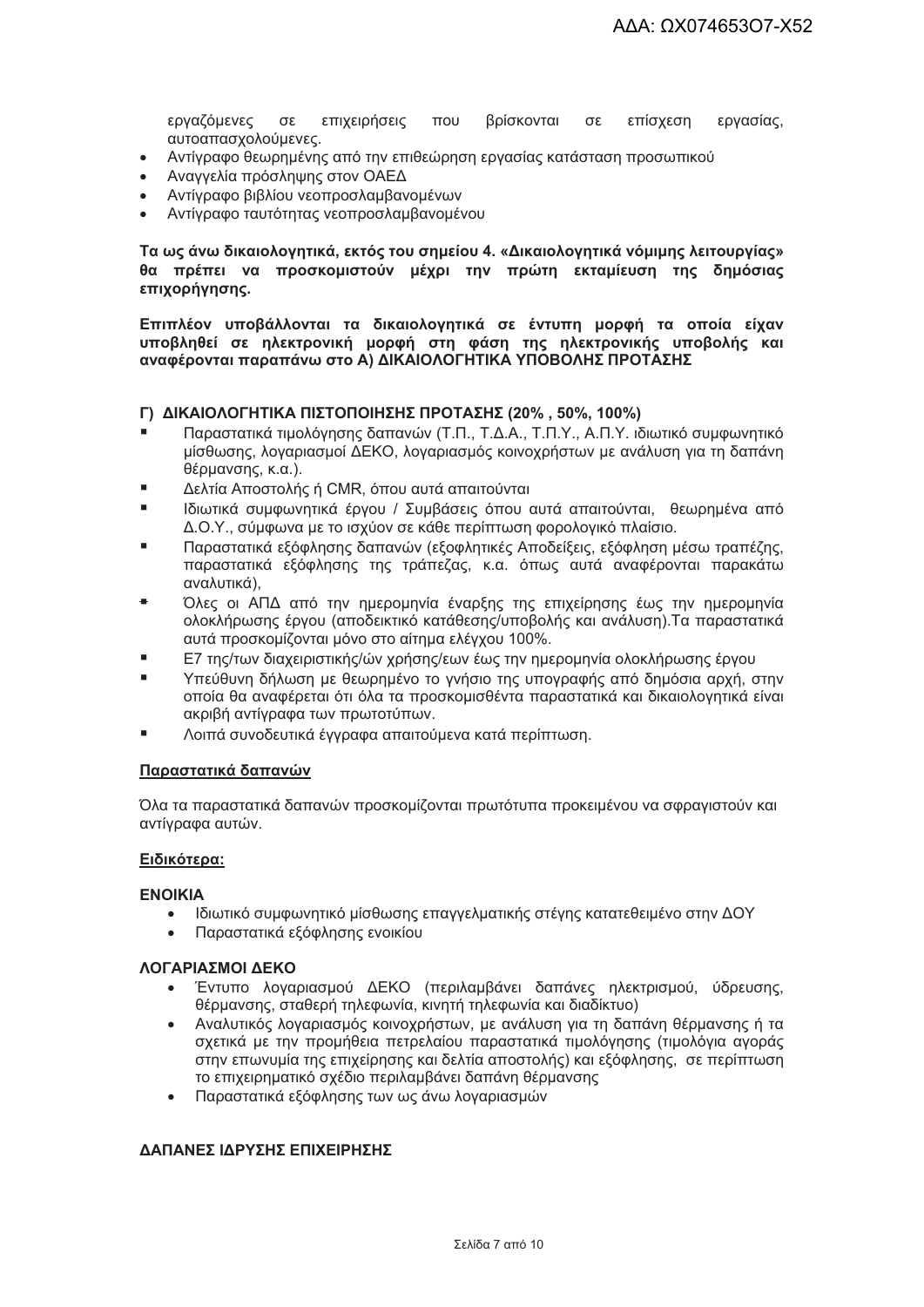- Παραστατικά τιμολόγησης στην επωνυμία της επιχείρησης (Τιμολόγια Παροχής Υπηρεσιών ή Αποδειξη Παροχής Υπηρεσιών) για τις νομικές υπηρεσίες, υπηρεσίες διοικητικής υποστήριξης και παροχής συμβουλών που έχουν άμεση σχέση με τη δημιουργία της επιχείρησης
- Παραστατικά εξόφλησης των ως άνω παραστατικών τιμολόγησης (καταθετήρια σε τράπεζα, επιταγές, αποδείξεις είσπραξης, κ.ά.)

#### ΔΑΠΑΝΕΣ ΠΑΡΟΧΗΣ ΥΠΗΡΕΣΙΩΝ

- Παραστατικά τιμολόγησης των παρεχόμενων υπηρεσιών (Τιμολόγια Παροχής Υπηρεσιών ή Αποδείξη Παροχής Υπηρεσιών) από λογιστή ή/και δικηγόρο για τις υπηρεσίες που θα παρέχουν καθόλη τη διάρκεια του επιχειρηματικού σχεδίου.
- Παραστατικά εξόφλησης ως άνω παραστατικών τιμολόγησης (καταθετήρια σε τράπεζα, επιταγές, αποδείξεις είσπραξης, κ.ά.)

#### ΕΞΟΔΑ ΠΡΟΒΟΛΗΣ ΚΑΙ ΔΙΑΦΗΜΙΣΗΣ

- Παραστατικά τιμολόγησης των παρεχόμενων υπηρεσιών (Τιμολόγια Παροχής Υπηρεσιών ή Αποδειξη Παροχής Υπηρεσιών) για τις υπηρεσίες που θα παρέχουν καθόλη τη διάρκεια του επιχειρηματικού σχεδίου.
- Παραστατικά εξόφλησης ως άνω παραστατικών τιμολόγησης (καταθετήρια σε τράπεζα, επιταγές, αποδείξεις είσπραξης, κ.ά.)

#### ΑΣΦΑΛΙΣΤΙΚΕΣ ΕΙΣΦΟΡΕΣ ΕΠΙΧΕΙΡΗΜΑΤΙΑ

- Αποδεικτικά καταβολής των ασφαλιστικών εισφορών του επιχειρηματία
- Παραστατικά εξόφλησης αυτών.

#### **ΛΑΠΑΝΕΣ ΠΑΡΟΧΗΣ ΥΠΗΡΕΣΙΟΝ ΜΕΝΤΟRING/ COACHING ΚΑΙ ΣΥΜΒΟΥΛΕΥΤΙΚΗΣ** ΥΠΟΣΤΗΡΙΞΗΣ ΤΟΥ ΕΠΙΧΕΙΡΗΜΑΤΙΑ

- Παραστατικά τιμολόγησης των παρεχόμενων υπηρεσιών (Τιμολόγια Παροχής Υπηρεσιών ή Αποδειξη Παροχής Υπηρεσιών) για τις υπηρεσίες που θα παρέχουν καθόλη τη διάρκεια του επιχειρηματικού σχεδίου.
- Παραστατικά εξόφλησης ως άνω παραστατικών τιμολόγησης (καταθετήρια σε τράπεζα, επιταγές, αποδείξεις είσπραξης, κ.ά.)

#### ΔΑΠΑΝΕΣ ΚΑΤΑΡΤΙΣΗΣ

- Παραστατικά τιμολόγησης της κατάρτισης  $\bullet$
- Παραστατικά εξόφλησης των ως άνω παραστατικών τιμολόγησης (καταθετήρια σε τράπεζα, επιταγές, αποδείξεις είσπραξης, κ.ά.)
- Βεβαίωση / πιστοποιητικό κατάρτισης του πιστοποιημένου από τον ΕΟΠΠΕΠ (πρώην ΕΚΕΠΙΣ) φορέα, από τον οποίο έχει πραγματοποιηθεί η κατάρτιση.

#### **ΑΠΟΣΒΕΣΕΙΣ ΠΑΓΙΟΝ**

- Αντίγραφο του Μητρώου Παγίων υπογεγραμμένο από το λογιστή και το νόμιμο εκπρόσωπο της επιχείρησης με τις διενεργηθείσες αποσβέσεις παγίων για το χρονικό διάστημα υλοποίησης του έργου και τα οποία δεν έχουν επιχορηγηθεί από κανένα πρόγραμμα.
- Αντίγραφα των τιμολογίων αγοράς παγίων των οποίων υπολογίστηκαν οι αποσβέσεις

#### ΔΑΠΑΝΕΣ ΜΙΣΘΩΣΗΣ/ LEASING ΕΞΟΠΛΙΣΜΟΥ, ΠΡΟΜΗΘΕΙΑΣ ΠΡΩΤΩΝ ΥΛΩΝ ΚΑΙ ΕΝΔΙΑΜΕΣΩΝ ΠΡΟΪΟΝΤΩΝ

- Παραστατικά αγοράς αναλώσιμων υλικών, πρώτων υλών ή/και ενδιάμεσων  $\bullet$ προϊόντων
- Συμφωνητικό μίσθωσης εξοπλισμού σε περίπτωση ενοικίασης μίσθωσης εξοπλισμού (leasing) θεωρημένο στη ΔΟΥ
- Παραστατικά εξόφλησης των παραπάνω δαπανών (καταθετήρια σε τράπεζα,  $\bullet$ επιτανές, αποδείξεις είσπραξης, κ.ά.)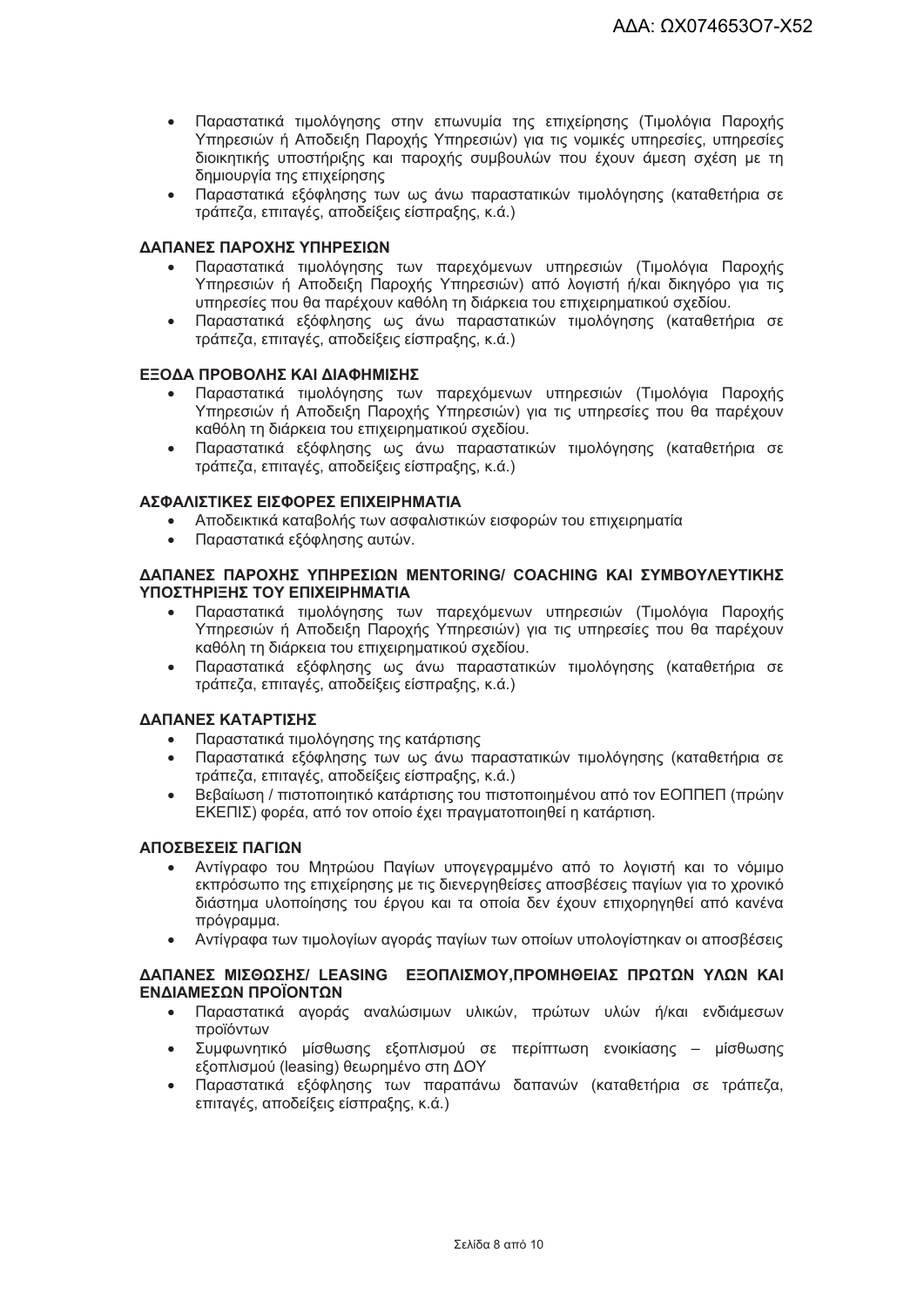#### ΛΑΠΑΝΗ ΝΕΑΣ ΘΕΣΗΣ ΕΡΓΑΣΙΑΣ

- Μισθοδοτικές καταστάσεις σφραγισμένες και υπογεγραμμένες από τον λογιστή και τον νόμιμο εκπρόσωπο επιχείρησης, για το διάστημα κατά το οποίο επιδοτείται η θέση απασχόλησης.
- Αποδείξεις πληρωμής μισθοδοσίας στον εργαζόμενο ή καταθετήριο σε τραπεζικό λογαριασμό του εργαζόμενου ή επιταγή.
- Αποδεικτικά καταβολής εργοδοτικών και ασφαλιστικών εισφορών
- Αποδεικτικά καταβολής ΦΜΥ και εισφοράς αλληλεννύης.

#### Απώλεια παραστατικού

Στις περιπτώσεις απώλειας παραστατικών δαπάνης ο Δικαιούχος είναι υποχρεωμένος να προσκομίσει: α) Αντίγραφο των απολεσθέντων παραστατικών με εμφανή τη σφραγίδα του προμηθευτή στο παραστατικό και την ένδειξη "ακριβές φωτοαντίγραφο εκ του πρωτοτύπου" και β) Υ.Δ. Ν1599/86 με θεώρηση του γνησίου της υπογραφής του Νόμιμου Εκπροσώπου του Δικαιούχου, σύμφωνα με το σχετικό υπόδεινμά μας περί απώλειας.

Για την ολοκλήρωση του Οικονομικού Αντικειμένου απαιτείται η λονιστική απεικόνιση των δαπανών που αφορούν την υλοποίηση των επιχειρηματικών σχεδίων:

Το σύνολο των ως άνω συναλλανών πρέπει να συνοδεύεται από τις κατά περίπτωση και σύμφωνα με τηρούμενη κατηγορία λογιστικών βιβλίων της επιχείρησης (Β' ή Γ' Κατηγορίας), λογιστικές καταχωρήσεις.

Στην περίπτωση τήρησης λονιστικών βιβλίων Β' κατηνορίας (απλονραφικά) πρέπει να προσκομιστούν αντίγραφα των λογιστικών καταχωρήσεων των παραστατικών τιμολόγησης των δαπανών/εξόδων του έργου (π.χ. τιμολογίων, αποδείξεων παροχής υπηρεσιών κλπ.) στο βιβλίο εσόδων-εξόδων της επιχείρησης.

Στην περίπτωση τήρησης λογιστικών βιβλίων Γ' κατηγορίας (διπλογραφικά) πρέπει να προσκομιστούν αντίγραφα των λογιστικών καταχωρήσεων των παραστατικών τιμολόγησης και εξόφλησης των δαπανών/εξόδων της επένδυσης στα αναλυτικά καθολικά των οικείων λογαριασμών (π.χ. προμηθευτών, παγίων, ταμείου κλπ.) και στο γενικό ημερολόγιο.

Αντίνραφο του Μητρώου / Βιβλίου Πανίων της επιχείρησης, όπου εμφανίζονται τα πάνια της επιχείρησης.

#### Δ) ΔΙΚΑΙΟΛΟΓΗΤΙΚΑ ΠΛΗΡΩΜΗΣ ΠΡΟΤΑΣΗΣ (20%,50%,100%)

- Αποδεικτικό φορολογικής ενημερότητας και Αποδεικτικό ασφαλιστικής ενημερότητας ή Βεβαίωση παρακράτησης (απόδοσης) φόρων και ασφαλιστικών εισφορών.
- Τυχόν τροποποιήσεις του καταστατικού σύστασης της εταιρίας (για ΟΕ, ΕΕ) ή ΦΕΚ  $\bullet$ (για ΕΠΕ, ΙΚΕ) ή βεβαίωση από την αρμόδια ΔΟΥ (για ατομικές), για όσες μεταβολές πραγματοποιήθηκαν από την ημερομηνία υποβολής των δικαιολογητικών του ελέγχου έως σήμερα.
- Βεβαίωση της εκάστοτε αρμόδιας υπηρεσίας περί τροποποιήσεων ή μη του καταστατικού. Σε περίπτωση μη μεταβολών για τις ατομικές επιχειρήσεις, Υπεύθυνη Δήλωση, του νόμιμου εκπροσώπου θεωρημένη για το γνήσιο της υπογραφής, ότι δεν έχουν μεταβληθεί / τροποποιηθεί τα στοιχεία της ατομικής επιχείρησης από την ημ/νια υποβολής έως σήμερα. \*\*
- Πρόσφατη βεβαίωση του Πρωτοδικείου της έδρας της επιχείρησης περί μη πτωχεύσεως
- Πρόσφατη βεβαίωση της αρμόδιας αρχής περί μη θέσης της εταιρείας σε εκκαθάριση.
- Πρόσφατο πρακτικό Γ.Σ. ή βιβλίο μετόχων/εταίρων, από όπου προκύπτει η σημερινή μετοχική σύνθεση (μόνο ΕΠΕ, ΙΚΕ).
- Υπεύθυνη δήλωση στοιχείων ατομικού / εταιρικού λογαριασμού, σύμφωνα με το παρακάτω υπόδειγμα, θεωρημένη με το γνήσιο της υπογραφής του Νόμιμου Εκπροσώπου.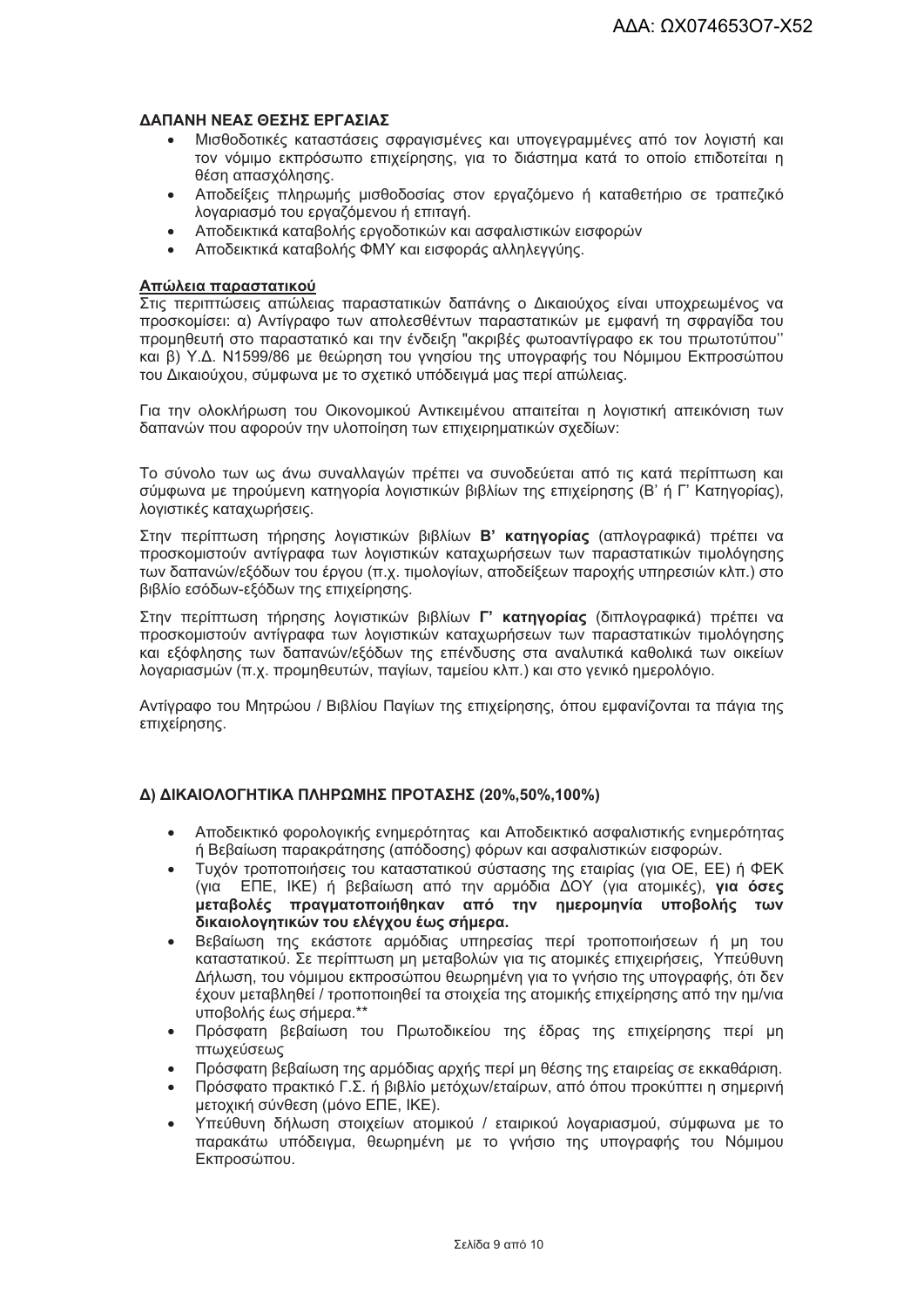- Αθεώρητο τιμολόγιο επιχορηγήσεων § 3 του άρθρου 12 του ΠΔ 186/26-05-92. Τα στοιχεία που καταχωρούνται στο τιμολόγιο είναι τα εξής:
	- **BRANCISCO ETT**WVUµÍQ: E<sup>DENAE</sup>
	- **Επάγγελμα: Διαχείριση Προγραμμάτων**
	- ο Διεύθυνση: Σεβαστουπόλεως 113
	- ο Πόλη: **Αθήνα**
	- $\circ$  A  $\Phi$ M: 998406973
	- **Ο ΔΟΥ: Ψυχικού**
	- ο Αιτιολογία: Προκαταβολής/ ΕΝΔΙΑΜΕΣΗΣ Είσπραξη ΔΟΣΗΣΙΟΛΟΚΛΗΡΟΣΗΣ νια το πρόνραμμα «ΟΛΟΚΛΗΡΩΜΕΝΗ ΠΑΡΕΜΒΑΣΗ ΓΙΑ ΤΗ ΣΤΗΡΙΞΗ ΤΗΣ ΓΥΝΑΙΚΕΙΑΣ ΑΠΑΣΧΟΛΗΣΗΣ ΜΕΣΩ **FNISXYSHS THY** ΕΠΙΧΕΙΡΗΜΑΤΙΚΟΤΗΤΑΣ **ΕΠΙΧΕΙΡΗΣΙΑΚΩ** ΠΡΟΓΡΑΜΜΑ ΕΘΝΙΚΟ ΑΠΟΘΕΜΑΤΙΚΟ ΑΠΡΟΒΛΕΠΤΟΝ», Κωδικός Epyou: XXXXX
	- ο Η ημερομηνία που καταχωρείται είναι αυτή της αποστολής των δικαιολονητικών στο φορέα.

Σημείωση: Τα ανωτέρω δικαιολογητικά προσκομίζονται μαζί με την εγγυητική επιστολή και στην περίπτωση λήψης προκαταβολής.

Η πιστοποίηση της πληρωμής πραγματοποιείται με την έκδοση της αντίστοιχης τραπεζικής απόδειξης πληρωμής του δικαιούχου, από τον μοναδικό λοναριασμό της δράσης. Η απόδειξη πληρωμής είναι στοιχείο που καταχωρείται και στο ΟΠΣ.

\*Επισημαίνεται ότι το ποσό της προκαταβολής προστιθέμενο με το ποσό της εκχώρησης, δε μπορεί να ξεπερνά το σύνολο της εγκριθείσας δημόσιας χρηματοδότησης. Σε περίπτωση που έχει ήδη εκχωρηθεί το σύνολο της δημόσιας χρηματοδότησης δε μπορείτε να λάβετε προκαταβολή.

\*\*Όλες οι βεβαιώσεις πρέπει να είναι σε ισχύ κατά την ημερομηνία υποβολής του αιτήματος πληρωμής.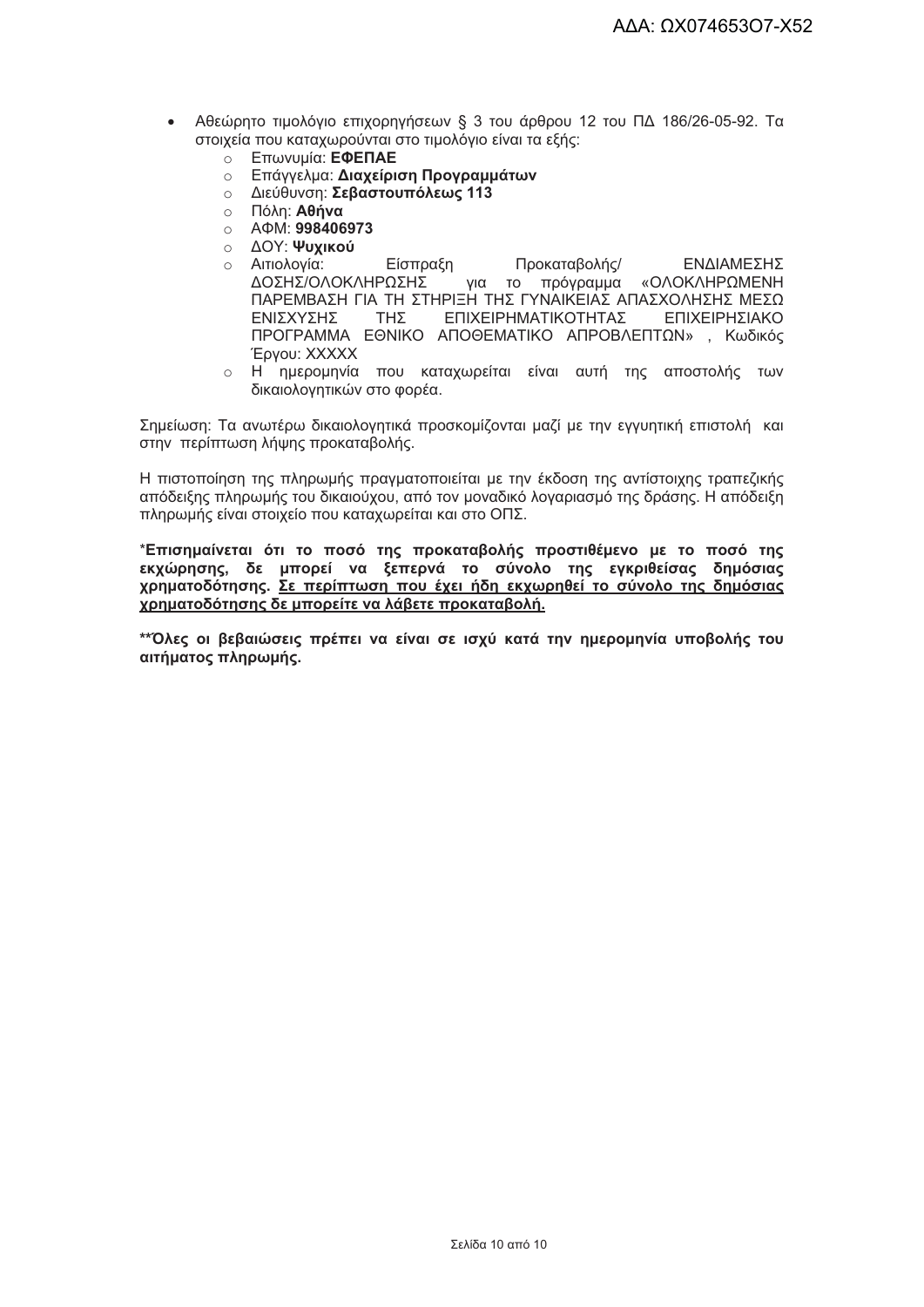# *<u>ITAPAPTHMA</u>* ΟΡΙΣΜΟΙ - ΣΥΣΤΗΜΑ ΓΙΑ ΤΟΝ ΕΛΕΓΧΟ ΣΩΡΕΥΣΗΣ ΚΡΑΤΙΚΩΝ ΕΝΙΣΧΥΣΕΩΝ

# Α. ΟΡΙΣΜΟΣ ΤΩΝ ΜΜΕ (ΣΥΜΦΩΝΑ ΜΕ ΤΟ ΠΑΡΆΡΤΗΜΑ ΤΟΥ ΚΑΝ. (ΕΚ) 800/2008)

#### Άρθρο 1

Επιχείρηση

Επιχείρηση θεωρείται κάθε μονάδα, ανεξάρτητα από τη νομική της μορφή, που ασκεί οικονομική δραστηριότητα, ως τέτοιες νοούνται ιδίως οι μονάδες που ασκούν βιοτεχνική ή άλλη δραστηριότητα, ατομικά ή οικογενειακά, προσωπικές εταιρείες ή ενώσεις προσώπων που ασκούν τακτικά μια οικονομική δραστηριότητα.

#### $A<sub>0</sub>θ<sub>00</sub>$  2

Αριθμός απασχολούμενων και οικονομικά όρια προσδιορίζοντα τις κατηγορίες επιχειρήσεων

1. Η κατηγορία των πολύ μικρών, μικρών και μεσαίων επιχειρήσεων (ΜΜΕ) αποτελείται από επιχειρήσεις που απασχολούν λιγότερους από 250 εργαζομένους και των οποίων ο ετήσιος κύκλος εργασιών δεν υπερβαίνει τα 50 εκατομμύρια ευρώ ή το σύνολο του ετήσιου ισολογισμού δεν υπερβαίνει τα 43 εκατομμύρια ευρώ.

2. Στην κατηγορία των ΜΜΕ, ως μικρή επιχείρηση ορίζεται η επιχείρηση η οποία απασχολεί λιγότερους από 50 εργαζομένους και της οποίας ο ετήσιος κύκλος εργασιών ή το σύνολο του ετήσιου ισολογισμού δεν υπερβαίνει τα 10 εκατομμύρια ευρώ.

3. Στην κατηγορία των ΜΜΕ, ως πολύ μικρή επιχείρηση ορίζεται η επιχείρηση η οποία απασχολεί λιγότερους από δέκα εργαζομένους και της οποίας ο ετήσιος κύκλος εργασιών ή το σύνολο του ετήσιου ισολογισμού δεν υπερβαίνει τα 2 εκατομμύρια ευρώ.

#### $A<sub>0</sub>θ<sub>00</sub>$  3

Τύποι επιχειρήσεων που λαμβάνονται υπόψη για τον υπολογισμό του αριθμού απασχολούμενων και των χρηματοοικονομικών ποσών

1. "Ανεξάρτητη επιχείρηση" είναι κάθε επιχείρηση που δεν χαρακτηρίζεται ως συνεργαζόμενη επιχείρηση κατά την έννοια της παραγράφου 2 ή ως συνδεδεμένη επιχείρηση κατά την έννοια της παραγράφου 3.

"Συνεργαζόμενες επιχειρήσεις" είναι όλες οι επιχειρήσεις που δεν  $2<sup>1</sup>$ γαρακτηρίζονται ως συνδεδεμένες κατά την έννοια της παρανράφου 3 και μεταξύ των οποίων υπάρχει η ακόλουθη σχέση: μια επιχείρηση (ανάντη επιχείρηση) κατέχει, η ίδια ή από κοινού με μία ή περισσότερες συνδεδεμένες επιχειρήσεις κατά την έννοια της παραγράφου 3, το 25 % ή περισσότερο του κεφαλαίου ή των δικαιωμάτων ψήφου μιας άλλης επιχείρησης (κατάντη επιχείρηση).

Ωστόσο, μια επιχείρηση μπορεί να χαρακτηριστεί ως ανεξάρτητη, μη έχουσα δηλαδή συνεργαζόμενες επιχειρήσεις, ακόμη και εάν το όριο του 25 % καλύπτεται ή υπερκαλύπτεται, εφόσον το ποσοστό αυτό ελέγχεται από τις ακόλουθες κατηγορίες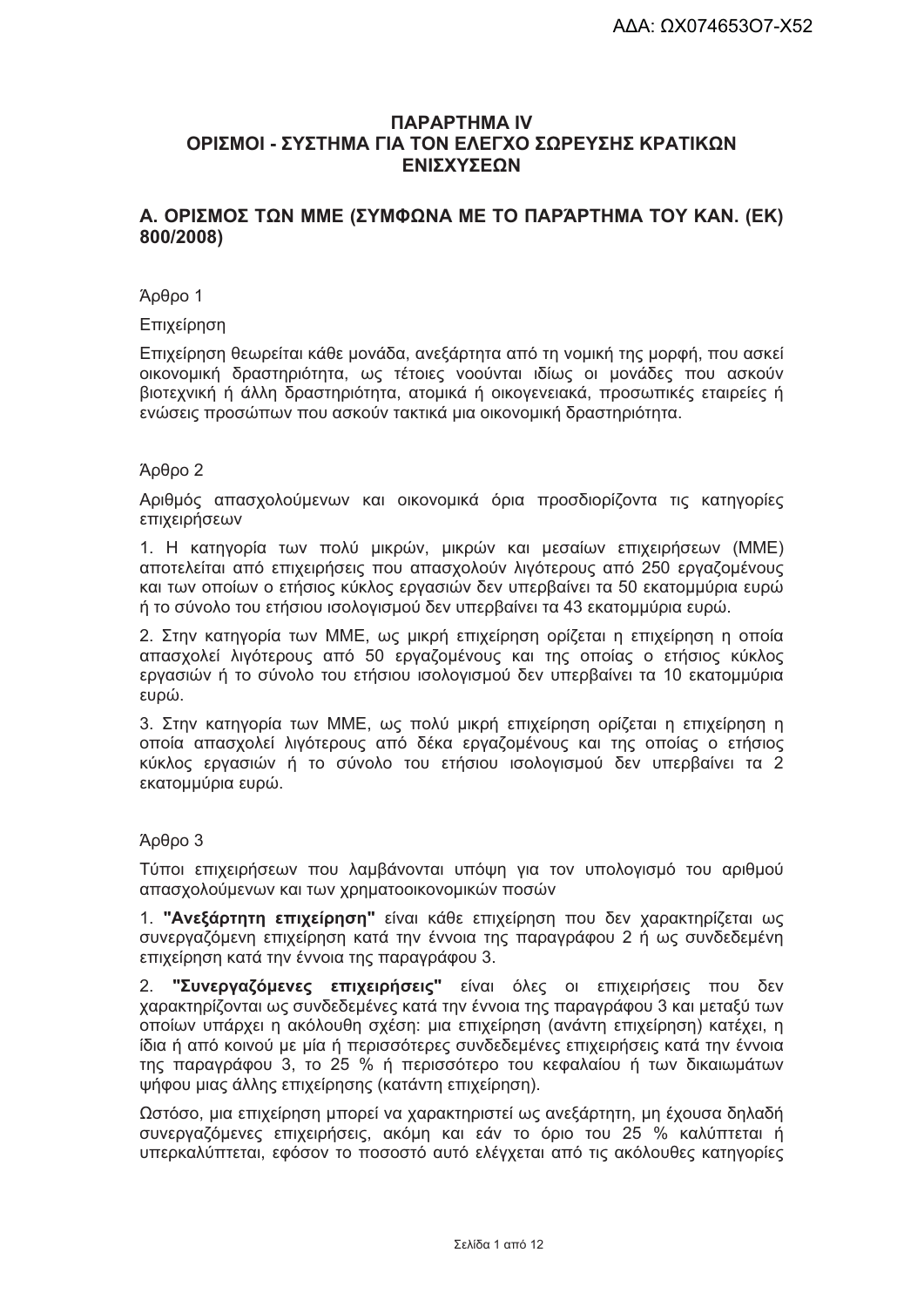επενδυτών, και υπό την προϋπόθεση ότι αυτοί δεν είναι, μεμονωμένα ή από κοινού, συνδεδεμένοι κατά την έννοια της παραγράφου 3 με την οικεία επιχείρηση:

α) δημόσιες εταιρείες συμμετοχών, εταιρείες επιχειρηματικού κεφαλαίου, φυσικά πρόσωπα ή ομάδες φυσικών προσώπων που ασκούν συστηματικά δραστηριότητες σε επενδύσεις επιχειρηματικού κινδύνου ("business angels") και επενδύουν ίδια κεφάλαια σε μη εισηγμένες στο χρηματιστήριο επιχειρήσεις, εφόσον το σύνολο της επένδυσης σε μια ίδια επιχείρηση δεν υπερβαίνει 1250000 ευρώ·

β) πανεπιστήμια ή ερευνητικά κέντρα μη κερδοσκοπικού σκοπού

γ) θεσμικοί επενδυτές, συμπεριλαμβανομένων των ταμείων περιφερειακής ανάπτυξης

δ) αυτόνομες τοπικές αρχές με ετήσιο προϋπολογισμό μικρότερο από 10 εκατομμύρια ευρώ και λιγότερο από 5000 κατοίκους.

3. "Συνδεδεμένες επιχειρήσεις" είναι οι επιχειρήσεις που διατηρούν μεταξύ τους μια από τις ακόλουθες σχέσεις:

α) μια επιχείρηση κατέχει την πλειοψηφία των δικαιωμάτων ψήφου των μετόχων ή των εταίρων άλλης επιχείρησης·

β) μια επιχείρηση έχει το δικαίωμα να διορίζει ή να παύει την πλειοψηφία των μελών του διοικητικού. διαχειριστικού ή εποπτικού οργάνου άλλης επιχείρησης·

γ) μια επιχείρηση έχει το δικαίωμα να ασκήσει κυριαρχική επιρροή σε άλλη επιχείρηση βάσει σύμβασης που έχει συνάψει με αυτήν ή δυνάμει ρήτρας του καταστατικού αυτής της τελευταίας·

δ) μια επιχείρηση που είναι μέτοχος ή εταίρος άλλης επιχείρησης ελέγχει μόνη της, βάσει συμφωνίας που έχει συνάψει με άλλους μετόχους ή εταίρους της εν λόγω επιχείρησης, την πλειοψηφία των δικαιωμάτων ψήφου των μετόχων ή των εταίρων αυτής της επιχείρησης.

Τεκμαίρεται ότι δεν υπάρχει κυρίαρχη επιρροή, εφόσον οι επενδυτές που αναφέρονται στην παράγραφο 2 δεύτερο εδάφιο δεν υπεισέρχονται άμεσα ή έμμεσα στη διαχείριση της εξεταζόμενης επιχείρησης, με την επιφύλαξη των δικαιωμάτων που κατέχουν με την ιδιότητά τους ως μετόχων ή εταίρων.

Συνδεδεμένες θεωρούνται επίσης οι επιχειρήσεις που διατηρούν μια από τις σχέσεις που αναφέρονται στο πρώτο εδάφιο μέσω μιας ή περισσότερων άλλων επιχειρήσεων ή με τους επενδυτές που αναφέρονται στην παράνραφο 2.

Οι επιχειρήσεις που διατηρούν μια από τις εν λόγω σχέσεις μέσω ενός φυσικού προσώπου ή ομάδας φυσικών προσώπων που ενερνούν από κοινού θεωρούνται επίσης συνδεδεμένες επιχειρήσεις καθόσον ασκούν το σύνολο ή τμήμα των δραστηριοτήτων τους στην ίδια αγορά ή σε όμορες αγορές.

Ως όμορη αγορά θεωρείται η αγορά ενός προϊόντος ή υπηρεσίας που βρίσκεται αμέσως ανάντη ή κατάντη της σχετικής αγοράς.

4. Εκτός από τις περιπτώσεις που ορίζονται στην παράνραφο 2 δεύτερο εδάφιο, μια επιχείρηση δεν μπορεί να θεωρηθεί ΜΜΕ, εάν το 25 % ή περισσότερο του κεφαλαίου της ή των δικαιωμάτων ψήφου της ελέγχεται, άμεσα ή έμμεσα, από έναν ή περισσότερους δημόσιους ορνανισμούς ή δημόσιους φορείς, μεμονωμένα ή από κοινού.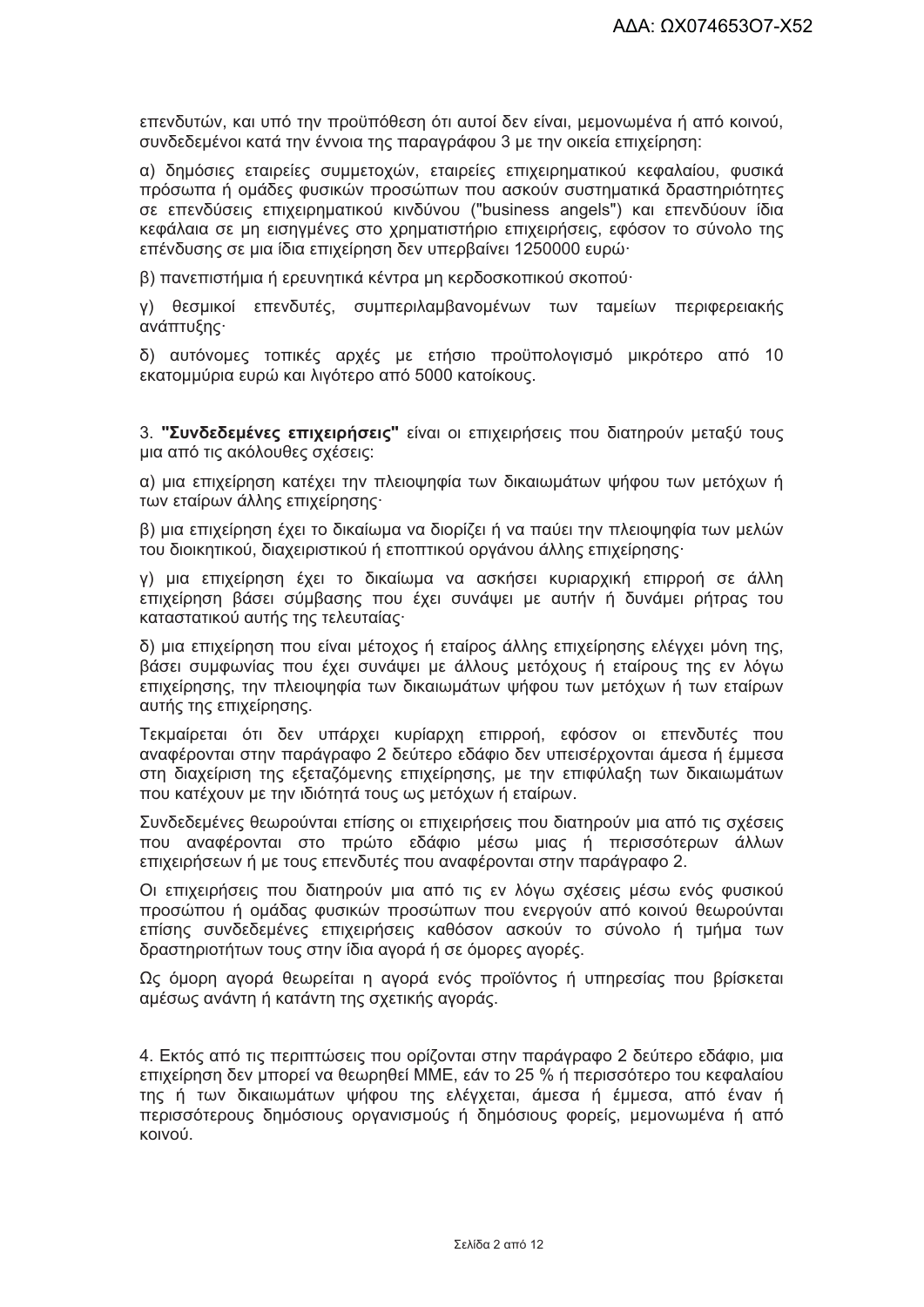5. Μια επιχείρηση δύναται να υποβάλει δηλώσεις σχετικά με την ιδιότητά της ως ανεξάρτητης, συνεργαζόμενης ή συνδεδεμένης επιχείρησης, καθώς και σχετικά με τα στοιχεία που αφορούν τα αριθμητικά όρια που αναφέρονται στο άρθρο 2. Η δήλωση αυτή μπορεί να υποβληθεί ακόμη και εάν η διασπορά κεφαλαίου δεν επιτρέπει να καθοριστεί ποιος το κατέχει εφόσον η επιχείρηση δηλώνει υπεύθυνα ότι μπορεί εύλογα να υποθέσει ότι δεν ανήκει, κατά ποσοστό 25 % ή περισσότερο, σε μια επιχείρηση ή, από κοινού, σε περισσότερες επιχειρήσεις που είναι συνδεδεμένες μεταξύ τους ή μέσω φυσικών προσώπων ή ομάδας φυσικών προσώπων. Οι δηλώσεις αυτές πραγματοποιούνται με την επιφύλαξη των ελέγχων και εξακριβώσεων που προβλέπονται από τις εθνικές ή κοινοτικές κανονιστικές ρυθμίσεις.

#### Άρθρο 4

Στοιχεία για τον υπολογισμό του αριθμού απασχολούμενων και των χρηματοοικονομικών ποσών και περίοδος αναφοράς

 $1<sub>1</sub>$ Τα στοιχεία που χρησιμοποιούνται για τον υπολογισμό του αριθμού απασχολούμενων και των χρηματοοικονομικών ποσών είναι εκείνα που αφορούν την τελευταία κλεισμένη διαχειριστική χρήση και υπολογίζονται σε ετήσια βάση. Λαμβάνονται υπόψη κατά την ημερομηνία κλεισίματος των λογαριασμών. Το ύψος του κύκλου εργασιών υπολογίζεται χωρίς το φόρο προστιθέμενης αξίας (ΦΠΑ) και χωρίς άλλους έμμεσους δασμούς.

2. Όταν, κατά την ημερομηνία κλεισίματος των λογαριασμών και σε ετήσια βάση, μια επιχείρηση βρίσκεται πάνω ή κάτω από τα όρια τα σχετικά με τον αριθμό απασχολούμενων ή τα χρηματοοικονομικά όρια που αναφέρονται στο άρθρο 2, η κατάσταση αυτή έχει ως αποτέλεσμα την απόκτηση ή την απώλεια της ιδιότητας της μεσαίας, μικρής ή πολύ μικρής επιχείρησης μόνον εάν το φαινόμενο επαναληφθεί επί δύο διαδοχικά οικονομικά έτη.

3. Στην περίπτωση νεοσύστατων επιχειρήσεων, οι λογαριασμοί των οποίων δεν έχουν κλείσει ακόμη, τα στοιχεία που λαμβάνονται υπόψη πρέπει να προκύπτουν από αξιόπιστες εκτιμήσεις που πραγματοποιούνται κατά τη διάρκεια του οικονομικού έτους.

# Άρθρο 5

#### Ο αριθμός απασχολούμενων

Ο αριθμός απασχολούμενων ατόμων αντιστοιχεί στον αριθμό ετήσιων μονάδων εργασίας (ΕΜΕ), δηλαδή στον αριθμό εργαζομένων πλήρους απασχόλησης που εργάστηκαν στην εξεταζόμενη επιχείρηση ή για λογαριασμό αυτής επί ολόκληρο το υπόψη έτος. Τα άτομα που δεν εργάστηκαν ολόκληρο το έτος, οι εργαζόμενοι μερικής απασχόλησης, ανεξάρτητα από τη διάρκεια, και οι εργαζόμενοι σε εποχική βάση αντιστοιχούν σε κλάσματα των ΕΜΕ. Στον αριθμό απασχολούμενων περιλαμβάνονται:

#### α) οι μισθωτοί

β) τα άτομα που εργάζονται για την επιχείρηση, έχουν σχέση εξάρτησης προς αυτήν και εξομοιούνται με μισθωτούς με βάση το εθνικό δίκαιο·

#### γ) οι ιδιοκτήτες επιχειρηματίες

δ) οι εταίροι που ασκούν τακτική δραστηριότητα εντός της επιχείρησης και προσπορίζονται οικονομικά πλεονεκτήματα από την επιχείρηση.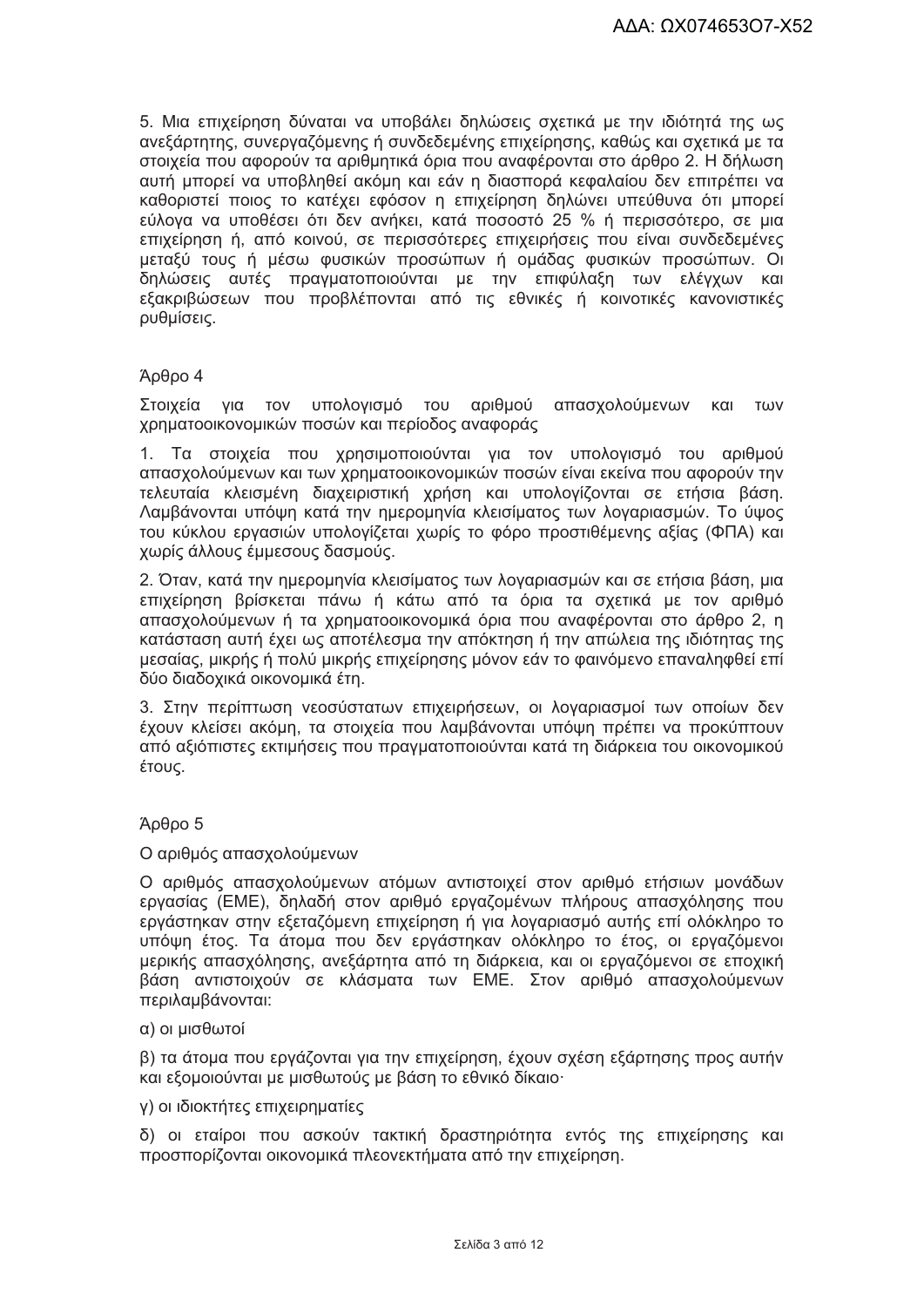Οι μαθητευόμενοι ή οι σπουδαστές που βρίσκονται σε επαγγελματική εκπαίδευση σύμβασης μαθητείας επαγγελματικής **OTO** πλαίσιο ń κατάρτισης λεν συνυπολογίζονται στον αριθμό απασχολούμενων. Η διάρκεια των αδειών μητρότητας ή των γονικών αδειών δεν συνυπολογίζεται.

### Άρθρο 6

Καθορισμός των στοιχείων της επιχείρησης

1. Στην περίπτωση ανεξάρτητης επιχείρησης, ο καθορισμός των στοιχείων, συμπεριλαμβανομένου TOU αριθμού απασχολούμενων. πρανματοποιείται αποκλειστικά με βάση τους λοναριασμούς αυτής της επιχείρησης.

2. Στην περίπτωση επιχείρησης που συνεργάζεται ή συνδέεται με άλλες επιχειρήσεις, ο καθορισμός των στοιχείων, συμπεριλαμβανομένου του αριθμού απασχολούμενων, γίνεται με βάση τους λογαριασμούς και τα λοιπά στοιχεία της επιχείρησης, ή -εφόσον υπάρχουν- τους ενοποιημένους λογαριασμούς της επιχείρησης, ή τους ενοποιημένους λογαριασμούς στους οποίους περιλαμβάνεται και η εξεταζόμενη επιχείρηση βάσει ενοποίησης.

Στα στοιχεία που αναφέρονται στο πρώτο εδάφιο προστίθενται τα στοιχεία των επιχειρήσεων που ενδεχομένως συνεργάζονται με την εξεταζόμενη επιχείρηση, οι οποίες βρίσκονται ακριβώς ανάντη ή κατάντη της εν λόνω επιχείρησης. Τα στοιχεία συγκεντρώνονται κατ' αναλογία προς το ποσοστό συμμετοχής στο κεφάλαιο ή στα δικαιώματα ψήφου (το υψηλότερο από τα δύο αυτά ποσοστά). Σε περίπτωση διασταυρωμένης συμμετοχής, λαμβάνεται υπόψη το υψηλότερο των ποσοστών αυτών.

Στα στοιχεία που αναφέρονται στο πρώτο και το δεύτερο εδάφιο προστίθεται το 100 % των στοιχείων των επιχειρήσεων που ενδεχομένως συνδέονται άμεσα ή έμμεσα με την εξεταζόμενη επιχείρηση και τα οποία δεν περιλαμβάνονται ήδη στους λογαριασμούς βάσει ενοποίησης.

3. Για την εφαρμογή της παραγράφου 2, τα στοιχεία των επιχειρήσεων που συνεργάζονται με την εξεταζόμενη επιχείρηση προκύπτουν από τους λογαριασμούς και τα λοιπά στοιχεία, ενοποιημένα εφόσον υπάρχουν, στα οποία προστίθεται το 100 % των στοιχείων των επιχειρήσεων που συνδέονται με τις συνεργαζόμενες αυτές επιχειρήσεις, εκτός εάν τα στοιχεία τους περιλαμβάνονται ήδη βάσει ενοποίησης.

Για την εφαρμογή της παραγράφου 2, τα στοιχεία των επιχειρήσεων που συνδέονται με την εξεταζόμενη επιχείρηση προκύπτουν από τους λογαριασμούς και τα λοιπά στοιχεία τους, ενοποιημένα εφόσον υπάρχουν. Στα στοιχεία αυτά προστίθενται κατ' αναλονία τα στοιχεία των επιχειρήσεων που ενδεχομένως συνερνάζονται με τις συνδεδεμένες αυτές επιχειρήσεις, οι οποίες βρίσκονται ακριβώς ανάντη ή κατάντη αυτών, εάν δεν περιλαμβάνονται ήδη στους ενοποιημένους λογαριασμούς σε αναλογία τουλάχιστον ισοδύναμη με το ποσοστό που ορίζεται στην παράγραφο 2 δεύτερο εδάφιο.

4. Όταν ο αριθμός απασχολούμενων δεδομένης επιχείρησης δεν προκύπτει από τους ενοποιημένους λογαριασμούς, υπολογίζεται συγκεντρώνοντας κατ' αναλογία τα στοιχεία τα σχετικά με τις επιχειρήσεις που συνεργάζονται με την εν λόγω επιχείρηση, και προσθέτοντας τα στοιχεία τα σχετικά με τις επιχειρήσεις που συνδέονται μαζί της.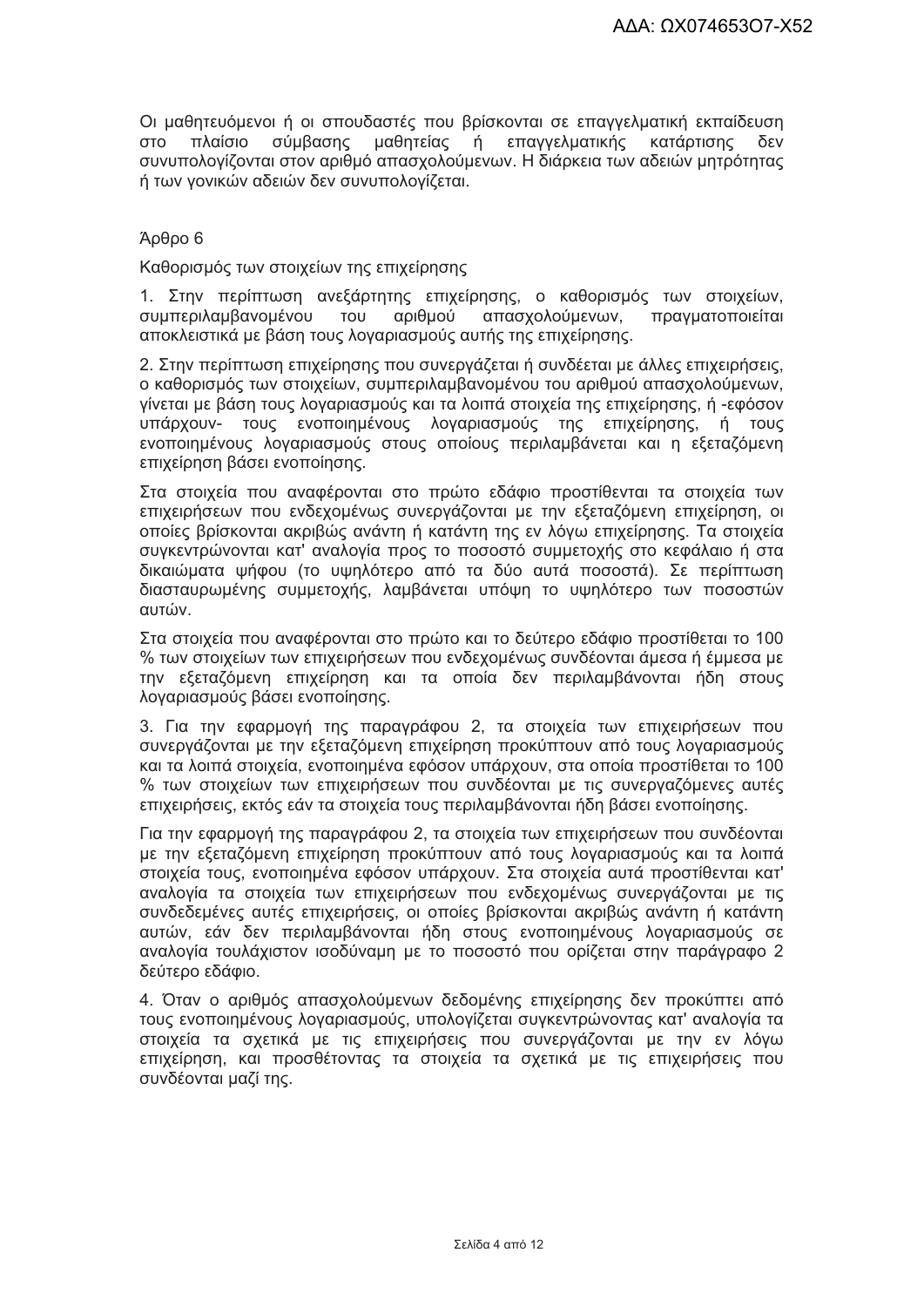# Β. ΣΤΟΙΧΕΙΑ ΣΥΣΤΗΜΑΤΟΣ ΓΙΑ ΤΟΝ ΕΛΕΓΧΟ ΣΩΡΕΥΣΗΣ ΚΡΑΤΙΚΩΝ ΕΝΙΣΧΥΣΕΩΝ (σύμφωνα με την υπ.αρ. 3357/ΕΥΣ 1338/27-01-2011).

# Ενίσχυση ήσσονος σημασίας (de minimis):

Είναι η ενίσχυση που έχει χορηγηθεί βάσει του Κανονισμού (ΕΚ) αριθμ.1998/2006 της Επιτροπής σχετικά με την εφαρμογή των άρθρων 87 και 88 της συνθήκης ΕΚ για στις ενισχύσεις ήσσονος σημασίας (δημοσιευμένος στην Επίσημη Εφημερίδα της Ευρωπαϊκής Ένωσης L379 της 28/12/2006, σελ.5).

# <u>ΜΕΘΟΔΟΣ ΠΑΡΑΚΟΛΟΥΘΗΣΗΣ ΣΩΡΕΥΣΗΣ</u>

Ι) Ο Ενδιάμεσος Φορέας Διαχείρισης ενσωματώνει συμπληρωμένο στο Έντυπο Υποβολής πίνακα με τα ακόλουθα στοιχεία:

## Στοιχεία Προκήρυξης

| Τίτλος Πεδίου                     | Επεξήγηση                                                  |  |  |
|-----------------------------------|------------------------------------------------------------|--|--|
| Συγχρηματοδοτούμενο               | Συγχρηματοδοτούμενη πρόσκληση (ΝΑΙ/ΟΧΙ)                    |  |  |
| Κωδικός ΕΣΠΑ                      | Αν το έργο είναι συγχρηματοδοτούμενο θα εισάγεται σχετικός |  |  |
|                                   | αριθμός.                                                   |  |  |
| ΕΠ Κωδικός                        | Κωδικός Επιχειρησιακού προγράμματος.                       |  |  |
| Άξονας Κωδικός                    | Κωδικός Άξονα Προτεραιότητας.                              |  |  |
| Φορέας Κωδικός                    | Φορέας Προκήρυξης (για κάθε διακριτή προκήρυξη)            |  |  |
| Κωδικός Προκήρυξης                | Κωδικός Προκήρυξης                                         |  |  |
| Είδος Αξιολόγησης                 | Άμεση / Συγκριτική                                         |  |  |
| Ημερομηνία έναρξης Υποβολής       | Ημερομηνία έναρξης υποβολής αιτήσεων συμμετοχής των        |  |  |
|                                   | δυνητικά δικαιούχων                                        |  |  |
| Ημερομηνία Λήξης Υποβολής         | Ημερομηνία λήξης υποβολής αιτήσεων συμμετοχής των          |  |  |
|                                   | δυνητικά δικαιούχων                                        |  |  |
| Περίοδος Υποβολής                 | Σε ημέρες ο χρόνος υποβολής. Διαφορά των δύο παραπάνω      |  |  |
|                                   | ημερομηνιών                                                |  |  |
| Ημερομηνία έναρξης Αξιολόγησης    | Ημερομηνία έναρξης αξιολόγησης αιτήσεων συμμετοχής των     |  |  |
|                                   | δυνητικά δικαιούχων                                        |  |  |
| Ημερομηνία λήξης Αξιολόγησης      | Ημερομηνία λήξης αξιολόγησης αιτήσεων συμμετοχής των       |  |  |
|                                   | δυνητικά δικαιούχων                                        |  |  |
| Περίοδος Αξιολόγησης              | Σε ημέρες ο χρόνος αξιολόγησης. Διαφορά των δύο            |  |  |
|                                   | παραπάνω ημερομηνιών                                       |  |  |
| Ημερομηνία Έναρξης Επιλεξιμότητας | Ημερομηνία έναρξης επιλεξιμότητας των<br>επενδυτικών       |  |  |
|                                   | δαπανών σύμφωνα με τους όρους της οικείας προκήρυξης και   |  |  |
|                                   | των τροποποιήσεων αυτής                                    |  |  |
| Ημερομηνία λήξης Επιλεξιμότητας   | Ημερομηνία λήξης επιλεξιμότητας των επενδυτικών δαπανών    |  |  |
|                                   | σύμφωνα με τους όρους της οικείας προκήρυξης και των       |  |  |
|                                   | τροποποιήσεων αυτής                                        |  |  |
| Τίτλος προκήρυξης                 | Τίτλος προκήρυξης                                          |  |  |
| Ποσό                              | Συνολικό διατιθέμενο ποσό για την συγκεκριμένη δράση       |  |  |
|                                   | (Δημόσια Δαπάνη)                                           |  |  |
| Αρ. Πρωτοκόλλου                   | Αριθμός ΦΕΚ Προκήρυξης                                     |  |  |
| Ημερ. Πρωτοκόλλου                 | ημερομηνία ΦΕΚ Προκήρυξης                                  |  |  |
| Ημερ. Ολοκλήρωσης                 | Ημερομηνία Ολοκλήρωσης της Προκήρυξης                      |  |  |
| Καθεστώς Ενίσχυσης                | Κείμενο Κοινότητας στο οποίο βασίζεται το μέτρο ενίσχυσης  |  |  |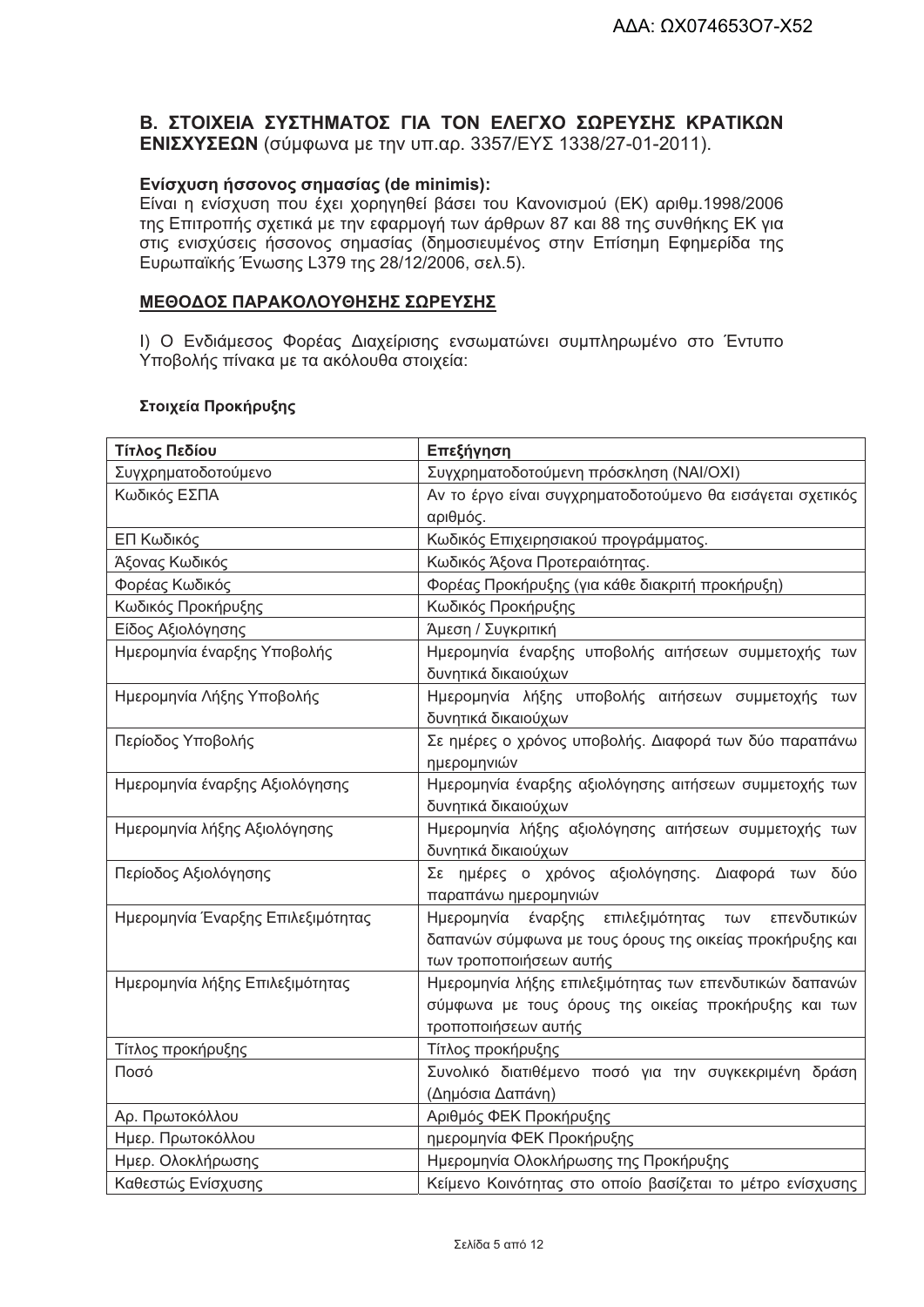|                           | (Κανονισμός – Κατευθυντήριες Γραμμές – π.χ. Γ.Α.Κ., Καν.                  |
|---------------------------|---------------------------------------------------------------------------|
|                           |                                                                           |
|                           | 794 κ.α.) - Άρθρο κανονισμού στο οποίο αναφέρεται η                       |
|                           | ενίσχυση (όπου χρειάζεται π.χ. στον Γ.Α.Κ.)                               |
| Αριθμός Κοινοποίησης      | Αριθμός Κοινοποίησης ή Γνωστοποίησης του καθεστώτος                       |
|                           | στην Ε. Επιτροπή                                                          |
| Αριθμός Απόφασης Έγκρισης | Αριθμός Απόφασης Έγκρισης Ευρωπαικής Ένωσης                               |
| Ευρωπαϊκής Ένωσης         |                                                                           |
| Αριθμός δικαιούχων        | δικαιούχων που<br>δυνητικών<br>Αριθμός<br>χρηματοδοτεί<br>n.<br>προκήρυξη |
| Αριθμός Κοινότητας        | I.D. number Κοινότητας (σε περίπτωση που ενεργοποιηθεί η                  |
|                           | σχετική πρόβλεψη στο άρθρο 9 του ΓΑΚ)                                     |
| Τομέας                    | (π.χ. αναφορά στον<br>Τομέας<br>τομέα<br>όπως<br>αυτοί                    |
|                           | αποτυπώνονται στο Scoreboard της Κοινότητας)                              |
| Περιγραφή Δράσης          | Συνοπτική περιγραφή του μέτρου<br>ενίσχυσης<br>'n<br>της                  |
|                           | μεμονωμένης ενίσχυσης                                                     |
| Τύπος Ενίσχυσης           | Ad hoc ενίσχυση ή μέτρο ενίσχυσης ή και τα δύο                            |
| Συνδυασμένη Ενίσχυση      | Συνδυασμένη ενίσχυση (ΝΑΙ/ΟΧΙ)                                            |
| Είδος Ενίσχυσης           | Είδος ενίσχυσης (Επιχορήγηση επένδυσης - Επιδότηση -                      |
|                           | Εγγυήσεις - Αφορολόγητα Αποθεματικά – επιχορήγηση                         |
|                           | μισθολογικού κόστους κ.λ.π.)                                              |
| <b>AMEA</b>               | Κατατάσσεται η ενίσχυση στις ενισχύσεις υπέρ εργαζομένων                  |
|                           | με αναπηρία                                                               |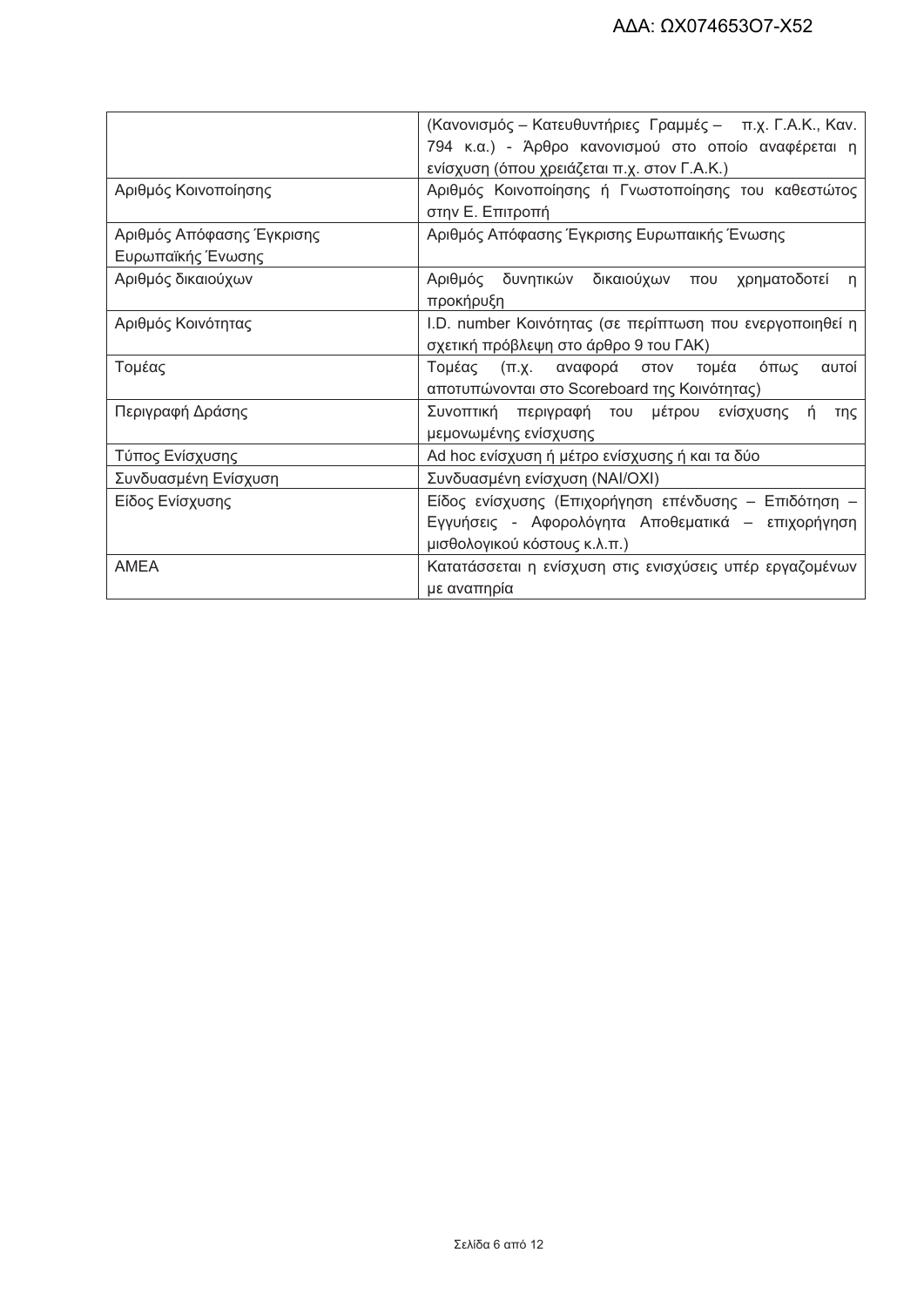ΙΙ) Κατά την υποβολή της πρότασης οι υποψήφιοι επενδυτές υποβάλουν συμπληρωμένα τα ακόλουθα στοιχεία:

#### ΔΗΛΩΣΗ ΣΧΕΤΙΚΑ ΜΕ ΤΗ ΣΩΡΕΥΣΗ ΤΩΝ ΕΝΙΣΧΥΣΕΩΝ ΗΣΣΟΝΟΣ ΣΗΜΑΣΙΑΣ (DE MINIMIS) $<sup>1</sup>$ </sup>

....δηλώνω ότι:

Α. Η επιχείρηση .................., την οποία νομίμως εκπροσωπώ, η οποία υποβάλλει πρόταση (αιτούσα) συμπεριλαμβανομένων και των τυχόν συνεργαζόμενων και συνδεδεμένων<sup>2</sup> με αυτήν επιχειρήσεων με τις οποίες η αιτούσα λειτουργεί ως ενιαία οικονομική μονάδα, έχει λάβει κατά τα δύο προηγούμενα έτη και κατά το τρέχον οικονομικό έτος τις κάτωθι ενισχύσεις ήσσονος σημασίας:

|     | ΕΝΙΣΧΥΣΕΙΣ ΗΣΣΟΝΟΣ ΣΗΜΑΣΙΑΣ (DE MINIMIS)<br>ΠΟΥ ΕΧΕΙ ΛΑΒΕΙ Ή ΠΡΟΚΕΙΤΑΙ ΝΑ ΛΑΒΕΙ Η ΕΠΙΧΕΙΡΗΣΗ<br>Αφορά στην επιχείρηση που υποβάλλει πρόταση (αιτούσα) καθώς και σε αυτές με την οποία η αιτούσα λειτουργεί<br>ως ενιαία οικονομική μονάδα (στην έννοια περιλαμβάνονται οι συνδεδεμένες ή συνεργαζόμενες με την αιτούσα<br>επιχειρήσεις). |                                         |                                                                                     |                             |                                        |                              |                                                   |                           |
|-----|------------------------------------------------------------------------------------------------------------------------------------------------------------------------------------------------------------------------------------------------------------------------------------------------------------------------------------------|-----------------------------------------|-------------------------------------------------------------------------------------|-----------------------------|----------------------------------------|------------------------------|---------------------------------------------------|---------------------------|
| A/A | ΟΝΟΜΑΣΙΑ<br>ΠΡΟΓΡΑΜΜΑΤΟΣ                                                                                                                                                                                                                                                                                                                 | ΦΟΡΕΑΣ<br>ΧΟΡΗΓΗΣΗΣ<br>TΗΣ<br>ΕΝΙΣΧΥΣΗΣ | ΑΡΙΘΜΟΣ<br>ΠΡΩΤΟΚΟΛΛΟΥ &<br><b>HMEP/NIA</b><br>ΕΓΚΡΙΤΙΚΗΣ<br>ΑΠΟΦΑΣΗΣ /<br>ΣΥΜΒΑΣΗΣ | ΙΕΓΚΡΙΘΕΝ ΠΟΣΟ<br>ΕΝΙΣΧΥΣΗΣ | <b>KATABAHOEN</b><br>ΠΟΣΟ<br>ΕΝΙΣΧΥΣΗΣ | <b>HMEP/NIA</b><br>ΚΑΤΑΒΟΛΗΣ | ΤΡΕΧΟΥΣΑ<br>ΦΑΣΗ<br><b>EEEAIEHX</b><br>TOY EPFOY* | ΑΦΜ ΤΟΥ<br>ΔΙΚΑΙΟΥΧ<br>OY |
|     |                                                                                                                                                                                                                                                                                                                                          |                                         |                                                                                     |                             |                                        |                              |                                                   |                           |
|     |                                                                                                                                                                                                                                                                                                                                          |                                         |                                                                                     |                             |                                        |                              |                                                   |                           |
|     |                                                                                                                                                                                                                                                                                                                                          |                                         |                                                                                     |                             |                                        |                              |                                                   |                           |
|     |                                                                                                                                                                                                                                                                                                                                          |                                         |                                                                                     |                             |                                        |                              |                                                   |                           |

\* Ολοκληρωμένο/ Σε εξέλιξη/Πριν την έγκριση

Β. Η ενίσχυση ήσσονος σημασίας που πρόκειται να λάβει η επιχείρηση από το Πρόγραμμα «…..», αθροιζόμενη με άλλες ενισχύσεις ήσσονος σημασίας που έχει λάβει η επιχείρηση (καθώς και οι τυχόν συνδεδεμένες<sup>2</sup> με αυτήν επιχειρήσεις) κατά τα δύο προηγούμενα<br>οικονομικά έτη και το τρέχον έτος δεν υπερβαίνει το ποσό των 200.000 ευρώ. Ως ημερομηνία λήψης της ενίσχυσης νοείται η ημερομηνία της εγκριτικής απόφασης (απόφαση ένταξης) η σύμβασης κατά περίπτωση.

Στη δήλωση θα αναφέρονται επίσης τα στοιχεία για τις ενισχύσεις που έχουν χορηνηθεί βάσει οιουδήποτε άλλου καθεστώτος που δεν εμπίπτει στις διατάξεις περί ενισχύσεων ήσσονος σημασίας (πρόγραμμα, φορέας επιδότησης, χρονολογία ένταξης και ποσό) για τις ίδιες επιλέξιμες δαπάνες που πρόκειται να σωρευθούν με ενισχύσεις ήσσονος σημασίας με βάση το άρθρο 2.5 του ΕΚ 1998/2006. Στην περίπτωση που η επιχείρηση δεν έχει λάβει καμία ενίσχυση, θα το αναγράφει στην υπεύθυνη δήλωση.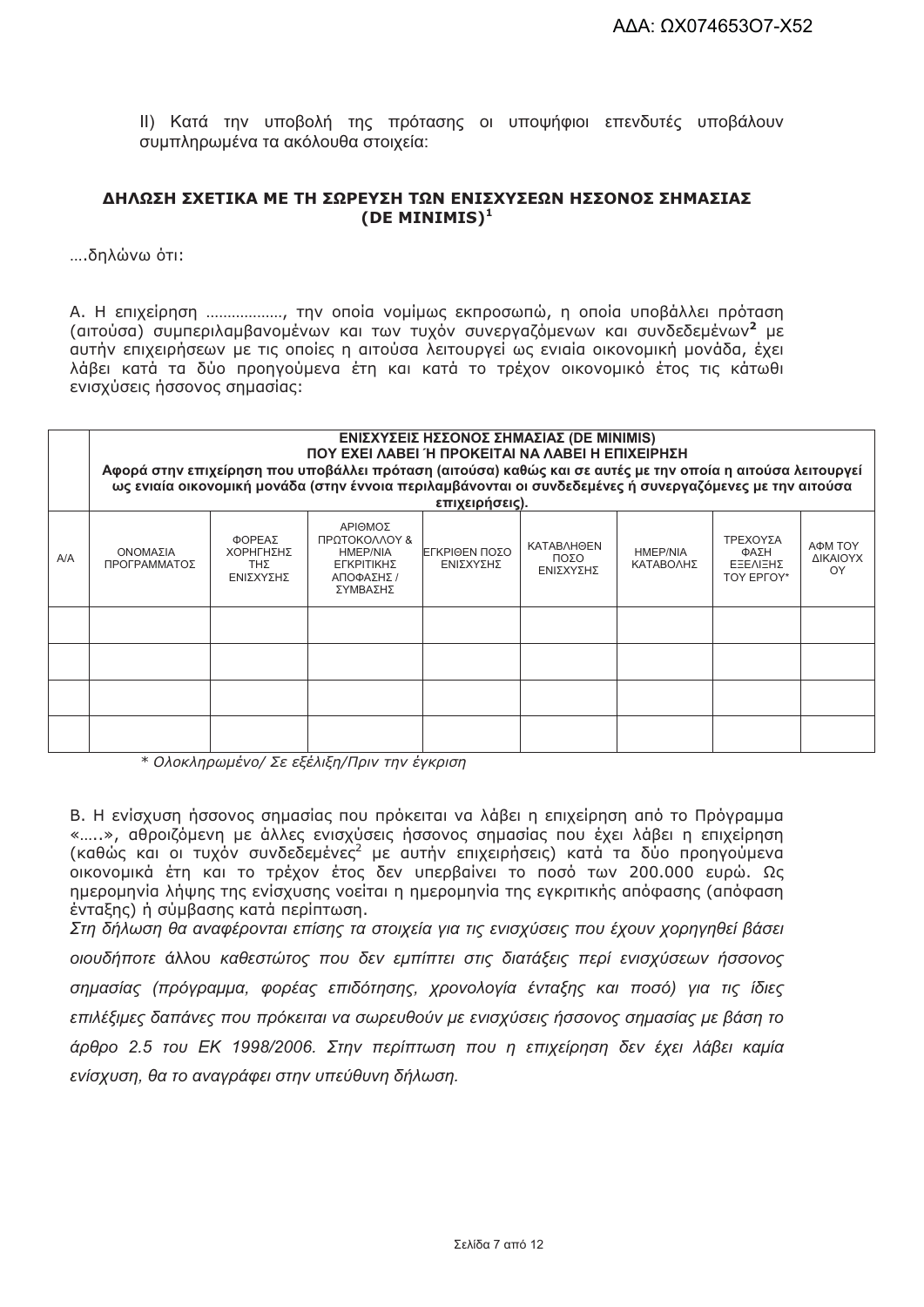# Πίνακας 6: Επιχορηγήσεις βάσει οποιουδήποτε άλλου (πλην de minimis)<br>καθεστώτος για τις ίδιες επιλέξιμες δαπάνες.

|     | ΕΝΙΣΧΥΣΕΙΣ (πλην De Minimis) ΓΙΑ ΤΙΣ ΟΠΟΙΕΣ Η ΑΙΤΟΥΣΑ ΕΧΕΙ ΑΠΟΚΤΗΣΕΙ ΕΝΝΟΜΟ ΔΙΚΑΙΩΜΑ ΛΗΨΗΣ, ΒΑΣΕΙ<br>ΟΠΟΙΟΥΔΗΠΟΤΕ ΑΛΛΟΥ ΚΑΘΕΣΤΩΤΟΣ ΕΝΙΣΧΥΣΗΣ ΓΙΑ ΤΙΣ ΙΔΙΕΣ ΕΠΙΛΕΞΙΜΕΣ ΔΑΠΑΝΕΣ.<br>Αφορά στην επιχείρηση που υποβάλλει πρόταση (αιτούσα) καθώς και σε αυτές με την οποία η αιτούσα λειτουργεί<br>ως ενιαία οικονομική μονάδα (στην έννοια περιλαμβάνονται οι συνδεδεμένες ή συνεργαζόμενες με την αιτούσα<br>επιχειρήσεις). |                                                |                                                                                     |                            |                                               |                              |                                                   |                           |
|-----|----------------------------------------------------------------------------------------------------------------------------------------------------------------------------------------------------------------------------------------------------------------------------------------------------------------------------------------------------------------------------------------------------------------------------|------------------------------------------------|-------------------------------------------------------------------------------------|----------------------------|-----------------------------------------------|------------------------------|---------------------------------------------------|---------------------------|
| A/A | ΟΝΟΜΑΣΙΑ<br>ΠΡΟΓΡΑΜΜΑΤΟΣ                                                                                                                                                                                                                                                                                                                                                                                                   | ΦΟΡΕΑΣ<br>ΧΟΡΗΓΗΣΗΣ<br><b>THE</b><br>ΕΝΙΣΧΥΣΗΣ | ΑΡΙΘΜΟΣ<br>ΠΡΩΤΟΚΟΛΛΟΥ &<br><b>HMEP/NIA</b><br>ΕΓΚΡΙΤΙΚΗΣ<br>ΑΠΟΦΑΣΗΣ /<br>ΣΥΜΒΑΣΗΣ | ΕΓΚΡΙΘΕΝ ΠΟΣΟ<br>ΕΝΙΣΧΥΣΗΣ | <b>KATABAHOEN</b><br>ΠΟΣΟ<br><b>FNISXYSHS</b> | <b>HMEP/NIA</b><br>ΚΑΤΑΒΟΛΗΣ | ΤΡΕΧΟΥΣΑ<br>ΦΑΣΗ<br>ΕΞΕΛΙΞΗΣ<br><b>TOY EPFOY*</b> | АФМ ТОҮ<br>ΔΙΚΑΙΟΥΧ<br>OY |
|     |                                                                                                                                                                                                                                                                                                                                                                                                                            |                                                |                                                                                     |                            |                                               |                              |                                                   |                           |
|     |                                                                                                                                                                                                                                                                                                                                                                                                                            |                                                |                                                                                     |                            |                                               |                              |                                                   |                           |
|     |                                                                                                                                                                                                                                                                                                                                                                                                                            |                                                |                                                                                     |                            |                                               |                              |                                                   |                           |
|     |                                                                                                                                                                                                                                                                                                                                                                                                                            |                                                |                                                                                     |                            |                                               |                              |                                                   |                           |

Ημερομηνία: ...... 20....

 $O/$  Δηλ.

(Υπογραφή)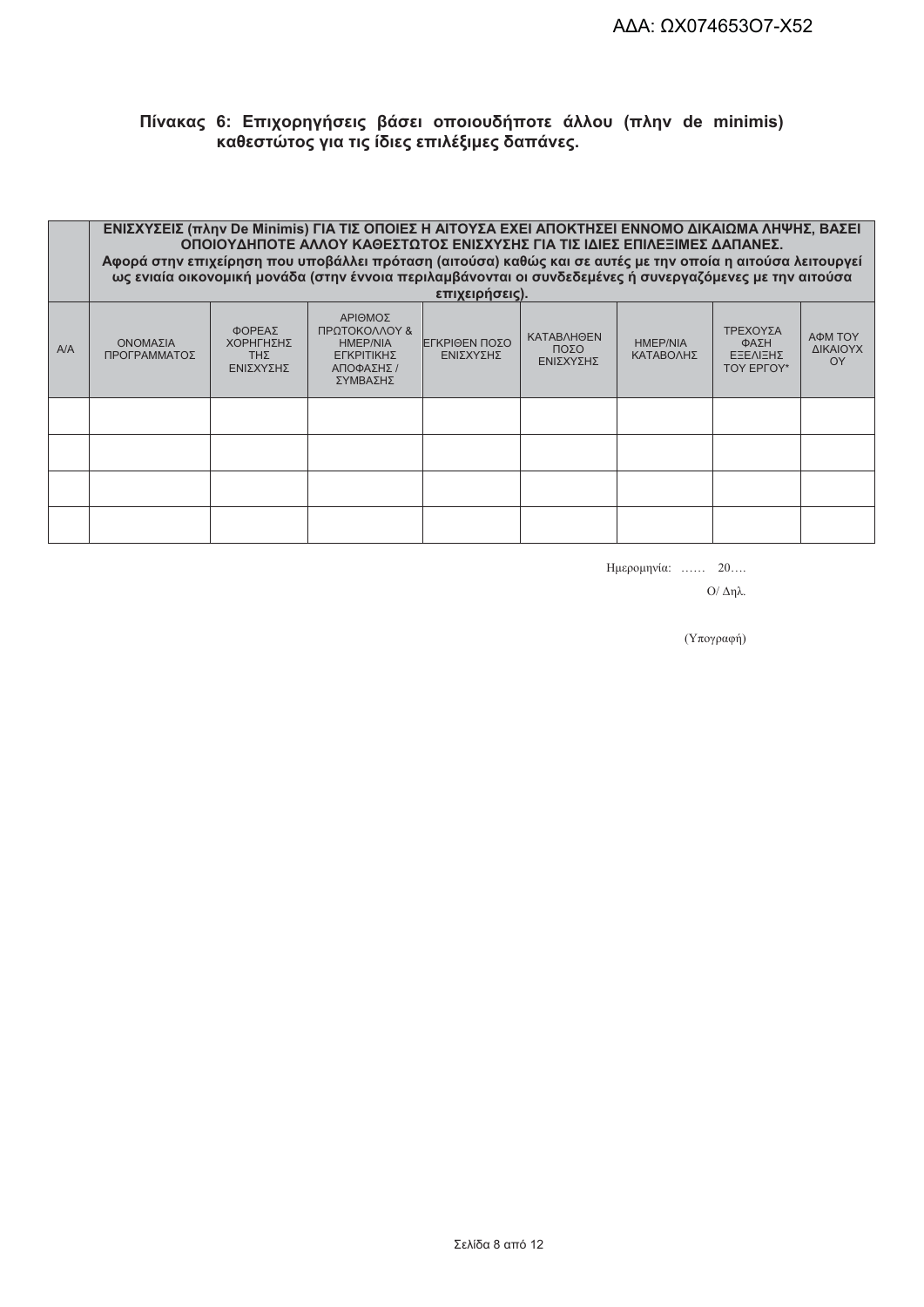# Στοιχεία Επιχείρησης

| Τίτλος Πεδίου                          | Επεξήγηση                                                   |  |  |
|----------------------------------------|-------------------------------------------------------------|--|--|
| Επωνυμία Επιχείρησης                   | Επωνυμία Επιχείρησης                                        |  |  |
| Διακριτικός Τίτλος                     | Διακριτικός Τίτλος εφόσον υπάρχει                           |  |  |
| Κωδικός κυρίας Δραστηριότητας          | Κωδικός Δραστηριότητας με βάση την κωδικοποίηση ΚΑΔ         |  |  |
|                                        | 2008                                                        |  |  |
| $A.\Phi.M.$                            | Α.Φ.Μ. Επιχείρησης                                          |  |  |
| $\Delta$ .O.Y.                         | Δημόσια Οικονομική Υπηρεσία                                 |  |  |
| Τομέας Δραστηριότητας                  | Πχ. Μεταποίηση, Τουρισμός, Υπηρεσίες κ.α.                   |  |  |
| Χώρα                                   | Χώρα έδρας της Επιχείρησης που θα ενισχυθεί                 |  |  |
| Περιφέρεια Έδρας                       | Περιφέρεια έδρας της επιχείρησης που θα ενισχυθεί           |  |  |
| Νομός Έδρας                            | Νομός έδρας της επιχείρησης που θα ενισχυθεί                |  |  |
| Δήμος Έδρας                            | Δήμος έδρας της επιχείρησης που θα ενισχυθεί                |  |  |
| Δημοτικό Διαμέρισμα Έδρας              | Δημοτικό Διαμέρισμα έδρας της επιχείρησης που θα            |  |  |
|                                        | ενισχυθεί                                                   |  |  |
| Οδός                                   | Οδός Έδρας                                                  |  |  |
| Αριθμός                                | Αριθμός διεύθυνσης Έδρας                                    |  |  |
| <b>TK</b>                              | Τ.Κ. Διεύθυνσης Έδρας                                       |  |  |
| Τηλέφωνο                               | Τηλέφωνο επιχείρησης                                        |  |  |
| <b>FAX</b>                             | <b>Fax επιχείρησης</b>                                      |  |  |
| Email                                  | Ηλεκτρονικό Ταχυδρομείο επιχείρησης                         |  |  |
| Website                                | Ιστοχώρος Επιχείρησης                                       |  |  |
| Νομική Μορφή                           | Пх. АЕ, ЕПЕ, ОЕ, Атоµкή к.                                  |  |  |
| Αριθμός απασχολούμενων στην Επιχείρηση | Αριθμός υφιστάμενων θέσεων απασχόλησης κατά την             |  |  |
|                                        | έγκριση σε Ε.Μ.Ε.                                           |  |  |
| Υπο σύσταση / Υφιστάμενη επιχείρηση    | (NAI/OXI)                                                   |  |  |
| Είδος Βιβλίων                          | Α,Β,Γ, Μη τήρηση                                            |  |  |
| Επωνυμία Νομίμου εκπροσώπου -          | Επωνυμία διαχειριστή ή δ/ντα συμβούλου ή άλλου φυσικού      |  |  |
| διαχειριστή                            | ή νομικού προσώπου που ασκεί κυρίαρχη επιρροή               |  |  |
| Όνομα Νομίμου εκπροσώπου - διαχειριστή | Όνομα διαχειριστή ή δ/ντα συμβούλου ή άλλου φυσικού ή       |  |  |
|                                        | νομικού πρνσώπου που ασκεί κυρίαρχη επιρροή                 |  |  |
| Θέση στην επιχείρηση                   | Θέση στην επιχείρηση                                        |  |  |
| ΑΦΜ Νομίμου εκπροσώπου - διαχειριστή   | Α.Φ.Μ. διαχειριστή ή δ/ντα συμβούλου ή άλλου φυσικού ή      |  |  |
|                                        | νομικού προσώπου που ασκεί κυρίαρχη επιρροή                 |  |  |
| Έγγραφο ταυτοποίησης Νομίμου           | Α.Δ.Τ. ή Διαβατήριο                                         |  |  |
| εκπροσώπου - διαχειριστή               |                                                             |  |  |
| Τηλέφωνο Νομίμου εκπροσώπου -          | Τηλέφωνο                                                    |  |  |
| διαχειριστή                            |                                                             |  |  |
| Μέγεθος Επιχείρησης                    | Μέγεθος της επιχείρησης (0.Πολύ μικρή, 1. μικρή, 2. μεσαία, |  |  |
|                                        | 3. μεγάλη, 4. Πολύ μεγάλη). Λίστα Τιμών                     |  |  |
| Αντικείμενο δραστηριότητας Επιχείρησης | Περιγραφή αντικειμένου δραστηριότητας επιχείρησης           |  |  |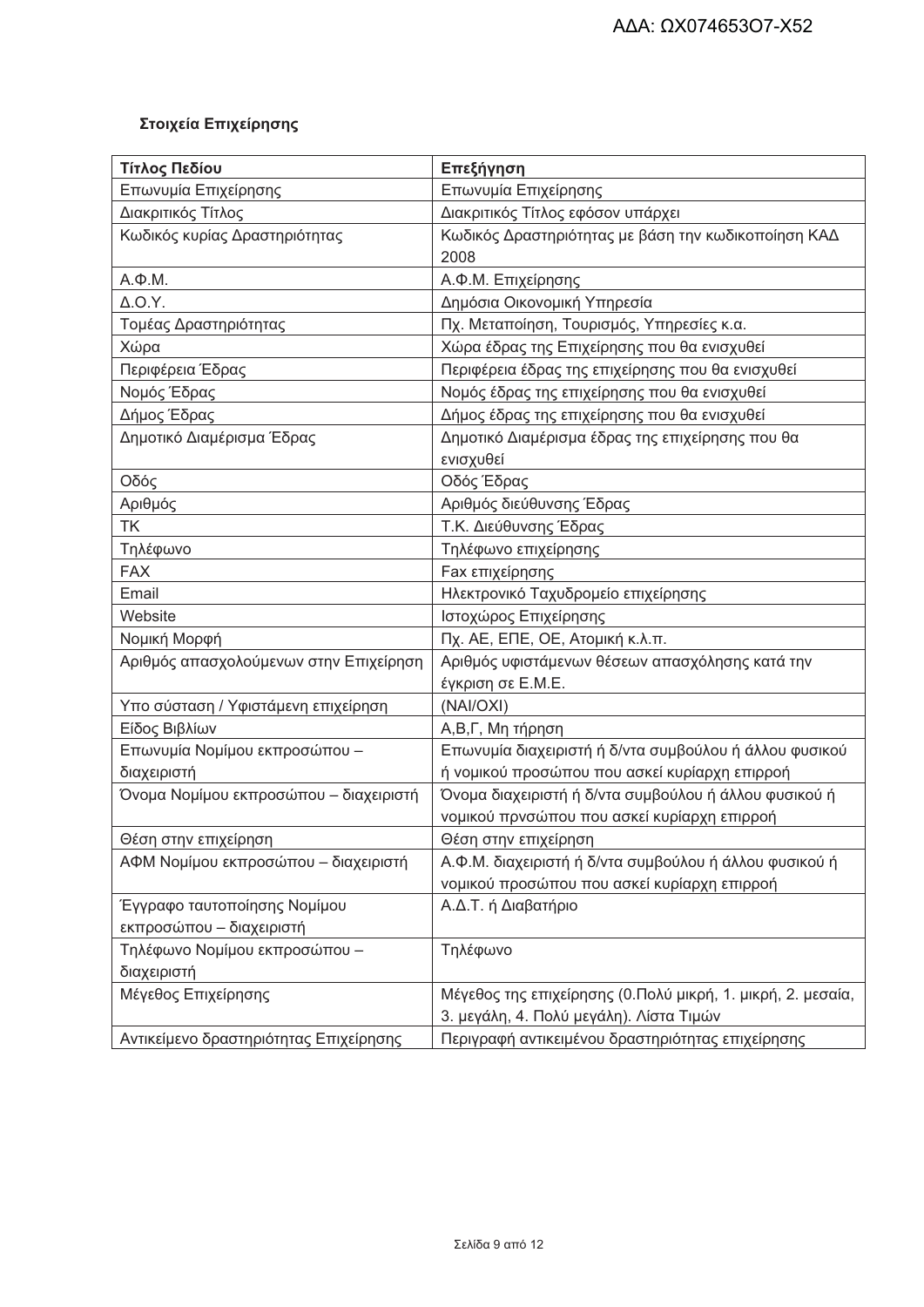# Στοιχεία Μετόχων Στοιχεία μετόχων / εταίρων > 25% και ποσοστά συμμετοχής του κάθε ενός εξ΄ αυτών

| Τίτλος Πεδίου                | Επεξήγηση                                           |  |  |  |
|------------------------------|-----------------------------------------------------|--|--|--|
| ΑΦΜ Επιχείρησης              | Η επιχείρηση που ενισχύεται                         |  |  |  |
| ΑΑ Μετόχου                   | Αύξων Αριθμός                                       |  |  |  |
| Είδος Προσώπου               | Φυσικό / Νομικό                                     |  |  |  |
| Επώνυμο / Επωνυμία           | Επώνυμο αν είναι Φυσικό Πρόσωπο ή Επωνυμία αν είναι |  |  |  |
|                              | Νομικό Πρόσωπο                                      |  |  |  |
| Όνομα                        | Όνομα αν είναι φυσικό πρόσωπο                       |  |  |  |
| Πατρώνυμο                    | Πατρώνυμο αν είναι φυσικό πρόσωπο                   |  |  |  |
| $A.\Phi.M.$                  | ΑΦΜ Νομικού ή Φυσικού Προσώπου                      |  |  |  |
| Κ.Α.Δ. Νομικού Προσώπου.     | Κ.Α.Δ Νομικού Προσώπου                              |  |  |  |
| Έγγραφο Ταυτοποίησης         | ΑΔΤ ή Αριθμός Διαβατηρίου Φυσικού Προσώπου.         |  |  |  |
| Ποσοστό Συμμετοχής           | Από 0-100                                           |  |  |  |
| Επώνυμο Νομίμου Εκπροσώπου   | Όταν πρόκειται για Νομικό πρόσωπο                   |  |  |  |
| Όνομα Νομίμου Εκπροσώπου     | Όταν πρόκειται για Νομικό πρόσωπο                   |  |  |  |
| Πατρώνυμο Νομίμου Εκπροσώπου | Όταν πρόκειται για Νομικό πρόσωπο                   |  |  |  |
| Α.Φ.Μ. Νομίμου Εκπροσώπου    | Όταν πρόκειται για Νομικό πρόσωπο                   |  |  |  |
| Έγγραφο Ταυτοποίησης Νομίμου | Όταν πρόκειται για Νομικό πρόσωπο                   |  |  |  |
| Εκπροσώπου                   |                                                     |  |  |  |
| Θέση στην Επιχείρηση Νομίμου | Όταν πρόκειται για Νομικό πρόσωπο                   |  |  |  |
| Εκπροσώπου                   |                                                     |  |  |  |

# Στοιχεία Συνεργαζόμενων / Συνδεδεμένων Επιχειρήσεων

| Τίτλος Πεδίου                | Επεξήγηση                                   |  |  |
|------------------------------|---------------------------------------------|--|--|
| ΑΦΜ Ενισχύομενης Επιχείρησης | Η επιχείρηση που ενισχύεται                 |  |  |
| ΑΑ Επιχείρησης               | Αύξων Αριθμός Συνεργαζόμενης - Συνδεδεμένης |  |  |
|                              | Επιχείρησης                                 |  |  |
| Επωνυμία Επιχείρησης         |                                             |  |  |
| Α.Φ.Μ. Επιχείρησης           |                                             |  |  |
| Κ.Α.Δ. Επιχείρησης           |                                             |  |  |
| Ποσοστό Συμμετοχής           | Από 0-100%                                  |  |  |
| Επώνυμο Νομίμου Εκπροσώπου   |                                             |  |  |
| Όνομα Νομίμου Εκπροσώπου     |                                             |  |  |
| Πατρώνυμο Νομίμου Εκπροσώπου |                                             |  |  |
| Α.Φ.Μ. Νομίμου Εκπροσώπου    |                                             |  |  |
| Έγγραφο Ταυτοποίησης Νομίμου |                                             |  |  |
| Εκπροσώπου                   |                                             |  |  |
| Θέση στην Επιχείρηση Νομίμου |                                             |  |  |
| Εκπροσώπου                   |                                             |  |  |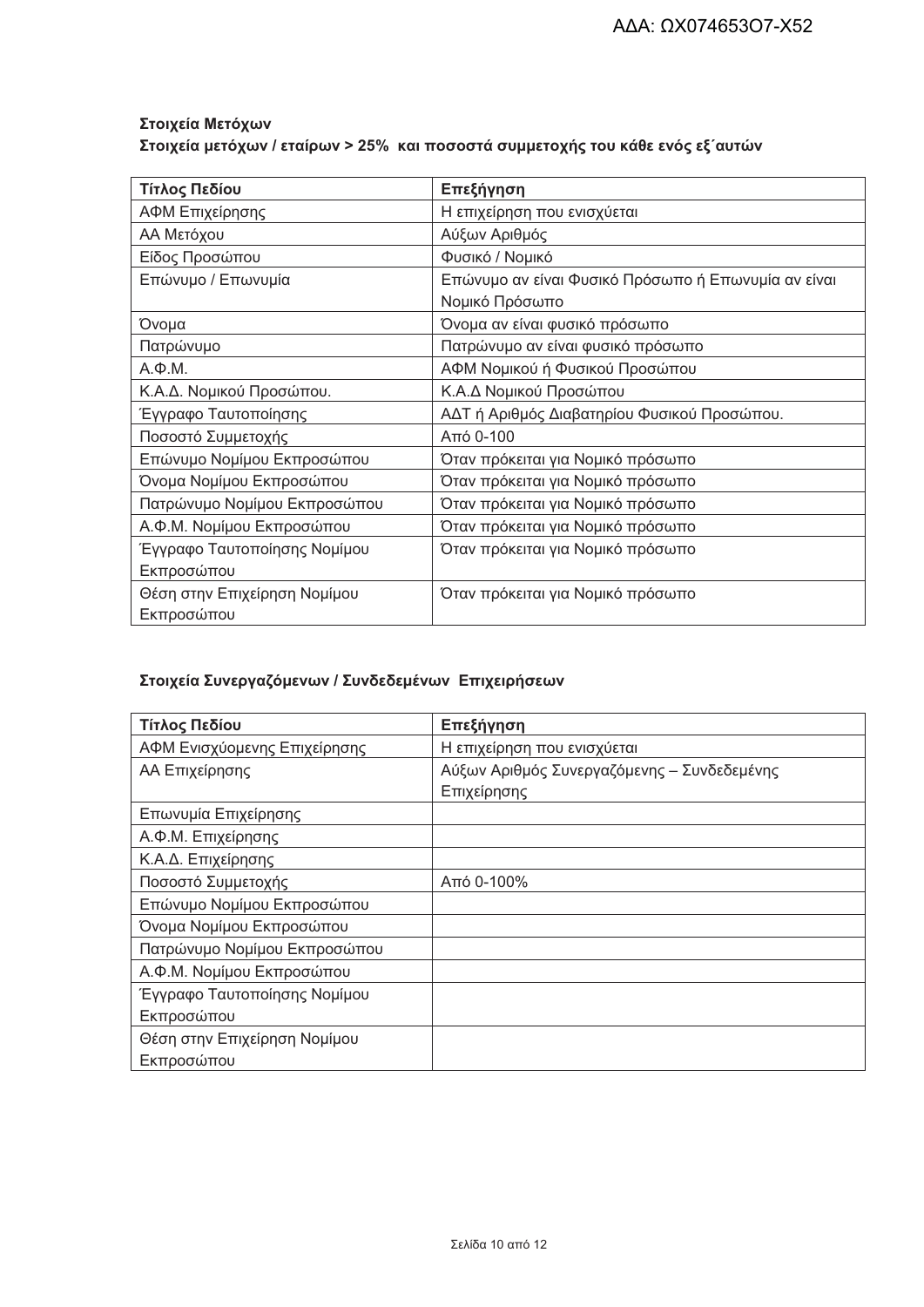ΙΙΙ) Μετά την ολοκλήρωση του έργου οι επενδυτές (επιχειρήσεις) που λαμβάνουν<br>ενίσχυση υποβάλουν συμπληρωμένα τα ακόλουθα στοιχεία:

### Επενδυτικό Σχέδιο

| Τίτλος Πεδίου                             | Επεξήγηση                                                                                                    |
|-------------------------------------------|--------------------------------------------------------------------------------------------------------------|
| Συγχρηματοδοτούμενο έργο                  | Συγχρηματοδοτούμενο έργο (ΝΑΙ/ΟΧΙ)                                                                           |
| Περιγραφή Επενδυτικής Πρότασης            | Περιγραφή επενδυτικής πρότασης (Φυσικό αντικείμενο)                                                          |
| Κωδικός Επενδυτικής Πρότασης              | Μοναδικός αριθμός πρότασης                                                                                   |
| ΑΦΜ Επιχείρησης                           | Η επιχείρηση που ενισχύεται                                                                                  |
| Κωδικός Προκήρυξης                        | Η προκήρυξη στην οποία εντάσσεται το επενδυτικό σχέδιο.                                                      |
| Αιτούμενος Προϋπολογισμός                 | Π/Υ επένδυσης/πρότασης                                                                                       |
| Επιχορηγούμενος/ Ενισχυόμενος             | Επιχορηγούμενος προϋπολογισμός                                                                               |
| Προϋπολογισμός                            |                                                                                                              |
| Ποσοστό Ενίσχυσης                         | Ένταση ενίσχυσης                                                                                             |
| Δημόσια Επιχορήγηση                       | Ποσό ενίσχυσης / ισοδύναμο επιχορήγησης                                                                      |
| Χώρα Τόπου εγκατάστασης                   | Χώρα στην οποία πραγματοποιείται η επένδυση                                                                  |
| Περιφέρεια Τόπου εγκατάστασης             | Περιφέρεια στην οποία πραγματοποιείται η επένδυση                                                            |
| Νομός Τόπου εγκατάστασης                  | Νομός στην οποία πραγματοποιείται η επένδυση                                                                 |
| Δήμος Τόπου εγκατάστασης                  | Δήμος στην οποία πραγματοποιείται η επένδυση                                                                 |
| Δημοτικό Διαμέρισμα Τόπου εγκατάστασης    | Δημοτικό Διαμέρισμα στην οποία πραγματοποιείται η                                                            |
|                                           | επένδυση                                                                                                     |
| Οδός Τόπου εγκατάστασης                   | Οδός Τόπου εγκατάστασης επένδυσης                                                                            |
| Αριθμός οδού τόπου εγκατάστασης           | Αριθμός οδού τόπου εγκατάστασης επένδυσης                                                                    |
| Τ.Κ. οδού τόπου εγκατάστασης              | Τ.Κ. οδού τόπου εγκατάστασης επένδυσης                                                                       |
| Ιδιαίτερες περιπτώσεις τόπου εγκατάστασης | Χαρακτηρισμός περιοχής (περιοχή 87 (α), μικρό νησί του                                                       |
|                                           | Αιγαίου, ορεινός όγκος                                                                                       |
| Αριθμός νέων απασχολουμένων               | Αριθμός νέων θέσεων απασχόλησης που δημιουργούνται                                                           |
|                                           | από την επένδυση (όπου απαιτείται) σε Ε.Μ.Ε.                                                                 |
| ΚΑΔ Ενίσχυσης                             | Κύριος Κωδικός Δραστηριότητας που ενισχύεται                                                                 |
| Είδος ενίσχυσης                           | (Επιχορήγηση επένδυσης - Επιδότηση - Εγγυήσεις -                                                             |
|                                           | Αφορολόγητα Αποθεματικά – επιχορήγηση μισθολογικού                                                           |
|                                           | κόστους κ.λ.π.)                                                                                              |
| Ημερομηνία έγκρισης                       | Ημερομηνία έγκρισης επένδυσης για χρηματοδότηση.                                                             |
|                                           | Συμπληρώνεται η Ημερομηνία έκδοσης της Διοικητικής                                                           |
|                                           | Πράξης των αποτελεσμάτων της αξιολόγησης για την κάθε                                                        |
|                                           | επένδυση. Αν δεν υπάρχει συμπληρώνεται η Ημερομηνία                                                          |
|                                           | Υπογραφής Σύμβασης                                                                                           |
| Ημερομηνία έναρξης υλοποίηση της          | Έναρξη υλοποίησης της επένδυσης                                                                              |
| επένδυσης                                 |                                                                                                              |
| Ημερομηνία βεβαίωσης ολοκλήρωσης          | Ημερομηνία χορήγησης της ενίσχυσης (δημιουργία εννόμου                                                       |
| επένδυσης                                 | δικαιώματος λήψης της ενίσχυσης) – Θα συμπληρώνεται                                                          |
|                                           | κατά την φάση της ολοκλήρωσης του επενδυτικού σχεδίου.                                                       |
| Ημερομηνία εκταμίευσης ενίσχυσης          | Ημερομηνία εκταμίευσης της ενίσχυσης. Αν είναι να                                                            |
|                                           | καταγράφονται πάνω από μία εκταμίευση θα εισάγονται                                                          |
|                                           | όλες. – Θα συμπληρώνεται κατά την φάση της                                                                   |
|                                           | ολοκλήρωσης του επενδυτικού σχεδίου.                                                                         |
| Είδος Εκταμίευσης                         | Είδος εκταμίευσης (προκαταβολή, ενδιάμεση εκταμίευση,<br>αποπληρωμή, κ.α.). – Θα συμπληρώνεται κατά την φάση |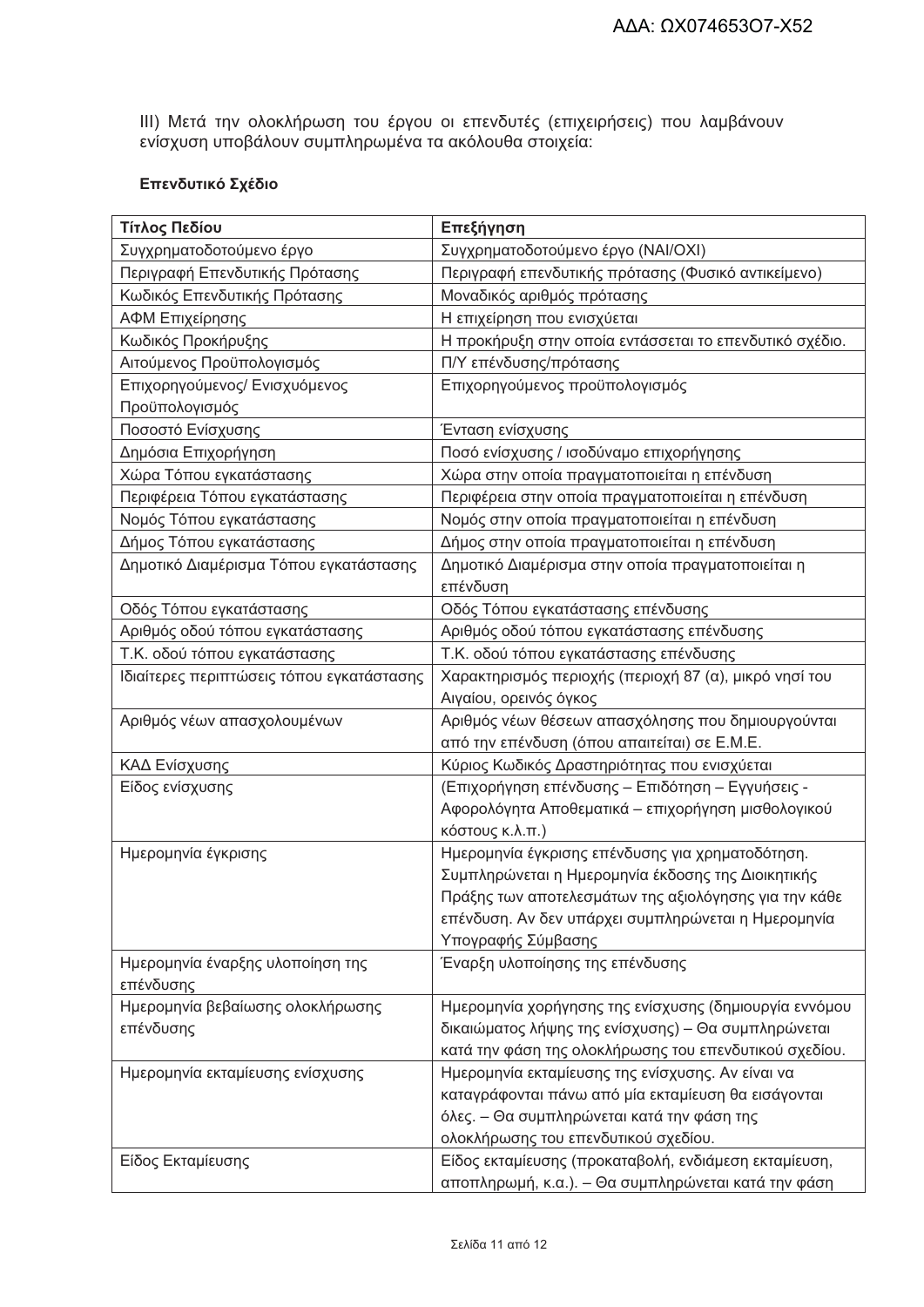|                       | της ολοκλήρωσης του επενδυτικού σχεδίου.        |
|-----------------------|-------------------------------------------------|
| Ποσό Εκταμίευσης      | Ποσό της Δημόσιας Επιχορήγησης που εκταμιεύθηκε |
| φορέας Χρηματοδότησης | Φορέας Χρηματοδότησης                           |
| Ολοκληρωμένο έργο     | ΟΛΟΚΛΗΡΩΜΕΝΟ ΕΡΓΟ (ΝΑΙ/ΌΧΙ)                     |

### Επιλέξιμες Δαπάνες Επενδυτικού Σχεδίου

| Τίτλος Πεδίου                   | Επεξήγηση                                       |
|---------------------------------|-------------------------------------------------|
| Κωδικός Επενδυτικής Πρότασης    | Μοναδικός αριθμός πρότασης                      |
| Κωδικός Κατηγορίας Επιλέξιμης   | Αρίθμηση Ενεργειών / Δαπανών                    |
| Ενέργειας/Δαπάνης               |                                                 |
| Περιγραφή Κατηγορίας Επιλέξιμης | Πχ. Κτιριακά, Εισαγωγή Τεχνολογιών Πληροφορική, |
| Ενέργειας/Δαπάνης               | Εισαγωγή Καινοτομίας κ.λ.π.                     |
| Ποσό                            | Πόσο Δημόσιας Επιχορήγησης ανά Δαπάνη/Ενέργεια  |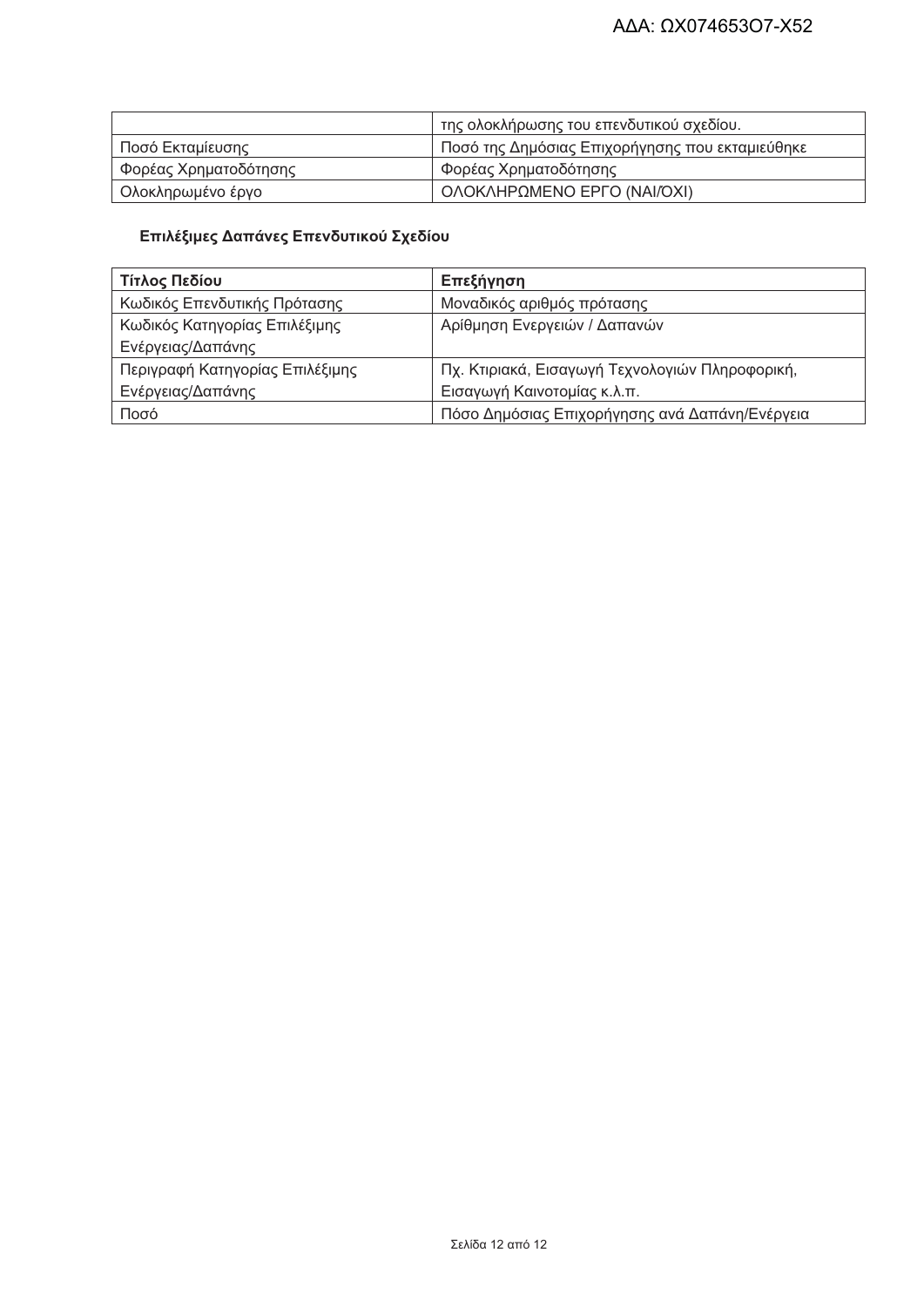## *<u>ITAPAPTHMA V</u>*

# <u>ΕΤΑΙΡΟΙ ΕΦΕΠΑΕ ΚΑΙ ΣΗΜΕΙΑ ΠΡΟΒΟΛΗΣ ΔΡΑΣΕΩΝ ΕΝΙΣΧΥΣΕΩΝ ΚΑΙ</u><br>ΥΠΟΒΟΛΗΣ ΕΠΕΝΔΥΤΙΚΩΝ ΠΡΟΤΑΣΕΩΝ.